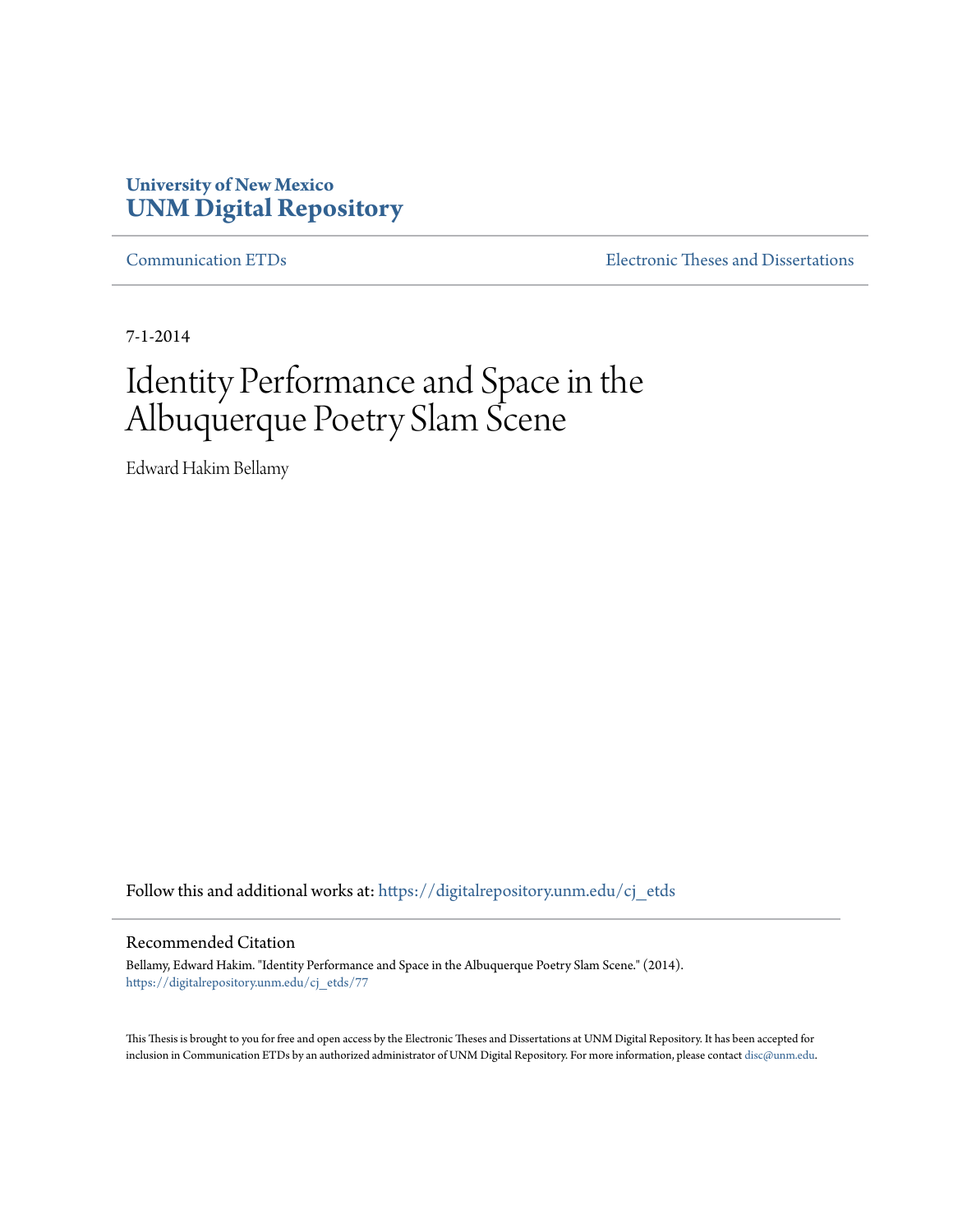Edward Hakim Bellamy

Candidate

Communication & Journalism

Department

This thesis is approved, and it is acceptable in quality and form for publication:

Approved by the Thesis Committee:

Dr. Ilia Rodriguez , Chairperson

Dr. Myra Washington

Professor Levi Romero

Dr. Karma Chavez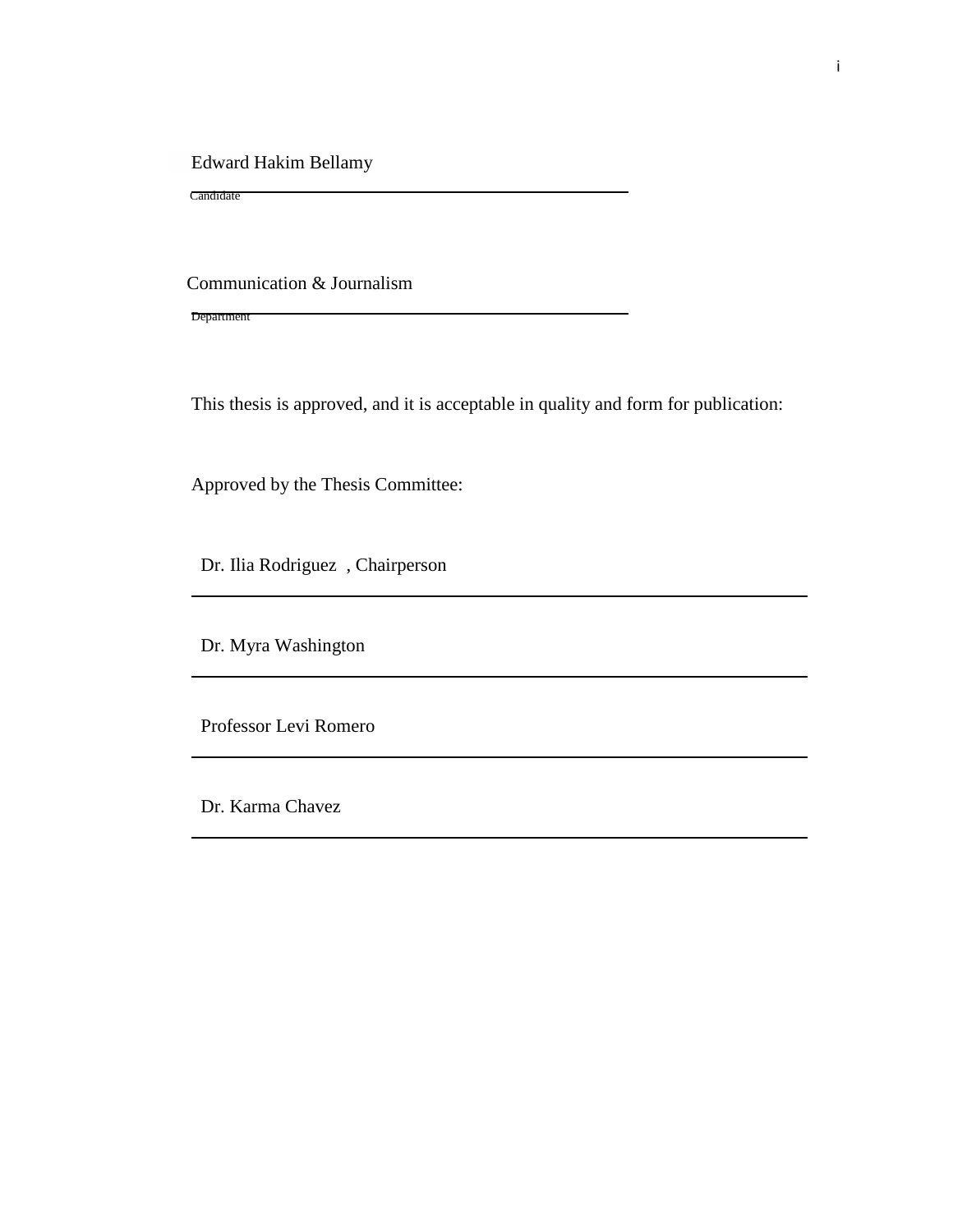# Identity Performance and Space in the Albuquerque Slam Poetry Scene

by

Hakim Bellamy

B.S., in Biology

Lees-McRae College

Banner Elk, NC

May 2002

# THESIS

Submitted in Partial Fulfillment of the

Requirements for the Degree of

Master of Arts in Communication

The University of New Mexico

Albuquerque, NM

July 2014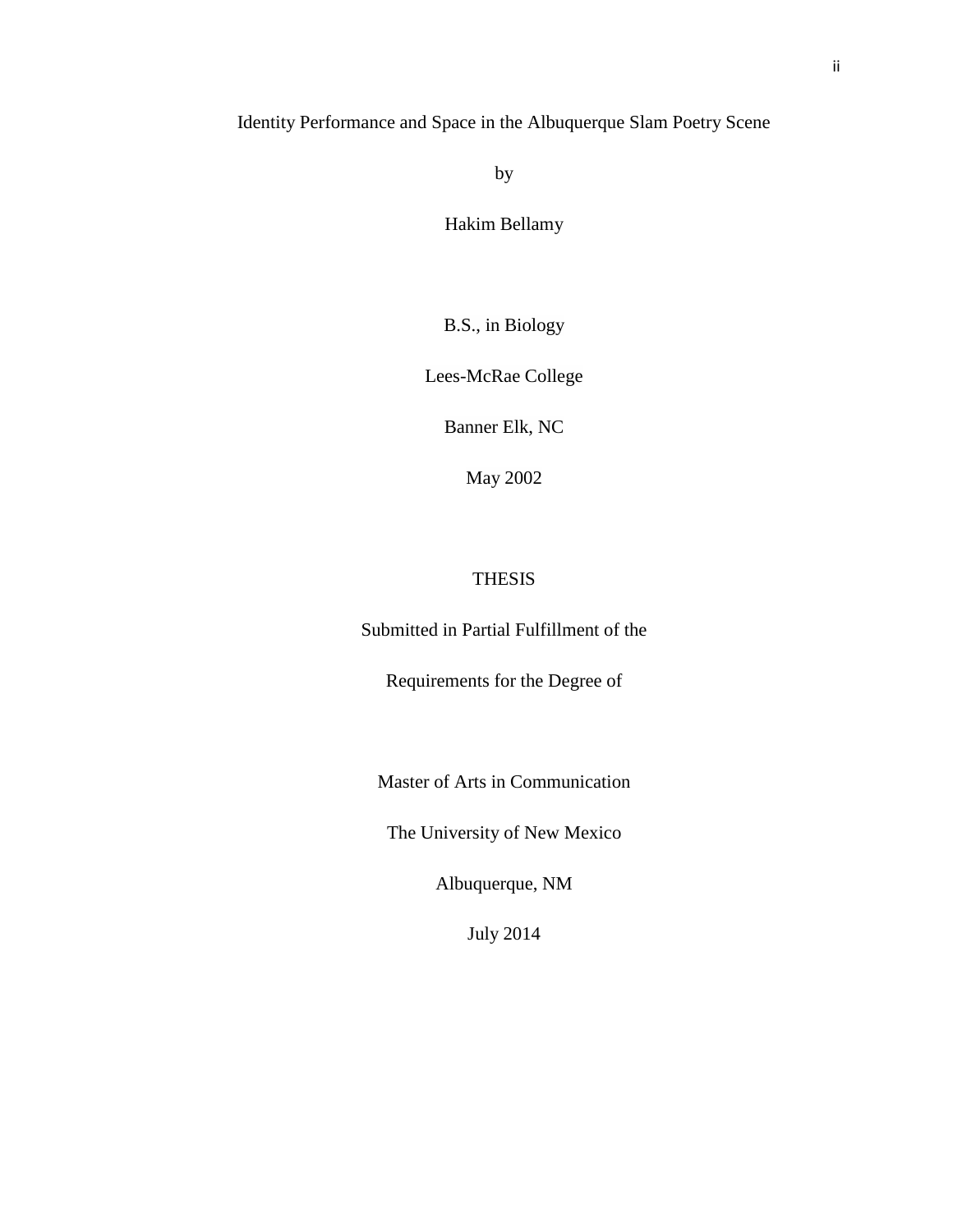#### Identity Performance and Space in the Albuquerque Slam Poetry Scene

By

Edward Hakim Bellamy

B.S., Biology, Lees-McRae College, 2002

M.A., Communication, University of New Mexico, 2014

# ABSTRACT

Public spaces where culture is co-constructed and performed by a community of people are rich sites for research on identity formation. This thesis explores the poetry slam as a space where poets and audiences co-construct and perform individual and group identities. From a social constructionist approach to identity formation and through the theories and methods of performance studies, the research design combines participant observation, interviews, and focus groups to elucidate the values and performative acts that define the distinct identity of the local slam community in Albuquerque, NM. The analysis of data identifies five major themes (authenticity, affecting change, building community, representing multivocality, and becoming a poet) that convey shared values in this community. It also discusses eighteen performative acts that suggest how poets and audiences perform the values held central to the identity of the slam. These performative acts illustrate ways in which listening, sharing, and "performing" is wholly unique to the slam community. The research findings also suggest that complementary roles and interdependent relationships performed by poets and audiences construct and maintain the slam space as unique space where poets and audiences gain and affirm a sense of identity by doing. It is argued that the communication practices, relations and assumed roles described in this thesis are constitutive of the slam space and its performed identity.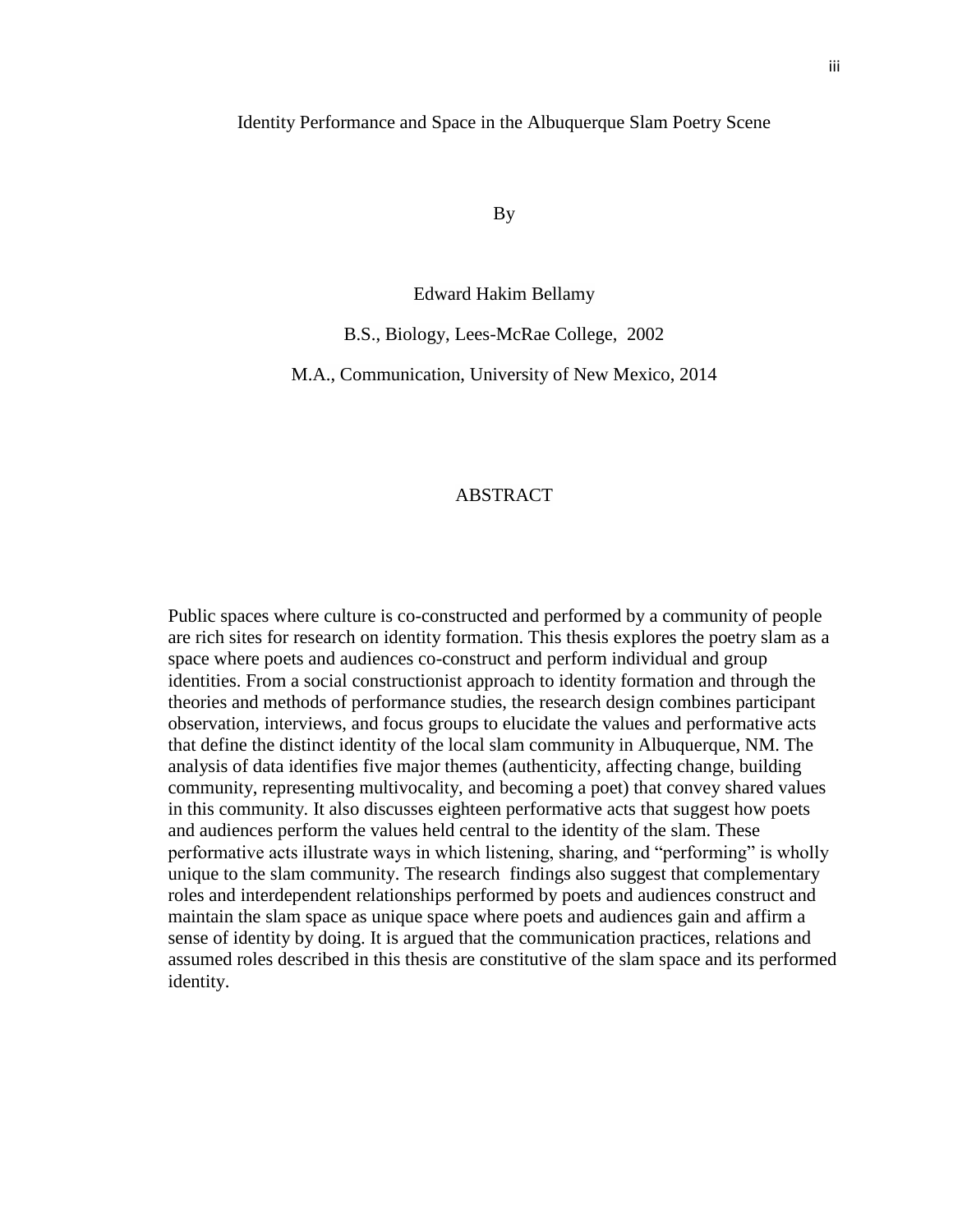# **ACKNOWLEDGEMENTS**

I would like to extend my unlimited respect and undying gratitude to Dr. Ilia Rodríguez who served as my advisor, mentor, friend, and thesis chair…twice. Dr. Rodríguez continually supported me in finishing this thesis by putting in an exorbitant amount of time, energy, and heart into this project by both challenging me and understanding me. I was continually humbled and encouraged by her patience, problem solving ability, and how she made intercession for me every time "life happened."

I am additionally indebted to Dr. Karma Chavez who, amongst other things, stepped in as thesis chair when Dr. Rodríguez took a well-earned sabbatical. Additionally, Dr. Chavez continued to serve on my committee even after she moved on from the University of New Mexico to the University of Wisconsin - Madison. I would like to express my deep gratitude to New Mexico Centennial Poet and University of New Mexico Professor Levi Romero who has been a friend and mentor to my career both as an academician and an artist. And finally, thank you to Dr. Myra Washington for joining my committee and offering her time and advice in the final stages of writing and editing this manuscript.

This research would not have been possible without the time and thoughts volunteered by my fellow poets and community members in the Albuquerque Poetry Slam scene. Thank you for answering my questions, showing up at my focus groups, and letting me film and photo you for the past few years.

Finally, I'd like to thank my family for believing I could do this, and sticking around long enough to celebrate it being done. Especially to my son Kaylem Mikah, this is for you.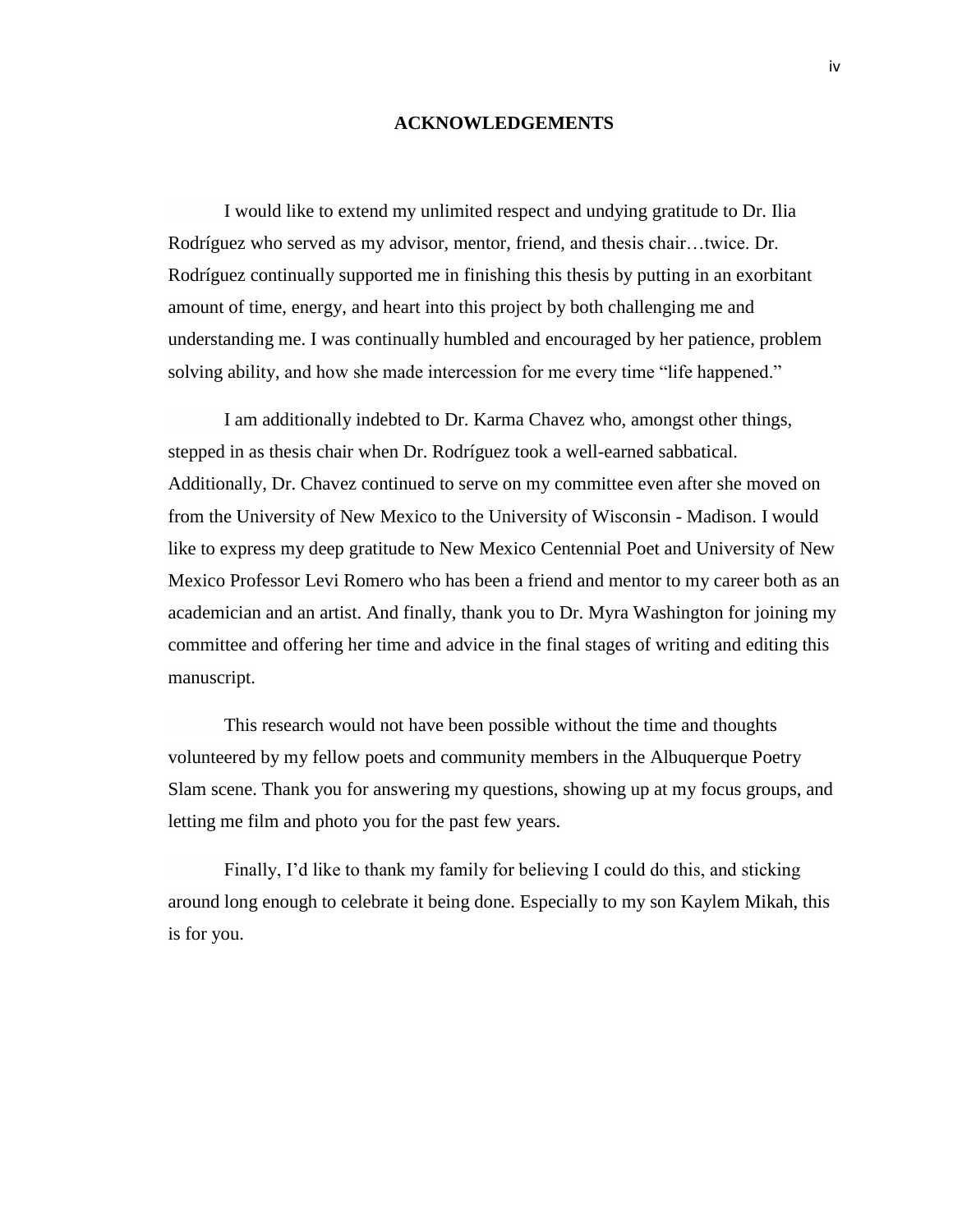# **TABLE OF CONTENTS**

| Poetry is Identity Performed: Aesthetics and Politics of Performance Poetry 17  |  |
|---------------------------------------------------------------------------------|--|
| The Slam as a Postmodern Space: Theoretical and Methodological Considerations22 |  |
|                                                                                 |  |
|                                                                                 |  |
|                                                                                 |  |
|                                                                                 |  |
|                                                                                 |  |
|                                                                                 |  |
|                                                                                 |  |
|                                                                                 |  |
|                                                                                 |  |
|                                                                                 |  |
|                                                                                 |  |
|                                                                                 |  |
|                                                                                 |  |
|                                                                                 |  |
|                                                                                 |  |
| APPENDIX B INTERVIEW PROTOCOL FOR FOCUS GROUPS94                                |  |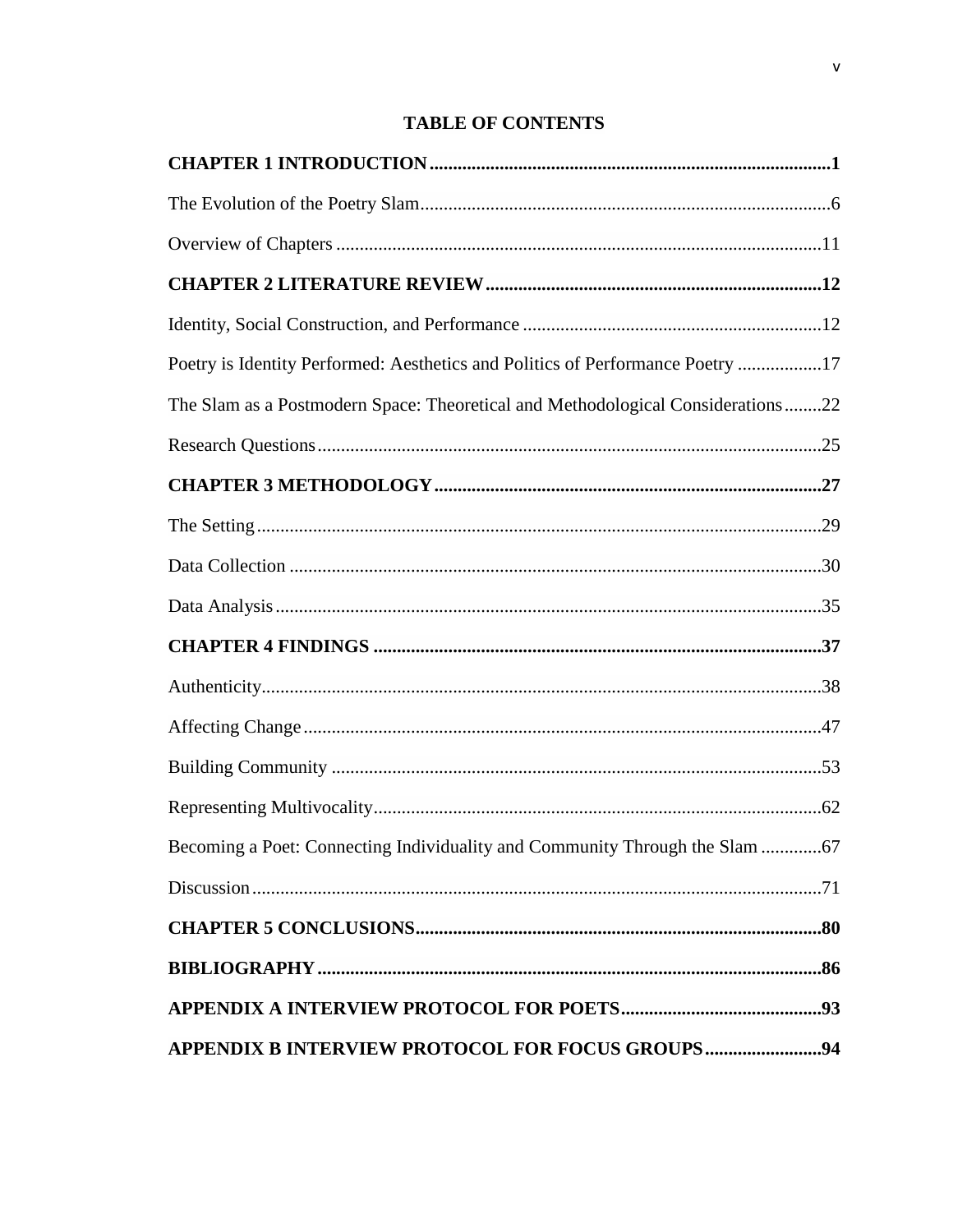#### **Chapter 1**

# **Introduction**

Two people walk into a poetry slam venue in Albuquerque. The atmosphere is familiar. With one poetry slam a week (on average), there is a caravan cohort of "regulars" that attend these open-to-the-public performances across the city. At this particular venue, the owners are theater professionals who have a companion theater space a few miles east down Historic Route 66. The restaurant café is an extension of their own identity as members of an artistic community that supports live performance in a city being isolatedly lulled to sleep by screen names and reality shows. Local artwork hangs on the walls in an exhibit that rotates every four weeks or so. Students from the university file in and out to have lunch and dinner with their laptops in a room full of people and with the persistent hum of people mumbling to themselves and mumbling to their "date" in unison with the luminous screens and iTunes playlist.

The time is approximately 6:45 p.m. Unbeknownst to the casual café-goer, the slam is fifteen minutes from lift off, and this serenely caffeinated study hall is about to turn into a game show of free speech and free verse. As is the norm in Albuquerque, more poets fill in the space with barely ten minutes to start. In the land of mañana, 7 p.m. is a suggestion, and there is business to handle before the slam can even take flight. That business is being handled by the designated host of the slam (a volunteer host from the slam community), and is what charts very different experiences for these first two poets who initially walk into this poetry slam.

One poet decides to compete in the poetry slam this evening. Years of personal experience led her to write the original poems she will share this evening, and weeks of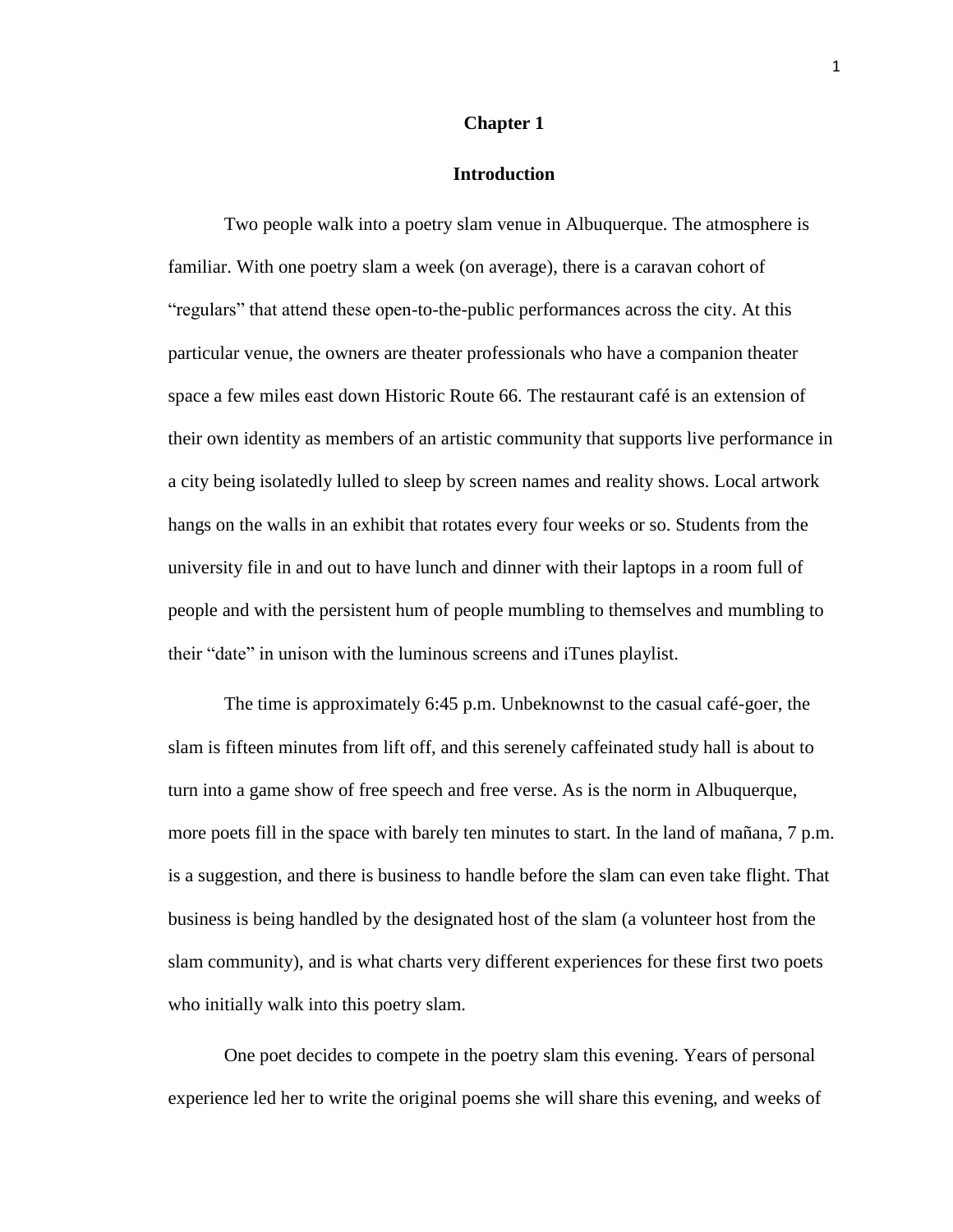memorization and performance practice prepared her for tonight's competition. The other poet has written his entire life and teaches at a local community college. However, he chooses not to slam. He has never slammed. He always comes to hear poetry and be in communion with other writers. Tonight, he was asked by the host (pre-slam) to be one of five judges for the evening's slam. Only armed with a dry erase board and a dry erase marker, each of the five judges is tasked with scoring the poems read on a scale from zero (0) to ten (10). He doesn't feel the need to participate in or win slams. He just feels the need to be part of a community. In that way, he feels like he has already won.

In the 45 minutes that have passed since our judge and competing poet entered the coffee shop, four more judges have been selected, and all nine poetry slammers have signed up to read and been instructed in the terms of engagement. Poets are only allowed to present their own original poems in three minutes or less (with a ten-second grace period before a half point deduction for each ten-second increment over time), and the performance can include nothing except the clothes they've worn to the slam, no props. It is also understood, as the host will later remind the crowd before presenting the first poet of the evening, that any inflammatory content about a person's gender, religion, sexual orientation, race, disability, etc., will not be tolerated and will be policed by the audience.

Judges have received their marching orders as well. They are advised that the ten points range within their power should roughly be divided between five points for writing and five points for performance. A zero should be reserved for a poem that should never have been written, and a ten should be reserved for the best poem of the night. The use of decimals is encouraged to avoid ties, and by no means should judges let the booing and cheering of the audience influence their personal valuation of a poem.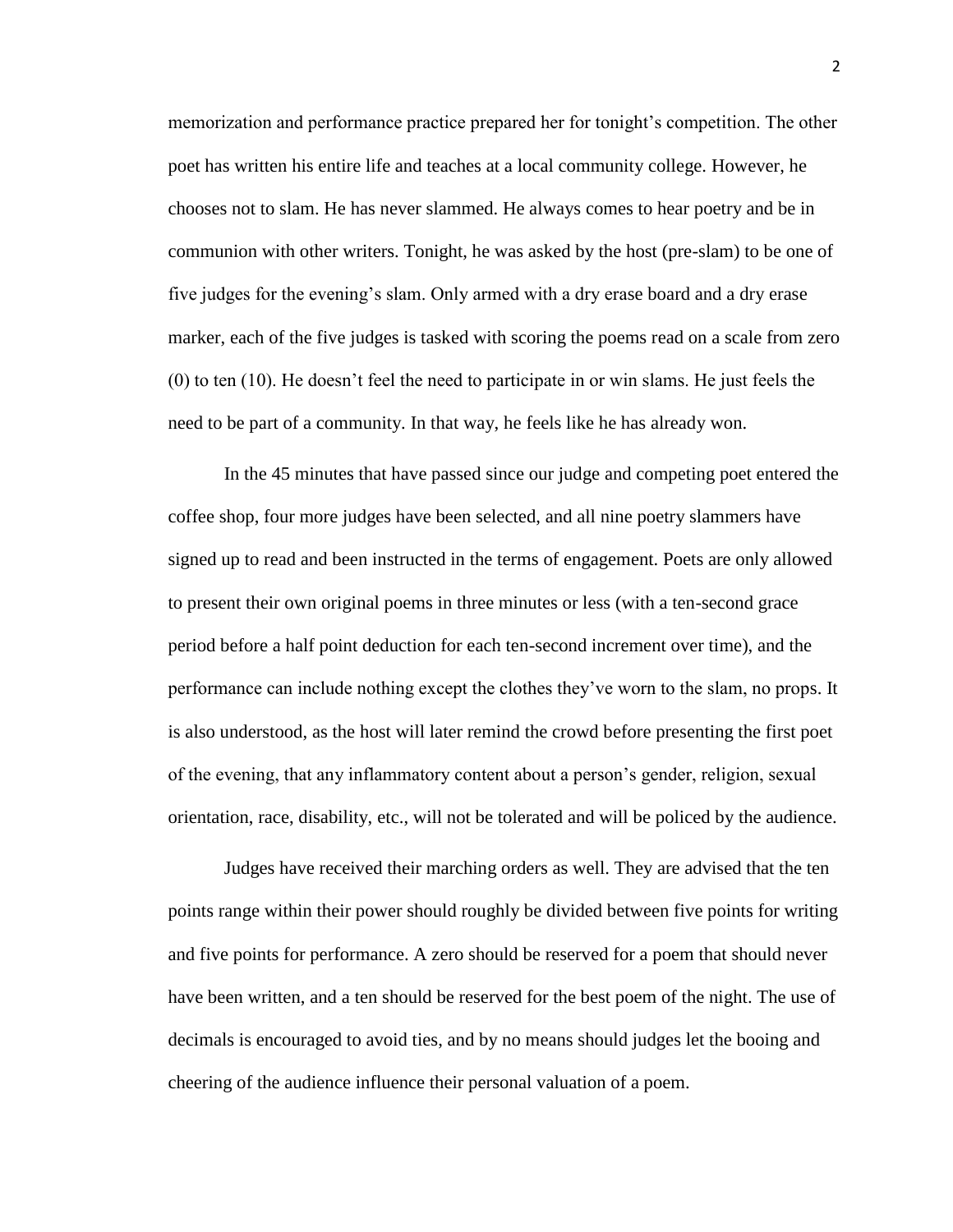Then, the host turns to the members of the audience and gives them a similar piece of advice. The host tells the audience that it is their job to "look alive" and boo and cheer for poems they like in an overt attempt to influence the judges. Once the dynamic is perfectly set, the host kicks off the night with a calibration poet who offers up a poem for the judges to get one "dress rehearsal" attempt at scoring a poem before the actual competition begins. At this point, half of the coffee shop patrons have moved on to quieter study environments. They have been replaced by a standing-room-only crowd who has come to participate in the slam, cheer on their peers, read on the open mic prior to the slam, and hear something they've always thought (but never said out loud) from someone they've never met before. In between poems, there is a DJ with an mp3 player pumping music through the same two-channel PA system that powers the poets' microphone. Some poets use the mic for effect or to hide behind. Other poets sing their poems to the rafters and deliver their poem "in the round" as they stalk the crowd. At the end of the night, all the poets stand on stage in support of one another and in agreement of their most sacred shared value, freedom of speech…out loud.

It doesn't matter who wins, because there is a different winner every night. The audience is an ever changing composition of regulars, returners and rookies. Some of the unsuspecting coffee shop patrons will become converts, others will find another coffee shop that allows them to study uninterrupted on the second Wednesday of each month. Many poets and audience members will share a beer afterwards and talk about the ideas that were shared on the microphone that evening. They will talk about how those ideas were shared and who shared them. Then, they will talk about work, kids, love, sports, and the things that friends and family members talk about when the business is done.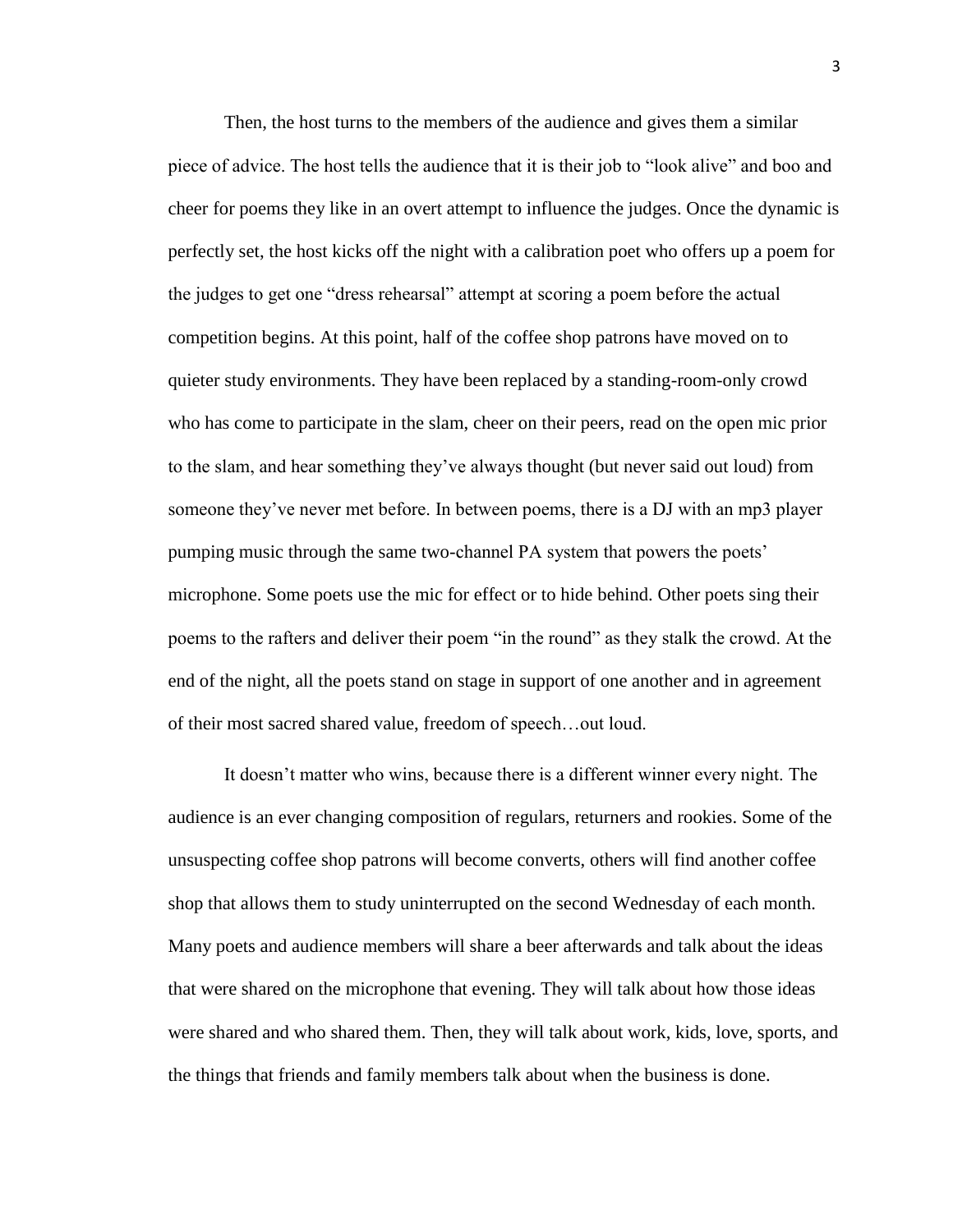This study focuses on the poetry slam, a public gathering that takes place primarily in coffee houses, bars, and other cultural centers where poets read their work in competition with other poets. During this competition, poets have their performances judged and scored by peers and an audience that is diverse across multiple social categories (age, gender, class, educational background, etc.). This research explores the poetry slam as a communicative practice through which poets and audiences co-construct a space for the performance of their identities. More specifically, this thesis elucidates the values and performative acts that define the distinct identity of the slam community. It examines how the values and practices performed by members of the slam community co-construct a space for shared identity and cultural membership.

I approached the slam as a unique space for the analysis of how identities are constructed through performance. The inherently rhetorical, performative, and interactive character of the poetry slam makes it a relevant setting to explore this problem. Via a concert of field research methods, I examined both the shared values within the Albuquerque slam poetry community and the performative acts routinely engaged in by both poets and audience members to co-construct the identity of the poetry slam community. Moreover, I explored how the relationships, roles, and practices of the slam community are used as an everyday resource to define individual and collective senses of identity, both within the community and in contrast to society outside that slam community.

One of the central concepts in this thesis is the relationship between space, performance, and group identity in postmodern discursive communities. Space has been conceptualized by Lefebvre as a social product, or a complex social construction (based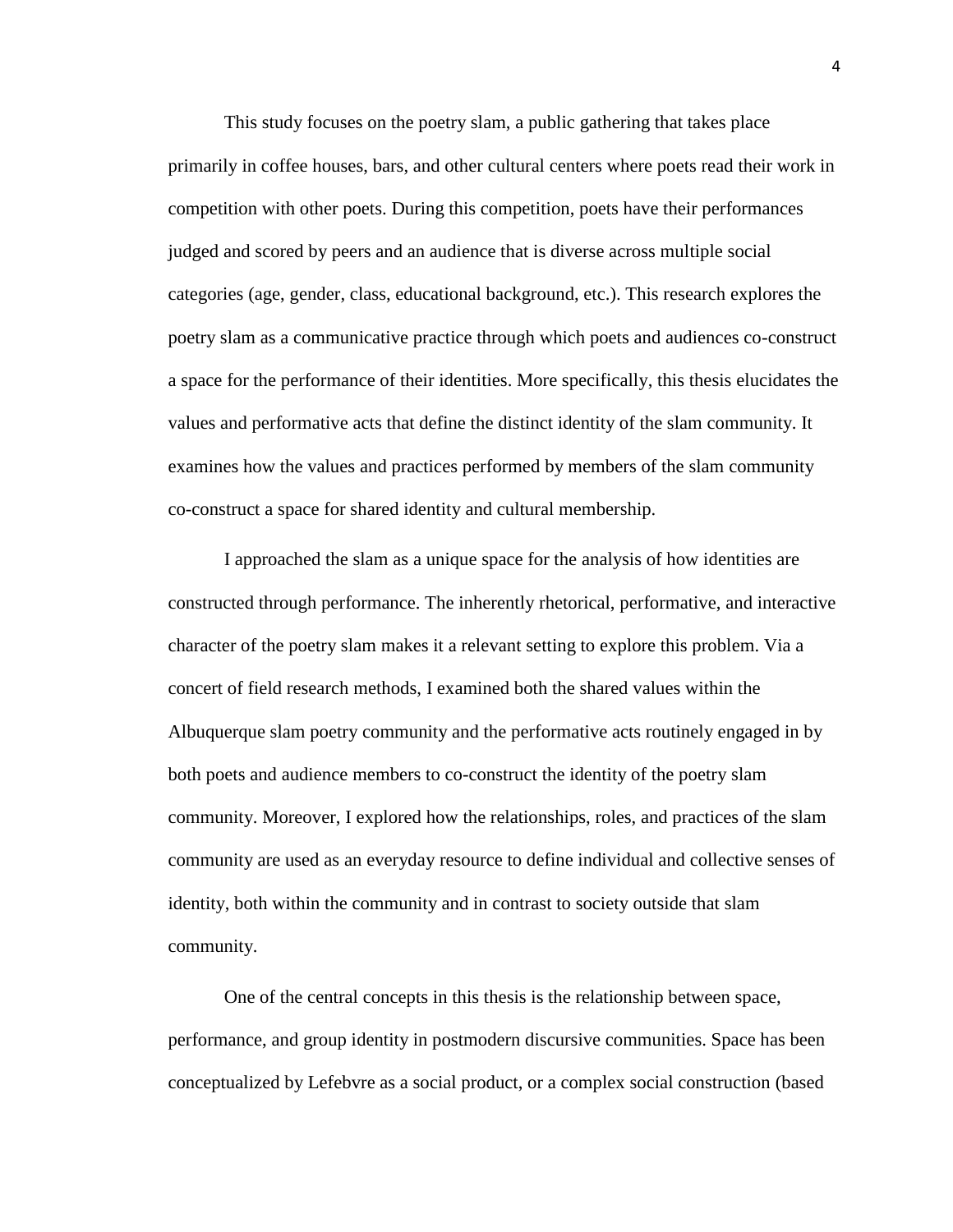on values, and the social production of meanings) that affects spatial practices and perceptions. Thus, space, as conceptualized in this research, refers not just to the physical construct but to the creation and maintenance of emotional, spiritual, and intellectual relations in addition to points of identification that do not require nor are confined to a specific geographic location. Performance, on the other hand, is approached here as cultural events or expressions embedded in everyday life in which a culture's values are displayed for their perpetuation: rituals such as parades, religious ceremonies, and community festivals as well as conversational storytelling, performances of social and professional roles, and individual performances of race, gender, sexuality, and class (Counsell and Wolf 3). Within this framework, identity is defined as the performance of self in culture (Jung and Hecht 265; Mendoza et al. 312). I thus approach the slam as a co-constructed space where the identity of a discursive community is performed. Drawing on Michel Foucault's concept, Lessa (283) defined discourse communities as "systems of thoughts composed of ideas, attitudes, courses of action, beliefs and practices that systematically construct the subjects and the worlds of which they speak." For the purposes of this study, the term "values" refers to the ideas, attitudes, and beliefs of the members of the slam community while "performative acts" refer to courses of action or practices.

What is learned from this research about the Albuquerque slam poetry community cannot be generalized to other pop-cultural community phenomena; arguably, it can hardly be generalized to any other slam community (e.g. Denver, Los Angeles, New York, etc.). However, the ethnographic approach taken here—based on observation, interviews, and focus groups—seeks to create a richness of data that is valuable for cross-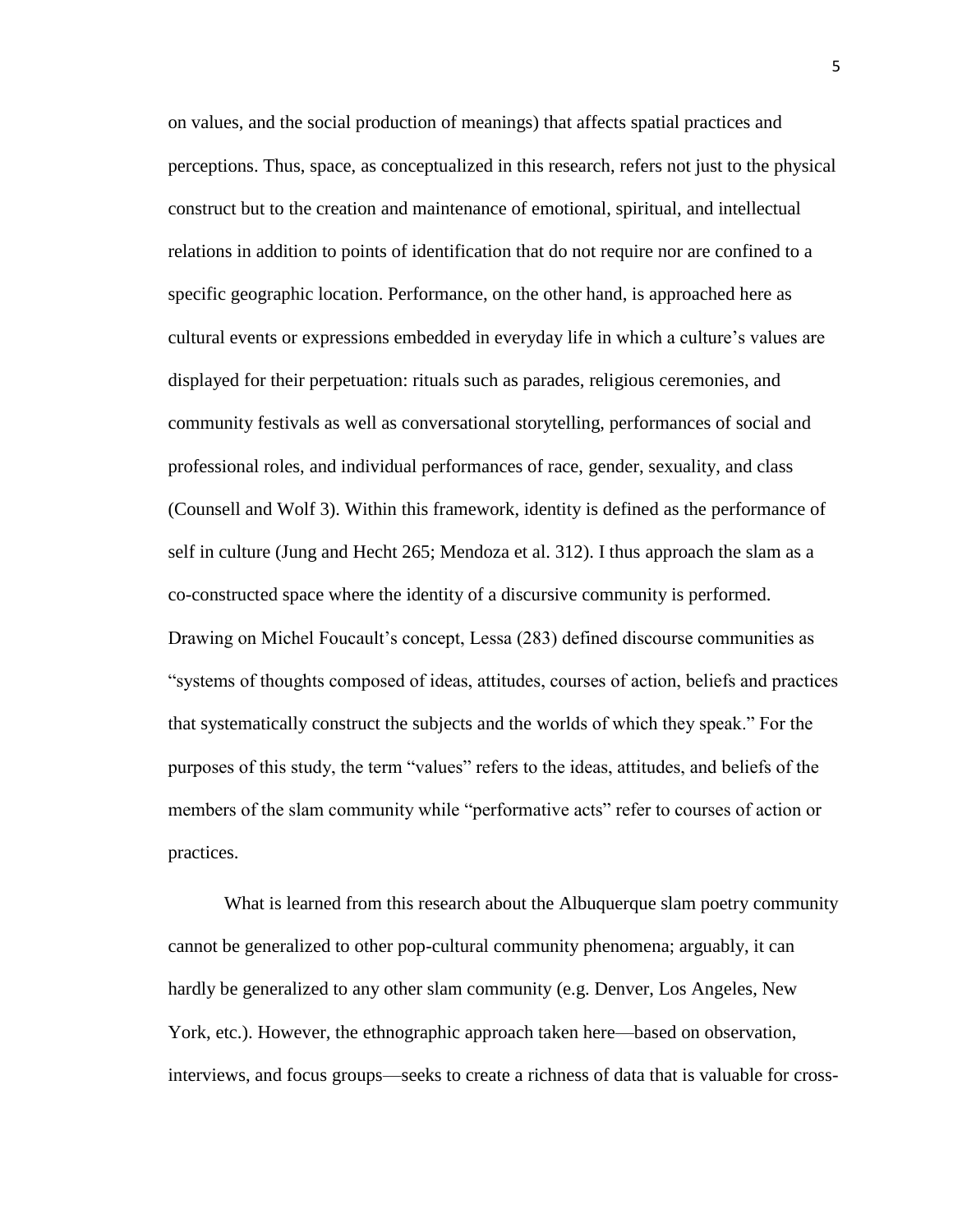contextual comparisons across slam communities and the practices of other groups who collectively and deliberately articulate their identity to the outside world. This approach could prove revelatory for research on relationships between space and identity in emerging music scenes (i.e. punk, trip-hop), extreme or underground sports communities (i.e. skateboarding, surfing), and other "subcultural" identity groups (i.e. piercing, graffiti art). In fact, similar studies have been previously conducted on the punk scene and body art/tattoo culture (Rademacher; Vevea). This research aims to contribute to that body of knowledge. Another contribution of this study is to the scholarly understanding of the local poetry slam community of Albuquerque in both its uniqueness and relevance as part of a national cultural phenomenon. In this sense, this research fills a gap in scholarly literature in both communication studies and cultural studies, and opens a space for the documentation of the voices and experiences of this vibrant local sub-culture.

An eight-year veteran of the Albuquerque poetry slam community, I have competed on two national champion poetry slam teams (Team Albuquerque 2005 and Team University of New Mexico in 2006) and traveled across the country performing poetry. As a result, I have access to community members that give me a research advantage. Additionally, I have a uniquely informed analysis and experienced eye for the participant observation portion of this research.

#### **The Evolution of the Poetry Slam**

According to Mark Kelly Smith and Joe Kraynak (12), the poetry slam is "a blend of original poetry, performance, and competition that spawns a captivating event in which poets compete in front of an animated, electrified audience." Smith is recognized as the founder of the poetry slam, having organized the first slam in Chicago in 1986. The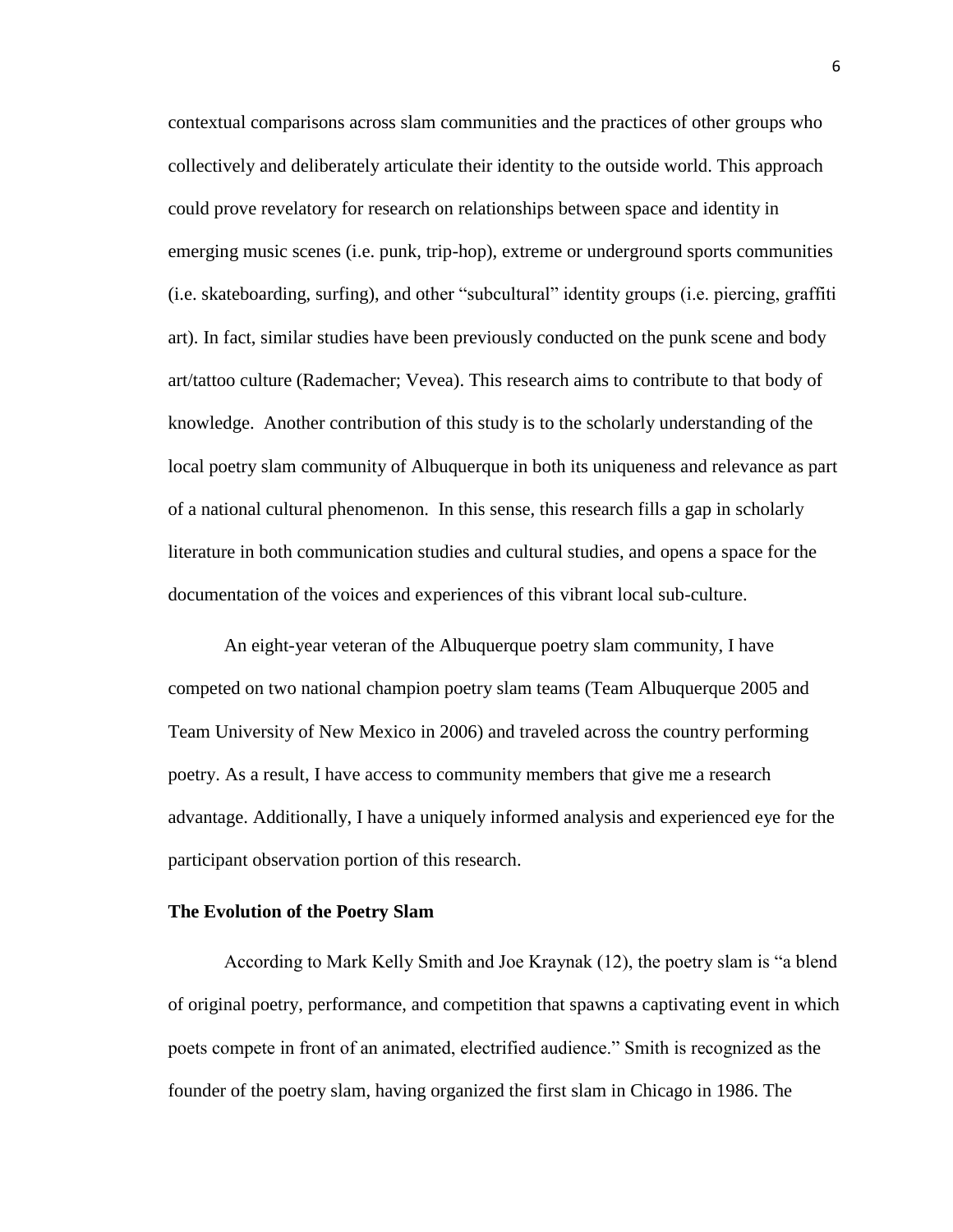"slam" prides itself on being a democratic, audience-centered space where anyone is free to read poetry of their own creation and everyone, regardless of background or educational level, is qualified to be a judge of quality. At the slam, "each poet takes his or her turn onstage to perform original poetry, and prove superiority as both poet and performer" (Kraynak and Smith 5).

Much like each individual poet that brings his or her own story and interpretation of life to the stage, the slam community itself has its own storied tradition. Oral traditions precede the advent of the slam by thousands of years; however, the slam stands on the shoulders of that tradition to offer current and innovative forms of communication as well as an appreciation of poetry. Kraynak and Smith began their documentation of this storied tradition with the ancient Greek god of fertility, Dionysus (5). According to them, Dionysus was believed to watch over his ecstatic worshippers as they drank the blood of animals and danced in an orgiastic frenzy during which poets/dramatists—such as Euripides and Sophocles—competed for first prize in local drama competitions. Poetry competitions were also recorded in Japan, where Samurai-turned-poet Basho wandered the countryside judging haiku contests in the fifteenth century, which means that there were poets desiring to compete as well as a demand for his judging services. In *Don Quixote*, published in the early 1600s, Miguel de Cervantes Saavedra wrote about "poetical tournaments." Kraynak and Smith documented public poetic jousts, or *Justas Literarias*, in Mexico at about the same time when Cervantes wrote *Don Quixote* (24). The authors also outlined spoken word poetic traditions in West Africa, Jamaica, and Ireland. In their story of spoken word, they also include names like Homer and Guru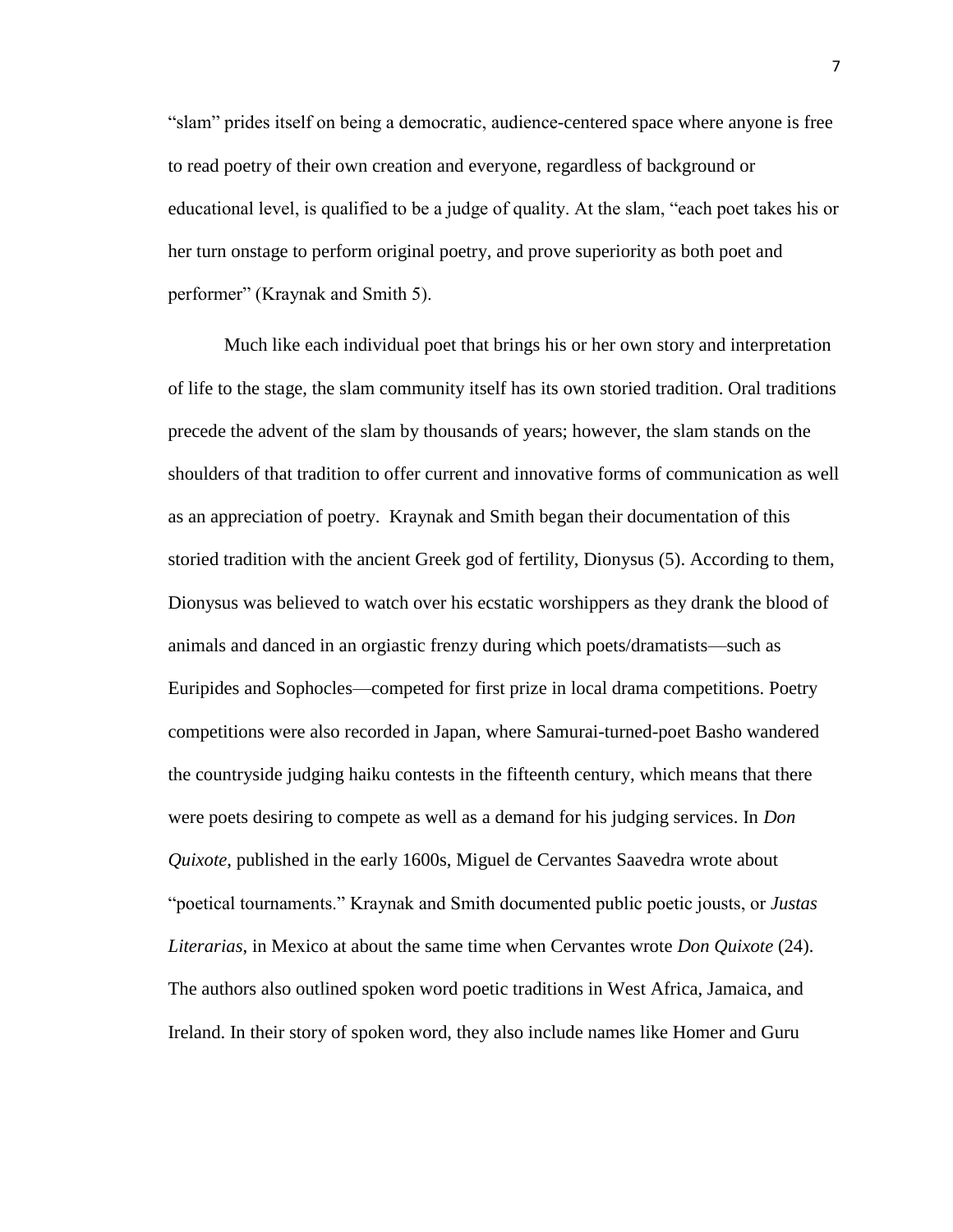Nanak (of the Sikh religion). Kraynak and Smith finished their historical overview of poetic oral tradition with such Western works as *Beowulf* and the Bible.

Although Kraynak and Smith located the modern incarnation of this tradition at the advent of the World Poetry Association (WPA) in 1979, I personally would qualify this statement by stating that the WPA was a precursor to the slam only after the Jazz Poets the Harlem renaissance in the 1920s, the Beat Movement in the 1960s, and the Black Arts and Floricanto movements of the 1970s brought performance poetry into vogue in fringe and ethnic communities in the second half of the twentieth century. It is important to bring forth the historical progression of the poetic movements that created the conditions for value-centered plurality of the slam that focuses on ethnic and cultural diversity.

A discussion regarding the co-constructed identity of this community would be incomplete without highlighting how these movements have all been part of a history of collective and individual identity (De Armond; Wintz; Cáliz-Montoro). Much like the Harlem Renaissance and the Beat Movement, the "slam movement" is often characterized in terms of its historic impact and/or cultural inclusivity. This characterization is a categorical lens through which the slam community can be examined or discussed from the outside-in. However, like the Harlem Renaissance and the Beat Movement, the slam movement is a collection of local communities that compose a larger movement. Each community is unique and features individuals who identify with both the national and local group in different ways.

Thirty years ago, Mark Kelly Smith's group, The Chicago Poetry Ensemble, was the experimental performance group that laid the early foundation for the contemporary poetry slam. Smith described the ensemble as poets who were "criticized and scoffed at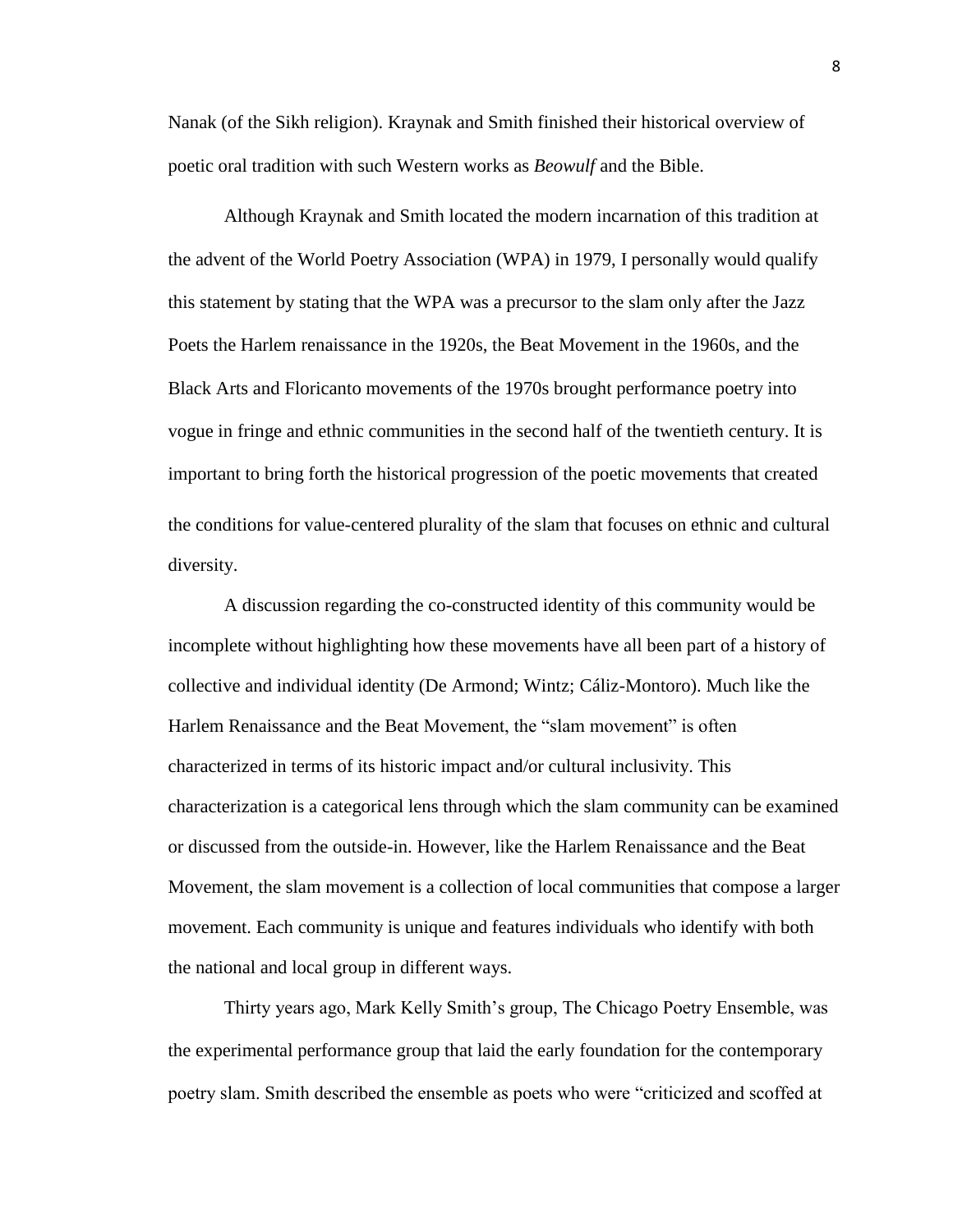by the academic insiders and the hipper-than-thou outsiders for daring to perform poetry like actors or clowns or singers" (Kraynak 11). In order to demonstrate the diversity of the slam scene when the Chicago Poetry Ensemble began, Smith listed the original members names and occupations as follows (12):

John Sheehan – ex-Roman Catholic Priest;

Rob Van Tuyle – High School Teacher;

Anna Brown – Performance Artist;

Jean Howard – Model;

Ron Gillette – Editor for a Floral Magazine;

Dave Copper – Paralegal;

Karen Nystrom – Student who Sold Ties at Marshall Field's;

Mike Barrett – Copywriter for the Chicago Tribune.

These were the individuals that began Monday night performances at the Get Me High Jazz Club in Chicago in November of 1984. In the summer of '86, this crew spun off the Uptown Poetry Slam at the Green Mill Cocktail Lounge on Chicago's north side. Currently, more than 80 slam-holding venues from across the nation convene on one city annually to hold the National Poetry Slam, which annually crowns a national champion in the poetry slam world. That means that there are motley crews of individuals across the country that come together in bars, coffeehouses, libraries, theater spaces, and laundromats to create space for poets and audiences to congregate. More than simply a space to gather, the poetry slam is a space where participants can read, write, articulate, re-articulate, and affirm their collective and individual identities.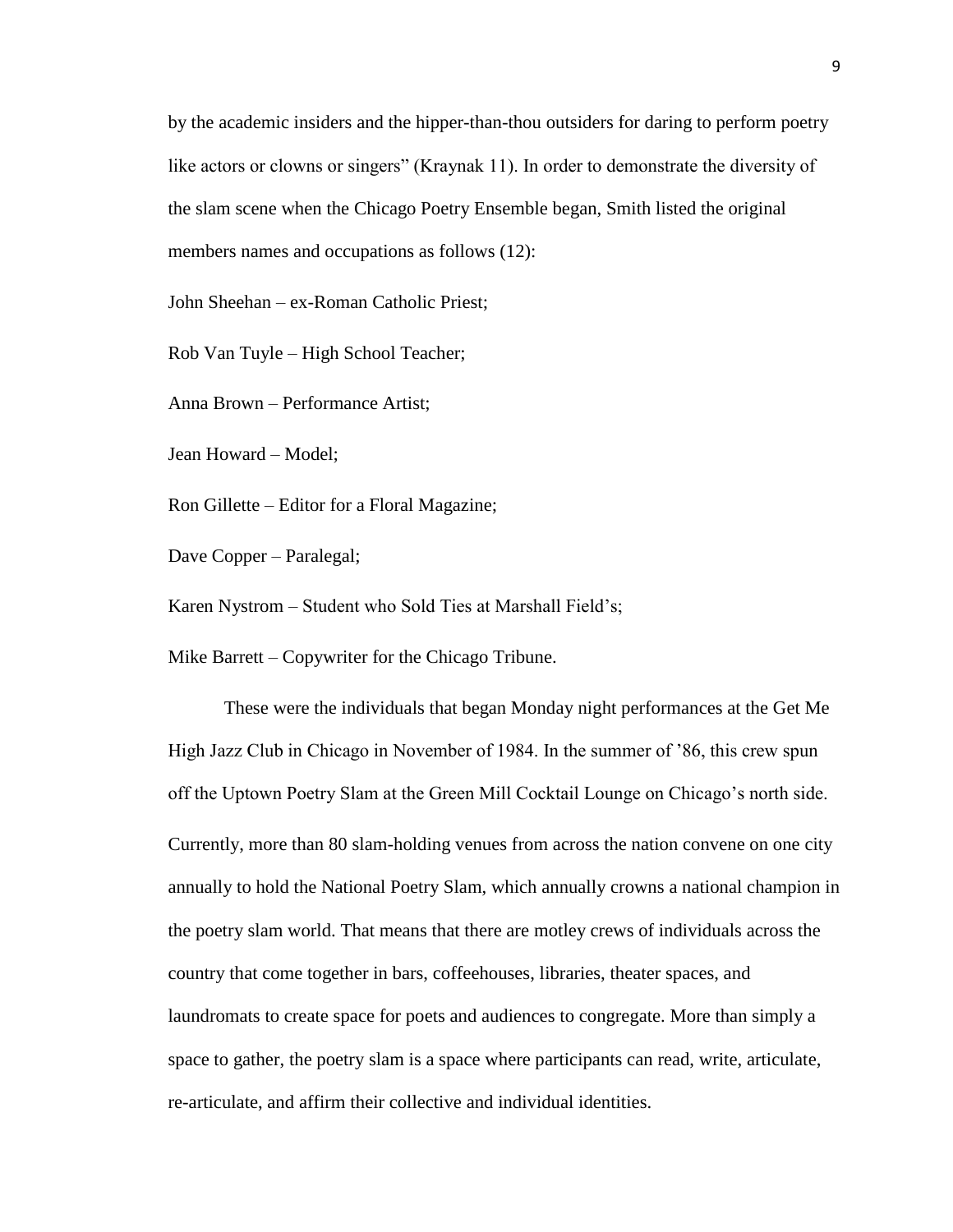Six years after Smith's group began meeting at the Get Me High Jazz Club in Chicago, organizers began making space for slam scene in Albuquerque, New Mexico. However, it wasn't quite ready yet. Some foundation had to be laid before erecting the house of slam. According to Albuquerque poetry slam predecessor, pioneer and pilot (more on that to come) Mitch Reyes, there were three University of New Mexico area bookstores that hosted live poetry in 1990 (McAllister et al. 22). Growing beyond the gravitational pull of the university, the following few years spawned Lisa Harris's weekly open mic at E.J's Coffeehouse and Jim Reilly's institution Poetry  $\&$  Beer. Now, Poetry  $\&$ Beer proudly boasts that it is the longest running poetry slam in Albuquerque, and it is. But it was not a slam at the time, it was still a straightforward poetry reading series. Bars, coffeehouses and other venues took notice as poetry readings began packing their businesses with customers and readings continued to pop up all across Albuquerque as entrepreneurs began to entertain the idea of profiting off of poetry.

Enter Juliette Torrez, who was fresh off of a summer organizing poetry for Lollapalooza, an annual music festival that is popular for featuring indie rock, metal, punk and hip hop acts. MTV had popularized Lollapalooza and all the poetry that came along with it, and Torrez brought her newfound know-how, excitement and black book of contacts back to Albuquerque with a mission to put the city on the national poetry radar. In 1994, Torrez organized the very first slam in the state of New Mexico at Jack's Lounge (McAllister et al. 23). Shortly there after Poetry  $\&$  Beer made the poetry slam the centerpiece of their format, and in 1995 Albuquerque fielded its first slam team at a National Poetry Slam. That first slam team included the late Trinidad "Trino" Sanchez Jr., Dr. Bob Wilson, Matthew John Conley, Jim Stewart and Kenn Rodriguez (McAllister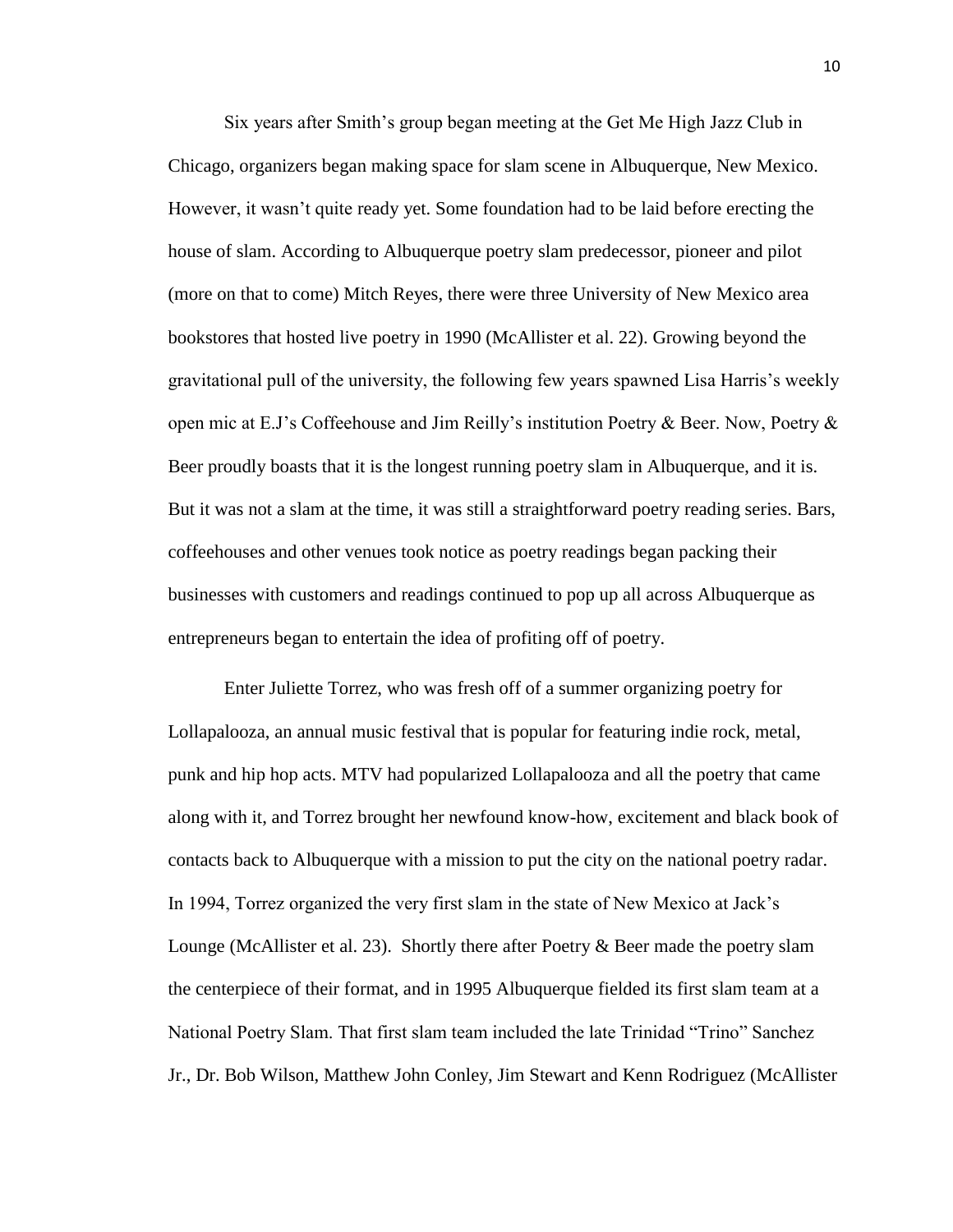et al. 58). At the time Torrez and Reyes were organizing the slam, and Reyes drove out to Ann Arbor, Michigan with the team for the National Poetry Slam. Eleven years after Albuquerque's first slam, another five-poet team representing the city brought home the national title in 2005. I was a member of this 2005 Albuquerque Slam Team along with Carlos Contreras, Aaron Cuffee, Esme Vaandrager and Kenn Rodriguez, long-time Albuquerque slammaster and member of the very first Albuquerque Slam Team. As the Albuquerque slam scene approaches nineteen years old, this study will examine how the slam space is constructed via the relationships of the individuals who convene to create the space, and how these relationships impact the performed identities of the parties involved.

# **Overview of Chapters**

Chapter two will outline the theory that has informed my research on the Albuquerque poetry slam community as a site of identity performance. The theory presented will provide rationale for my research questions as well as support to my choosing performance studies as a lens for making meaning out of these data. The third chapter will outline my three-part method for data collection. I will support my assertion that a triangulation of data and data sources gives credibility to any research (qualitative or quantitative) attempting to ascertain values or meaning. Chapter 4 will summarize the analysis and discussion of the findings in this study, and the final chapter will present my conclusions.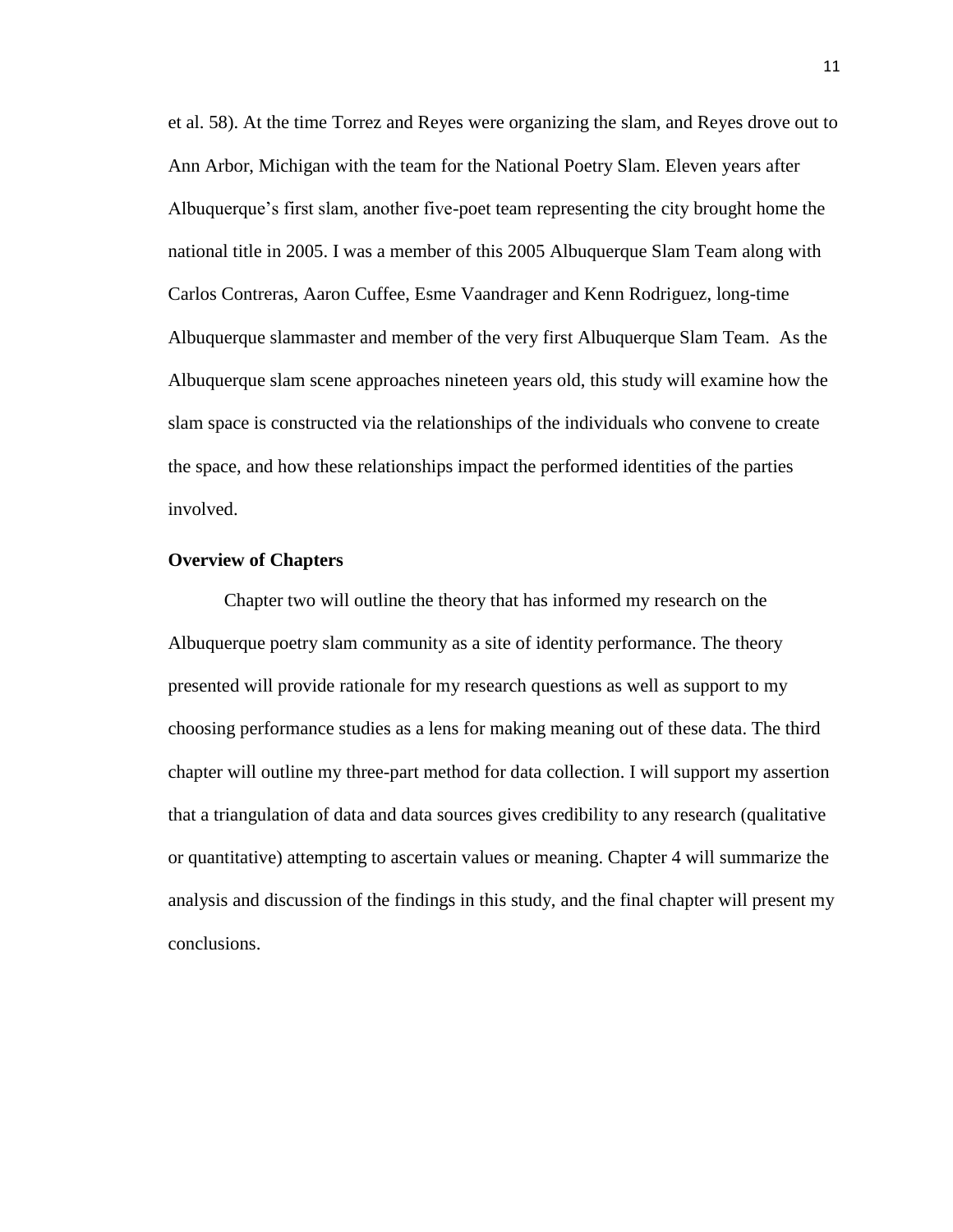# **Chapter 2**

# **Literature Review**

In this literature review, I discuss relevant theoretical and empirical sources that inform my approach to the slam poetry community as a space for the co-construction of identities through performative acts. It features a section on social constructionist approaches to identity formation, with emphasis on the performative dimensions of identity, followed by discussion of performance poetry in particular.

## **Identity, Social Construction, and Performance**

A growing body of recent literature has challenged the old paradigm in the theorizing of identity and called attention to the notion that identities are socially constructed. According to Beck, individual identity or sense of self has existed as a topic of deliberate inquiry since at least the eighteenth century (9). He characterized that era as the "old paradigm" of Enlightenment thought when identity was "ascriptive" or imposed on individuals and groups by others (127). This ascription was based on pre-determined and seemingly stable and unitary categories such as social class, gender roles, locality, religion, or occupation.

More recently, postmodern theorizing has challenged that view to purport a concept of identity as fragmented, multiple, unstable, and in continuous process of (re)construction. From this view, identity is recast as something we, as symbol-making and -using creatures, create. For example, Heatherington has noted that identity has moved away from notions of determinism and essentialism to view identity as "a reflexive project, one in which individuals are consciously aware of and able to monitor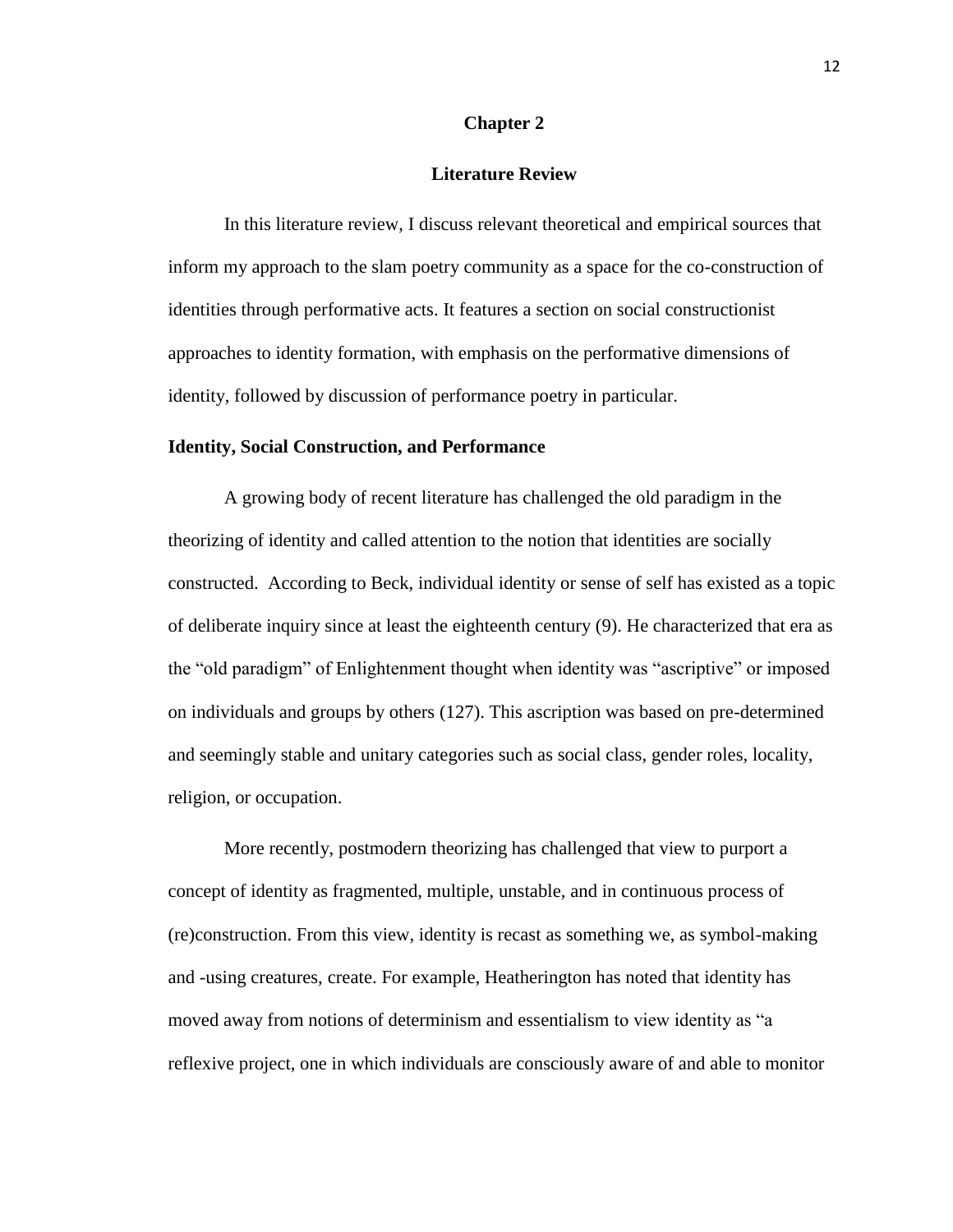or change their own identities" (21). Tajfel and Turner associated identity with pastiche to stress the meaning that identity is not singular and unitary but a plural composite (33).

Other definitions stressing the agency and autonomy of individuals in constructing their sense of self downplay the dynamic tensions between self and society in the process of identity formation. As George Herbert Mead stated: "So the self reaches its full development… by thus becoming an individual reflection of the general systematic pattern of social or group behavior in which it and all others are involved" (158). Along these lines, Daniel Acorn noted "while self is something intimately belonging to an individual, identity is something that is given an individual by society" (3).

I would argue this tension between self and society is central in processes of social construction of identity. Some communication scholars have defined identity as one's self-concept informed by avowal (self perception of "who I am") and ascription (social categorization by others) (Mendoza et al. 315). Performance scholar Erving Goffman made a case for the co-construction of identity when he suggests that he and his body "merely provide a peg on which something of collaborative manufacture will be hung for a time" (253). He further explained that "the means for producing and maintaining selves do not reside in the peg; in fact these means are often bolted down by society." Drawing on post-modern views of identity as fragmented and socially constructed, Hecht et al., has argued that identity has multiple loci designated as the personal, enacted, relational, and communal layers. In this view, these four interrelated and interpenetrated layers are at the core of identity (257).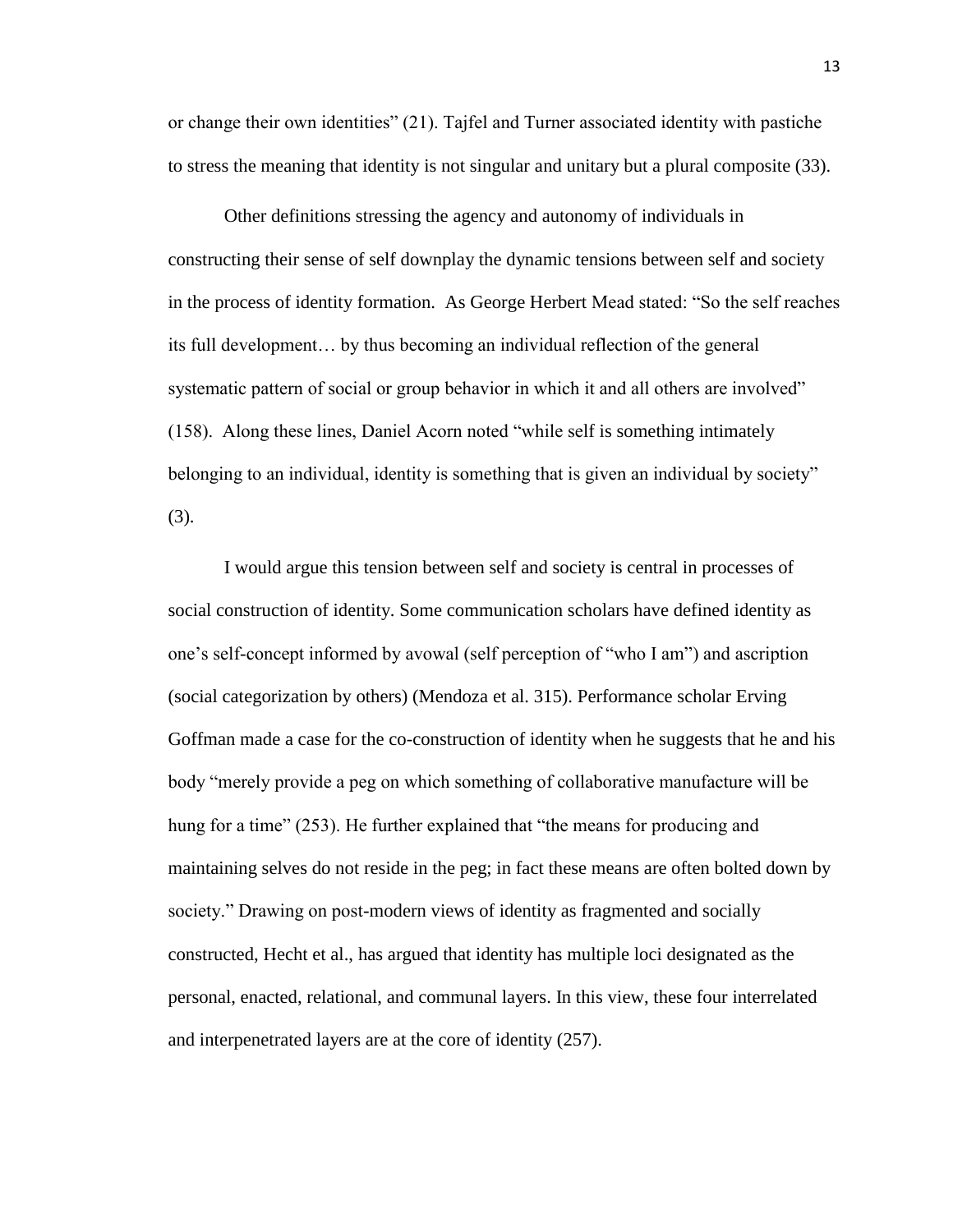The notion that individuals enact these multiple dimensions in social interaction with others has lead scholars to define identity as the performed self-situated in culture (Carbaugh; Jung & Hecht; Mendoza et al). Identity as the performed self was the center of Corey's 1996 essay, where made a case for studying performance to elucidate processes of social construction of identities (148). Corey stated: "The study of performance provides a heuristic device for social constructionism" (148). Social constructionism is rooted in the idea that an individual's worldview (or sense of reality) is constructed through the interactions and experiences that she or he has with other people to reinforce or dismantle previously held perceptions. Performance, in this sense, is defined as a cultural practice, specifically the practice of representation (Counsell & Wolf 31).

Corey's study of queer, gay, lesbian, and homosexual performances in an Irish pub drew on de Certeau's ideas to explore how "spatial practices in fact secretly structure the determining conditions of social life" (96). A similar approach to performance and social construction of identity is Delgado's study of Chicano rapper Kid Frost. Delgado recognized that there is a general homogeneity in much of the "new brown" or barrio aesthetic in Chicano rap. But then he stressed that "Chicano rappers like Kid Frost do offer the opportunity to explore the construction of identity through the personal, social, and political dimensions of their lyrics and performance styles" (389).

Madison situates the idea of identity as a performance of a composite social construction within a resistance or oppositional model to suggest that we define ourselves by articulating what we are not. Madison quoted bell hooks to illustrate the point: "Oppressed people resist by identifying themselves as subjects, by defining their reality,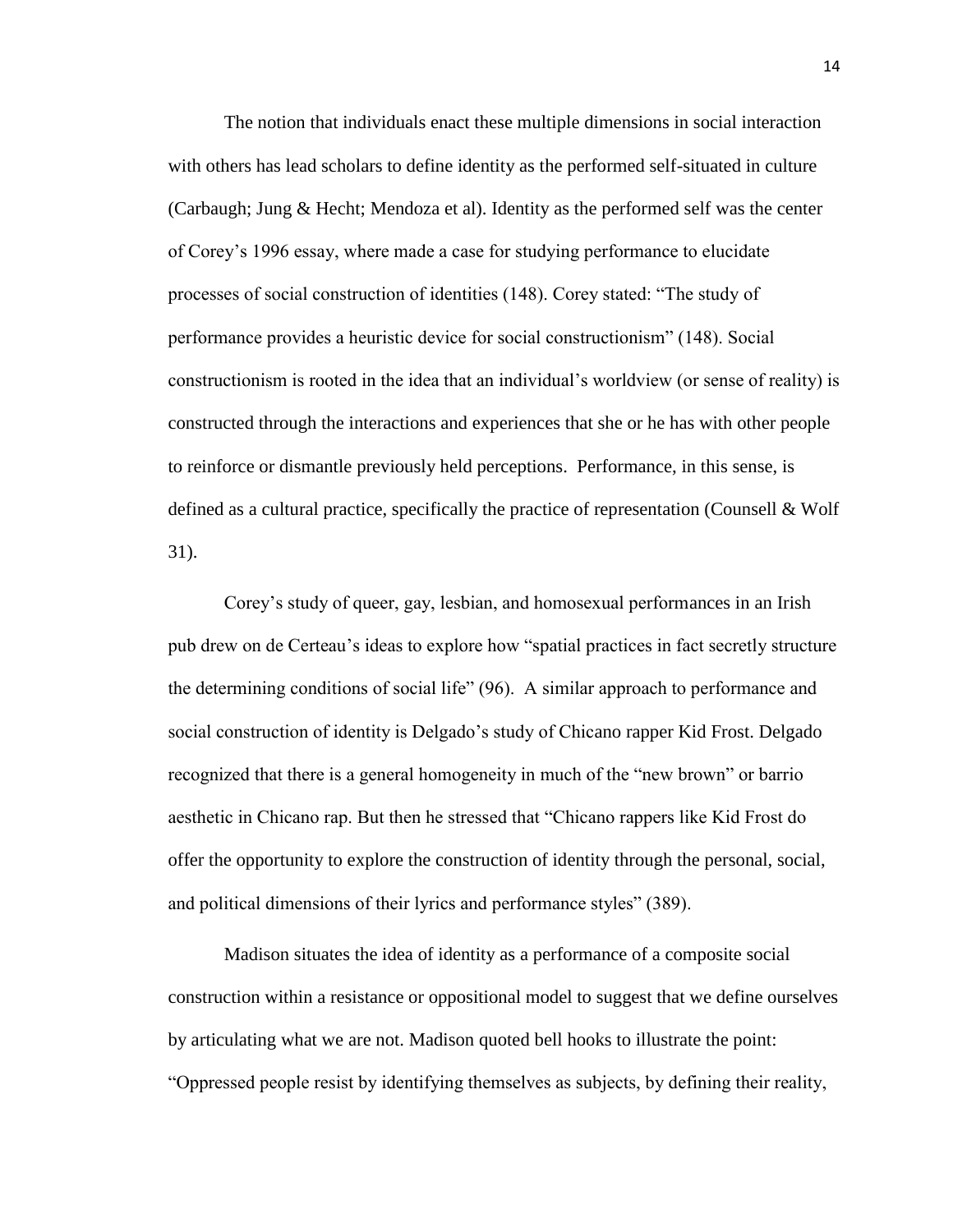shaping their identity, naming their history, telling their story" (214). Rose related these ideas in the research on communication patterns in various symbol using, nonmainstream communities (in this case the Deaf community). Rose focused on the idea of "reiteration of [...] common themes" as a rite of passage or ritual in these "fringe" communities (333). Rose concluded: "Like other autobiographical texts [including slam poems], the ASL performance is a site of identity production that both 'resists and produces cultural identity" (333).

Leah E. White, in a feminist approach to identity, reiterated this position. In discussing Kathy Ferguson's concept of "mobile subjectivities" or multiple/fragmented identities, White described the challenge these identities pose as "ambiguous: messy and multiple, unstable but preserving" (80). For White, identity is always in the process of being constructed, never reaching the static categories built in modern and pre-modern eras. "Subjectivity is not an illusion, but the subject is a shifting and always changing intersection of complex, contradictory and unfinished processes" (80). But White cited Angela McRobbie to agree with the view that "living with fragmentation" permits us to proceed with "inventing self rather than endlessly searching for self." White also reiterated Ferguson's claim that "Identity is something one does;" that identity construction is an active process in which subjects exert agency to counter social, political, and linguistic constraints (80). White's research on Charlotte Salomon's play *Life? Or Theater?* reiterated the notion that performance is constitutive of identity. White also agreed with Covey's statement that, "The production of identity, negotiation of meaning, arbitration of power, and definition of self are constructs, to be sure, but these constructs are produced, refined and reproduced through performances" (81).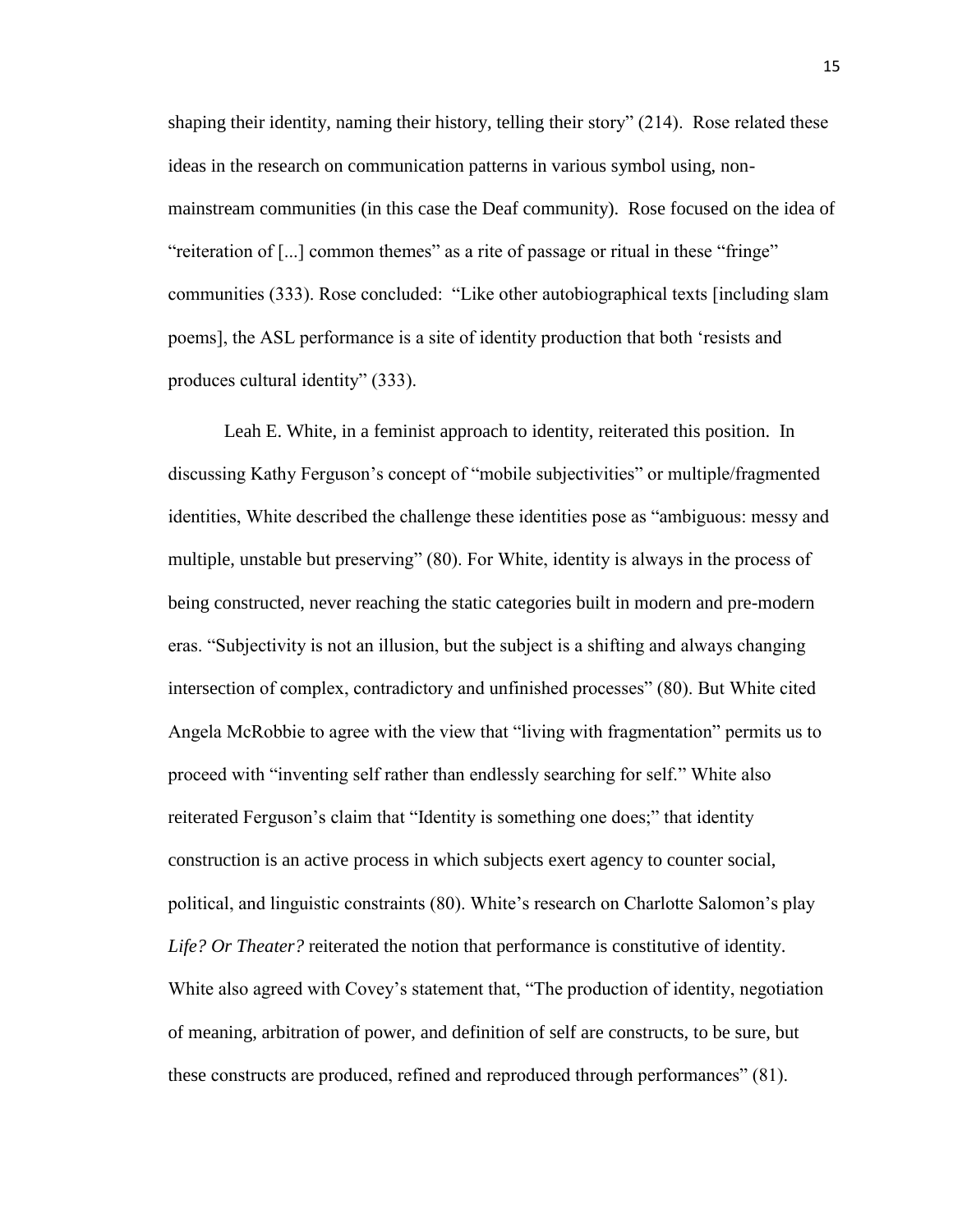Gubrium and Holstein noted that in the performance of this composite called identity, talk or narrative is central (95). They argue that, ultimately, we "talk" ourselves into being. Noy's has further stated: "…if people are continuously (trajectorily) 'becoming,' then the pervasive and constitutive means by which people can articulate and experience their selfhood at any given point in time is through performing self-change" (118). In that performance, "narrators simultaneously index both the referred events narrated and the present event of narration, thus drawing an association between the two that is fundamental for identity claims and for a sense of self-change to be performed with credibility" (Noy 117).

The idea that people narratively perform their identities is in Linda Park-Fuller's 1995 article about her own narratization of her victory over breast cancer. She cited John Allison Jr.'s recent study on narrative time "which adopts a phenomenological perspective to argue that humans exist narratively and are better understood as storylivers rather than storytellers" (60). This approach is also present in a study by Gingrich-Philbrook where male performance of masculinity is conceptualized as "mythopoetic" and a stylized repetition of acts (21).

The aforementioned literature offers the theoretical framework and informs the research questions that guide this study. In my research, I conceptualize identity as constructed by way of performances of self that are narratively enacted in situated social interactions and contexts. To stress the narrative character of performance and address the particular subject of this thesis, the following section offers an overview of scholarly literature on poetry, with emphasis on the performance of identity through poetry.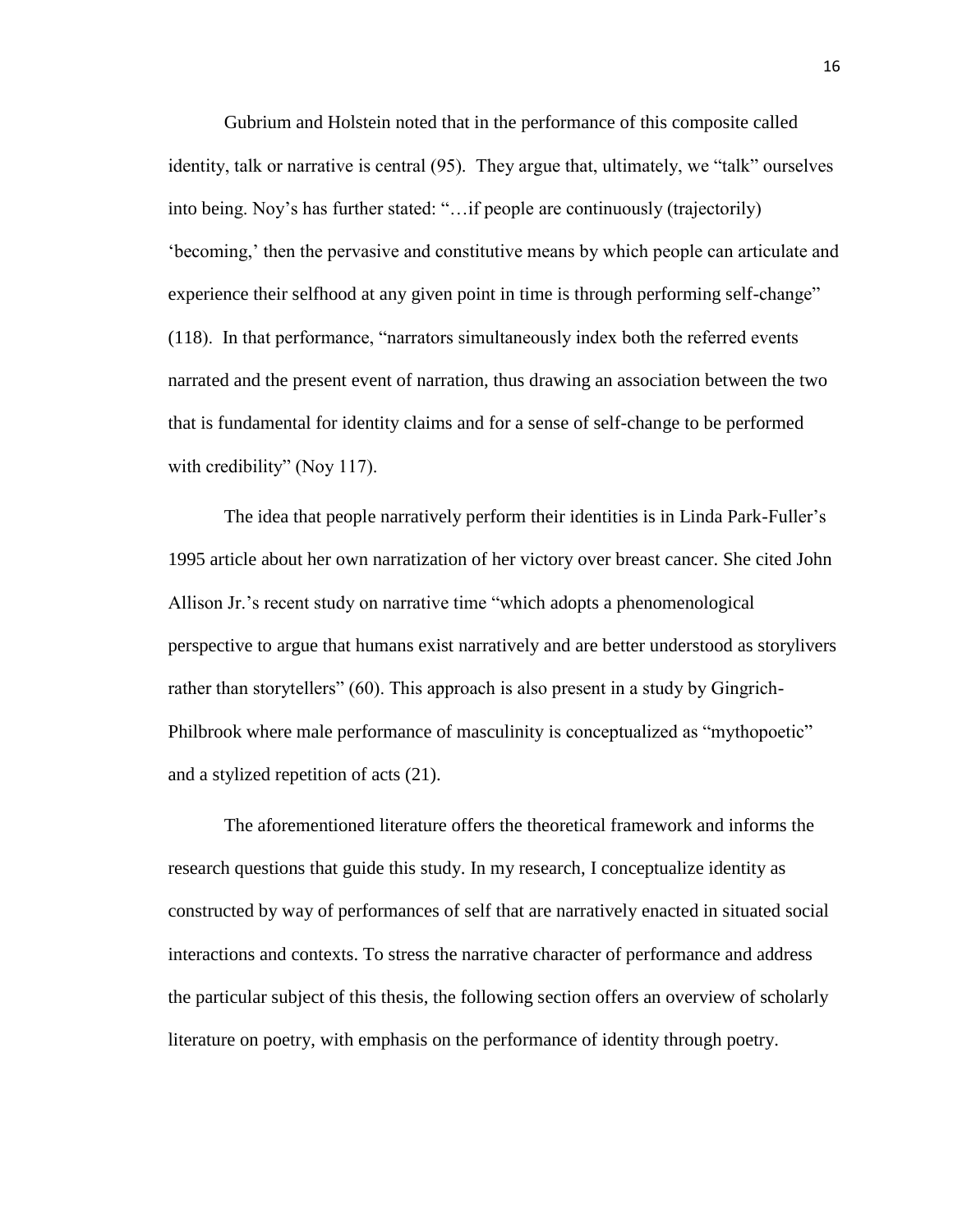#### **Poetry is Identity Performed: Aesthetics and Politics of Performance Poetry**

The literature on poetry as the subject runs the gamut of approaches, from content analysis to stylistic preferences, from semantics to symbolism, from authorship to reception. A conventional approach to poetry analysis has focused on the study of the author's intent or desired meaning/message. In this approach, there is an often understated motivation to find out who the author is and how biography informs what he or she means. The tools used in this regard are often contextual and historical, which is why English classroom teachers across the globe often discuss the cultural climate and environmental circumstances surrounding a particular author under study.

I suggest that interrelating subjects, authors, audiences, contexts, and aesthetics of poetry provides a much richer text for study that the poets both on the page and in the grave. But the particular phenomenon I aim to study is the slam poetry scene, which is a very young community (about 30 years old) and consequently, has not been widely undertaken as a subject of research in academia. The slam is considered a form of performance poetry, defined as poetry that is composed for the performance on a stage rather than reading off of a page. However, much of the literature on poetic performance and identity construction comes from studies of "page" poems and "page" poets. "Page" poem or "page" poets is a slang term in the poetry slam community for poets who practice the traditional forms of poetry and prioritize the goal of getting published over the goal of mastering their poetic performance. In this section, I review research on poetry and performance to highlight how artistic choices and expressions are tied to the process of identity construction. In particular, I focus on studies that explore how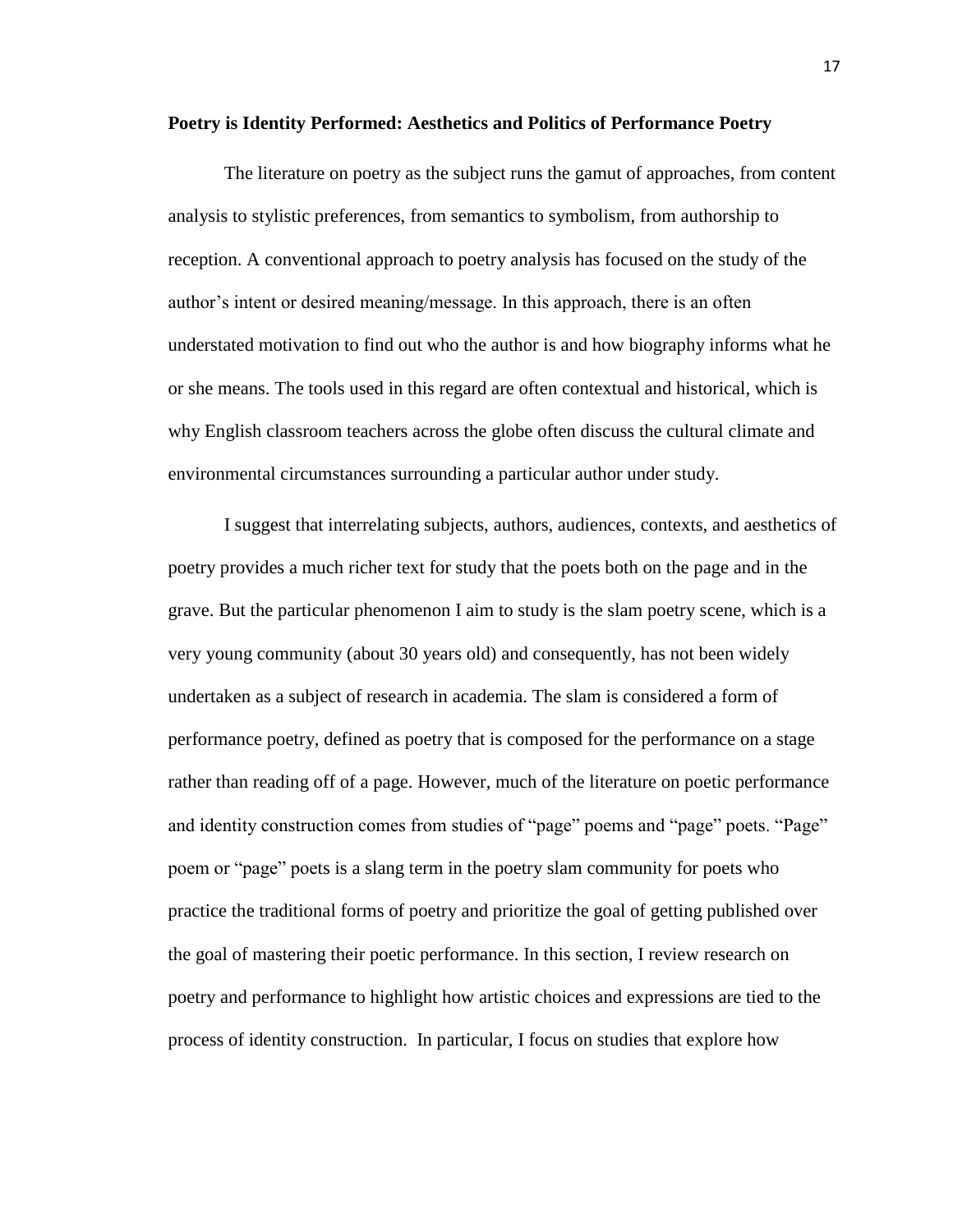stylistic preferences, politics, and history have shaped the identity of poets and communities in a similar fashion to that of the contemporary slam scene.

The majority of research that currently exists on performance poetry underscores how the tension between aesthetic choices and political context influence poets who construct their identity and the identity of performance poetry itself in resistance to dominant literary institutions. Athanases made the case for the relevance of performance studies in poetry when examining a poetic tradition that is more concerned with the presentation of poems than with the publication of them (116). Athanases cited Gwendolyn Brooks as one example of how a poets' choice of medium of expression and style are, in fact, a lucid representation of her identity as well as her perception of the identity of the intended audience. Brooks is one of many poets whose poems depend as much on sound and music as they do on words. Her poems are no more fixed in books than Bach's Prelude in C Major rests on the page that rests on the piano as the musician plays. Athanases quoted Brooks' view of herself in the composing process: "I'm trying to write the kind of poem that could be presented in a tavern atmosphere – on a street corner. I always like to use the tavern as my recitation's background symbol" (118).

But beyond addressing how the individual poet's choices and style construct identity, Athanases discussed a political dimension that affects the identity of performance poets: the tension between the institutional powers that rely on canonical standards to judge what constitutes poetry with "literary merit," and the poets who, as outsiders, produce and consume poetry but are marginalized in the dominant intellectual circles—particularly minorities and women. "At a national level, the Educational Testing Service has published a course description for twelfth grade Advanced Placement English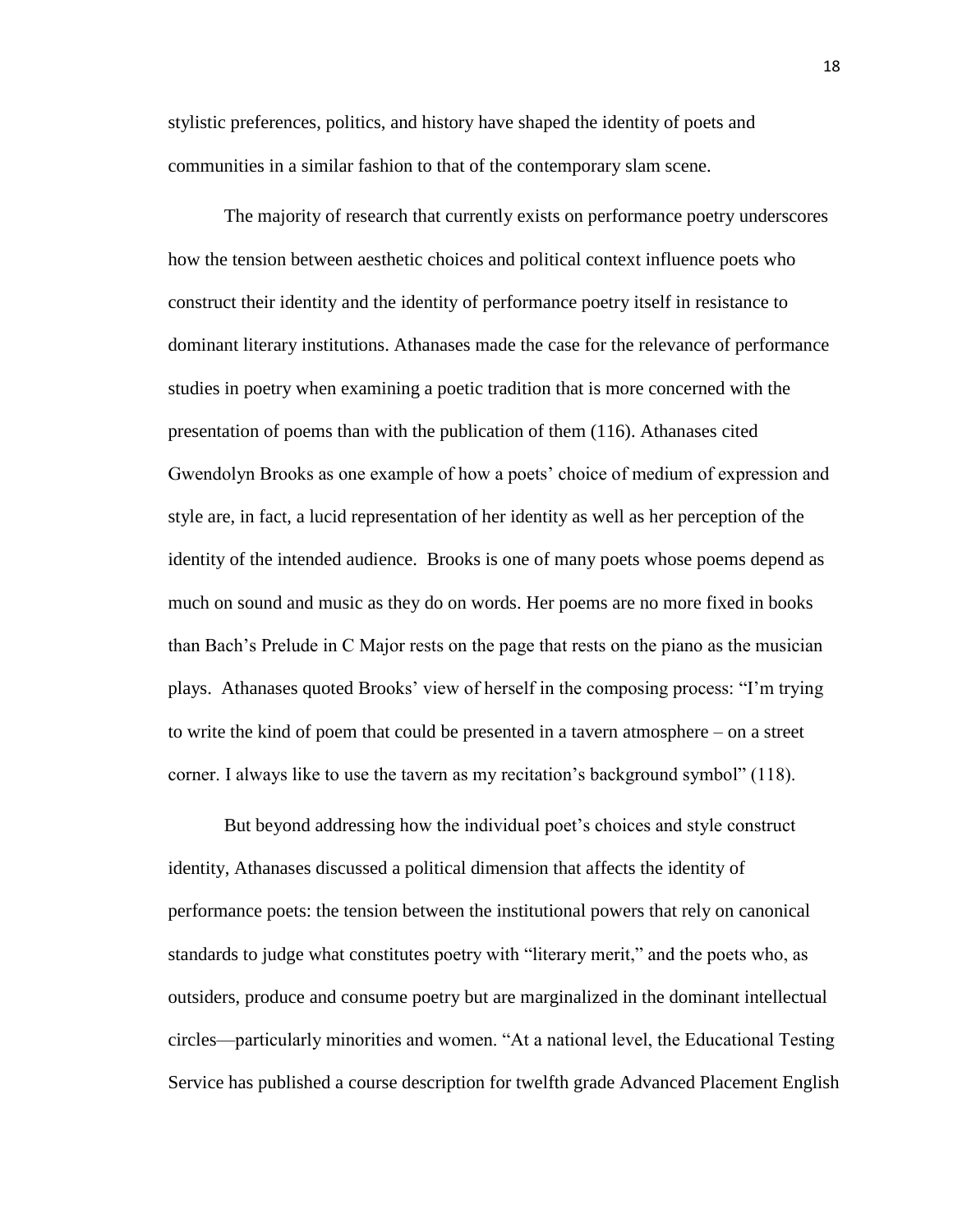classes, specifying that these courses should concentrate on works of 'recognized literary merit worthy of scrutiny because their richness of thought and language challenges the reader. The list of specified texts includes few written by women or ethnic minorities" (116). This type of schism between the Albuquerque Poetry Slam community and formal institutional settings is a dimension that has helped define the identity of the local scene, as it will be discussed in the analysis chapters in this thesis.

Rodden's interview with poet Marge Piercy also delved into the interrelation between aesthetic choice and politics in performance poetry (366). Self-identifying as a performer, Piercy characterized her poetry as "chant in a quasi-rhythmic way" and described the poetry from her 60s stint in the Students for a Democratic Society movement as "part of the life of the cultural New Left, of anti-war life (380)." Piercy also talked about the lifestyle of the traveling performer and the unfair treatment of writers by academia when traveling on the university circuit: "Once you're dead, you can be a growth industry" (373). This view affirms the notion that many poets fashion their performed identity in opposition to institutional and societal critiques of performance poetry.

Strine's research on poet Jorie Graham explored the interesting predicament of how to meet social expectations that all public poets are thrust into. She positioned Graham in this predicament when she wrote, "Arguably, her uncompromising struggle to know the world with imaginative freshness through genuine lyric engagement, yet to resist the colonizing force of epistemic closure, centers her performative poetics" (5).

Kuppers research on the lyrical disability culture poetry within the performance poetry community also addressed the political tensions that shape the identities of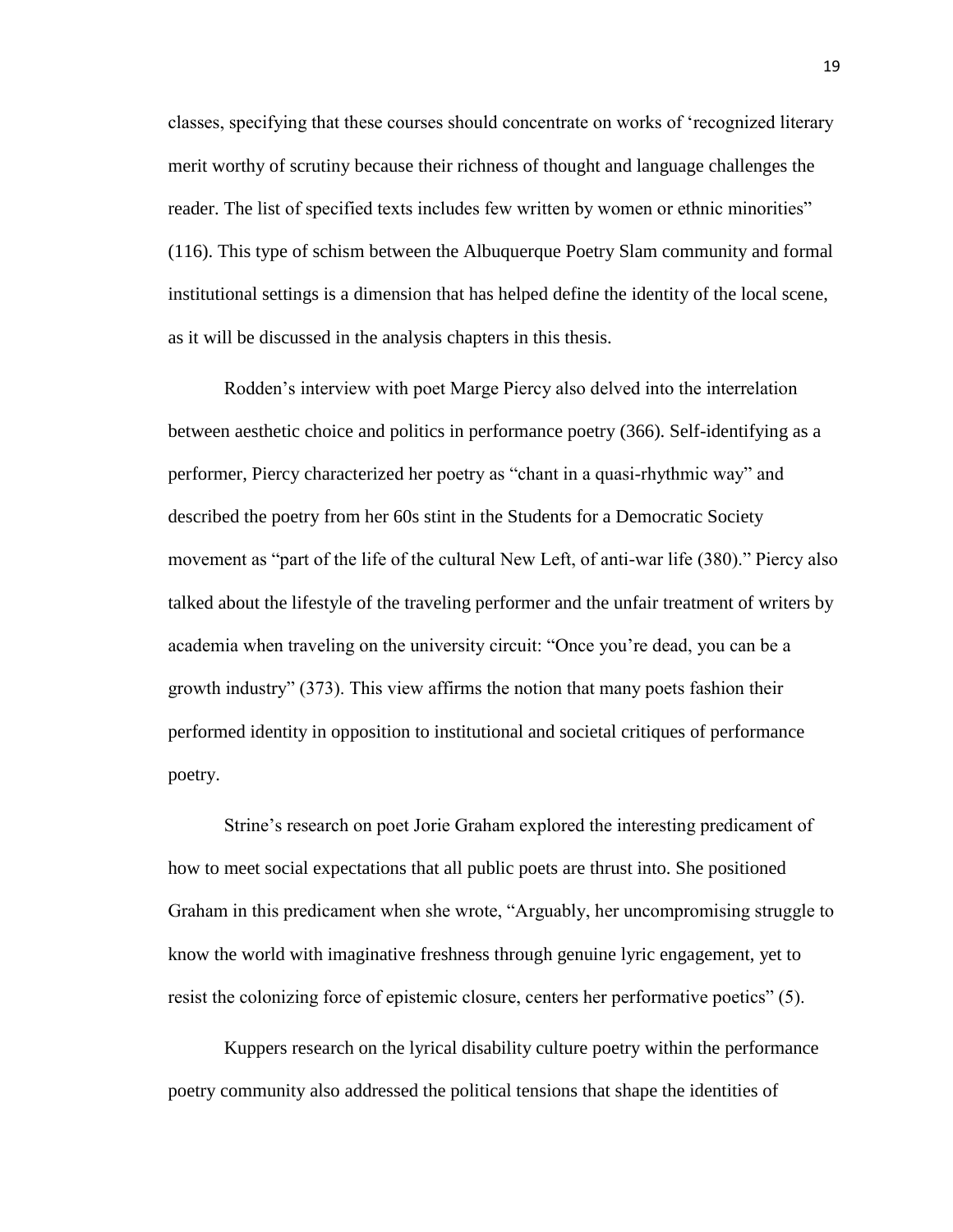particular communities of poet performers. Kuppers explored how "literary lyrical disability culture poetry can perform the binding of community and the singularity of experience, sharing and isolation, stepping in and out of meaning" (90). In the article, Kuppers brought attention to dynamics within the disability cultures that draw similarities with the slam community's politicized approach to the craft of poetry. Kuppers quoted Gill to stress:

It is not simply the shared experience of oppression. If that were all our culture was, I would agree with those who doubt the probability of a disability culture. The elements of our culture include, certainly, our longstanding social oppression, but also our emerging art and humor, our piecing together of our history, our evolving language and symbols, our remarkably unified worldview, beliefs and values, and our strategies for surviving and thriving. I use the word 'remarkable' because I find that the most compelling evidence of a disability culture is the vitality and universality of these elements despite generations of crushing poverty, social isolation, lack of education, silencing, imposed immobility, and relentless instruction in hating ourselves and each other. (89)

These connections between performance poetry and the telling of histories of marginalization were also addressed by Scott Dillard. In a study of poet Jane Hirschfield, Dillard argued that for Hirschfield "the poetry performance is a reliving of a past experience" (219).

In elucidating the aesthetic and historical/political dimensions of performance poetry race and gender have been foci of attention in some studies. For instance, slam poetry has been seen as a point in the evolution various African and African American oral traditions, or as the modern incarnation of the spoken word tradition that evolved out of the Harlem Renaissance, Black Arts Movement, Floricanto and the more multicultural Beat Movement. In this sense, one can see the slam as the reconstitution of a forum to voice the history and experience of oppression of racial minority communities. However,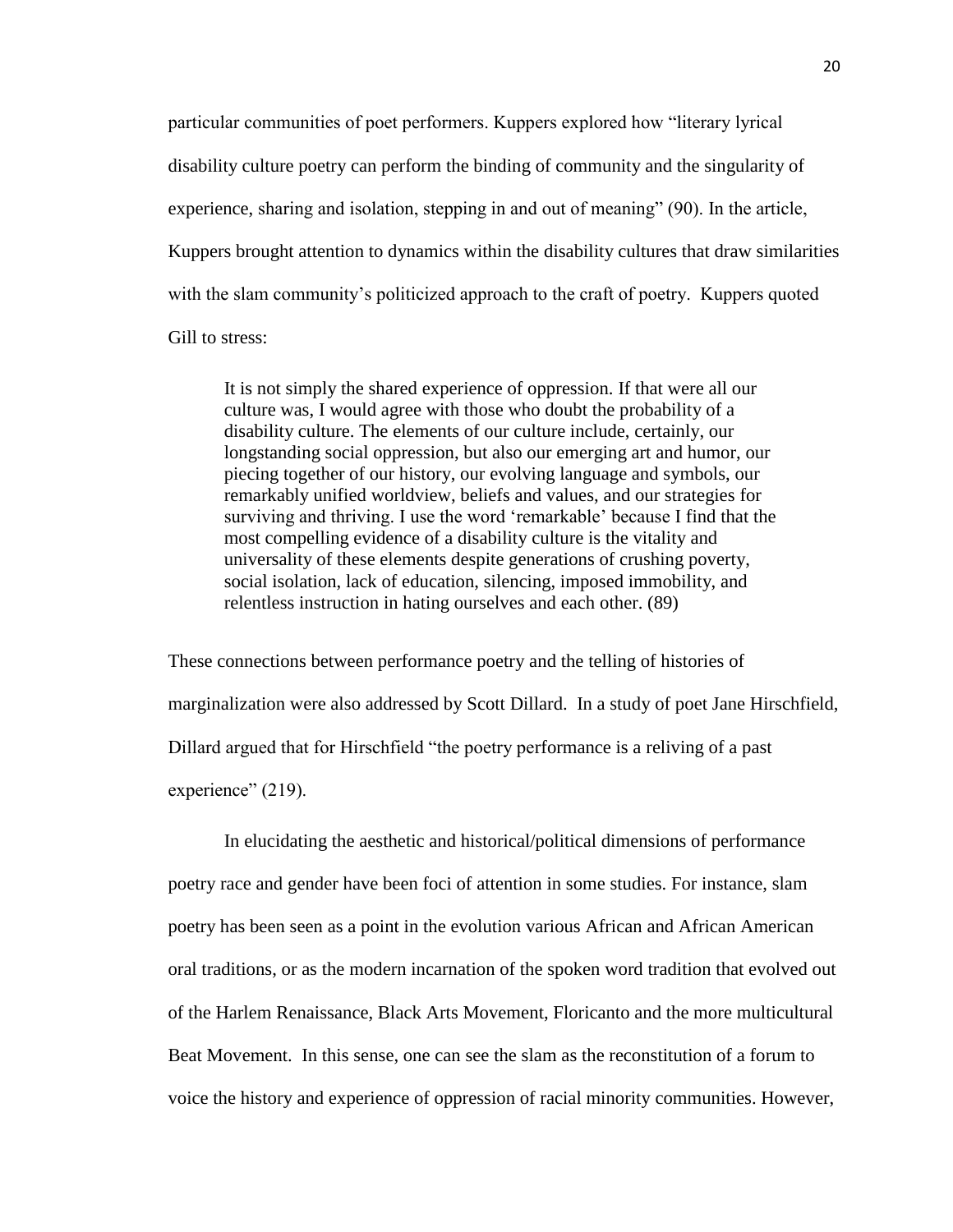poet-turned-academic Susan Somers-Willett has argued that "Black slam poets capitalize, often unconsciously, on the commodification of slam poetry by white audiences as a purely black and urban form of expression… Slam may serve as a rare opportunity for white middle-class audiences to legitimately support black poets critiquing their very own positions of privilege" (106). Although this is a widespread opinion in the national slam community, researchers like Elaine Baumgartel and myself disagree with the generalization because it seems to serve a consolation of Somers-Willet's inability to achieve the success she desired in the slam community as a former competitor. However, more problematic is that it is a direct challenge to one of the core values that construct the identity of the Albuquerque slam scene, authenticity.

Strine's feminist approach to the work of a poet that traverses the chasm between "page" poetry and performance poetry, Adrienne Rich, highlighted how women writers redefine themselves by re-visioning history and writing themselves into it. This idea, in Rich's own words, is "an act of survival" (Strine 24). A female voice in the tradition of performance and activist poetry, Rich employed elements of the African American, feminist, performance and literary (publishing) traditions in her work. Applying the theory of Russian semiotician Mikhail Bakhtin to Rich's poetry, Strine stresses "how self and culture are boundary phenomena…constituted and maintained primarily in and through dialogue or discursive interaction" (25).

According to Strine, Rich helped set the new standards for the "standardless" generation of poets to come when she aimed to "re-combine culturally fragmented aspects of human experience in order to 'de-naturalize' the patriarchal hierarchy of values, and to promote an alternative model of community life founded on mutual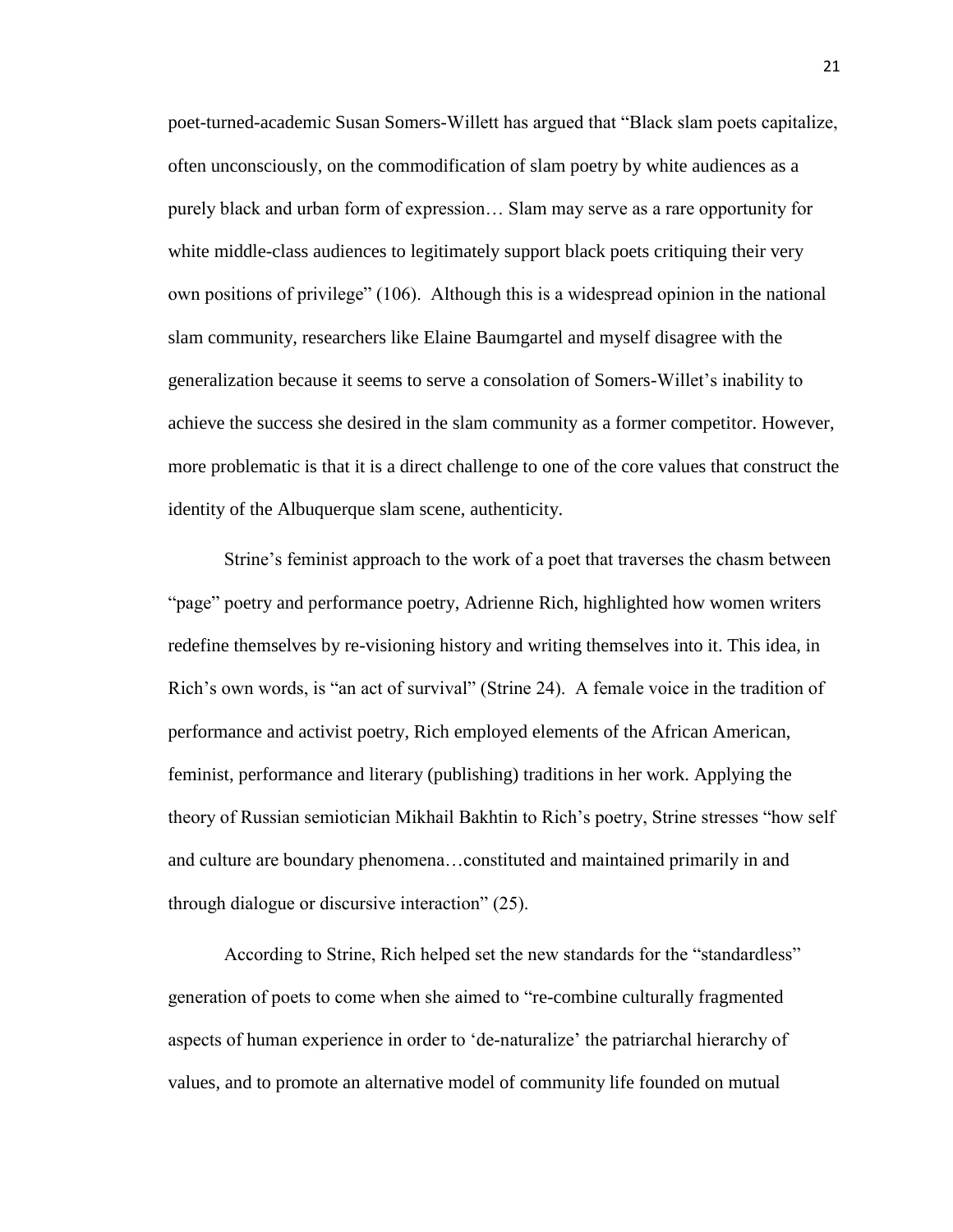openness and dialogue" (27). Strine argued that Rich accomplished this goal through: (1) the transformation of her poetic voice from that of an apolitical formalist poet to that of an intensely politicized feminist poet writing in open forms, (2) by poetically featuring and reflecting upon her own experiences in such a way as to give coherent and meaningful representation to a diversity of suppressed and silent conflicts and contradictions within women's lives; and (3) through the metaphoric reorganization of values so as to make an alternative culture enlightened by feminist principles an imaginative possibility (27).

In this research, I argue that by incorporating in its aesthetics and politics the vision articulated by poets like Rich, the slam community abandons an apolitical formalist poetic voice for a more critical one, gives complex representation of underrepresented populations often marginalized in canonical circles, and projects a value system that is representative of the cultural utopia sought by the members of the slam community. However, it is also important to approach the slam as a contemporary phenomenon with distinct features that differentiate it from other forms of performance poetry. In the following section, I elaborate on the theorization of the slam community as a performance space that enacts particular dynamics of postmodern discourse production.

# **The Slam as a Postmodern Space: Theoretical and Methodological Considerations**

In the Introduction of this thesis, I defined the slam as a space where a postmodern discursive community is co-constructed by participants. This is a characterization of the space that calls for further elaboration. Henri Lefebvre defined space as a social product, or a complex social construction (based on values, and the social production of meanings) that affects spatial practices and perceptions (73). Space,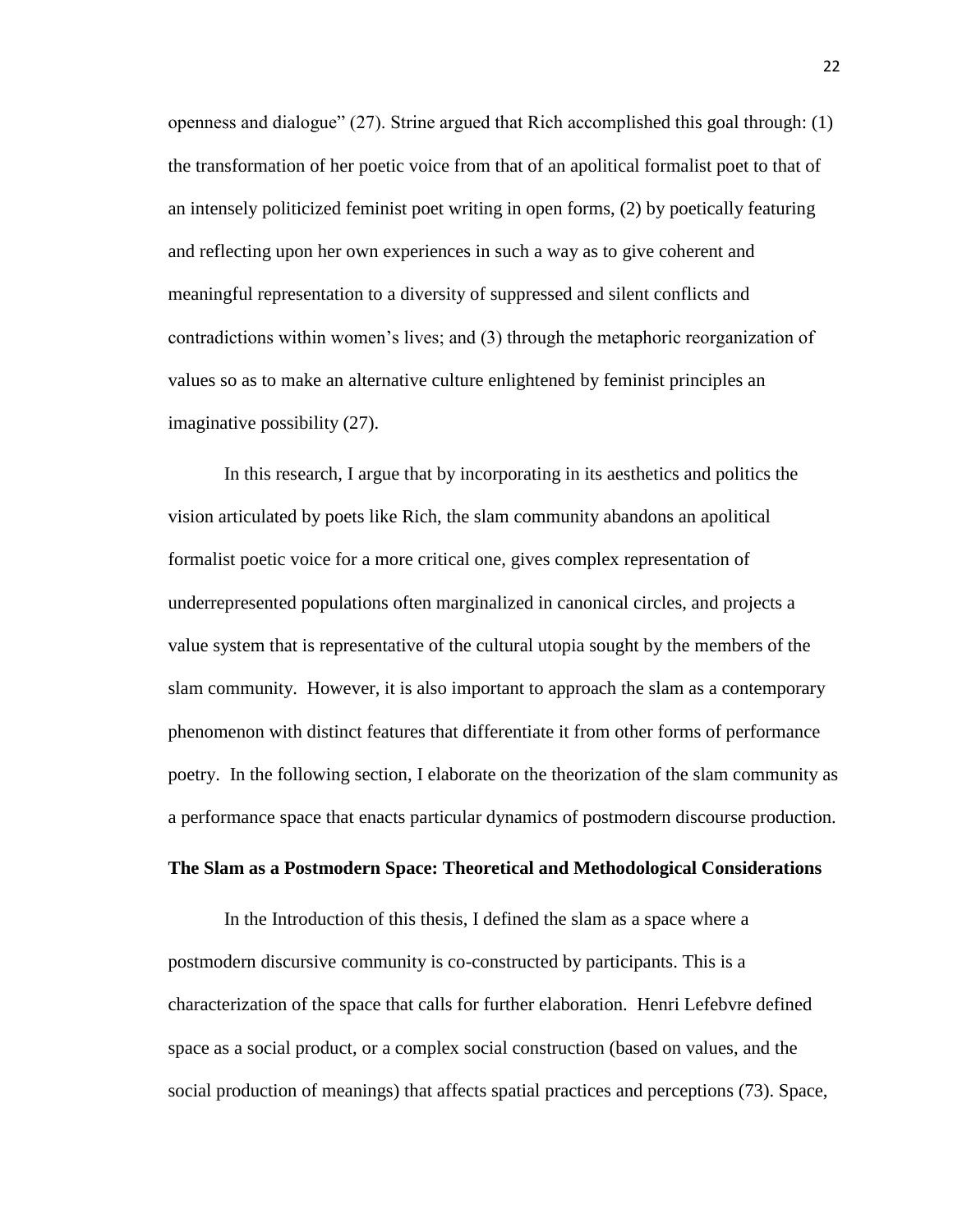according to Lefebvre, subsumes things produced, and encompasses their interrelationships in their coexistence and simultaneity. "It is the outcome of a sequence and set of operations," he says, "and thus cannot be reduced to the rank of a simple object"  $(73)$ .

Along these lines, Spry, for instance, has discussed how autobiographical writing and performance can be in essence "a space of intense personal risk, it is simultaneously a space of profound comfort" (361). In her view, autobiography became

…a site of narrative authority; the blink of an eye is a comma, the wave of a hand is a period, the contraction of a torso is the turning of a page. The process of generating and performing autobiography offers me the power to reclaim and rename my voice and body privately in rehearsal, and then publicly in performance. (361)

According to LeFebvre, space production is composed of a triad: the perceived, the conceived, and the lived. He labeled this particular triad the representational space: "Space as directly lived through its associated images and symbols, and hence the space of 'inhabitants' and 'users,' but also of some artists and perhaps of those, such as a few writers and philosophers, who describe and aspire to do no more than describe" (39). This research considers the poets' experience as the perceived, the audience/community members experience as conceived and the (participant observation of the) space itself, as the lived. This, however, does not account for the space or context that exists outside the poets and the audience members.

In this thesis, I contextualize the slam as a postmodern discursive community. Drawing on Michel Foucault's concept, I defined discourse communities as people who share similar thoughts and ideas (Lessa 285). I contextualize this discursive community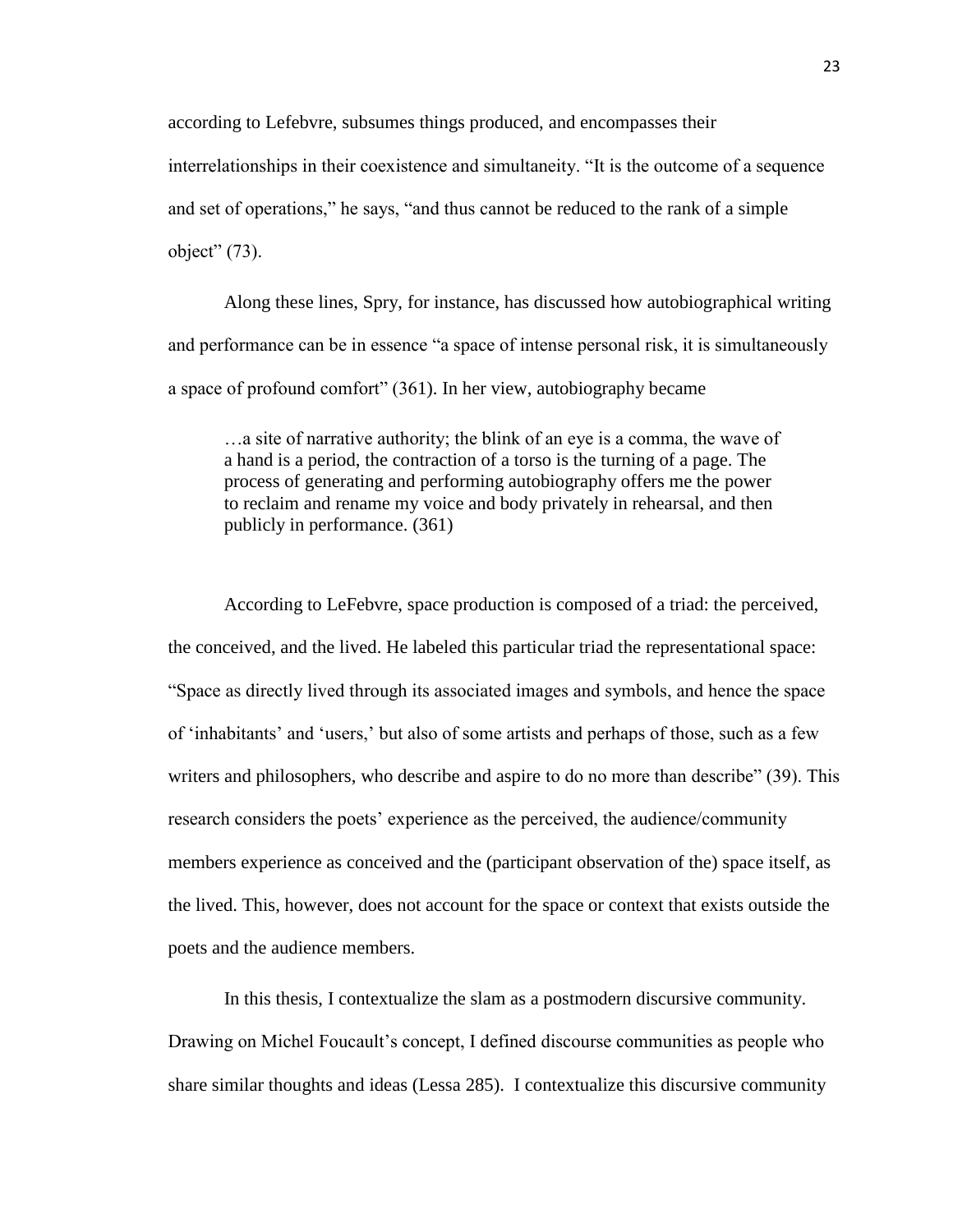within some of the aesthetic trends associated with postmodern cultural production and sensibility. In postmodernism, there is a rejection of totalizing narratives (meta-language, meta-theory, etc.) and an emphasis on the plurality of reality. David Harvey located this plurality specifically in resistance to power and suggested that postmodernity impacts identity as a result of the changing social and technical conditions of life in postindustrial, global capitalism (53). In his work, Jean-Francois Lyotard characterized the postmodern as fragmentation and eclecticism which is "the degree zero of contemporary culture; [where] one listens to reggae, watches a western, eats McDonald's food for lunch and local cuisine for dinner, wears Paris perfume in Tokyo and 'retro' clothes in Hong Kong" (76). Gingrich-Philbrook reiterated the view that fragmentation is a characteristic of postmodernity and addressed the methodological challenge it poses for the researcher. In describing his subject of analysis, he stated: "The mythopoetic movement defies easy analysis; not because the bricolage which founds it is difficult to interpret, but because, true to its postmodern nature, it does not function, ultimately, as a coherent production" (21).

To navigate the fragmentation and eclecticism that characterizes the slam space, and in light of the concept of space informing this research, I made the methodological decision to move beyond the study of poems or poets to examine the relationships and practices that make up the space of the poetry slam scene in Albuquerque. In this way, I was able to examine multiple dimensions of this cultural phenomenon, from content of poems to intersubjectivities of poets and audiences, to performance and reception. I was able to see how poets and audiences formed a relation that defined an identity for the space and the individuals who make the space. In that vein, I followed Corey's model to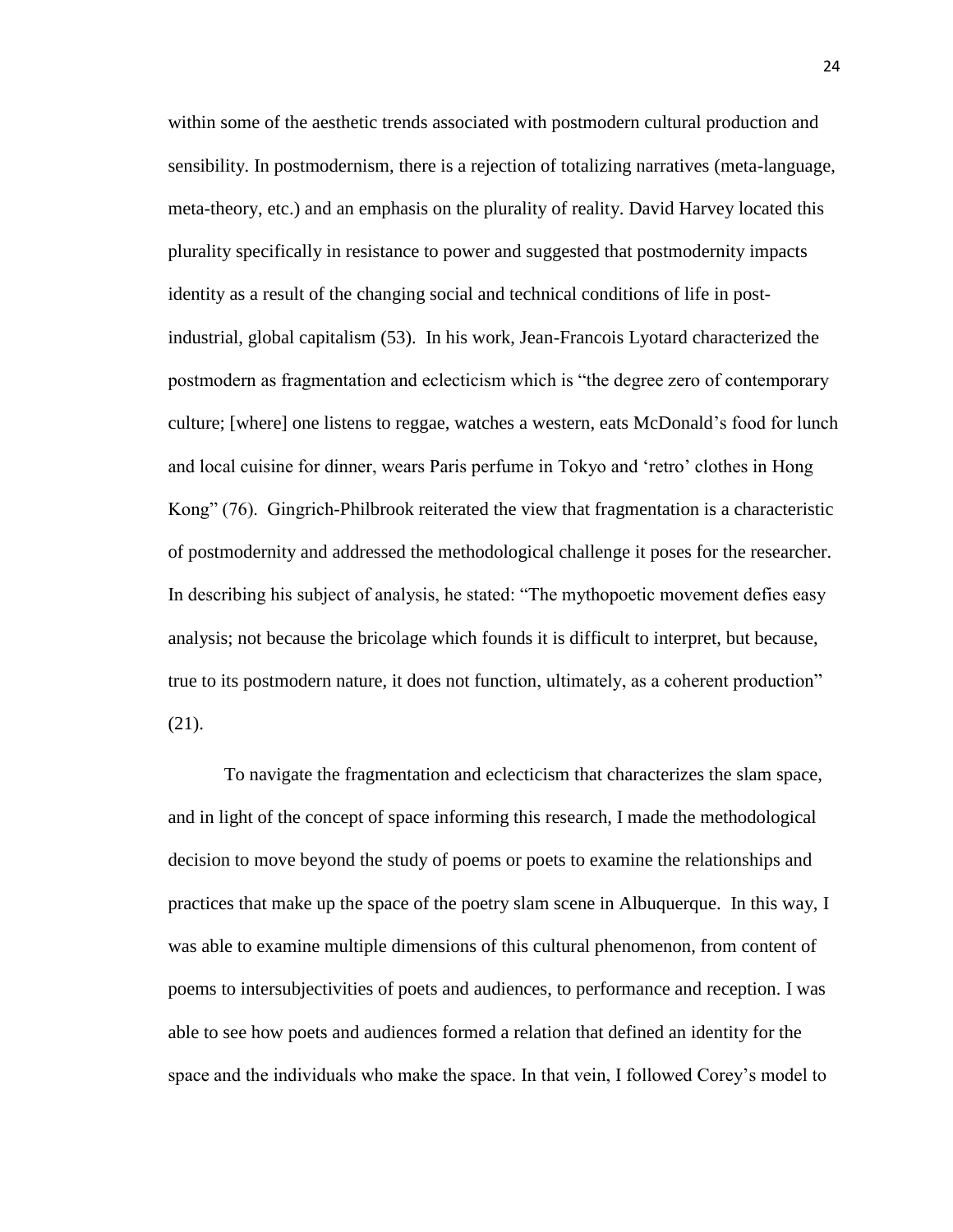decenter the verbal script as the primary artifact of textuality and instead focus on "spatial practices" and "space-as-text in which refrains express both identity and history" (96, 148).

Dillard's has argued that the connection between the poet, poem, and listener constitutes community as the "community that is created at the festival has to do with audience identification with the poets and the poems they read on stage" (220). Dillard's article also connected this to creation of individual and group identity when he quoted poet and memoirist Mark Doty words: "So often after a reading someone will come up to me, someone who has just heard a poem or read one of my books, and say, 'You said how I felt.' We need that, I think, as a species; we are the creatures which represent, which long to be represented" (220). Noy also suggested that "in performativity, narrator and listener(s) are themselves constituted" (117). Likewise, Athanases has stated, "Reader-response critics have argued for some years that no 'poems' are actually in books, that poems are evoked in reader-text transactions, when readers [in our case the poets themselves] perform the verbal scores" (118). In this research, I argue that poets and audiences hold the relationships and performative acts that construct the community's identity by literally binding people to one another through a series of shared experiences. Informed by the preceding sources, the research questions that guided this investigation were:

# **Research Questions**

1) What are the shared values that construct identity in the slam poetry space?

I define values as important and enduring beliefs shared by members of a culture or a community. In the research, I identified collective symbols and agreed upon values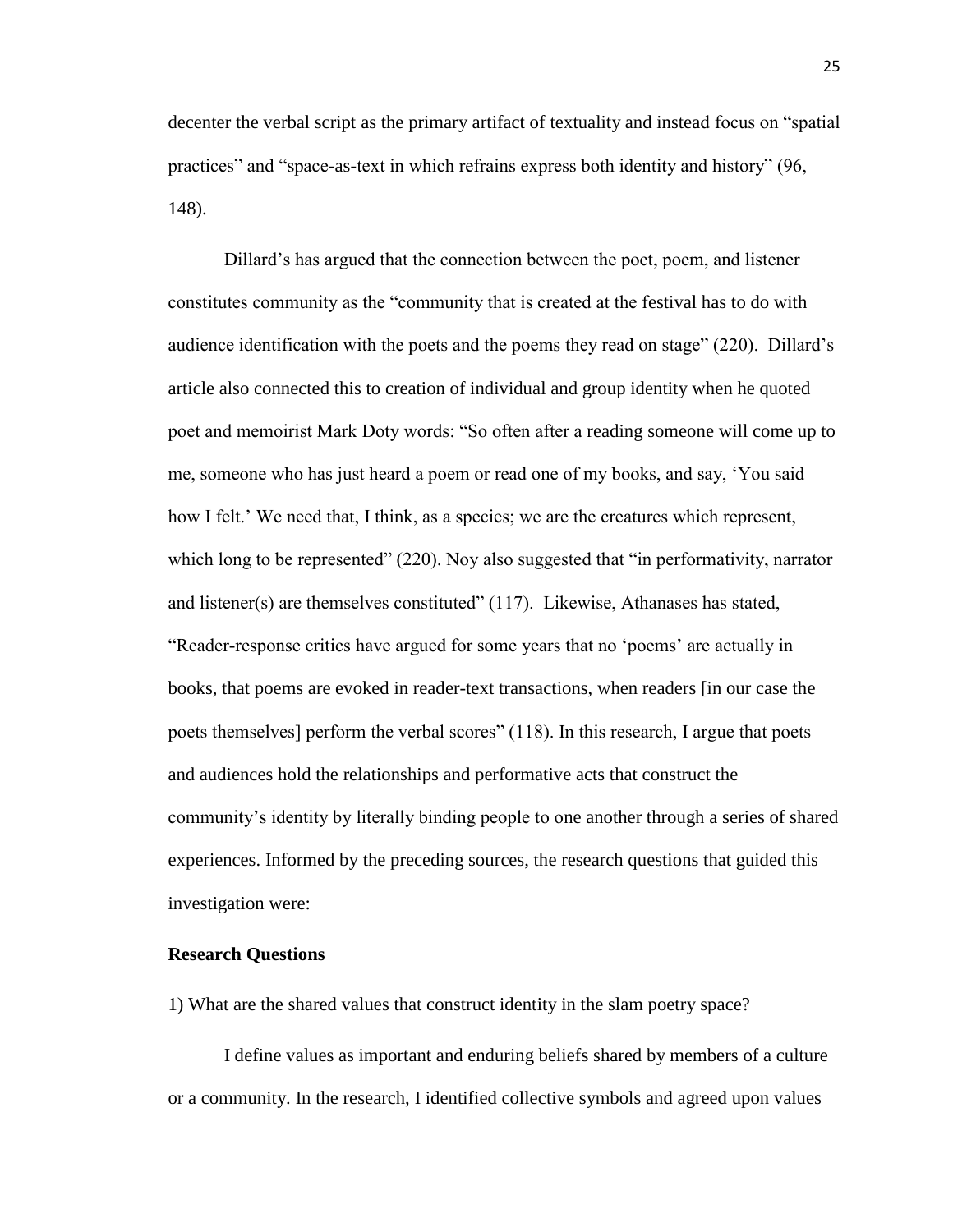that drive the performative acts that give meaning to this social event for both poets and audiences. I posit that if poetry is the blood of this discursive system, the people on both sides of the microphone are tissues interconnected by this blood. I was interested in the foundational values or common ground that allows people on both sides of the microphone to navigate, negotiate, and give nascency to their own identities within this space. Identity is defined here as the performed self-situated in culture. Space is a concept defined as a complex social construction (based on values, and the social production of meanings), which affects spatial practices and perceptions.

2) What are the performative acts that enact identity within the poetry slam space?

Performative acts refer to values performed through communicative practices by poets and audiences to construct a space for shared identity and cultural membership. 3) How do audiences and poets co-construct an identity for the slam community?

This research is based on the assumption that identity is co-constructed or constructed through social interaction among poets and audiences. I am interested in identifying the particular interactions that allow certain kinds of identity performance of individual and group membership in the slam community. The slam community refers here to the poets, audiences, sponsors, performance venues, and institutions that routinely congregate, participate, and support the slam events.

In the following chapter, I will outline the methodological procedures and analytical strategies implemented to explore these questions and interpret the findings of research.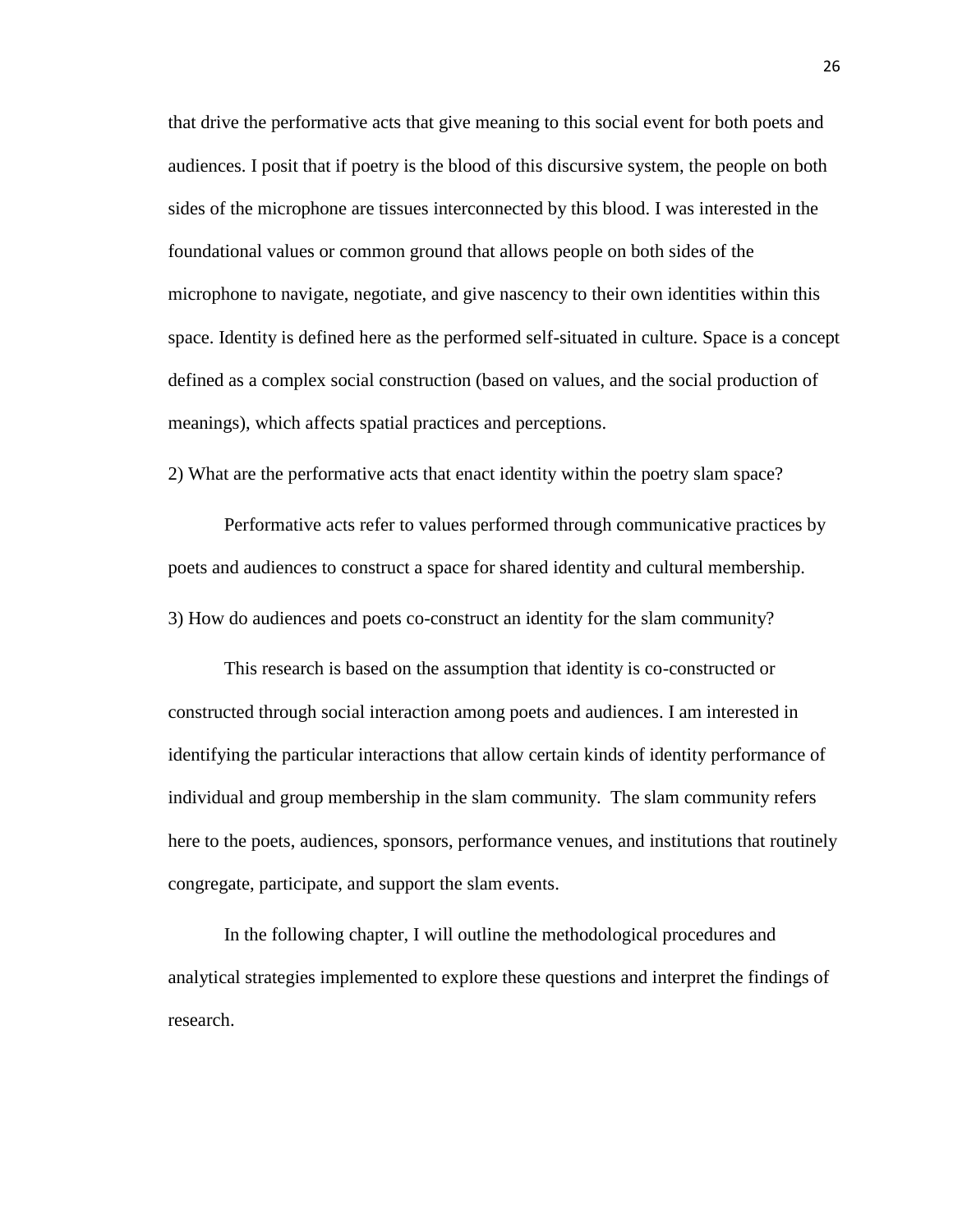# **Chapter 3**

# **Methodology**

This research explores the performative acts that define the distinct identity of the slam community. It examined how the values and practices performed by members of the slam community co-construct individual and shared identities and cultural membership. The methodological approach to this research problem is grounded in qualitative inquiry for two central reasons. First, as Lindlof has asserted, qualitative methods are particularly sensitive to the social construction of meaning ("The qualitative study" 23). This idea speaks directly to the theoretical assumptions and goals of this research. Secondly, intersubjectivity is another focus of qualitative research that is particularly relevant for my research on co-construction of identity and space. Gubrium and Holstein considered intersubjectivity the social accomplishment of how people co-construct and coexperience the interaction of social life and their rules for doing so (487). This research placed emphasis on the observation of interactions, relationships, and rules that define the slam community's identity.

Under the umbrella of qualitative methodologies, I selected ethnographic methods of research and the particular lens of performance ethnography. Ethnographic approaches privilege participant observation of naturally occurring phenomena that are unique in nature and impossible to reproduce in a laboratory setting (Lindlof and Taylor 14). Access and immersion or familiarity with the setting and culture studies is key in ethnographic research and gives the researcher the "discretionary eye" in the field. This eye is the researcher's ability to discern what data are relevant and likely to enrich the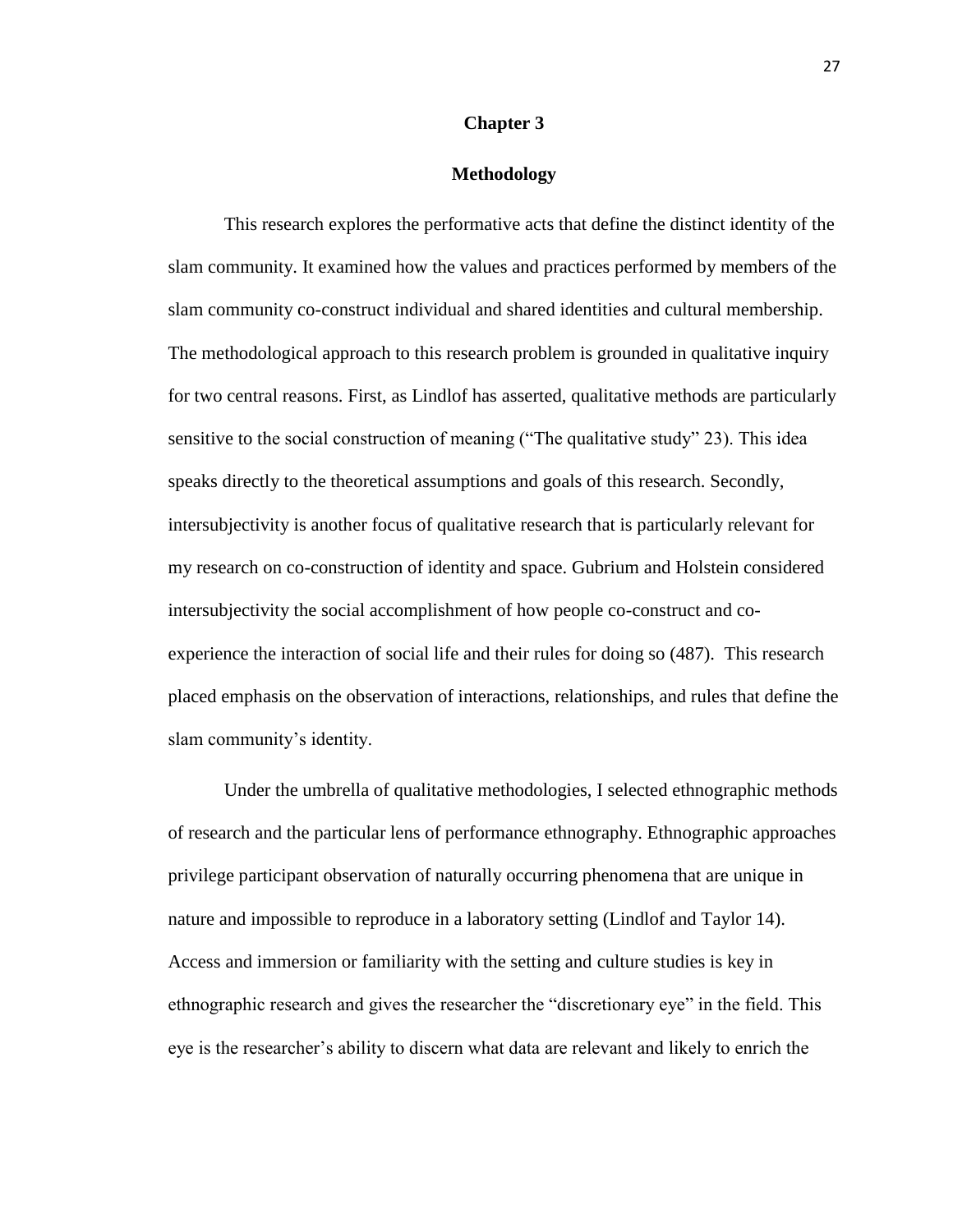study as he or she observes, participates, and records meaningful data in field notes. In this study, I applied, in particular, the methodological lens of performance ethnography.

Madison considered performance ethnography "a more detailed focus on the performative dimensions of language and the performative repetition of symbolic acts in the construction of identity" (161). Performance ethnography is an approach informed by postmodern theorizing on identity, in particular by Butler's theory of performativity that focuses on "stylized repetition of acts," Jacques Derrida's notions of "metaphysics of presence," and J.L. Austin and John Searles' theories of speech (Madison 162). For Madison, "What is important for critical ethnographers employing the analyses of (J.L.) Austin and (John) Searle is that words are indeed performative and do have material effects. Obviously, they do something in the world; and that something is to reiterate (in terms of Derrida) speech, meaning, intent and customs that have been repeated through time and that are communicative and comprehensible because they are recognizable in their repetition" (162). This approach is thus relevant for my research focus on the analysis of performance poetry, performance poets, and audiences to explore the construction of identity through repeated and ritualized forms of linguistic and social interaction.

The research design for this study called for the combination of various methods of data collection. It combined participant observation of slam events, individual interviews of poets, and focus group interview with audience members. In the following sections, I described the research design and the procedures followed for the collection, analysis, and interpretation of data.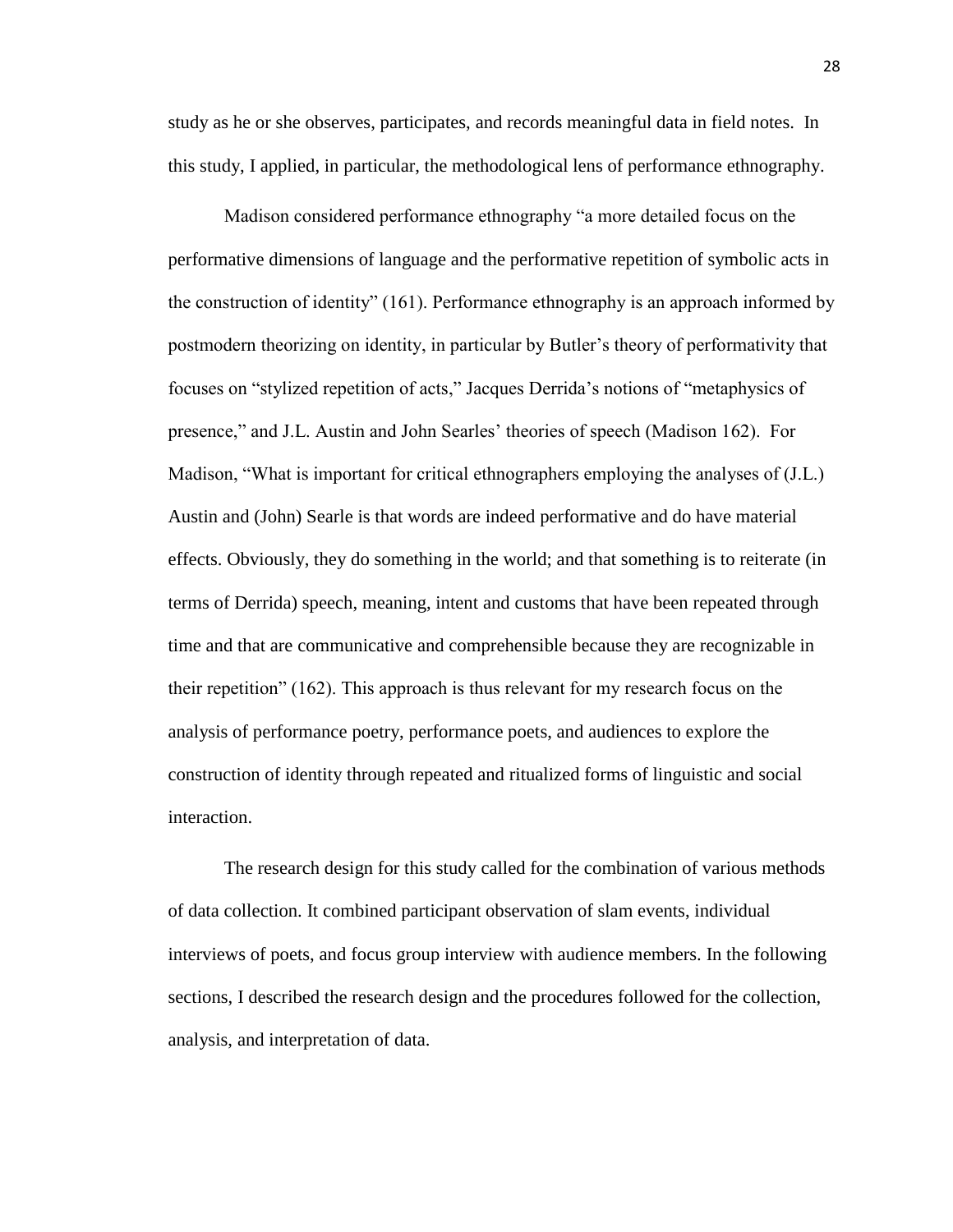# **The Setting**

This research defined the slam community as encompassing poets, audiences, sponsors, performance venues, and other institutional actors that routinely congregate, participate, and support the slam events. For the purpose of research design, I delineated the setting for my investigation as all slams events, venues, and slam poetry exhibitions held through out New Mexico under the auspices of organizations registered with Poetry Slam Incorporated (PSI)—the governing body that administers the National Poetry Slam. This created a set of sites that followed the same rules, sanctioned by PSI, that mandate the format and structure that are emblematic of poetry slams.

This structure includes a 3-minute time limit on poems, the restriction against using props of any kind during the performance of a poem, the requirement that a poet must perform her or his own original work, and the random selection of five judges from the audience. Other components of the structure that shape the ritualized interactions of the slam involve: the designation roles and rules to a host, timekeepers, and scorekeepers; rules for scoring poems; rules for judging poems; and guidelines for audience expression of reactions (negative and positive) to poems, poets, and judges' decisions. The venues within the New Mexico slam scene, particularly those under the PSI affiliated ABQSLAMS.org, include coffeehouses, bars, lecture and university halls, clubs and performance spaces, etc., that draw different demographic groups. The physical spaces have different structural and acoustical characteristics and even decorative and symbolic ornamentation that affects the mood and dynamic of each individual slams.

The slams observed for this study took place in two of Albuquerque's primary performance poetry venues: R.B. Winnings Coffee Co., which hosts two monthly poetry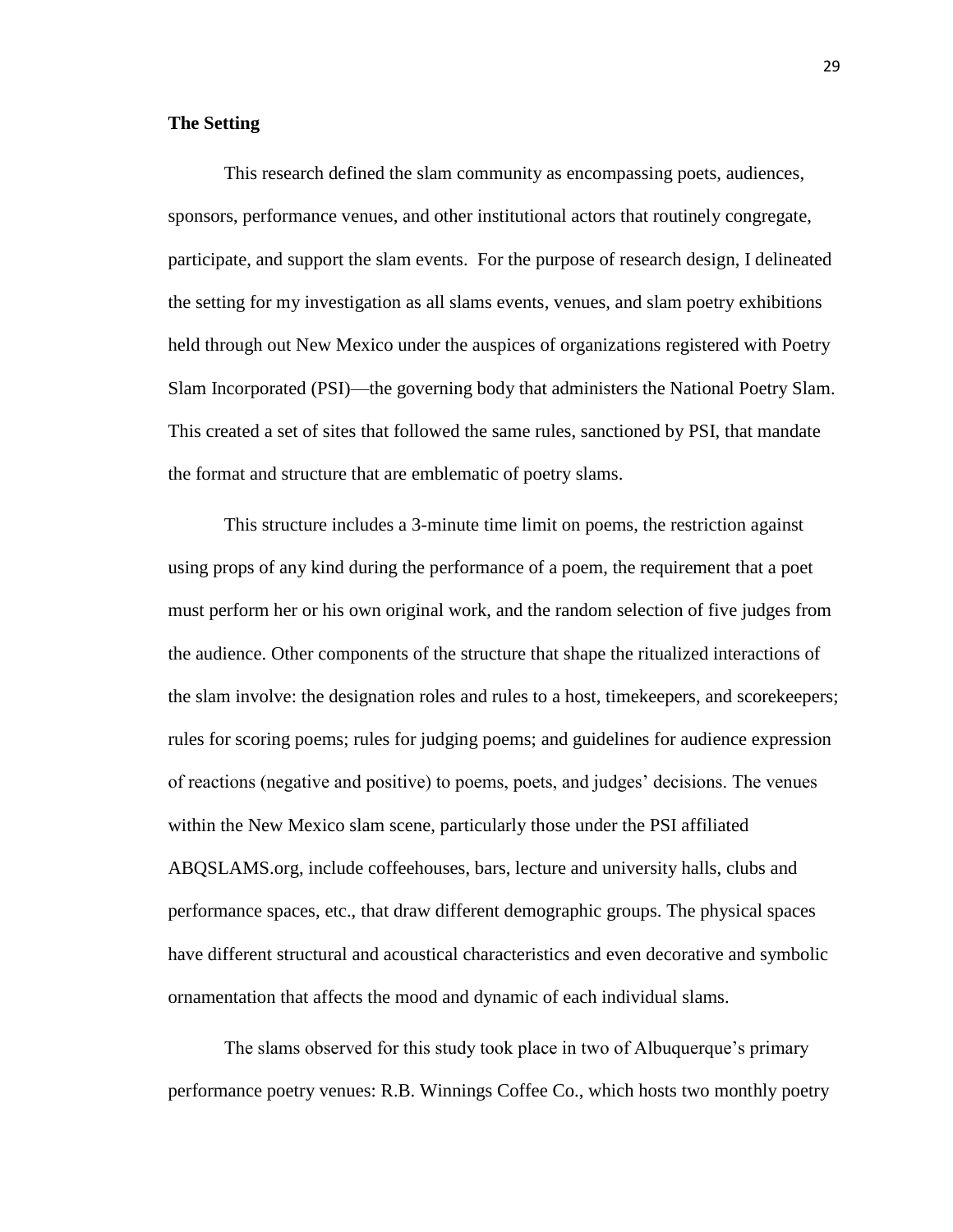slams, and Blackbird Buvette, which host Poetry & Beer on the first Wednesday of the month. The two longest running poetry slam series in Albuquerque, Mas Poetry (third Wednesday's at R.B. Winnings) and Poetry & Beer draw different audiences. Though the poets in this study have consistently performed at both venues, R.B. Winnings tends to attract a younger audience because of its proximity to the University of New Mexico, and Poetry & Beer attracts an older audience because of the age restriction in Albuquerque bars. The three slams observed occurred over the course of two months at both venues. For the three poetry slams observed for this study, audience attendance (from low to high) was 36, 41, and 60. The number of poets competing (from low to high) was 7, 8, and 10.

# **Data Collection**

The study involved three phases of data collection: (1) participant observation in slam poetry events, (2) individual, structured interviews with poets/performers, and (3) focus groups with audience members. This will approach allowed me to triangulate my analysis across three different perception frames: poets, audience, and ethnographic researcher.

*Participant observation*. I observed three slam events of approximately 3 hours each for a total number of nine hours of observation. Though my involvement in the Albuquerque Poetry Slam community dates back to February 2005, during this period of observation I was not an active slammer (not competing in that slam nor acquiring points to make the Albuquerque City Poetry Slam team in 2008-2009). According to Lindlof's categorization of participant observation techniques, I was in the position of "complete observation" (*Qualitative* 149).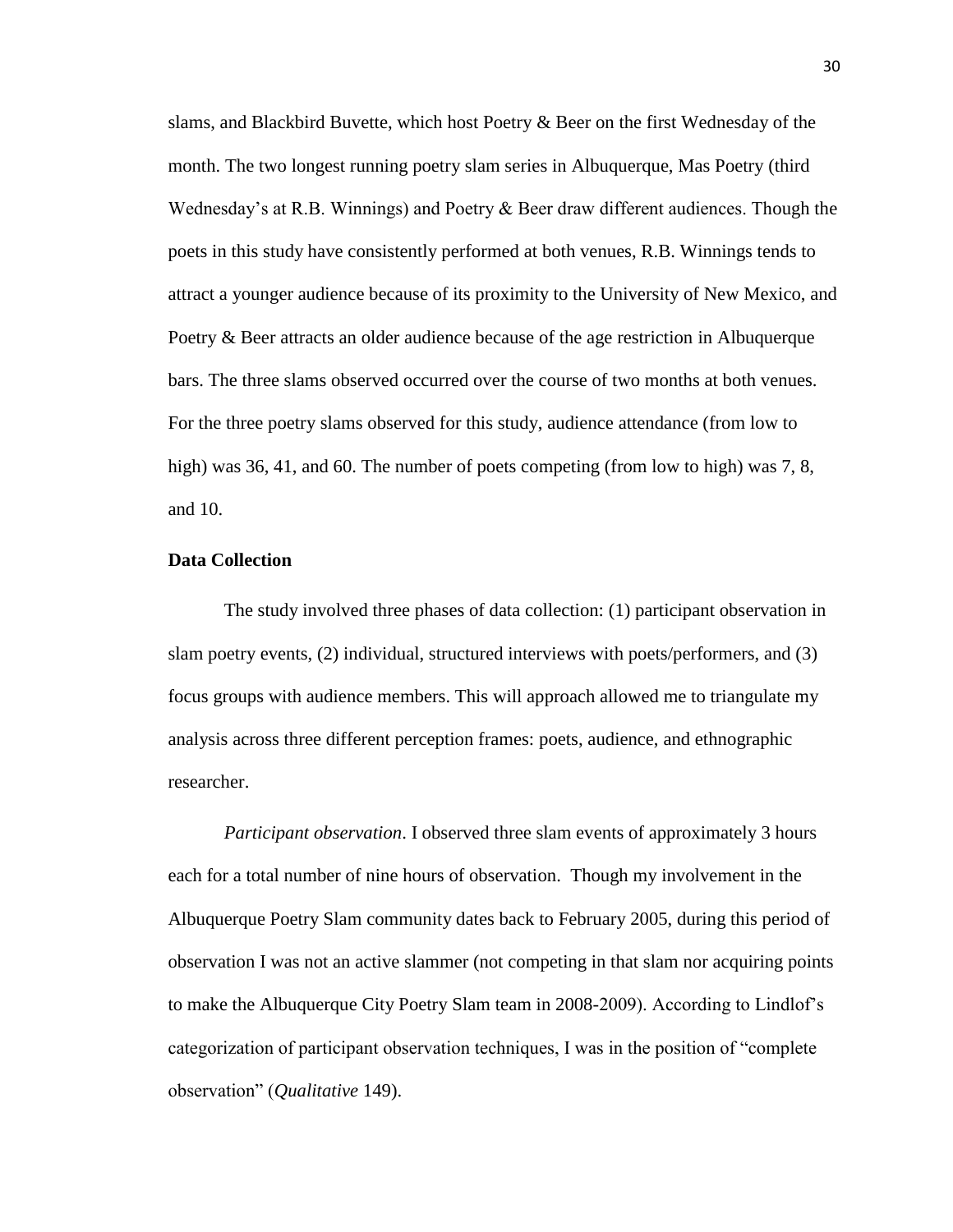During that time, I used field notes to record the dynamics of the space with respect to roles participants' played (poet, audience, host, etc.), the relationship between poets and audience, the physical space, the content of the poems, and the audience reaction to content presented by the poets. When observing audience response (behavior) I looked for verbal and non-verbal cues such as applause, snapping (a poetry slam convention that signifies support of the poet), physical engagement (active listening as a community norm), and interaction with the host. When observing the physical space I observed the composition of the audience, the business nature of the establishment, and the environment created for the poetry slam. When observing the poets, I paid special attention to their impact on the audience, the theme of poetry selected, and their style of poetic delivery.

As I observed the setting, I kept field notes, informed by Keyton's guidelines create "a continuous, sequential, record of what was observed" (262). More specifically, I produced field notes that addressed the questions suggested by Lindlof and Taylor in their method's book: Who are these people? What are their roles and their relationships with each other? What is this activity they are performing? How, when, and where is it performed? What artifacts are usually involved? What uses these artifacts and how is their use determined? I kept field notes during all stages of research, as I agreed with Keyton that "field notes should be completed for all qualitative research designs, even when the primary method of data collection is interviews or focus groups and the interaction will be audio- or video-recorded" (264).

*Individual interviews with poets*. Since I am approaching slam poetry as communication that is uniquely suited to convey individual and group identity, field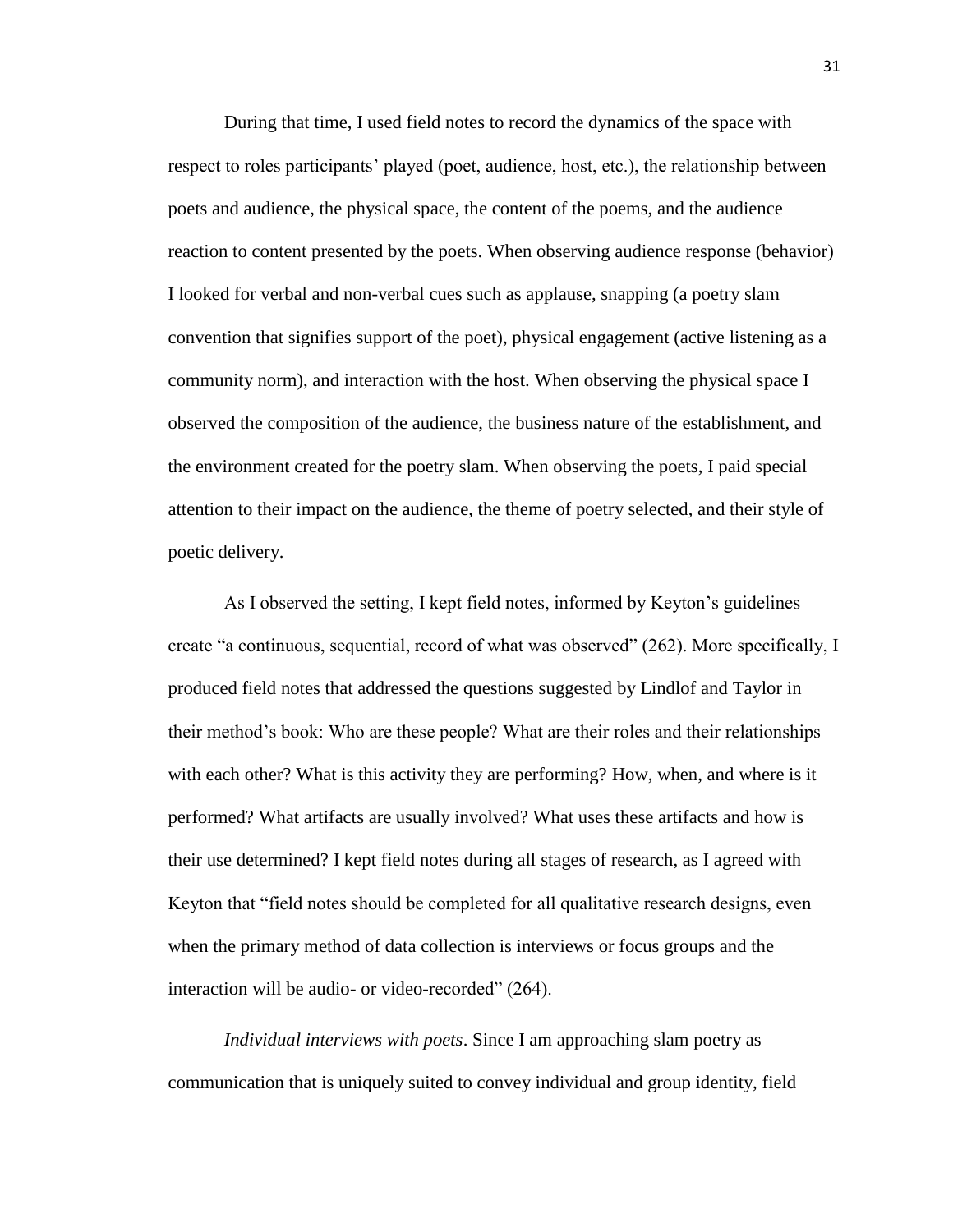interviewing was an appropriate method of data collection. According to Keyton, interviews are a "practical qualitative method for discovering how people think and feel about their communication practices" and a "powerful method for understanding how people order and assess their world" (269-70). Madison has stated that field interviewing is a "window to individual subjectivity and collective belonging" (26). Furthermore, given my focus on co-creation of meaning, I followed the model of interviewing suggested by Madison for qualitative researchers when she wrote: "Interviewer and interviewee are in partnership and dialogue as they construct memory, meaning and experience together" (25).

Lindlof and Taylor outlined a list of six objectives that researchers trying to meet when employing field interview techniques. The three of these objectives were most relevant for my research: (1) gain an understanding of a communication event or process from the participant's perspective, (2) verify or validate data obtained from other sources (specifically my field notes), and (3) uncover the distinctive language and communication style used by participants in their natural communication environments.

I also followed Madison's guidelines in designing interview questions according to three categories of ethnographic interview questions. One type of question in my interview protocol for poets (see protocol on Appendix A) is the oral history question. Examples of this are: When did you first begin identifying yourself as a poet? or Can you talk about that moment in your life? This type of oral history question, according to Madison, "is a recounting of a social historical moment reflected in the life or lives of individuals who remember them or experienced them" (26). A second type of question is the personal narrative interview question, which is an expression of an event, experience,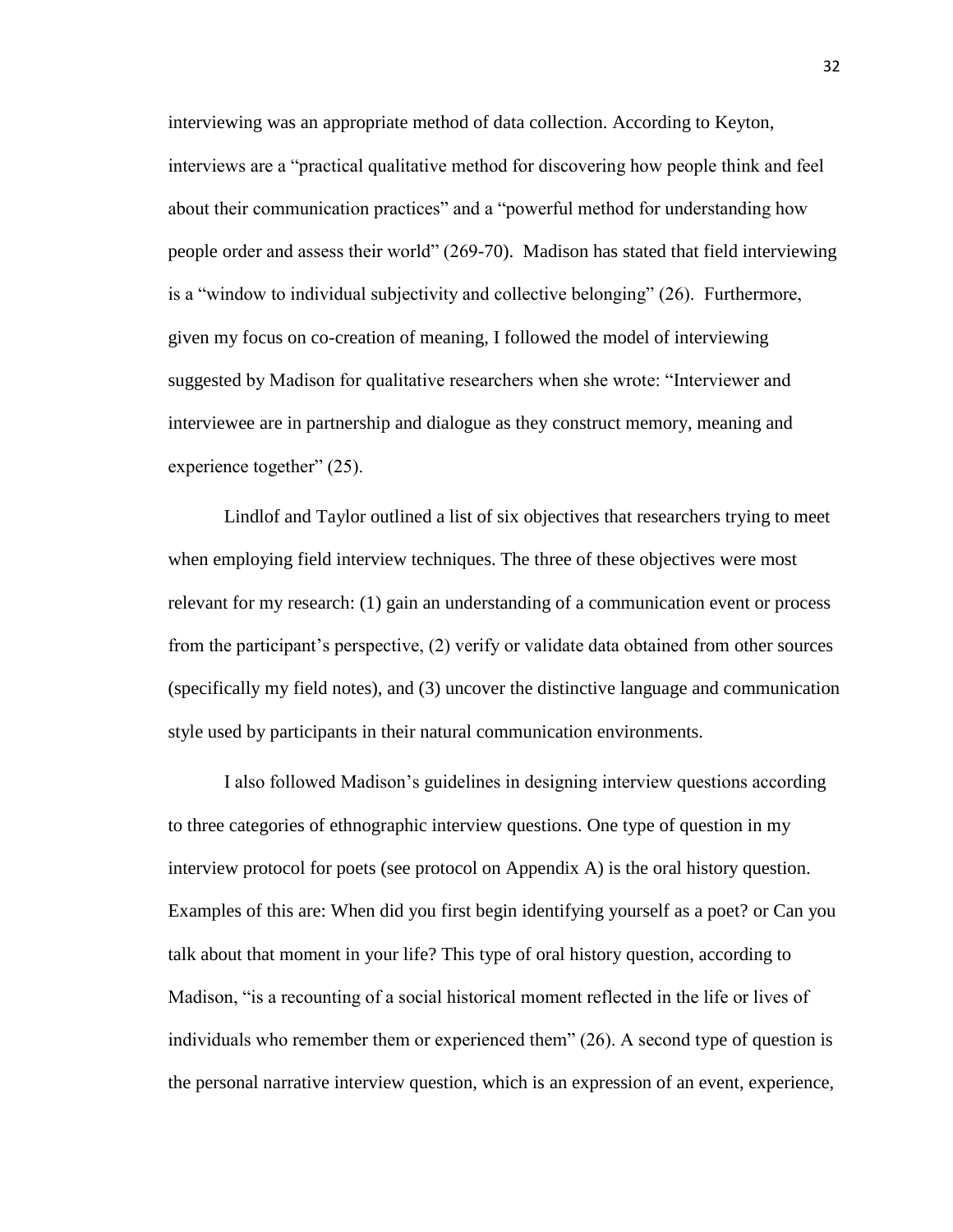or point of view from and individual perspective (Madison 26). My interview protocol includes questions such as: Before you had an opportunity to attend a slam, what were your perceptions of it? Finally, the topical interview question is Madison's third type of ethnographic interview question. This question seeks "a point of view given to a particular subject, such as a program, an issue or a process" (Madison 26). Examples of this are: Do you think the slam scene is trying to convey a message to the larger world outside the slam community? If yes, what is it?

I conducted one-hour, semi-structured interviews with five poets, experienced slam poets in the Albuquerque slam scene at a location of their choosing (based on their scheduling convenience). This purposive sampling was based on the wealth of each poet's experience in the scene (consistently competing over a period of time longer than one year), their popularity as quality poet performers (evidenced by their success in the scene measured by their record of winning slams and earning a spot on city, collegiate, and youth slam teams), and the diversity of writing style and performance styles across the selected group. Purposive sampling involves selecting subjects most appropriate for the study in order to provide conceptual richness in exemplar cases (Lindlof; Lindlof and Talyor). Of the five poets interviewed two were women. Two of the male poets were Anglo, and one of the male poets was Latino/Chicano. One of the female poets was Latina/Chicana and one was African American and Latina/Chicana.

Individual interviews with poets were recorded on video to let the hour-long semistructured interview flow more like a conversation, which I later used the video to transcribe. Poets also gave their consent for the video to be used in any future presentations of this research. These video recordings will be donated to the archives of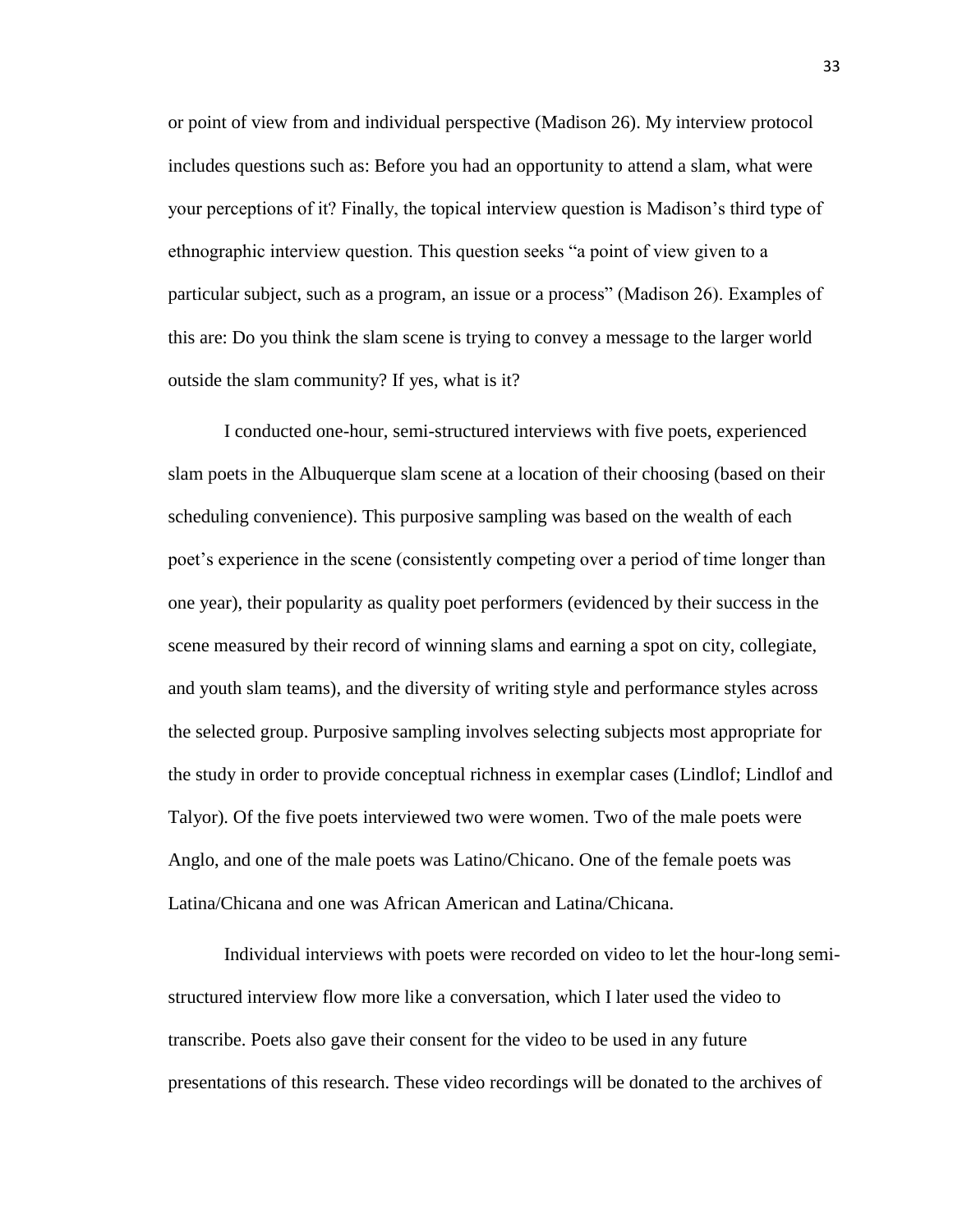the non-profit organizations that sponsors and promotes slam poetry events in Albuquerque, New Mexico.

*Focus groups*. The third data collection method I will employed was the focus group. My focus group included slam audience members. According to Kruger and Casey, a focus group is typically a facilitator-led group discussion that has participant interaction and influence as one of its strengths (77). Carey has observed that the "group effect" is one unique characteristic of a focus group because the group setting dynamic brings about insights and stimulates cascading discussions that would not be easily discovered or accessible from an interviewer's questioning (225). This occurs when the participants respond to each other's comments rather in an unstructured way. The second unique characteristic that made it relevant for the study was focus group's power to generate information about the same topic from different types of people. It is a way to get a meaningful cross-section of qualitative information from an audience as demographically and philosophically disparate as the slam community, poets, and audience members alike.

D.L. Morgan has suggested scheduling three to five focus groups for a research study on the premise that past research has shown that conducting more groups does not usually result in additional meaningful insights (101). Keyton also noted that "fewer than three increases the likelihood that the researcher will miss an important aspect of the discussion" (279). Other standards of focus group design were employed: the standard 90-minute duration of the focus group and purposive sampling (Keyton 276).

A selection of participants for the focus group was conducted based on selfselection. Audience members were recruited via open calls (announcements) at poetry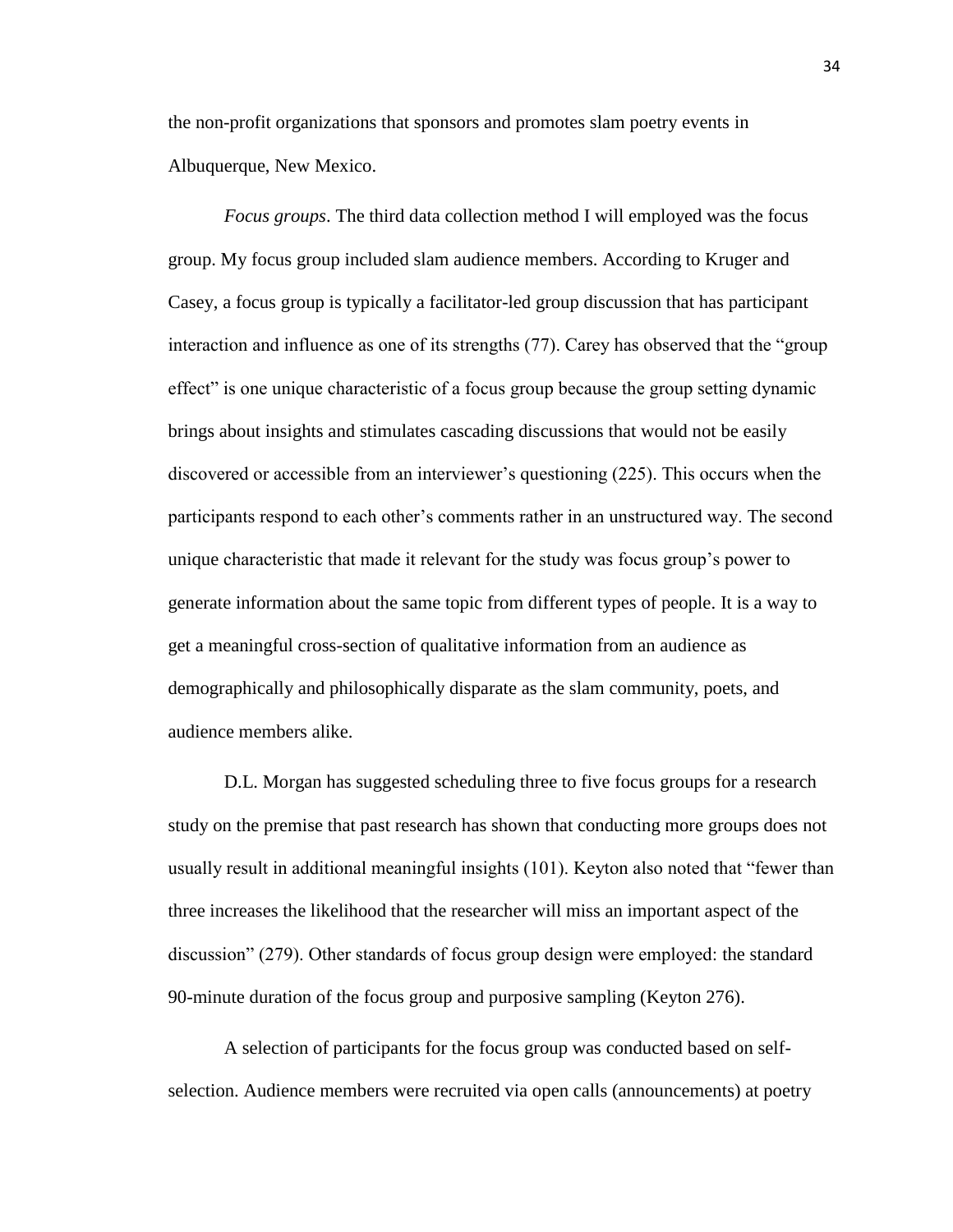slams and through an electronic call for participants through the ABQSLAMS listserv. The only criteria to be part of the focus group is having attended four or more slams in "past year" (between Fall 2008 and Fall 2009).

I conducted three focus groups with four people each. Two of the focus groups were conducted in the conference room at my place of employment. One of the focus groups was conducted at the coffee shop in the University of New Mexico Student Union Building (consequently, where the University collegiate slam team performs, however it was not a performance site used in this study). The focus group protocol included questions designed to incite group discussion over a 90-minute period (see Appendix B with protocol). Of the 12 participants, two were men (both white men). Of female participants, five were white women, two were Hispanic/Chicana women, two were Native American/Indigenous women, and one woman was of Middle Eastern descent. Per my IRB protocol and consent form, I gave the focus group participants aliases to protect their identity in this report. These interviews were audio recorded for transcription at a later date, so I could freely listen and facilitate the discussions.

#### **Data Analysis**

This stage of research was informed by the view of performance articulated by Myers to define performance studies as an illuminating heuristic device that enable researchers to account more fully for the dynamic interactions between socially and culturally located agents that constitute the experience of consciousness. As an analytical framework, performance studies allow us to take a particular communicative act, unearth the myriad of themes and relationships that construct it, and interpret it (Counsell and Wolf 222). One of the basic premises in performance studies is that one can understand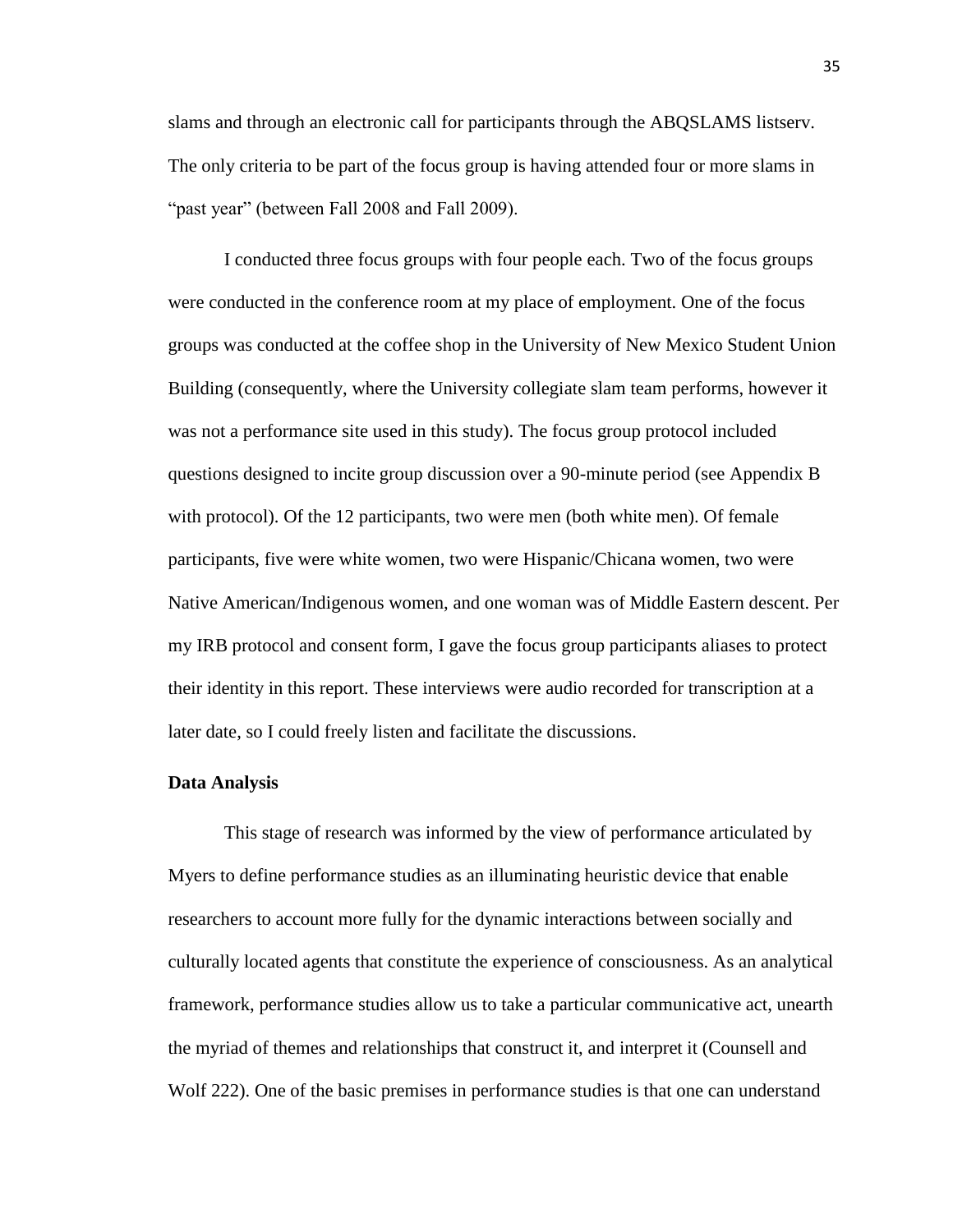how people think, and might consequently act, by studying patterns displayed in their discourse. Functioning from Nancy Bonvillian's premise that "we learn about people through what they say and how they say it" (1), I examined word choice and saliency of particular clusters of ideas to identify the dominant themes in the discourse of poets and audience members. More specifically, I analyzed the themes that articulate values and practices performed in the slam community.

The data analyzed included field notes from participant observation and transcripts of individual interviews with poets and focus groups with audience members. These data were coded by the researcher to identify saliency, frequency, and intensity in language choice, themes, and sub-themes that related to the research questions stated above. The following chapter presents the five major themes and sub-themes that emerged from participants' talk and behaviors that relate to the principles, goals, and actions they value as members of the slam poetry community.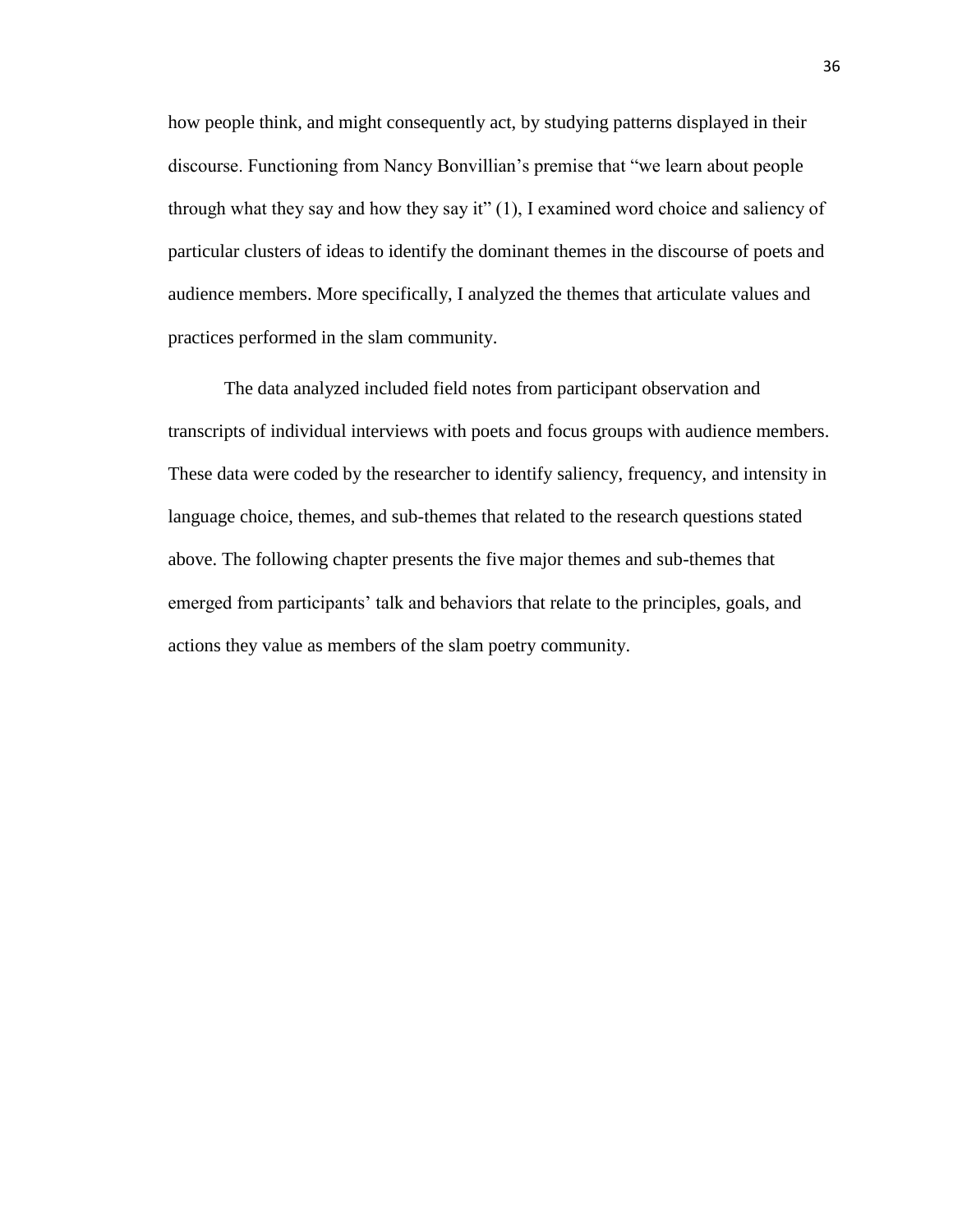#### **Chapter 4**

#### **Findings**

This chapter presents the findings of a thematic analysis of the stories that local slam poets and audiences tell about the slam community and about themselves. More specifically, this thematic analysis offers insight into: 1) shared values that define a distinct identity for the slam community and its participants, 2) the performative acts through which members of the slam community communicate these identities, and 3) the particular ways in which poets and audiences co-construct identity and cultural membership. I will argue in this chapter that it is the deliberate and frequent enactment of these values and practices within the rituals of slam poetry what constitutes the performativity through which identity is co-constructed.

In the following sections, I present the themes that emerged in both focus group interviews with the slam audience and in individual interviews with the poets. These themes are: Authenticity, Affecting Change, Building Community, Representing Multivocality, and Becoming a Slam Poet. These five themes emerged as participants talked about their experiences, life stories, principles, goals, and actions they value as members of the slam poetry community. I contend that the prevalence of these themes across audience and poet responses, and the reinforcement of such themes in my analysis of field observations of the rituals and practices of the poetry slam, support my assertion that these are core values of the Albuquerque poetry slam community. I further contend that these core values constitute group identifiers and that their performance through communicative practices serves to define poetry slam's cultural identity and impart a sense of community among its members. The following sections of this chapter present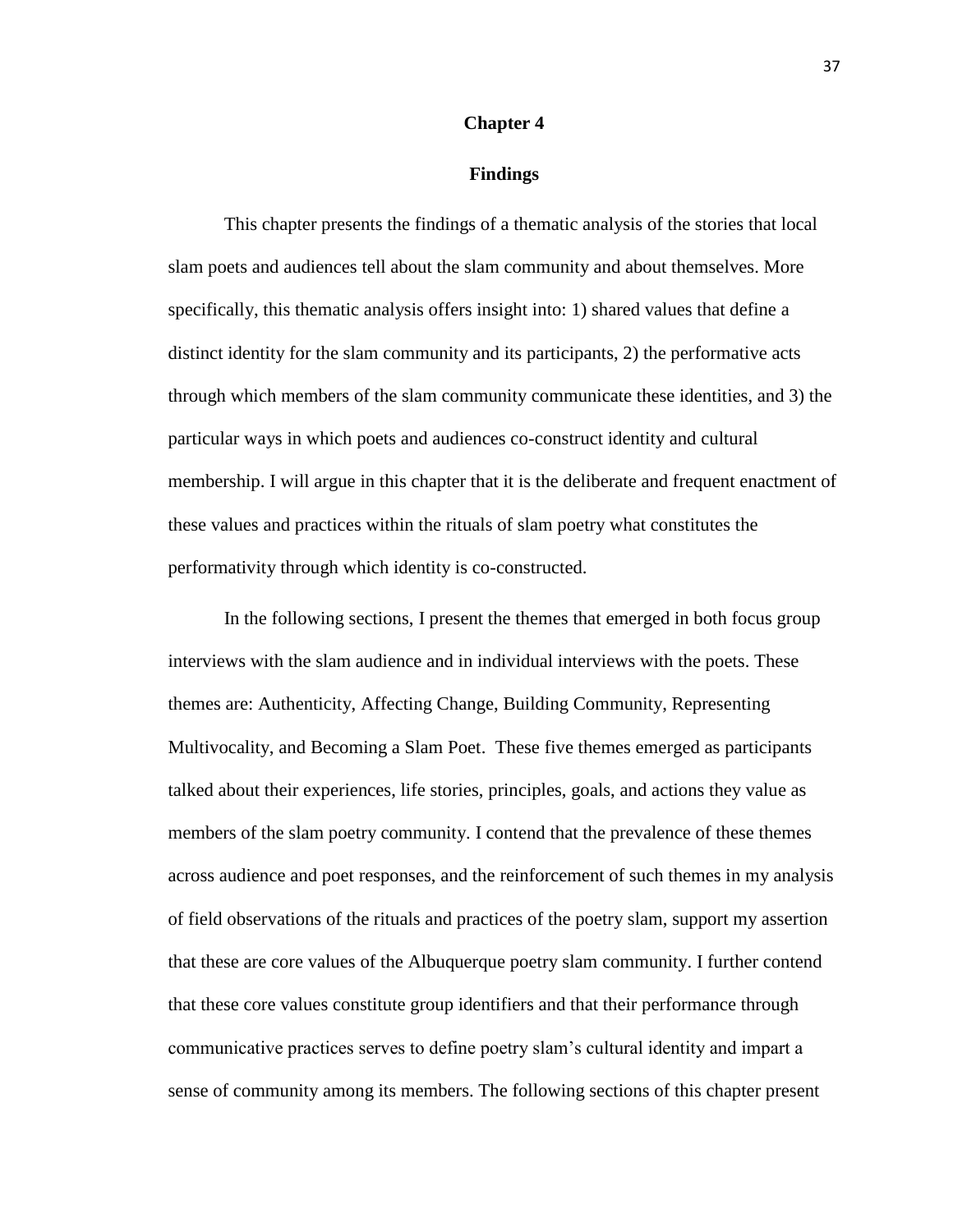and explicate the salient themes as identified in data generated through observation, focus groups with slam audiences, and individual interviews with poets.

## **Authenticity**

In the context of this thesis, authenticity refers to the valuing and enactment of a clustered set of qualities that include individuality, uniqueness, and truthfulness in the poems and performance of the poets. The interviews with the five poets suggest that authenticity is enacted through four interrelated performative acts: 1) "standing out" in public, 2) genuineness in performance, 3) being unapologetic, 4) telling untold truths.

*Standing out.* Perhaps the most obvious expression of authenticity in the poetry slam is in the public nature of this art; in the way poets and their performance are placed on display. Beginning with how the physical space is set for performance, the poets find that there is nothing to "hide" behind since there are no props or podium on the slam stage. The performer is left in a form of nakedness that poets' interviewed described as "standing out." As poet James Altamirano said: "Slam poetry affects me in terms of how it increases my willingness to stand out as an individual." It is evident to the observer that the amount of effort and intentionality required to "stand out" varies from poet to poet; however, their decisions regarding dress, dialect (language used in the performance), use of their leisure time, and personal belief systems, all inscribe a sense of authenticity or uniqueness onto the poets' public performance. Thus, the positive value attributed to the energy poets devote to constructing, performing, and reinforcing their unique individual identity is a salient theme in the community.

Focus group participants not only value the "standing out" of poets but also practice it themselves as members of the slam's audience. When enough individuals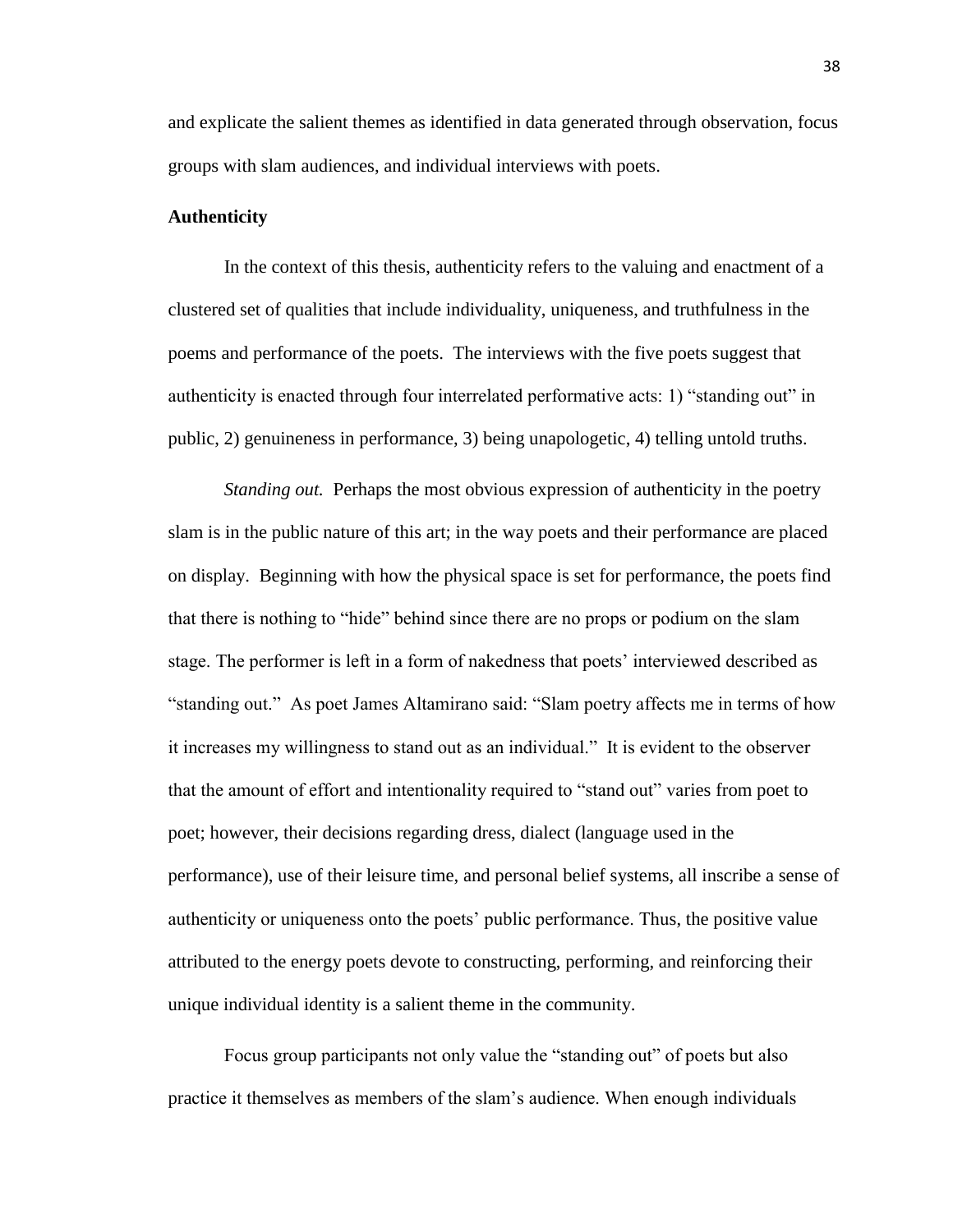make a conscious decision to turn off the television and seek live performance and community at a poetry slam, they find themselves in the same room as a number of individuals who make a ritual out of being "different." For instance, Helena, a native New Mexican and land grant heir who is a mother of three adult sons, described the kind of statement that individuals who attend poetry slams make about themselves: "That poetry matters, that art is important, that you're an educated person, that you're open to thinking for a night versus sitting in front of the boob tube and checking out. I think there's something about engaging and being part of something that's intelligent."

My observations in the field confirm this tendency of audience members to express their individuality and uniqueness through participation in the slam scene. Other than a core band of poets who attend the poetry slams as a group of "regulars," there is rarely a group dynamic present at the slams in Albuquerque. In other words, individuals that routinely gather at slams to be part of the audience usually show up as individuals and rarely in groups larger than three, unless they are a family. This suggests that members of the slam community perform their identity in communion with other community members but do so by routinely disengaging from their normal social circles. This brings up the seemingly contradictory idea that the slam community is a family of "family of individualists."

*Genuineness*. The second performative act associated with authenticity relates to the importance being genuine. In the specific context of the poetry slam, genuineness refers to the importance that both poets and audiences place on the idea that poets perform their true self on-stage. Being genuine is also linked to the expectation, primarily among audience members, that the poets' performed identity on stage mirrors their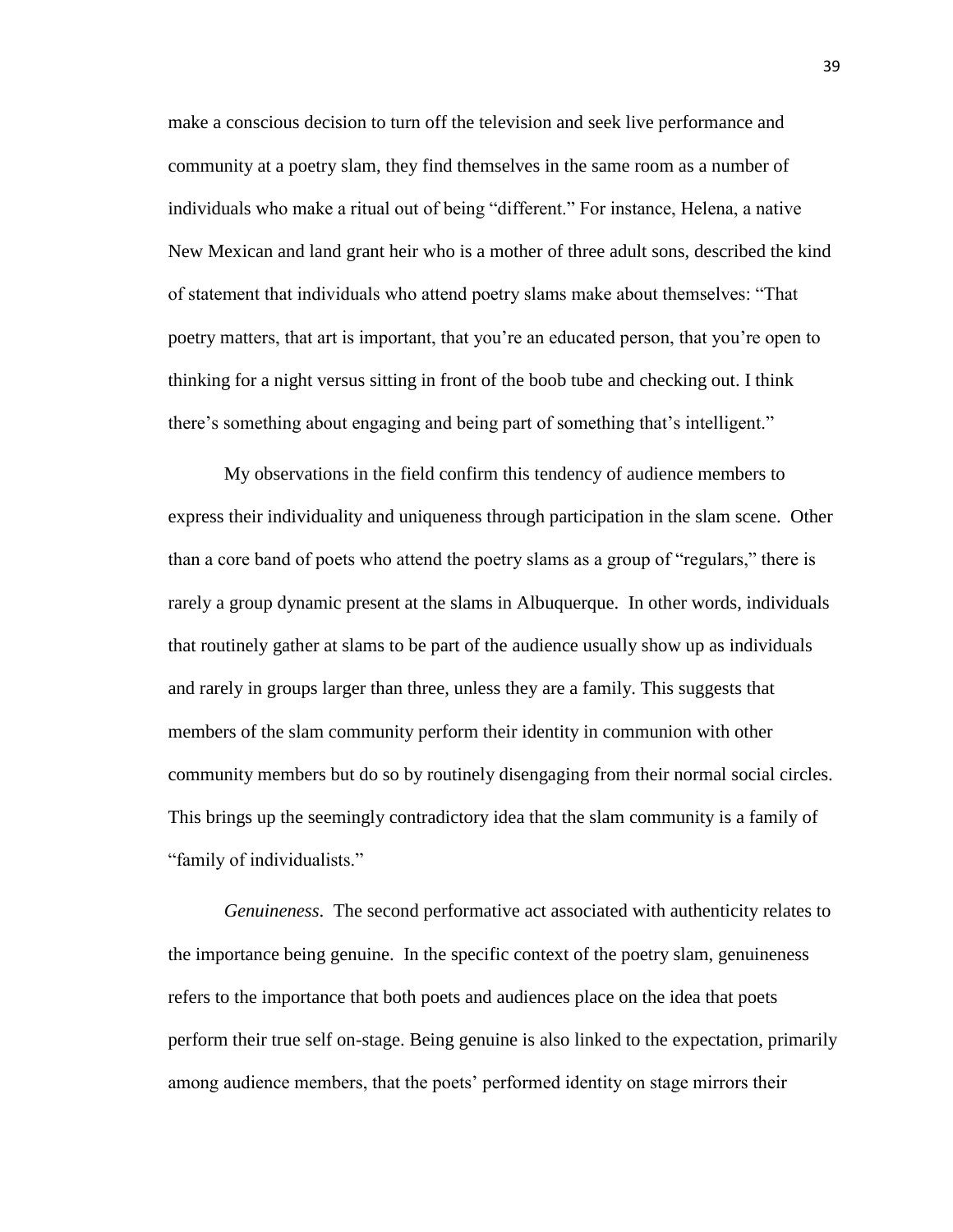identity off-stage. For instance, poet Carlos Contreras, who has performed for almost a decade, passionately described poetry and the poetry slam space as a place where he can just be himself, free from judgment. Contreras spoke about how his identification as a poet was met with resistance by those who had given him an identity as a member of the Contreras family:

All my life I had walked in the footsteps of my two older brothers. I dressed like them, acted like them, liked the things that they liked, didn't the things that they didn't. Poetry was my first step out of the normal pattern of this life. I liked to write, and found poetry in high school. My older brothers thought it was dumb, for sissies, and showed a sign of being weak. I didn't relent though, I just pressed on. I told them, "If you don't like it, fine, but I do." Nine years later, they are two of my biggest supporters.

Seemingly in tension with the slam poetry's ritual emphasis on competition among poets, the emphasis on the non-judgmental character of the community relates to the in-group understanding that competition is for the sake of artistic motivation and entertainment rather than for the assessment of self-worth.

Contreras was not the only poet to speak to this idea of performing his "genuine self." Poet Jessica Helen Lopez articulated this idea using the term "purpose" to describe the reason why she is compelled to write about the authentic pieces of her identity. She said she feels a deeper sense of commitment to the authentic creation of messages because of her identification of a purpose for her poetry:

So, if I am writing erotica, I feel like it's very purposeful in what I'm doing. Or if I'm writing something from the perspective of a feminist, I feel that I'm writing with a purpose. Or the immigrant plight, you know, from Mexico and South America and Central America. I've got to write about those things.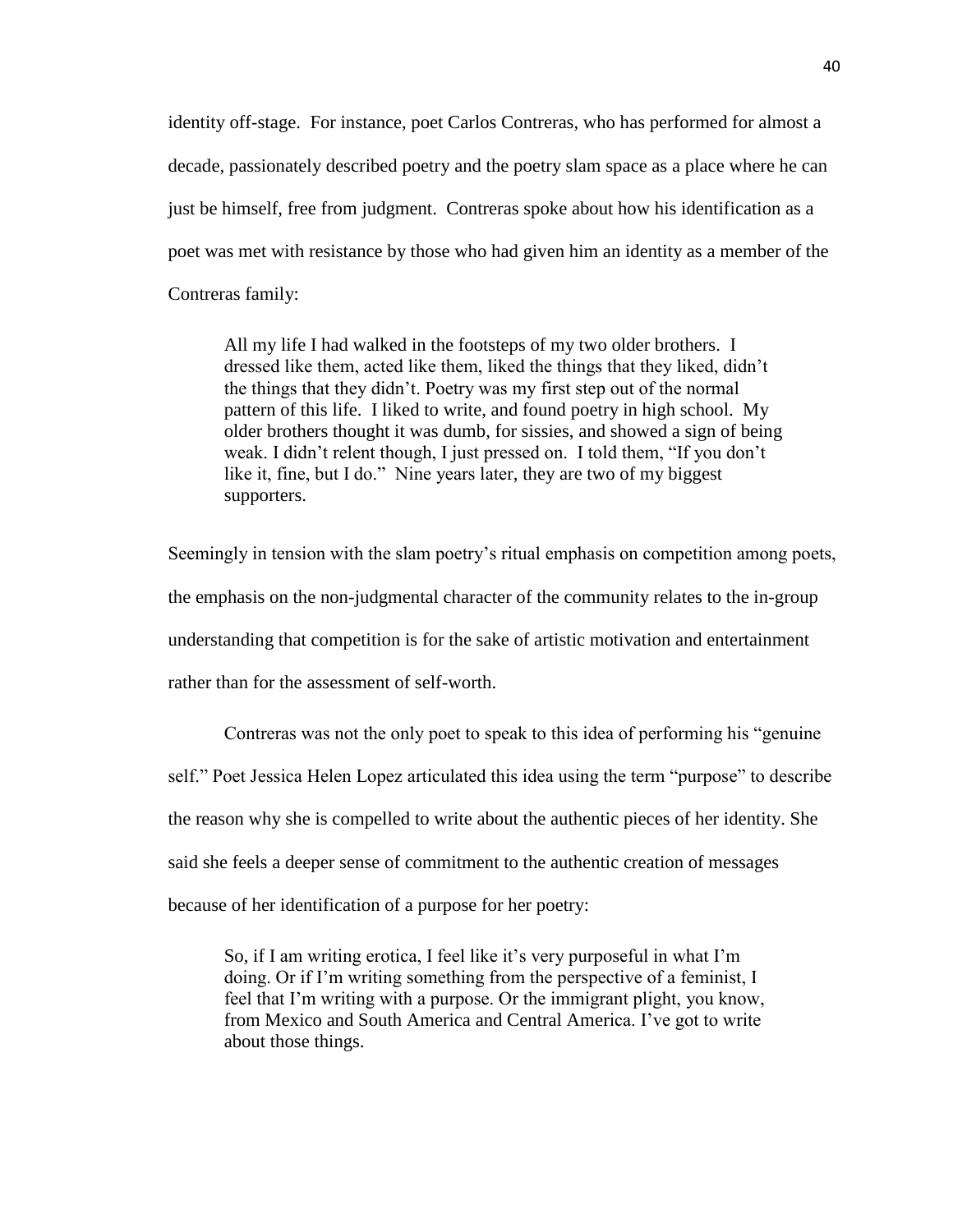While Contreras described his "love to talk and never shut up" as part of what makes him genuine, and Lopez articulated the notion of being driven by a "purpose" as what makes her authentic, poet Jazz Cuffee described genuineness as "not being fake."

On this topic, Cuffee referred to the importance of maintaining authenticity when faced with a particular dilemma that slam poets encounter in their relations with audiences. In the larger conversation about performance poetry in Albuquerque and beyond, poets often decry the perception of some members of the audience who prematurely assume they have a deep understand of a poet after having listened to one poem. As a poet, I often view this treatment as different from the one generally given to an actor or a musician, whose stage or screen persona is not immediately assumed to be the character or belief system of the performer. In slam poetry, however, this audiencepoet dynamic is built into the relations that constitute the slam. It is the case slam poets, unlike actors or musicians, do not have a firewall, backstage, or booth to disappear into after a performance to then emerge as their true self. In slam poetry, when poets finish their performance they immediately merge into the performance space to assume the role of audience members in the community. And thus it is taken for granted that the poet's voice and performance reflects the poet's own worldview because it is their original work.

This presents a question about authenticity for slam poets: How do you weave connections between the person you are off stage and the person you are on stage? And how does that complement or collide with the person you are as spectator? Cuffee said she approaches the dilemma in this way: "Where I am now as a poet, it almost always comes back to that idea of giving yourself permission to say those things and really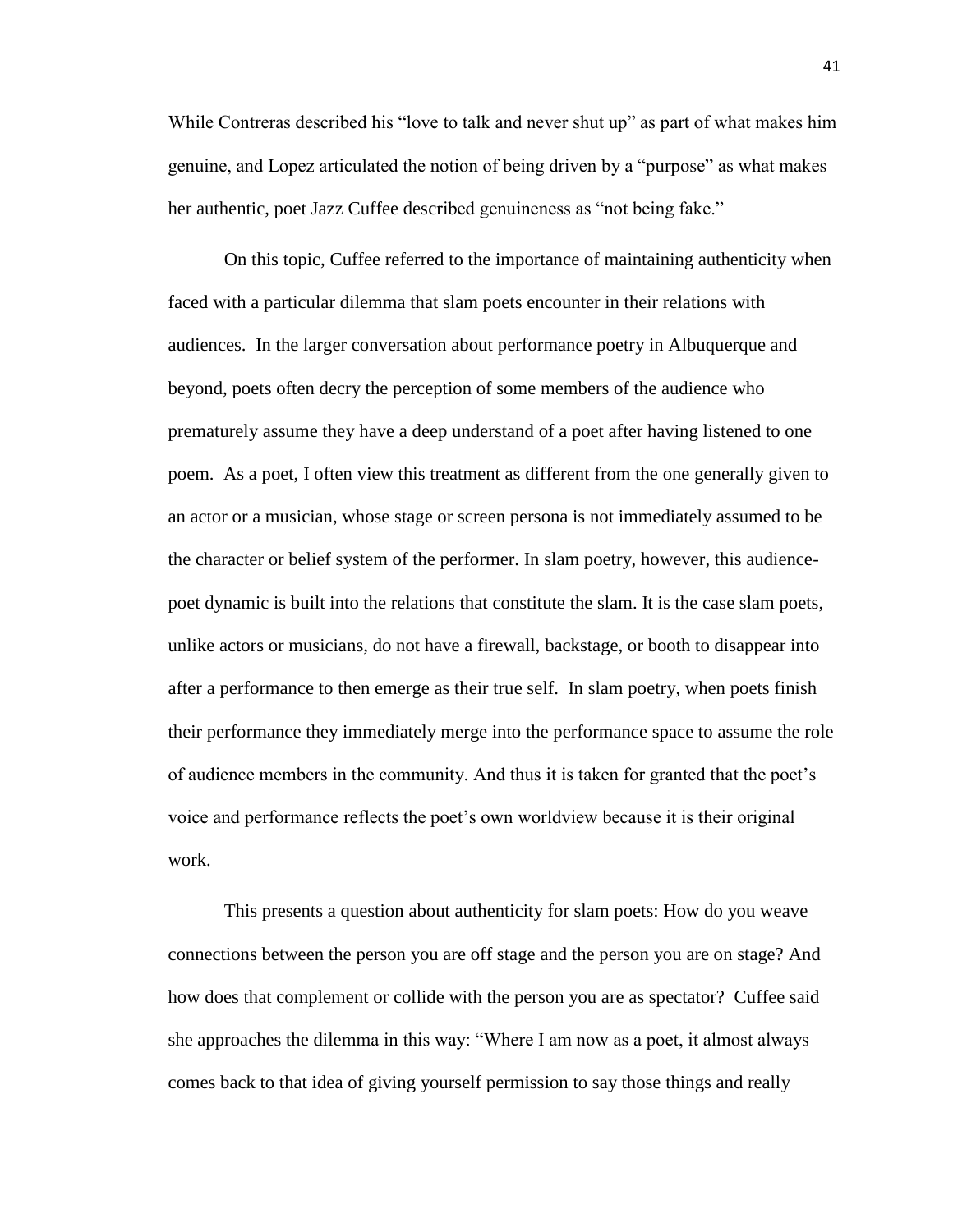owning what you say, and being okay, trying to not censor yourself in that way." Yet Cuffee spoke of the difficulties poets can face with the example of her own mother. While praising her mother for regularly attending poetry slams in Albuquerque and supporting her and the scene, Cuffee also said she sometimes feels conflicted when presenting content that she is unsure her mother is ready to hear coming from her daughter. Thus she explained the conflict between performing her genuine self and dealing with the "positive surface" that people around her perceive as her identity. But in the last analysis, even if she asks herself whether audiences are ready hear "this raw kind of ugliness" in a poem, she values the authenticity of poets that allow themselves "to be ugly."

In focus group interviews, some participants reiterated the value of genuineness and associated it with the expectation that a poet's identity on stage mirrors her or his offstage persona. Eva, for example, made certain to emphasize that "authenticity in performance"—more than any other aspect of performance in slam poetry, like rhythmic tendency of delivery—is the primary reason why she attends slams. Another focus group participant, Rachel, criticized disingenuous performance in poets: "Like they take on an accent and they might sound African-American or Hip-Hop-ish or something that is not normally them." She went on to express how she values poets that project authenticity in content and performance. This value was echoed by other members of her focus group, and reinforced in the other two focus groups, as well.

My observations of the poetry community rendered similar results. From my position as a poet within the performance poetry community in Albuquerque, I could easily see how the small size of the community allowed poets and audience members to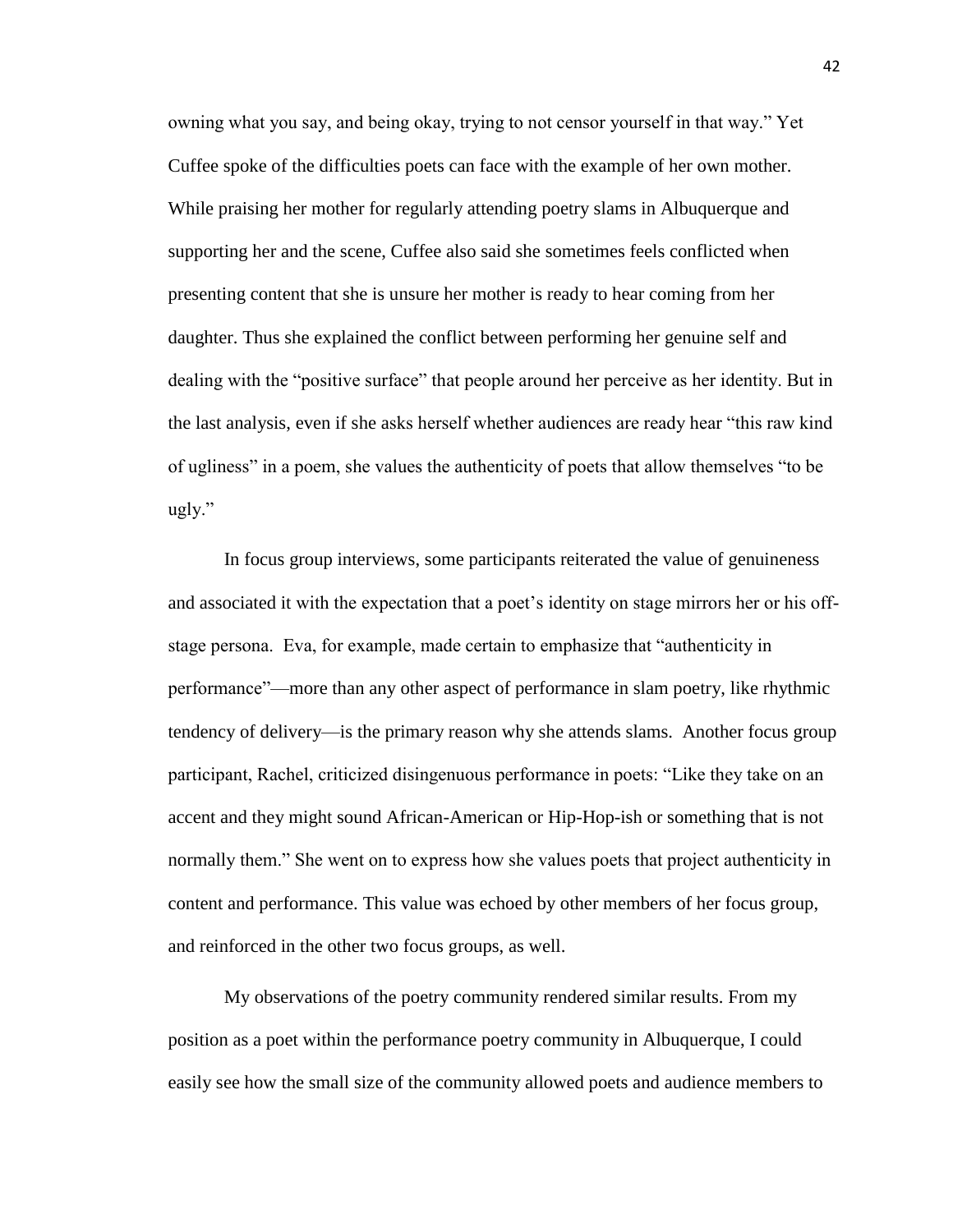comingle in many different social environments. This comingling gives poets and audience members a significant number of opportunities to interact outside of the rituals, social practices, and structure of the poetry slam. It is in these interactions that audience members and poets can solidify their identification as members of a unique community. But once audience members assume this off-stage identity is the poet's authentic self, it creates an expectation that can result in cognitive dissonance when that poet performs a different voice or conflicting identity on the slam stage. As a researcher who is part of this slam community in Albuquerque, I was able to note when poets were acting "out of character" based on my familiarity with their performance style and interpersonal experiences with those poets inside and outside of the slam performance space. My observations of the behavior of the Albuquerque slam audience—which given its small size may not be representative of slam communities across the U.S.— confirm that audiences gave lower scores to poets who were "out of character" when performing on stage.

*Being unapologetic.* The third practice associated with authenticity is being unapologetic. Poets associated this practice with the training received from coaches in the poetry slam community as well as with the notion of being oneself. Cuffee, for instance, recalled numerous coaches who taught her to not apologize when she made a mistake on stage. It is relevant to note here that slam poets in New Mexico often assume the role of teachers in areas considered supplementary to education (like cultural enrichment). They spend a significant amount of time in classrooms with students who are still learning the finer points of public speaking and to be comfortable in front of a room full of peers. In that setting, poets find students apologizing when they fumble a line in a speech, thereby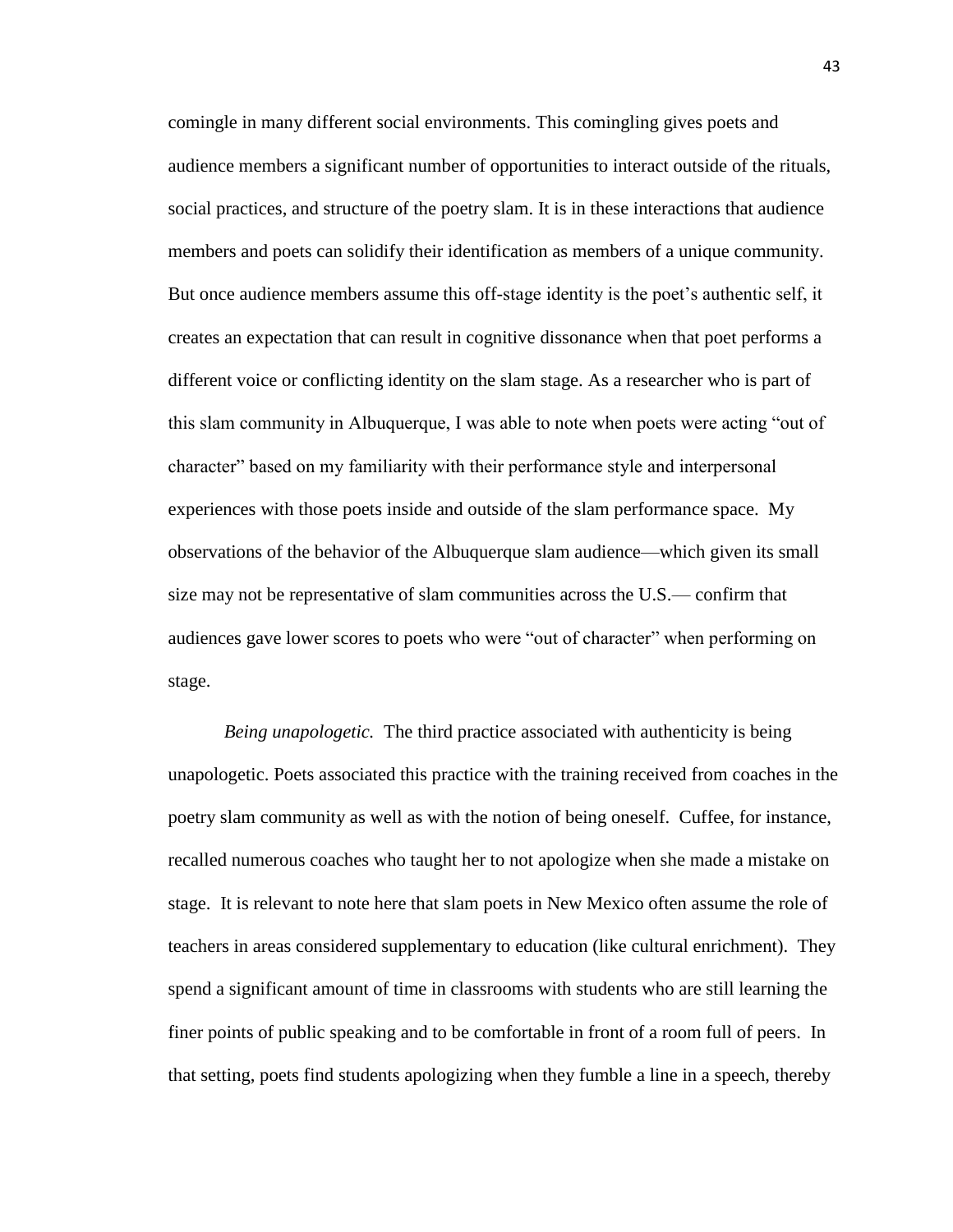announcing their mistake to an audience that otherwise would not have been the wiser. Thus, teaching them not to apologize is a standard practice in performance coaching for a slammer. In addition, Cuffee finds a deeper meaning in this performance technique, a meaning that connects the act of not apologizing with being oneself:

I find that I am a person who does apologize a lot, for either the things I say in like daily life or whatever. You know, I never want to step on anybody's toes. However, it's a place where you totally have control, maybe not the outcome, but of yourself out there in that space and to not apologize for that. It's almost like the practice of not apologizing for being yourself.

Among focus group participants, this notion of being unapologetic emerged as relevant in three different contexts. First, in relation to the audience's acceptance of the poet's right to speak freely and without audience interruption, as when Helena said: "Keep your mouth shut while people are talking." Second, in relation to the audience's endorsement of the poet's performance of poems that can be controversial without apology. My analysis of over 20 hours of field notes confirmed that slams in Albuquerque feature a significant number of poems that fall outside the realm of "polite conversation," poems that critically address topics like sex, sexual violence, sexual orientation, religion, race, gender, and politics by people who are not deemed experts by traditional measures of hierarchy or authority. My observations also revealed that the slam audience condones and encourages this type performance by cheering and rewarding challenging poems with higher scores, thus making the "in your face" quality of the slam a defining trait by practice. Third, the idea of being unapologetic also emerged in the context of the rituals and practice of judging at the poetry slam. When a judge scores a poem high or low based on her or his honest, personal appraisal of the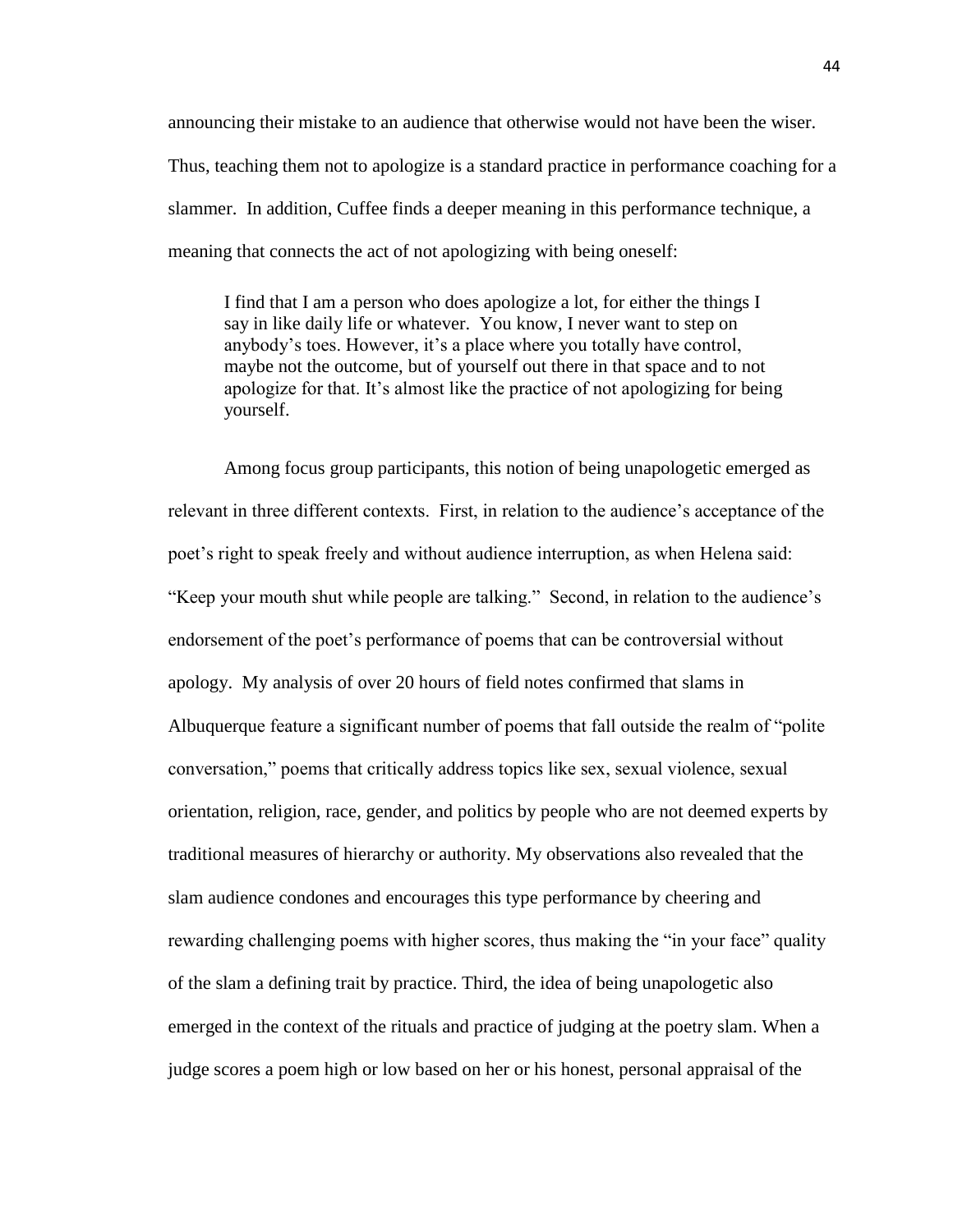poem and performance, there are no apologies. In fact, the MC spiel given by the host at the beginning of every slam encourages the judges to stick to their guns and not be swayed by the audience. Here, some focus group participants applied the notion of unapologetic authenticity to their own role as slam judges.

For the judges, the main dilemma is whether their scoring represents their personal, sober judgment or the willingness to please the wishes of the audience. This conflict is even incorporated within the rituals of the slam, when the host addresses the would-be judges at the start of the slam to explain their role. It is an intentional performance designed to forge a relationship between the judges and the audience, which in turn strengthens the engagement between listeners and poets. The judge's dilemma was addressed in all three focus groups, but there was no general agreement on the "sacredness" of the task or standard procedures for judging. Whether one judges from a sense of personal taste or to numerically represent the feedback of the audience, the only agreement reached amongst host and judges in the slam community is not to apologize for their scores regardless of how they arrive at them. This is given further credence in part due to the fact that slam judges are often chosen because of their limited experience with the slam and there is not standard rubric by which slam poems are judged. In this sense, judges feel that they can be unapologetic when scoring a poem based on their own criteria for judging, particularly when their scoring dissatisfies the audience's preferences.

*Telling untold truths*. Lastly, the value of authenticity was also addressed through reference to the practice of telling untold truths. For the poets interviewed, it is important that slam poets engage in popular education of the community by telling untold truths,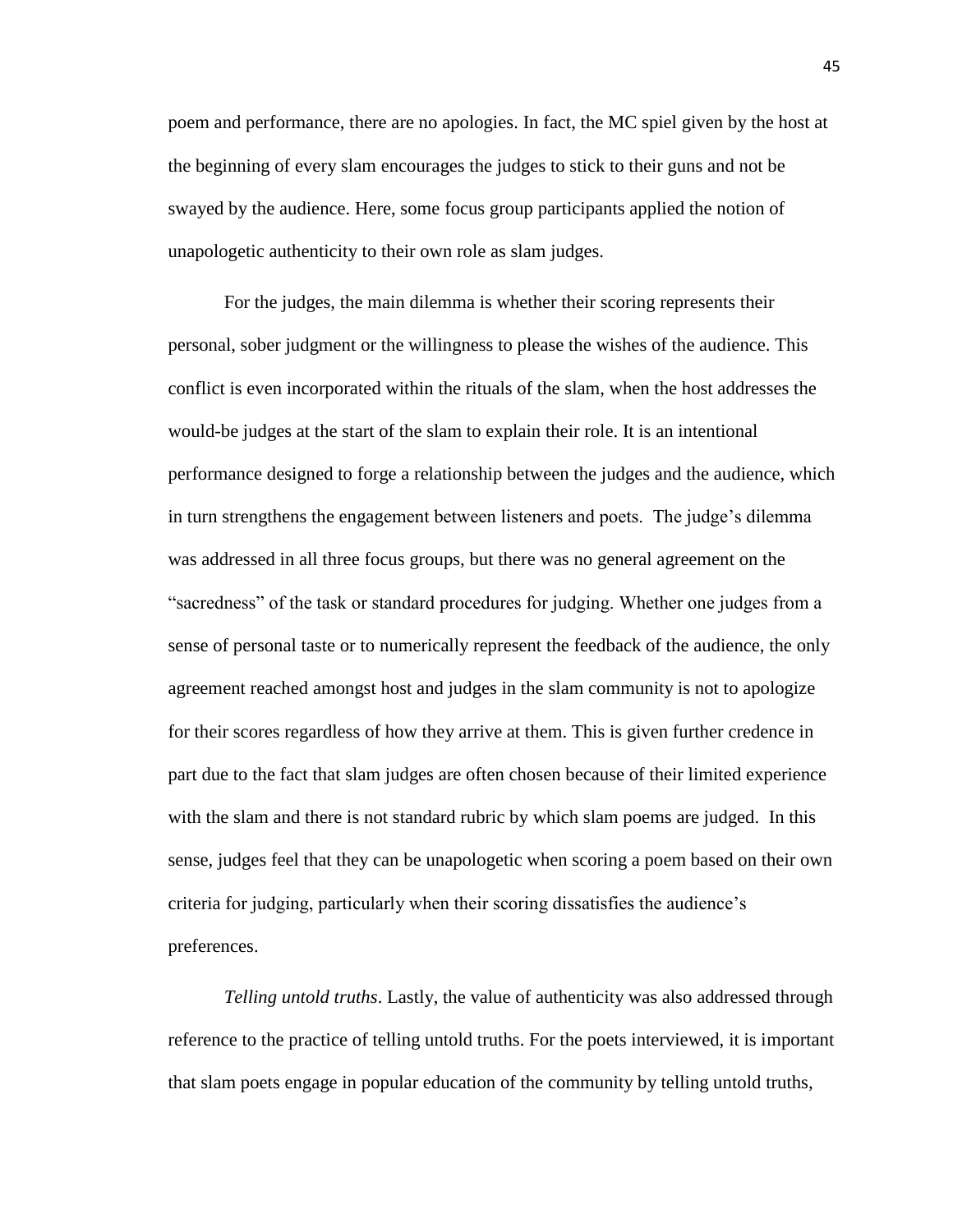particularly the truths generally omitted in the official history of the United States taught in schools. For example, Cuffee talked about her awakening to her own cultural heritage through the poetry slam, as a result of her affiliation with the Angry Brown Poets. Once she began to comprehend instances of historical injustice in the poems of fellow poets, she questioned why teachers did not teach that particular piece of history in her school. In her case, Lopez said that she has assumed a position as a keeper of Chicano history, stating that she was Chicana long before she ever had dreams of becoming a writer. She said that if she were to avoid that dimension of her identity, she would be presenting an inauthentic portrait of who she is. Who she is demands that she sees and shares history from a political and culturally specific position that is often silenced by mainstream society. Likewise, poet Rich Boucher's poetic discourse is rife with "revisionist history." He described it as not settling for what's on the "printed page": by directly challenging the history that is written by the victors, Boucher sees himself as becoming a purveyor of what U.S. social historian Howard Zinn once called "The People's History."

Poets Cuffee and Altamirano noted that slams tend to report truths that come from the mouths of people and go unreported by the media. Altamirano said that facts are plot points that the mainstream media connect in a particular fashion that they call "truth," and located the politial strength of the slam in connecting the dots in a different fashion that tells a different truth through the slam: "I don't think that there are many political writers [in media today], unless they're just writing straight facts, or whatever they're doing, just writing journalism. But as far as political art, I think that slam is incredibly valid."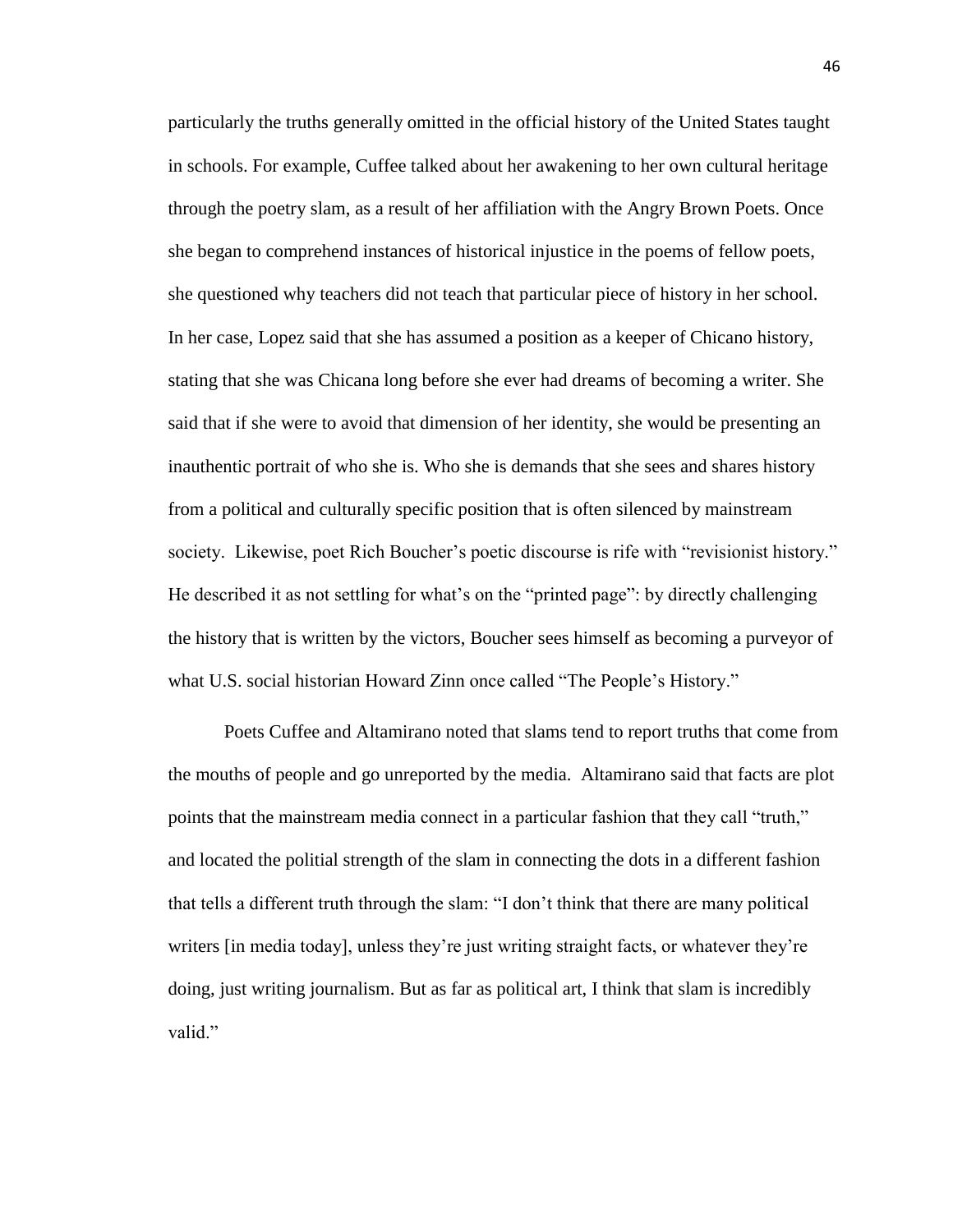An analysis of field notes indicated a significant number of poems whose content involve social criticism of the status quo, reinterpretation of history, and critical analysis of current events and contemporary cultural phenomena from poets who represent marginalized or fringe communities. These interpretations are very different from the accounts "of record" established by corporate media or government outlets. This telling of untold truths attracts audience members who are looking to have their own value systems reinforced, and supports poets who seek to have their interpretations validated in a space that functions as a marketplace of ideas.

# **Affecting Change**

The belief that the poetry slam space can create some meaningful change in society is another value shared amongst poets and audience members. At cursory glance, it seems naive and idealistic to assume that a poem will have a quantifiable impact or reach to shift paradigms on a scale that would change policy or the socioeconomic condition of a population. However, poets and community members interviewed for this research perceived the slam space as more of a vehicle to create change to than an end. In their responses, I coded four salient practices through which the slam community identifies the slam's contribution to creating social change and thus locate their own sense of identity as members of the community: 1) raising awareness, 2) creating alternatives to mainstream media, 3) protecting public spaces for free speech, and 4) cultivating new leadership and alternative discourses in society.

*Raising awareness*. Slam poetry is seen as affecting change through raising social awareness at the individual level. Although awareness in and of itself is not sufficient to create social change, there is no successful social movement that begins without reaching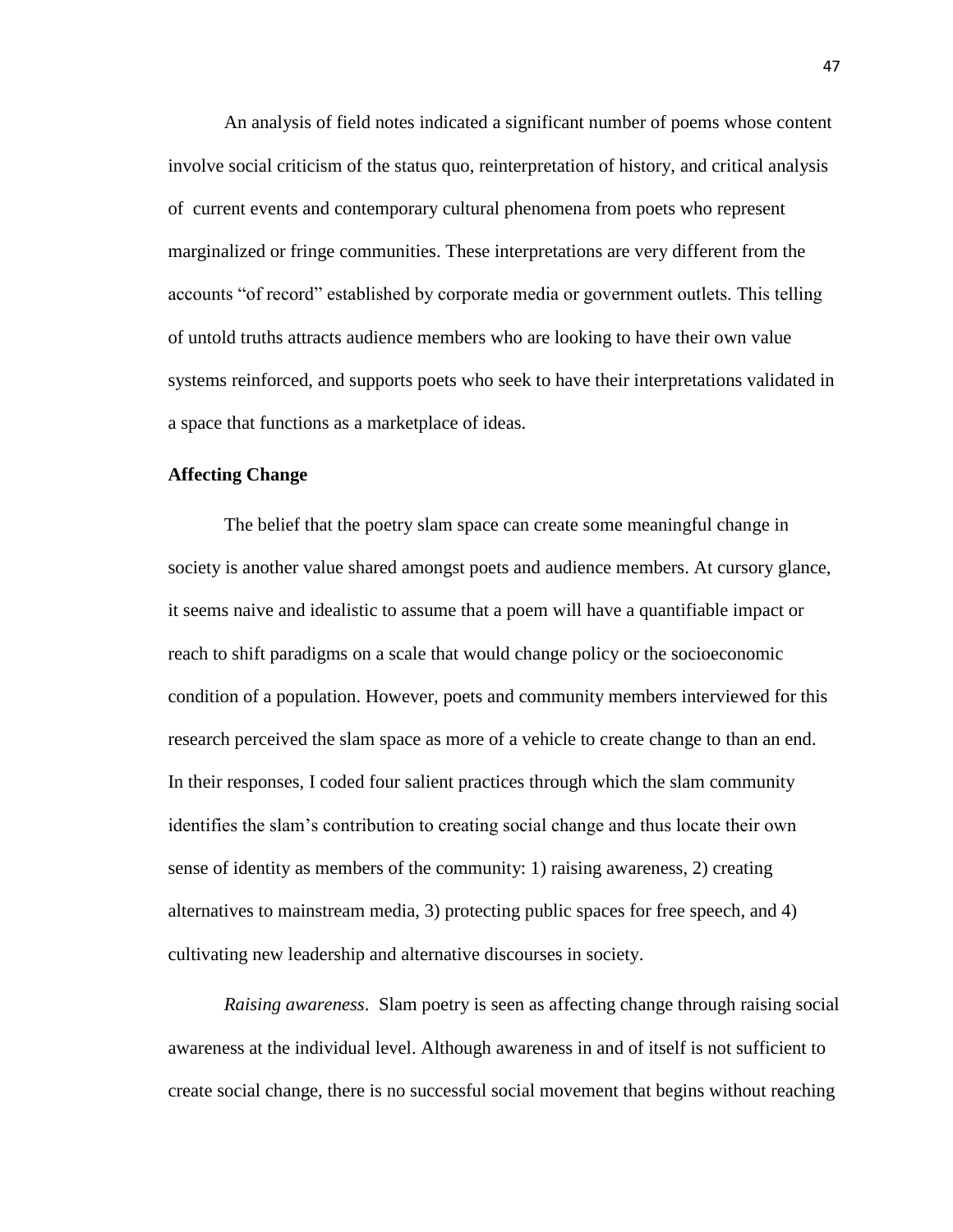a tipping point of social awareness. And although sociopolitical change is often determined by the collective action of social groups seeking transformation, any meaningful change begins with personal decisions and actions of individuals. Participants in this study talked about awareness as a change that may begin at the moment a particular poet or poem connects an audience member to the idea or issue at the center of the poem. Amongst all three focus groups, participants agreed that audience members attend poetry slams with an intention to nurture an emotional connection with a poem or a performer.

Helena, a focus group participant, termed this the "emotional impact" of slam poetry on individuals. Another focus group participant, Barbara, explained that poets can promote personal change among audience members by setting an example. She stated: "I'm like, maybe if they can do that, I can go and put my words on paper and have the courage to do it in front of somebody else." By design, the framework of the poetry slam is designed to inspire participation, just as the content of poetry—its focus on telling untold truths, for instance--is designed to inspire social awareness and creativity within the individual who experiences it.

*Creating alternatives to mainstream media*. Another dimension of the slam's power to affect change was identified in the poets and audience's view that the slam is a space that offers a cultural and political alternative to mainstream media. For example, poet James Altamirano, who described slam poetry as a stronghold of political writing in the contemporary media landscape, contrasted the brevity and superficiality of the "sound bite" culture in journalism with the contextual richness and multiplicity of perspectives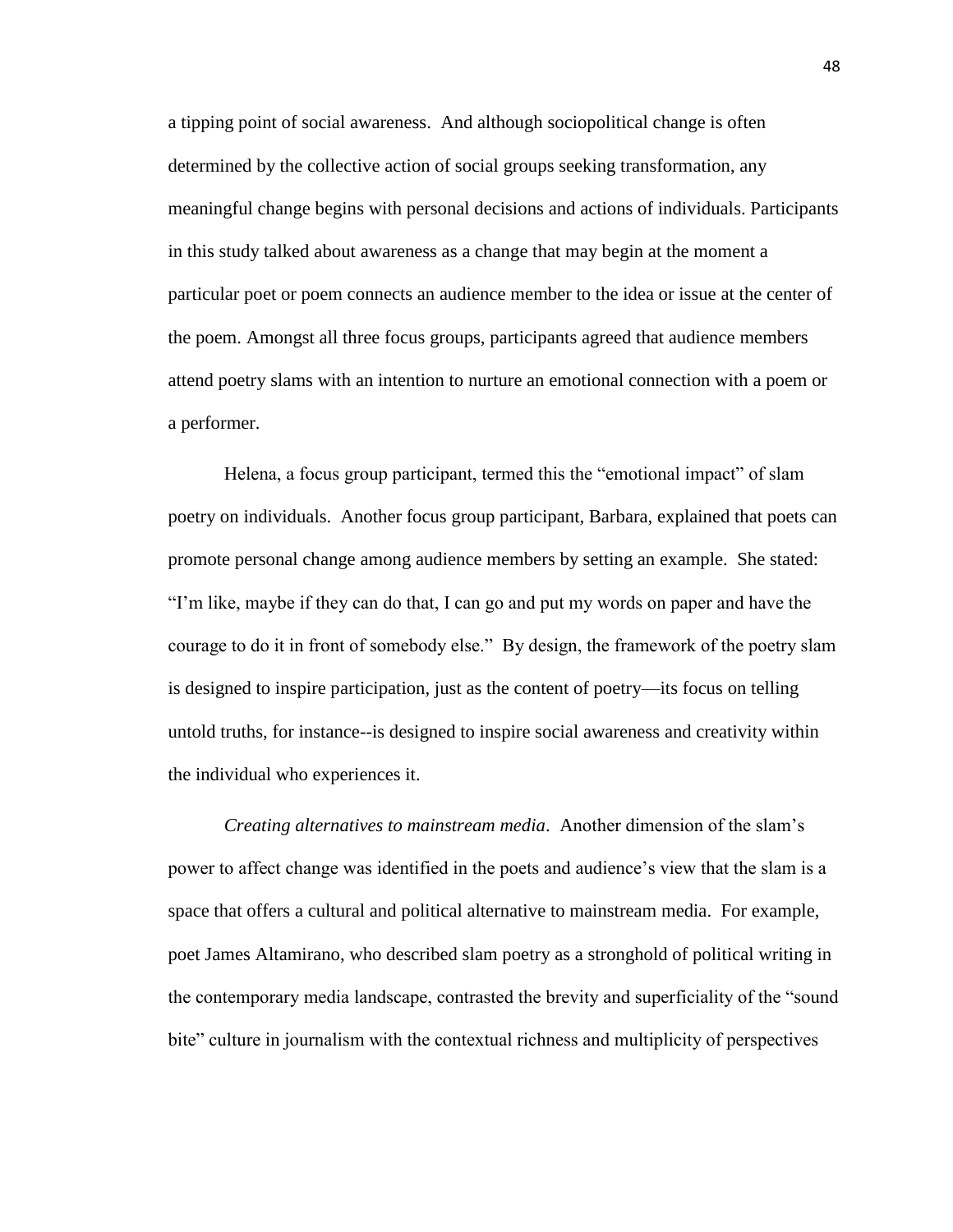offered in the slam poetry community. In his view, the slam space is effectively positioned as alternative media space:

So we live in a very non-literal time where sound bites, we're all based in sound bites. Everything we hear is based on sound bites or four-word sentences. This generation isn't the generation that's going to be basing its written work off of written work. We're gonna be translating what's already being said; it's all going to be based on what's being spoken. The spoken word is going to be here, it's been here before any written words, so it'll be here after any writing exists.

Poet Jasmine Cuffee noted that rather than boxing audiences into the very static identity of consumers of media, the poetry slam is structured to allow for a fluid transition from consumers to creators of messages. Cuffee reinforced this idea of the changing positionality of the consumer into creator when she referred to the moment when she gained this awareness herself: "I realized that I had a voice. So my perception changed towards [the slam], it was not just something I saw on TV." A focus group participant, Kelly articulated a similar idea when she referred to the difference between slam and television audiences. In her view, attending a poetry slam sends a positive message about the individual: "That poetry matters, that art is important, that you're an educated person, that you're open to thinking for a night versus sitting in front of the boob tube and checking out. I think there's something about engaging and being part of something that's intelligent."

*Protecting public space for free speech*. Another theme associated with affecting change relates to the way participating in slams makes poets and audiences realize their role in protecting a public space where freedom of expression is exercised. Among members of the slam audience, participating in the slam raises awareness about the importance of sustaining this cultural space. Under the premise that political speech and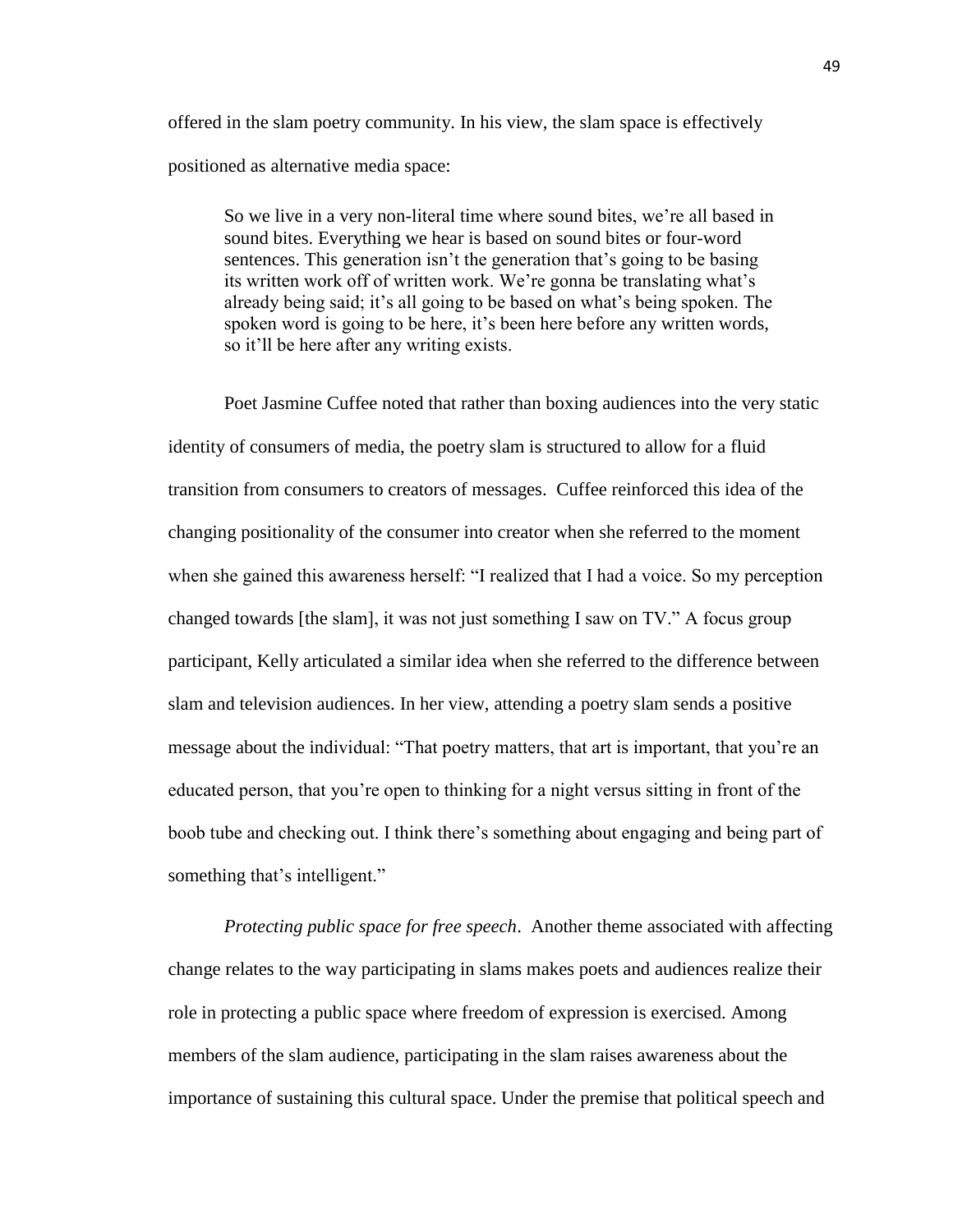thought is a predecessor to political change, slam audience members see themselves affecting social change by actively creating public spaces for creativity and political discourse.

Some participants referred to idea that the slam audience fulfills a function of "stewardship" by making sure that this space continues to be available for future poets. Allan, a focus group participant, took this idea of vigilance and responsibility even further by saying he felt it was his "duty" to support this space of free speech and to make sure it stays protected. Allan was not the only focus group participant who adopted a protective stance towards the poetry slam space. It was suggested by a few that the audience comes to fulfill a function of stewardship in making sure that a space for political expression and dissent continues to be available for future poets.

The space, along with all the ideas, values, and individual identities that have an opportunity to flourish with it and act out in the world, is viewed as the most sacrosanct entity within a community that collectively values the sanctimony of nothing. Even when poets decry the imperfections of the poetry slam, as do the audience members and the community at large, there was unilateral agreement amongst poets and audience interviewed that the space itself is critical for the cultivation of emerging leaders and the dissemination of discourse that questions and challenges the prevailing paradigms.

*Cultivating new leadership and alternative discourses.* Perhaps the most significant change attributed to the slam community is its role in the cultivation of voices and new leaders that offer alternative and oppositional discourses in society. Poets spoke about their leadership role in the cultivation of future community leaders. Jasmine Cuffee, for instance, credited the slam with infiltrating her professional life and informing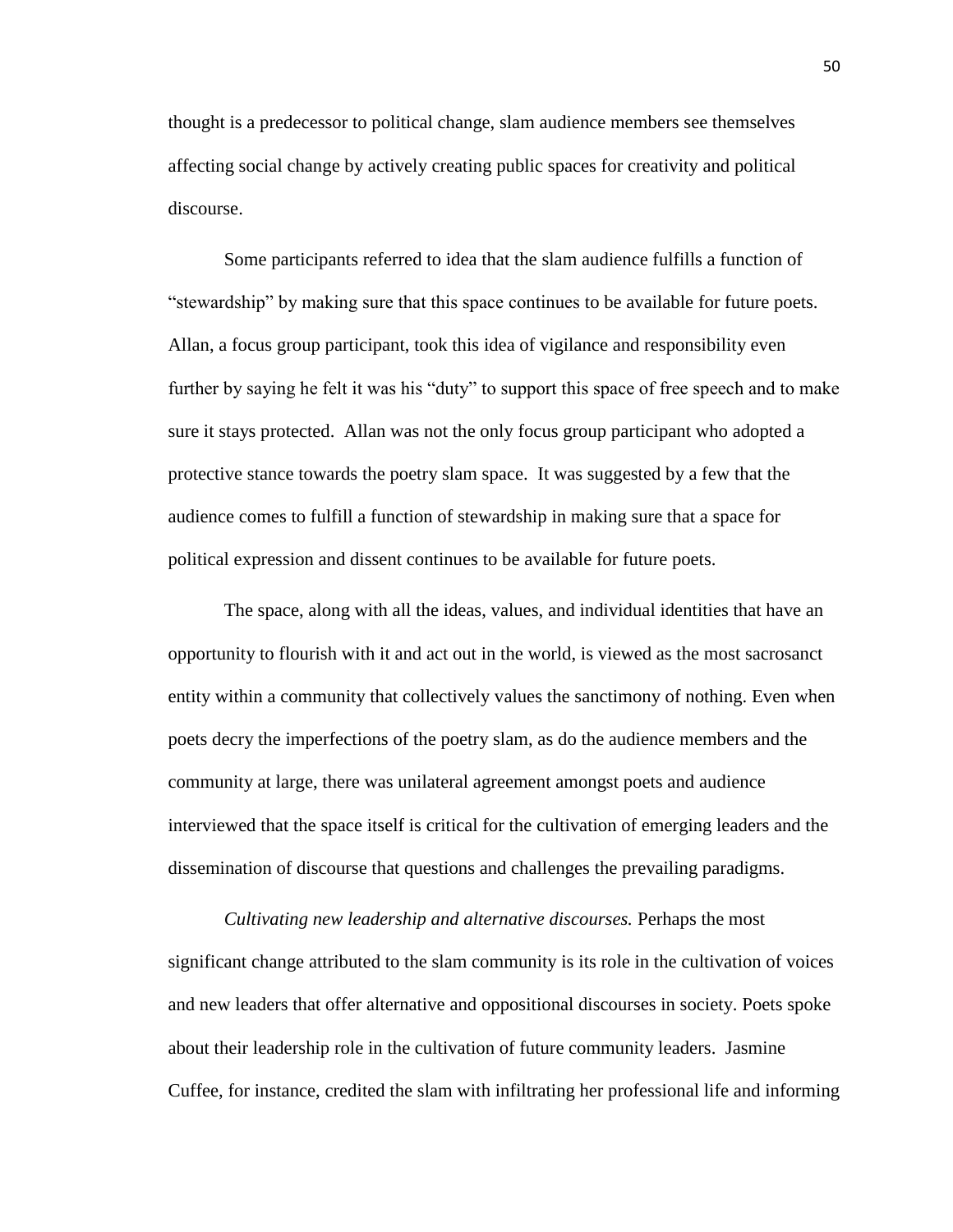her decision to take a position at the New Mexico Forum for Youth in Community. Seeing community work as inspiring, moving, and even "poetic," Cuffee said she wanted a career that involved more than just writing about social change. In her position at the New Mexico Forum for Youth, she cultivates the Public Allies Program that places young leaders in organizations that engage in "frontline," service-oriented community work.

Cuffee's passion to "bring up young leaders" was echoed by Carlos Contreras: "I don't compete that much anymore. Instead, I encourage young people to go out and compete to get their name and words out there, because they will change this world--not me." Jessica Helen Lopez used the term "welcome wagon" when she described her role with respect to encouraging the new voices that take the risk of making their voice and their views public for the first time: "My purpose is to give those identities voices." Lopez said the slam allows for the creation of safe spaces for LGBTQ poets to share messages that will challenge and change public discourse around issues of hate speech, hate crimes, and marriage equality.

Likewise, poet Rich Boucher emphasized that the multiplicity of perspectives and experiences that is inherent to the slam constitutes an alternative to mainstream discourse that in and of itself counts as social change. Although he spoke directly of the poets, he indirectly championed the idea that the very existence of the slam space promotes agency with respect to society's status quo. According to Boucher, in a society where the social norm is to conform, the poetry slam creates a discursive "push back" that inverts the prevailing value structure and encourages community members to value attributes that are conventionally frowned upon in popular culture. At the same time, Boucher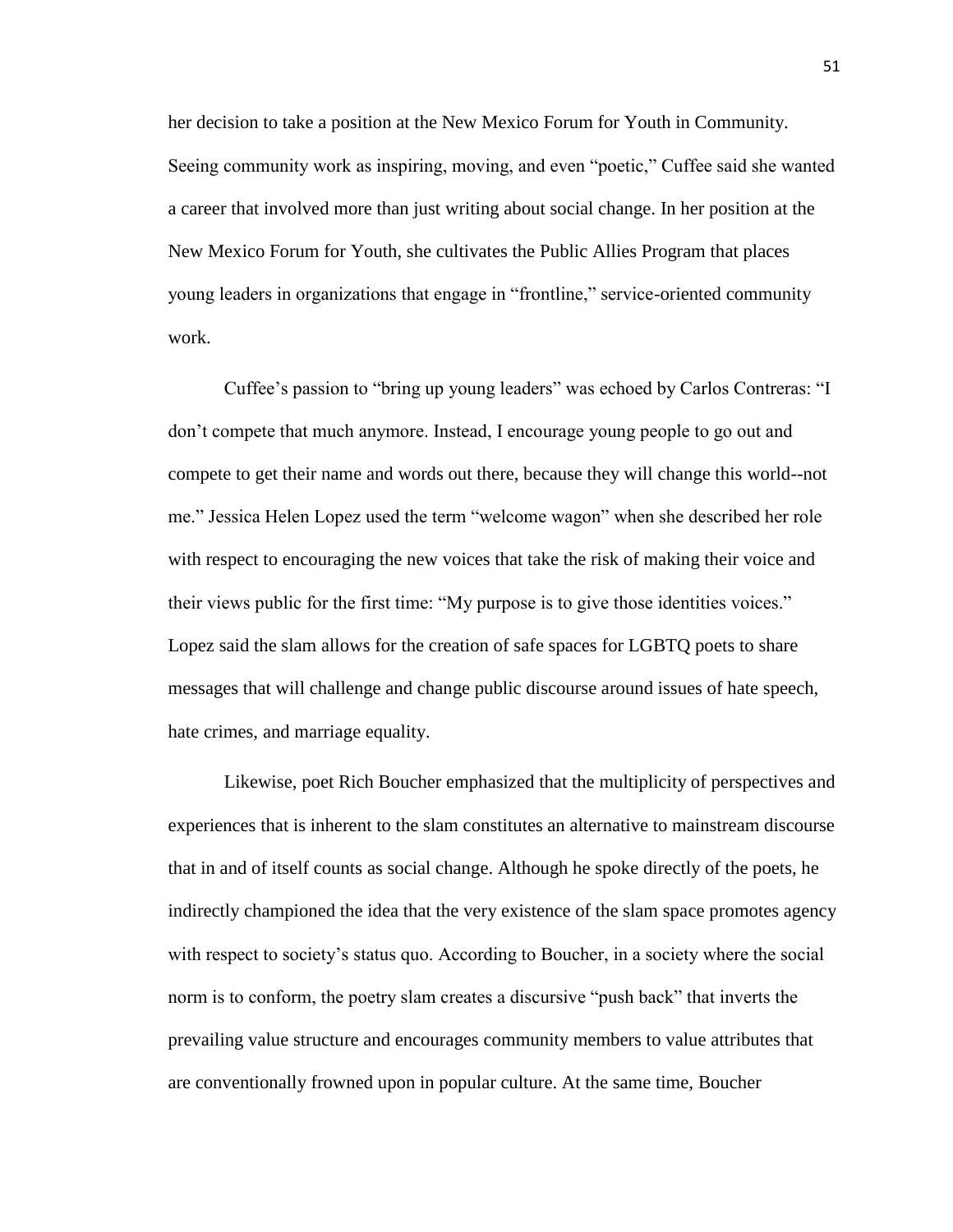challenged his poetic peers to take leadership to "affect change" beyond the sanctuary of the poetry slam:

If your mission with the poem is to "change something," you have no shot of changing something it at a poetry slam. Because everybody that's going there is probably like you, probably thinks along the same lines as you. Whose thoughts and impulses politically are you going to change by doing a poem like that at a slam? Good luck. To me it just sounds like you are preaching to the choir. Do that poem in front of Sears Hardware in Newark, DE, where both of the Black people who shop there will hear you.

Boucher challenged poets to find an audience that is new in order to facilitate the sort of change that comes post-paradigm shift, that is, after an individual hears a poem to which he or she connects.

However, from my observations and focus group sessions, I found that more than the poets' interest in preaching, the audiences' willingness and desire to be part of a "choir" was salient. In focus group conversations, participants affirmed each others' desire to hear content that bridges cultural divides and offers some sort of universal messaging at poetry slams. One participant, Nina, described these cross-community messages as "things that are needed in this world." Kelly, in a different focus group, framed the slam space of worship for audience members who attend slams consistently to be a part of a "philosopher-thinker-artist-shaman type thing." Interestingly, slam audiences in Albuquerque are overwhelmingly middle aged while the performance poets appear to be 10 to 20 years younger in age. Based on my observations, poets are indeed seen as purveyors of a "next" generation that is developing and exercising new leadership and making the slam an incubator for democracy.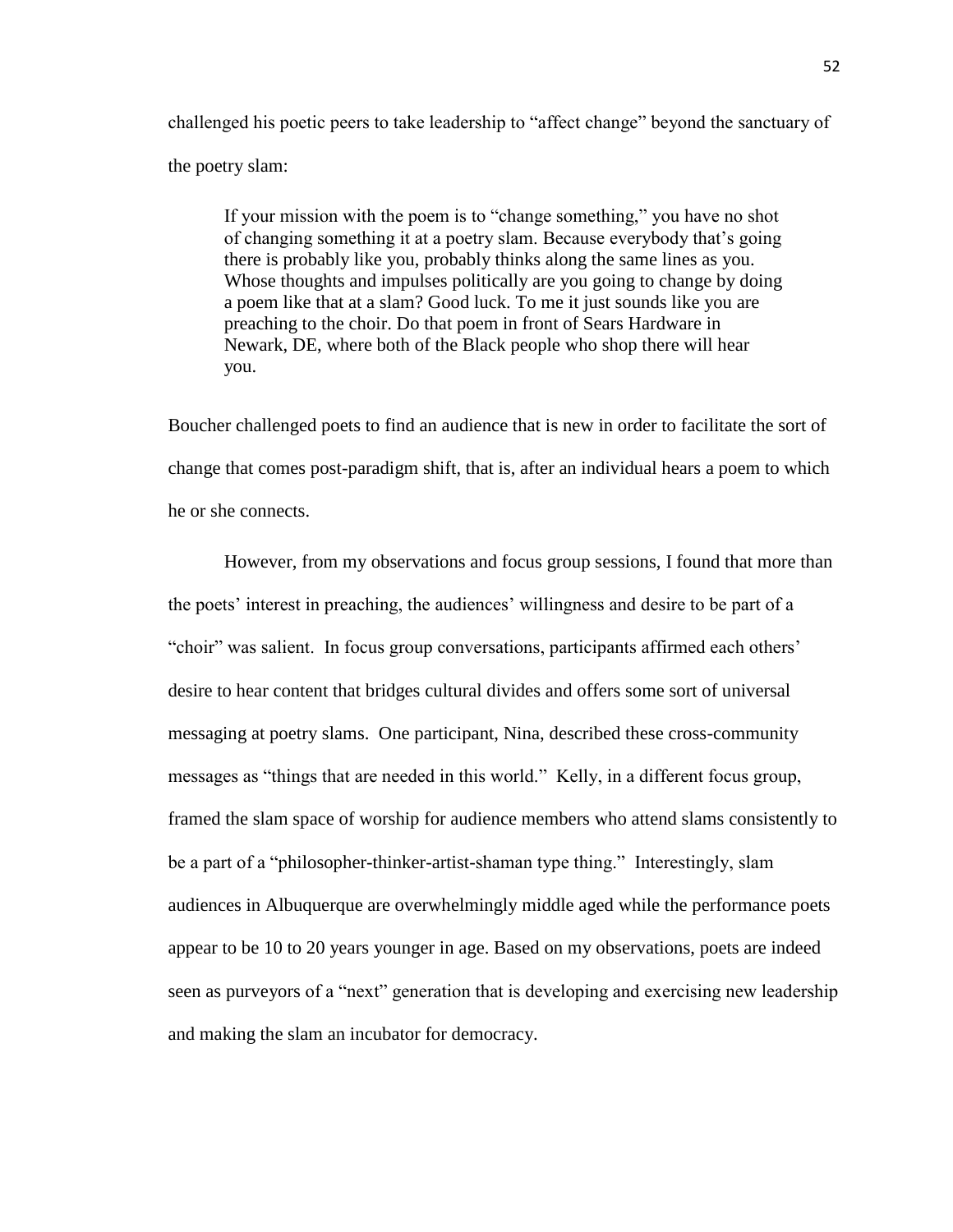## **Building Community**

One of the most interesting dynamics in the slam scene is how communicative practices serve to bridge the gap between the staunch individuality that is valued in the poetry slam and the poets and audiences' desire to be "part of something." The responses of participants suggest that negotiating the tension between individuality and the value attributed to community is one of the distinct features of the construction of identity in the slam community. In communicating a sense of identity for this distinct community, participants referred to practices like: 1) constructing familial relationships, 2) promoting inclusiveness, 3) establishing boundaries, and 4) co-creating space and identity.

If the slam poet loathes the "mindless sheep" behavior that is popularly cited as the byproduct of consumerism and a culturally vapid culture, why flock to a subcultural event that is trending away patiently towards its moment in the sun of commodification? The data suggest that this, in fact, is a question that many poets' ask themselves before becoming part of the slam community and situating their identity within it. James Altamirano described his trajectory in these terms:

Before I was a part of it, I didn't necessarily have a great deal of respect for it, just because I was always stuck on the rap shit. And that was what I preferred, I wouldn't do anything besides that. So, I think that after becoming a member of the community you realize all the different tactics and all the different strengths of the other individuals and how everyone's different experiences and everyone's different way of learning, everyone's different way of creating is different, so their poetry is translated as such. And there's room in the community for a lot of different types of poets. So it's definitely a very inclusive community, and I think there's just a lot of mutual respect in the community.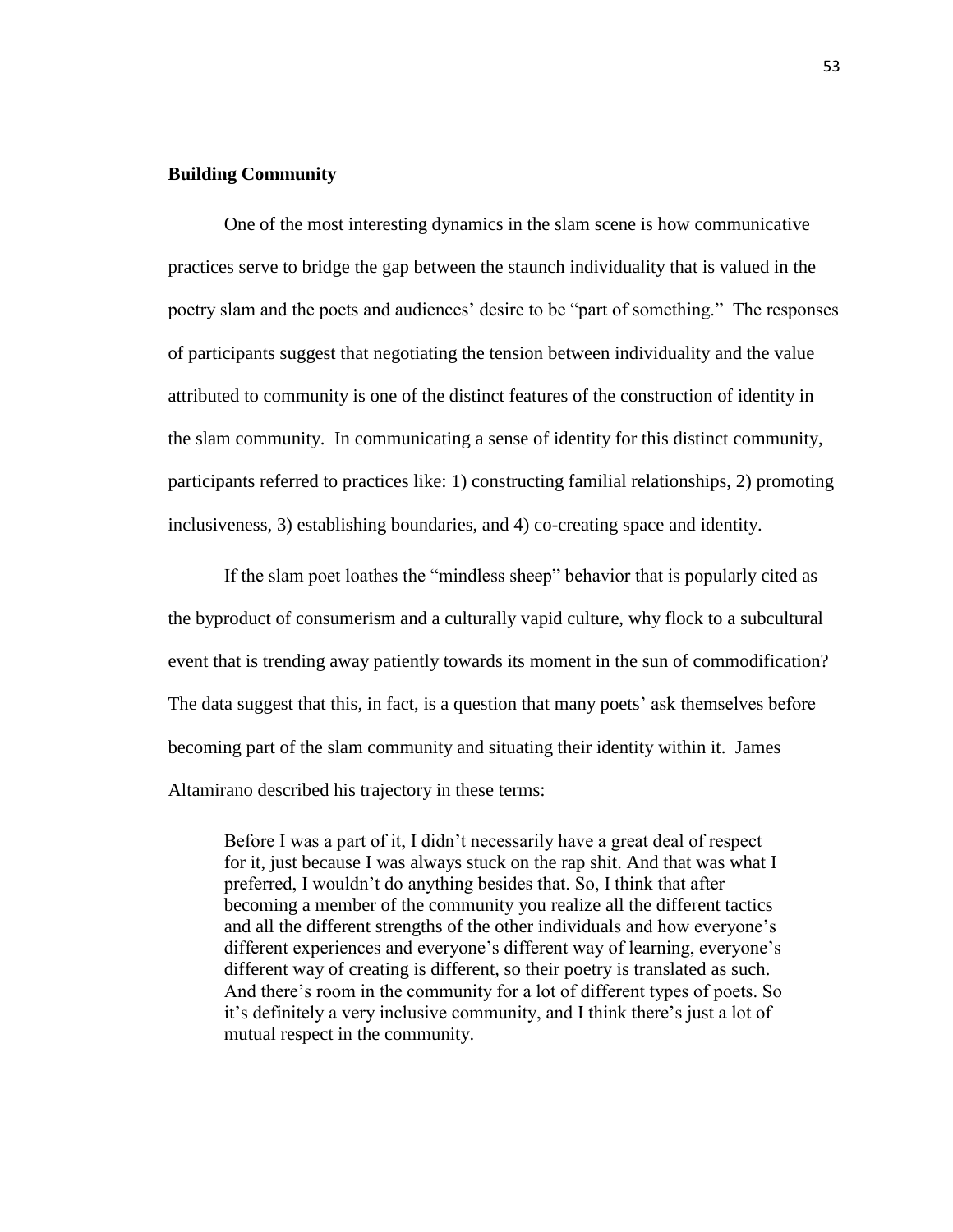*Constructing familial relationships*. In regard to acquiring a sense of belonging and community, the description of the slam community as a "family" was recurrent among poets. Jasmine Cuffee made an analogy between the family and the slam community. In her view, family, unlike friends and love interests, will be critical and candid in the times that things need to be said, even when feelings are at risk of being hurt. She spoke of the honesty and candor that characterizes the poetry slam community as proof of how it becomes a sort of family relationship for members. Jessica Helen Lopez also used the metaphor of familial relationships to describe the slam community when she asserted her comfort with the kind of people she gets to meet through the "extended" slam community or "slam family." Like Altamirano, she confessed to having no awareness of this community before she started performing and acknowledged her transition from apathy or antipathy to adoration and identification with the slam community. Lopez elaborated upon this point by expressing her comfort and security with the notion that poets will respect the diversity of voices, perspectives, and genres as a shared value within the community. Along this line, Cuffee pointed to the fluidity of poets' roles as both poets and audience members as contributing to the cohesiveness of the slam audience.

Focus group participant Kelly offered an analysis of the slam that positions it as familial unit where members place value on the ensuring the wellbeing of other members: You have to just make a conscious effort to realize which part of this you actually want to be a part of? Which statement are you making when you go and attend these and you hang out with these people, and then you become friends with some of the people. I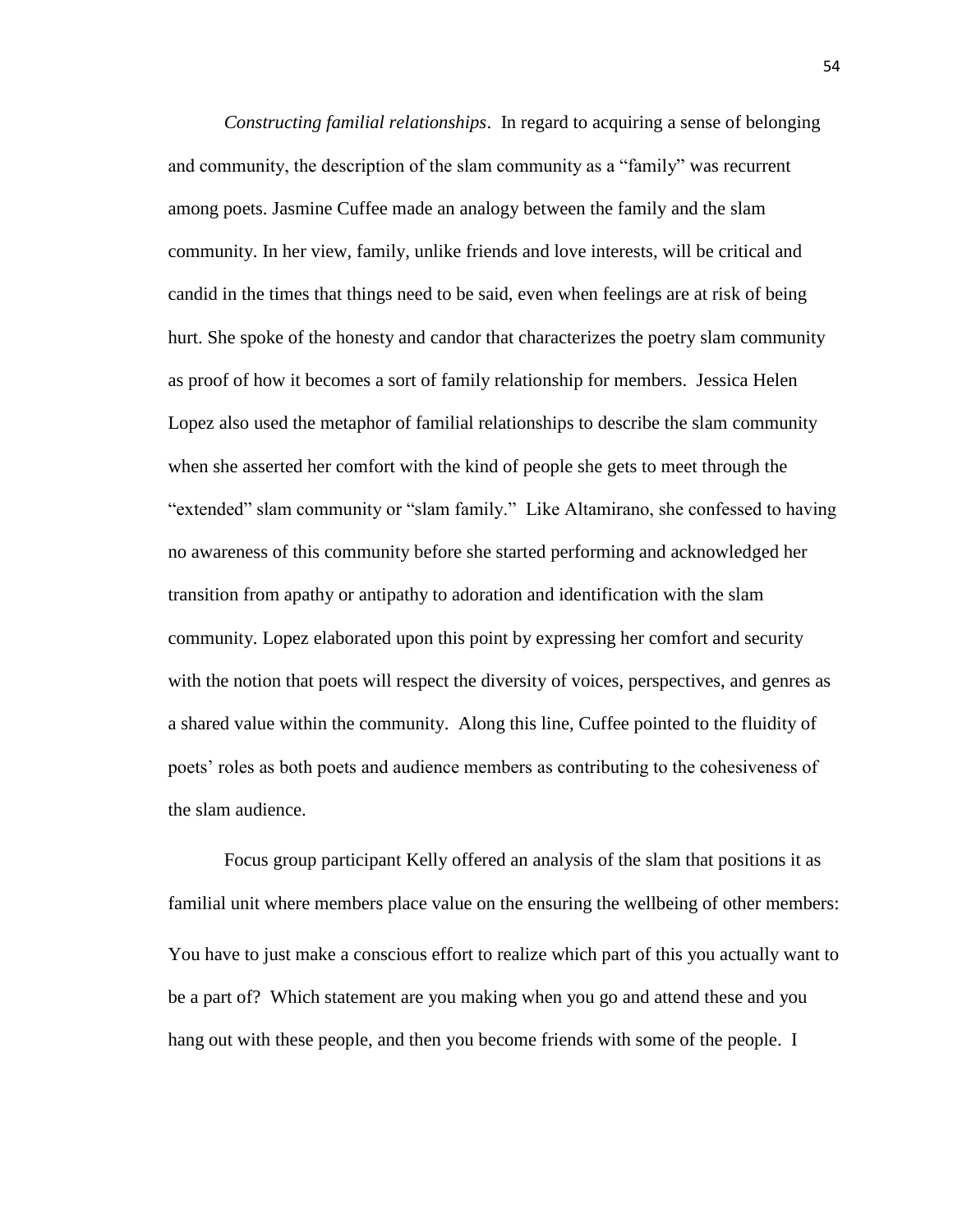think after a while you're going there with a personal statement that is, "Hey these people are really important, and I need to support them."

For poet Rich Boucher "the slam is a family, it is a community." But Boucher's definition of family, however, focuses on the dysfunctionality of the familial unit. In his view, it is dysfunction which engages family members to become active in preserving the familial unit and, ultimately, increase their identification with the family:

My perspective of it now is that it's dynamic. It's a family, it's very dysfunctional, just like any community or family, it is very cliquey; there are shifting trends and tides of opinion. There are orthodoxies which, to me, are very unhealthy. But that simply means that the slam is an institution like any other. And it's up to those who really care about the slam to invigorate it and make it exciting in that regard.

This characterization of the slam as a "family" is one that is problematized by some of the poets interviewed. Boucher, for instance, noted that the closed circuit of the "slam family" is problematic when one considers the slam's political agenda to affect change. In his critique of the "round robin, circle jerk-ular" nature of the slam, Boucher invoked the "preaching to the choir" metaphor to argue about the futility of peddling values to those who already share the same values. He employed the example of a poet reading a poem about Mexican immigrants being treated inhumanely by "self-appointed white vigilantes on the border." He agreed that it is terrible that "rednecks from the Texas border have appointed themselves to do this." However, he considered it a waste of time to read such poem in a room full of people who share the same opinion. Boucher's critique is aimed at the poets' current comfort level with preaching to the choir because it is essentially a form of homogenization of poetry. Although Boucher was likely characterizing his "choir" as fellow poets, this contrasted with the audience members'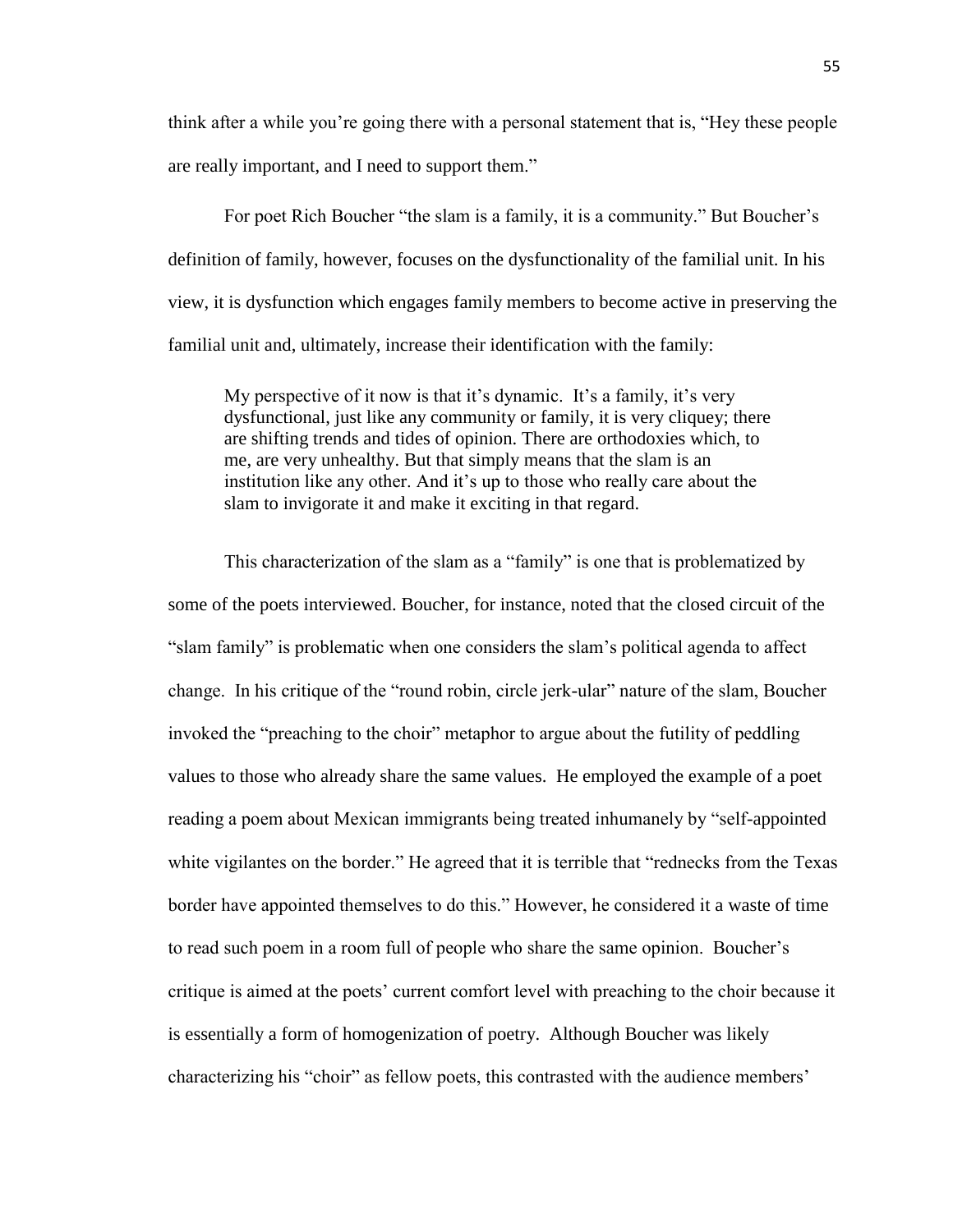perception of themselves. The audience sees itself as a collection of like-minded individuals making up a community with shared identities and shared values.

*Promoting inclusiveness*. Focus group participants stressed the theme of inclusiveness when referring to the qualities that made the slam space an attractive community for individuals. According to participants, the slam community is an inclusive space that places a high value on human-to-human interaction without making distinctions. It promotes the notion that poetry or art is for everyone, not just for an elite class of people; that intellectuality and critical thinking are for everyone, not just for those privileged enough or old enough to have college degrees. Sarah, a focus group participant, stated that by virtue of the growing artistic output of the community and audience loyalty to it, there is a broad belief in the power of the word to influence people regardless of party affiliation or lack thereof. All the focus groups discussed the idea that the slam, through its very existence, inclusiveness, and popularity, puts forth a message that art and poetry are "cool" and for everyone, and that there is an audience for poetry in this day and age. This idea that the slam is an inclusive space--accessible to everyone and intergenerational--was touched upon in multiple focus groups.

The notion of inclusiveness as a practice that builds sense community and sense of belonging was also put forth by focus group participant Brian, who stressed the similarity between hip hop and slams as inclusive spaces where art is accessible to all: I really think that the intersection of hip hop culture and poetry has been really essential in keeping any sort of semblance of poetry alive. I don't mean amongst people like us; but, generally speaking, a lot of people don't pay attention to poetry, and we don't go to poetry readings. And the only reason we can make any kind of connection with it is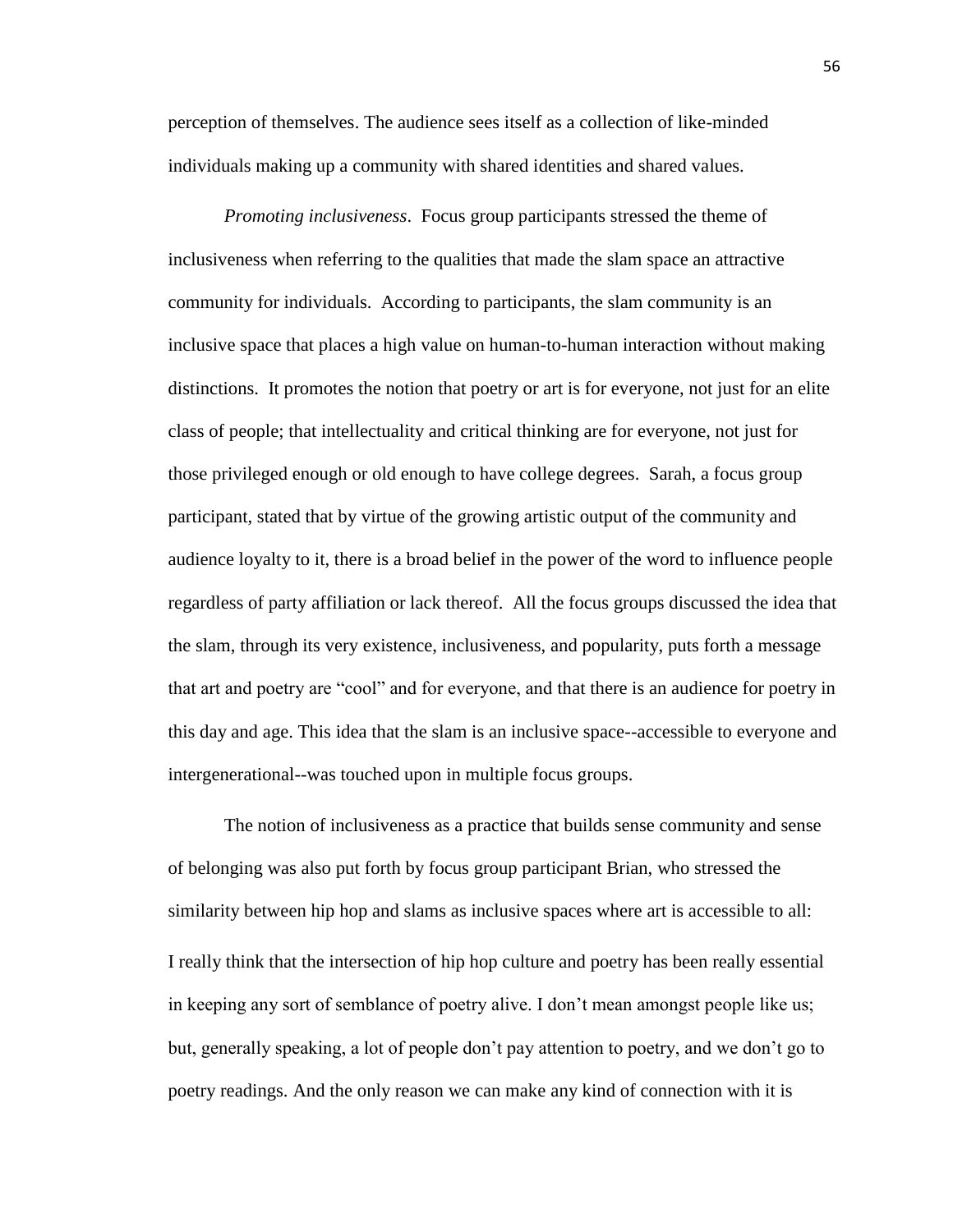through some of these other media, through music and stuff like that, and maybe through the schools. But now I think, with slam, and the performance poetry is still, because of our culture, going to be the main avenue for people to be exposed to poetry and to relate to it, I think.

*Establishing boundaries*. When conceptualizing the slam as a community, poets also engage in the definition of the boundaries that define the community. In this regard, various poets defined themselves and the slam community in opposition to academic poets and recitals in the traditional spaces for the consumption of fine arts. Boucher said: I have been asked to perform for benefits as well as shows; you could use the shorthand "academic" for. So I have sort of straddled the divide between slam poetry, slam poems, slam poets and their various dysfunctional behaviors and the more terrifying, because you don't see it so often, dysfunctional behaviors of academic poets.

Cuffee shared the experience of performing in more formal poetry settings and feeling like "a fish out of water," detached from the practices she is used to and feeling unlike herself. She said that the connection with the audience, the discourse (and sometimes disagreement) over the quality of poetry, and the content that accompany the poetry slam were missing at the "traditional" poetry reading. The "green room" treatment and being ushered out a back door after the performance was abrasive to her experience and identity as a slam poet, and she positions herself in opposition to that.

From their perspective, slam audience members across all three focus groups expressed that they enjoy taking part in the establishment of the cultural boundaries of the community in their role as active listeners during slam competitions. For example, audience expressions of approval or disapproval of a particular poem or poet—through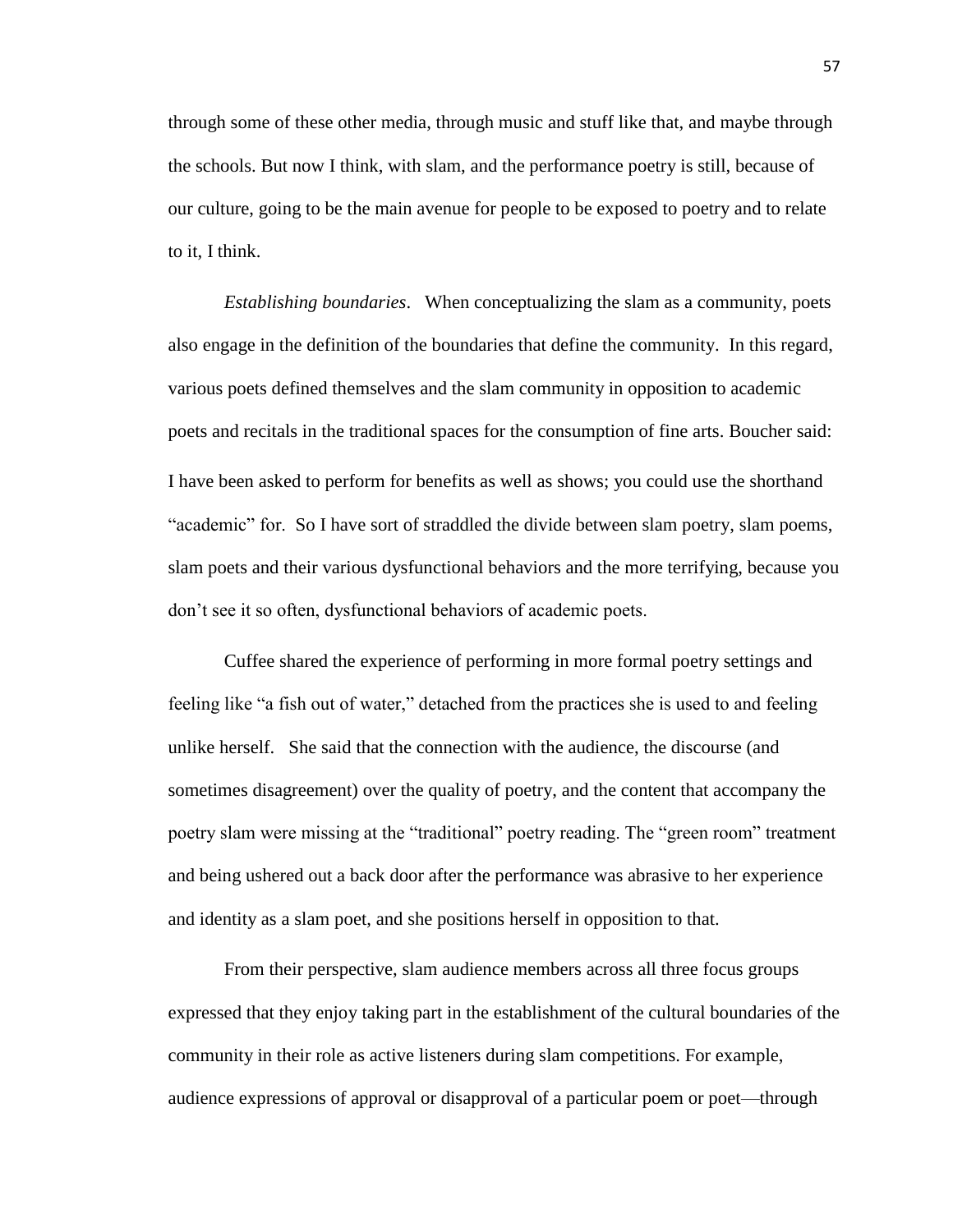slam rituals such as cheering, clapping, booing, or scoring a performance – establish boundaries of acceptable and objectionable performances. For this reason, I often describe the poetry slam as the "first reality show," because if gives audience members a stake in the outcome. In my participant observation of slams, I saw this to be one of the key factors in drawing and sustaining an audience for poetry in non-traditional literary performance venues such as bars. Sharing a high-energy level of participation and passion for the performance is another aspect of the slam interaction that audiences experience to build points of identification with the community. As focus group participant Vicki said when referring to the scoring of poems and audience feedback, "I've never been to where people like want to fight somebody at a page poet thing."

As participant listeners, the poets also establish certain social norms of the slam space, norms that differ from those of the page poet space. For example, socially acceptable behavior and artistically acceptable content that would be normal at a library reading for a page poet would likely lose the poetry slam for a slam poet. Inversely, the performance style (volume, choreography, intensity) of a slam poet in a bar, would likely overwhelm and unimpress an audience at a page poet reading. I contend that these norms set boundaries that reinforce the notion a family. The types of behaviors that a family might engage in at home (in the comfort of the poetry slam space), they might not engage in public. A family that will fight for each other is also a family that will fight with each other—as my personal experience with the slam has shown me.

*Co-creating space and identity*. Lastly, the value of community was also articulated by participants in their discussion of how the unique identity of the slam community rests upon the shared construction of space and identity through fluidity of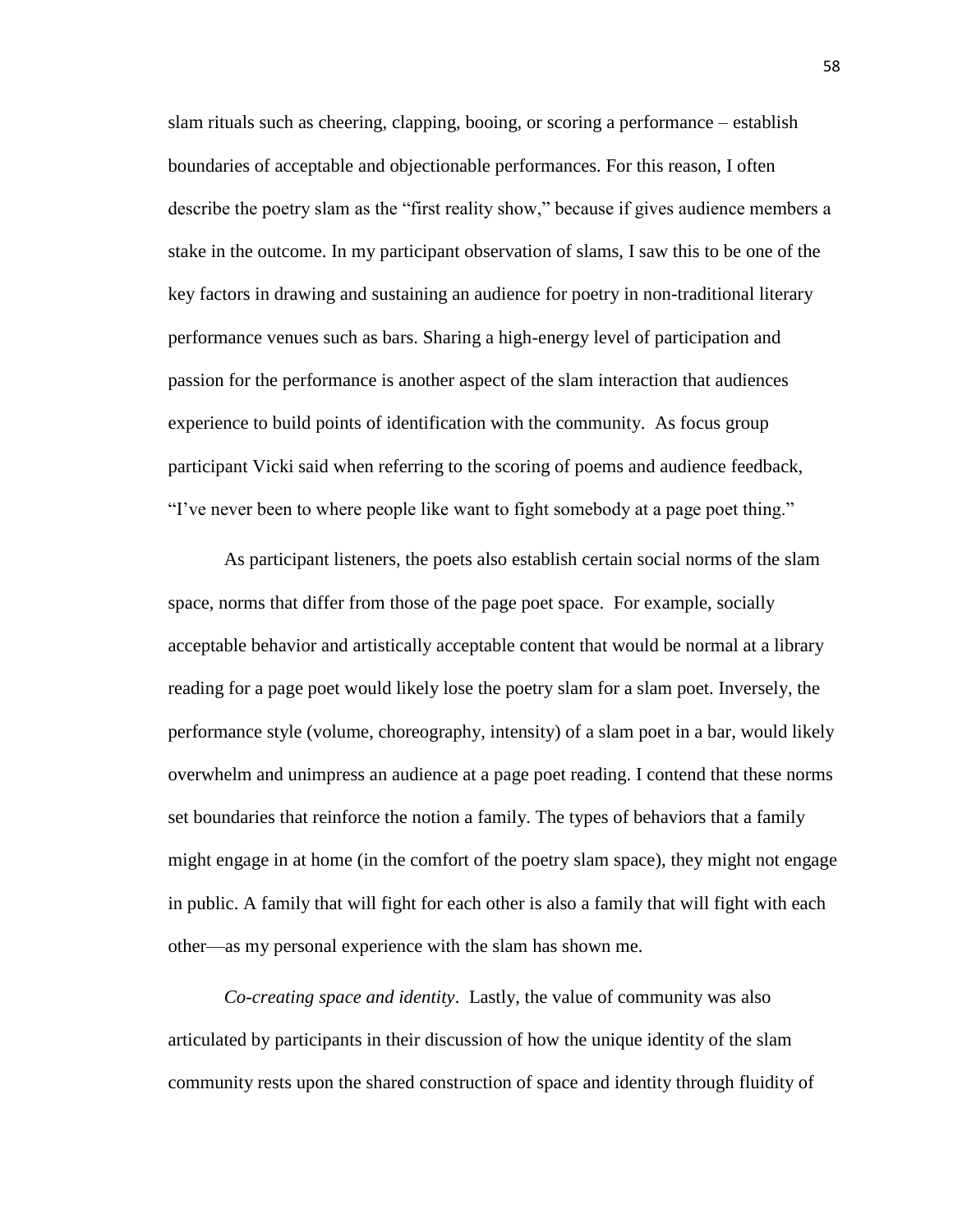roles and rituals. This co-creation of space is most evident in three practices: audience participation in the performative acts of the community—such as active listening, providing immediate feedback to poets, and taking a shared responsibility for maintaining the energy of the event, the co-authorship of poems, and the performance of coordinated and transitional roles as performer-listener-judge-host.

The level of seriousness and passion with which audience members consider their duties in co-constructing the poetry slam space was most evident in the focus group dialogue around the role of judges. The continuum of opinions never really settled a consensus around the two most interesting and intentional ambiguities in the slam construct: Is the judge's duty to represent the broader opinion of the audience when scoring a poem or simply to represent their individual feeling about the poem when scoring? To represent oneself or the wishes of the audience is the inherent conflict presented to the would-be judge at a poetry slam, a conflict that is ritualized and made part of the host's spiel at the start of the slam. Through participant observation, I witnessed this dynamic, intentionally designed tension as a tactic to forge a relationship between judges and audiences; a relation that in, in turn, strengthens listeners' engagement with the poems.

While disagreeing on the finer points of "slam judging," focus group participants had an easier time reaching consensus on the roles of audience members at a slam. These are roles that help construct the unity and identity of the community. Regarding the question of what are the roles the audience plays in the interaction with poets, the salient themes across all three focus groups were providing feedback (positive or negative), expressing encouragement, and offering critique. In terms of creating relations among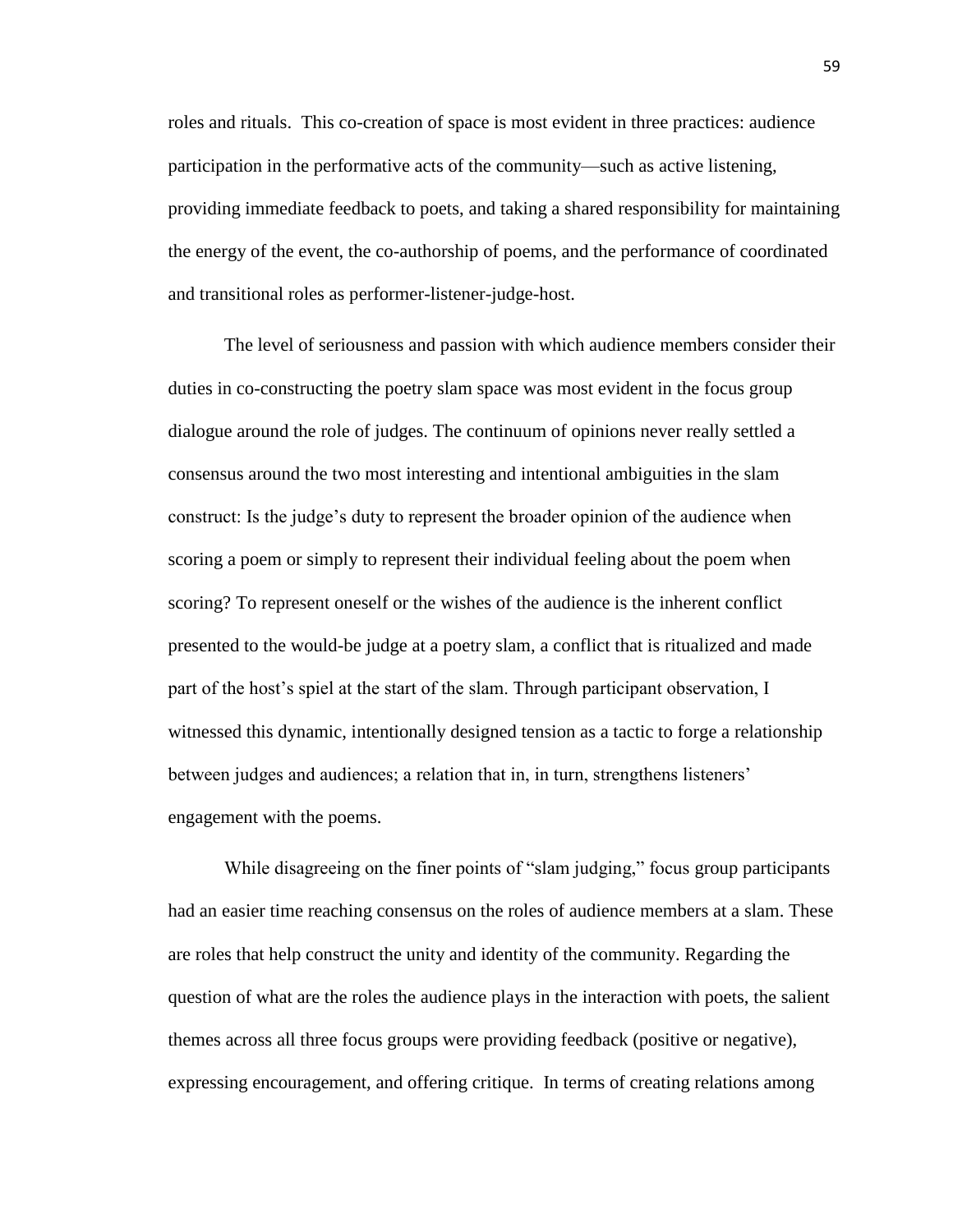audience members, participants said that acting with decorum or the self-policing of audience members when a poem is about to begin was another role of audiences.

Although there was considerable discussion in one focus group around how decorum is dependent upon the venue of the poetry slam (i.e. bars differ from coffeehouses), participants maintained that it is still the role of the collective audience to decide the rules for a particular venue and then enforce those rules amongst them. Focus group participant Anna even suggested that audience members help construct the poetry slam space with their expectations of being "wowwed out of [their] socks" by the performances. This, again, speaks to the role of the audience as setting the atmosphere for the poetic offerings they have come to experience.

From their perspective, poets also located the co-construction of the slam space in their relations to audiences and other poets. James Altamirano, for instance, spoke about the "workshop" function of the poetry slam that provides poets inspiration, peer review (through reaction of judges, poets, and audience members), and a snapshot of the state of the craft to its participants. In this sense, he stated that his identity as an individual poet does not exist independent of the community and the poetry of the slam space. For Boucher, the community and the space exist as co-authors of his poetry by informing his decisions on content and literary devices. He also pointed out that the slam structure is a factor in the slam experience, and this experience plays a large part in an individual's identity. For example, he said the hosts' job is to get the audience engaged and keep its energy level high because this impacts directly the quality of the show and therefore the identification of members with the community: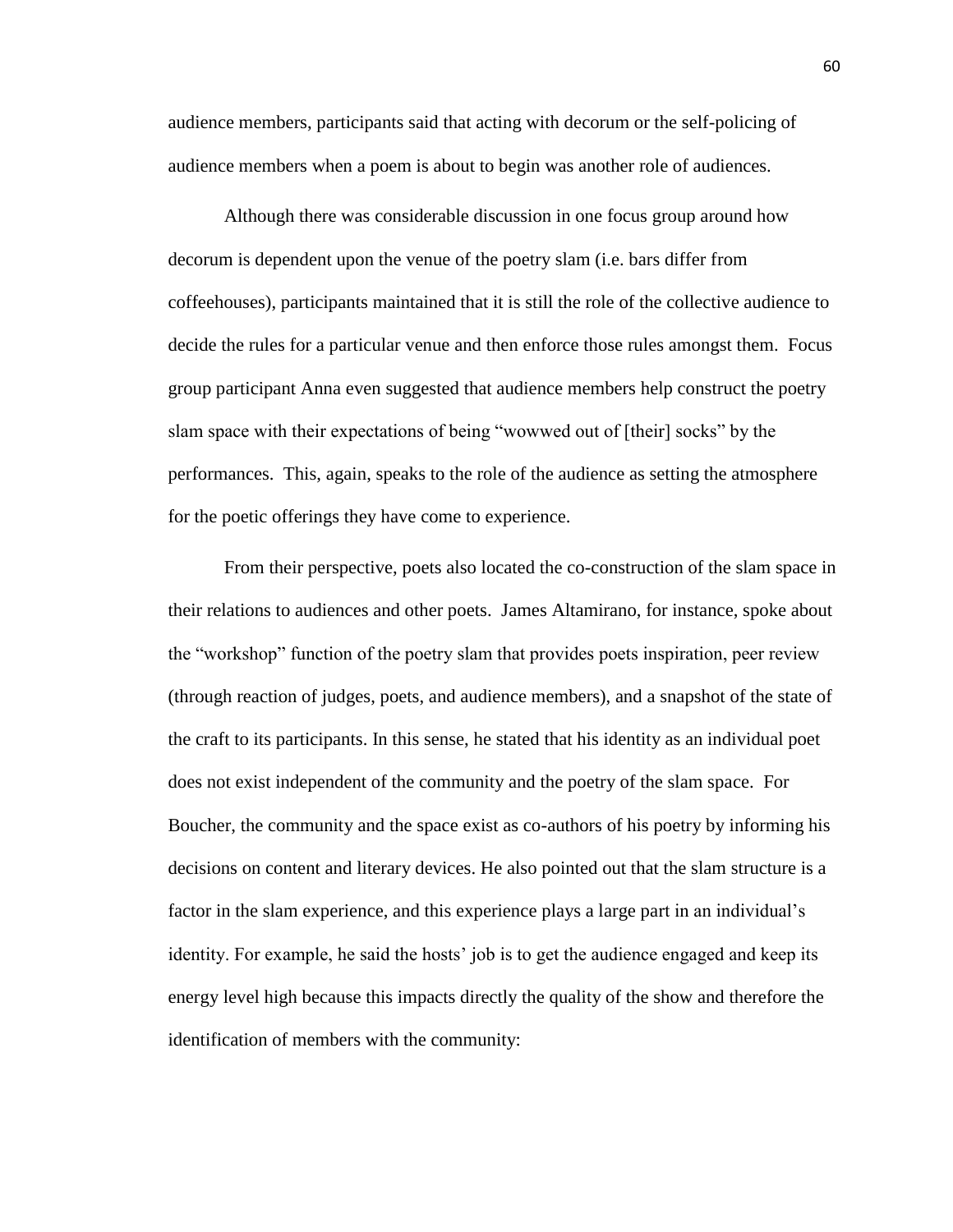You're not doing your job, you're not being exciting enough, you need to put your ass out there as well as the poets. If you don't, what's going to happen is that'll be subtle permission for the audience to be lame and tired and non-participatory. Every performer will tell you that the energy level impacts how they deliver the work.

Cuffee addressed the expectations that the slam audience has of the poets and her desire, as a poet, to meet those expectations. She described the relationship between the poet and the audience as somewhat similar to that of fans with a sports team. When a person identifies as a fan of a particular professional sports team, they often speak in terms of "I," "us," and "we"—pronouns that include the performers (players) as well as the fans (audience). But Cuffee stressed the fluidity of the poets' position as both audience and authors as a key point of distinction between poetry and sporting events. As she stated: "[In basketball] You can't like go next week and play a basketball game with Lebron James after watching his performance. But [in the slam] you can go next week and get up on that stage."

Cuffee also referred to the duality of the poets' roles as audience and author as an essential part of the co-construction of familial relationships that ultimately define the poetry slam space. She said that the fluid roles played by the poets/audience and the audience/judges deepen their connectivity to the community and further align them to the values of the community:

I think we're not just performers that do poetry and it's one dimensional; we are slammers, so we go back into the audience. So they [audiences] also develop friendships [with the poets] or at least the idea of who somebody is so they may also get the idea of true community, which isn't always that positive either. Sometimes people have little snafus with one another, and I think they also come to be a part of it, you know. And then maybe, if we're lucky, they become really a part of it and help organize and do poetry and all that stuff.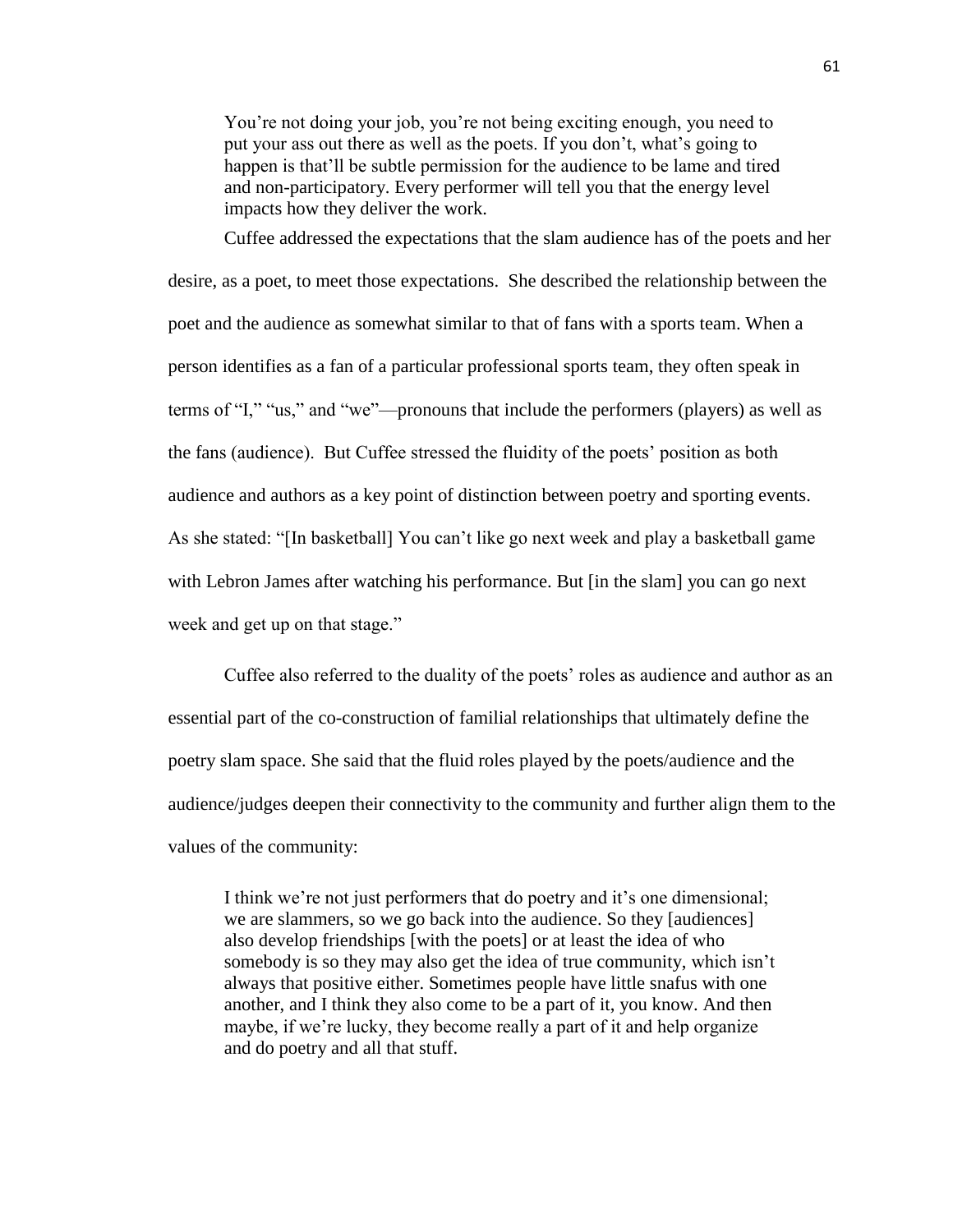Playing these interconnected roles is a seminal experience shared by both poets and audiences. And the experience can become the genesis in the trajectory of sporadic slam attendees who later turn into consistent audience members and eventually assume roles as judges and hosts that are critical to the infrastructure of the slam space. The assumption of responsibility and deepened relationship with existing community members is the beginning of negotiating the process from outsider to insider, from individual to community member. It is essentially the path of the identity formation process of becoming a "poetry slammer" for both audience and poets.

## **Representing Multivocality**

The poetry slam community will often take and be given credit for having a diverse representation of people from every demographic sector, protected class, performed gender, and sexual orientation. In the discourse of members of this community, representation has multiple dimensions and operates through different practices. It can refer 1) to the act of re-presenting multiple voices and opinions in one's discourse; 2) to the act of speaking from oneself, 3) how participants in the community are representative of larger populations; and to 4) the actual inclusion of new and dissenting voices. Multivocality is intricately connected to values and practices discussed above, such as telling untold truths, cultivating alternative discourses, and inclusiveness. Furthermore, the open structure and value of the space as a forum for free speech make the expression and enactment of multiple voices a central focus of the community.

*Re-presenting multiple voices and opinions in one's discourse*. When referring to the multidimensionality of representation, some poets mentioned that by valuing the diversity of people and voices represented in the slam space, they felt a responsibility to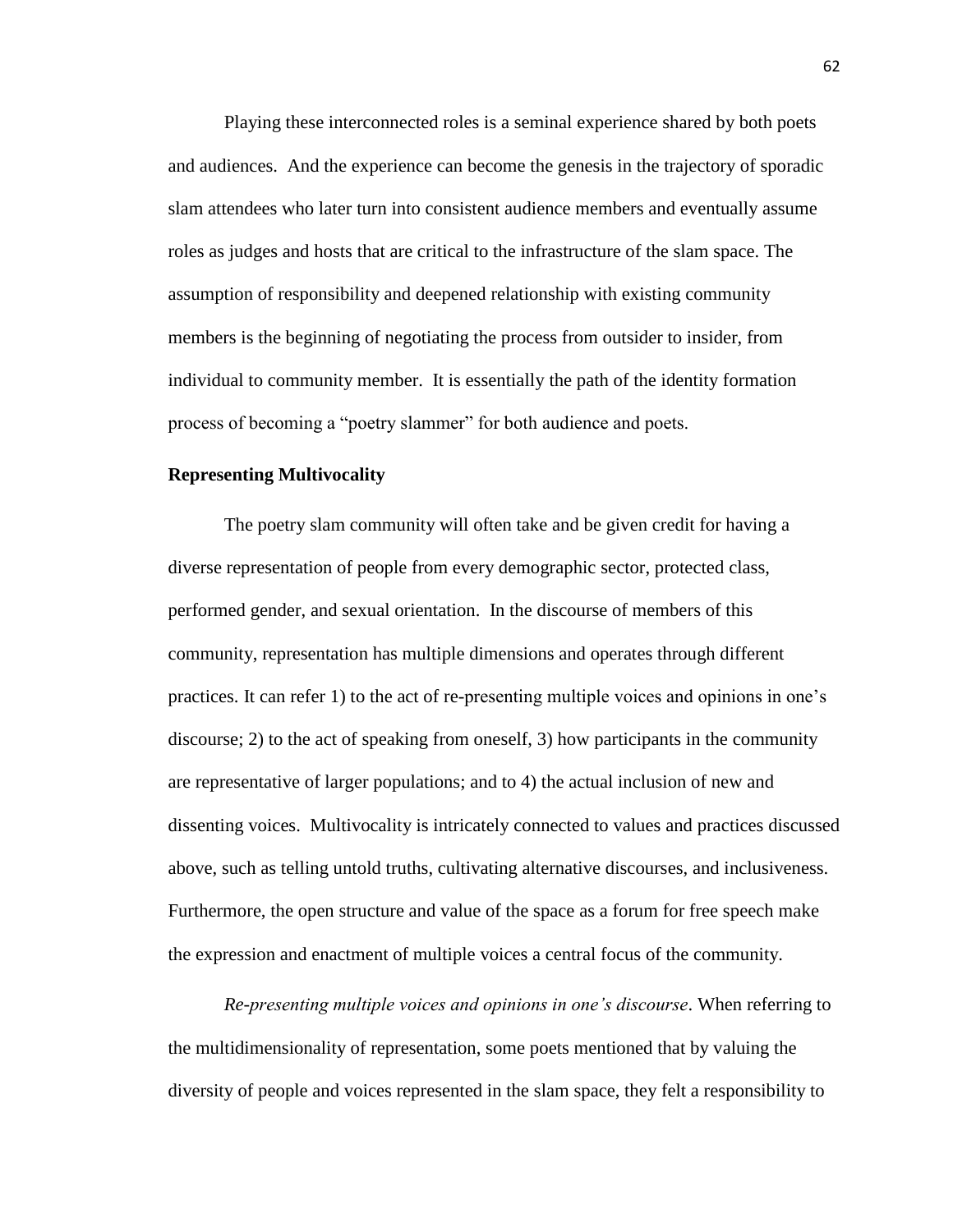have their own voice counted as part of that diversity. For example, James Altamirano referred to the practices of representation and multivocality in these ways:

[The slam] tries to represent a group of people that aren't typically represented. Which are the average workers, the average people in society that are looking for free entertainment, are looking for whatever, an outlet, a free outlet that doesn't really take anything expect a microphone that someone else is providing.

This poet also highlighted how the audiences appreciate the multivocality of the slam: You're going to see something that you like. You're going to see something that you don't like. I think that people come just to be accepted. People come to be represented. Further, Altamirano pointed out how the multivocality and inclusiveness of the slam space allows for the poets' cultivation of their own, authentic voice. He mentioned how through his experiences in the slam community he realized all the different tactics and strengths of the other individuals, as well as everyone's different experiences, different ways of learning, and different ways of creating.

*Speaking from oneself*. Cuffee also shared her firsthand experience with selfrepresentation and identity formation in the slam community. She recalled how her coming of age in the poetry slam informed her perception of herself as a multiracial child. I would like to say that I had friends from all different kinds of races, and I could really put myself in that situation. But being mixed and hanging out more with my Black friends, you know what I mean . . . And them coming up to me like, "You're not white, why you act white?" or "Why you listen to rock music?" Like "That's so weird." And you are wondering, why does that make me different from you? And realizing that, it's okay that those differences are there.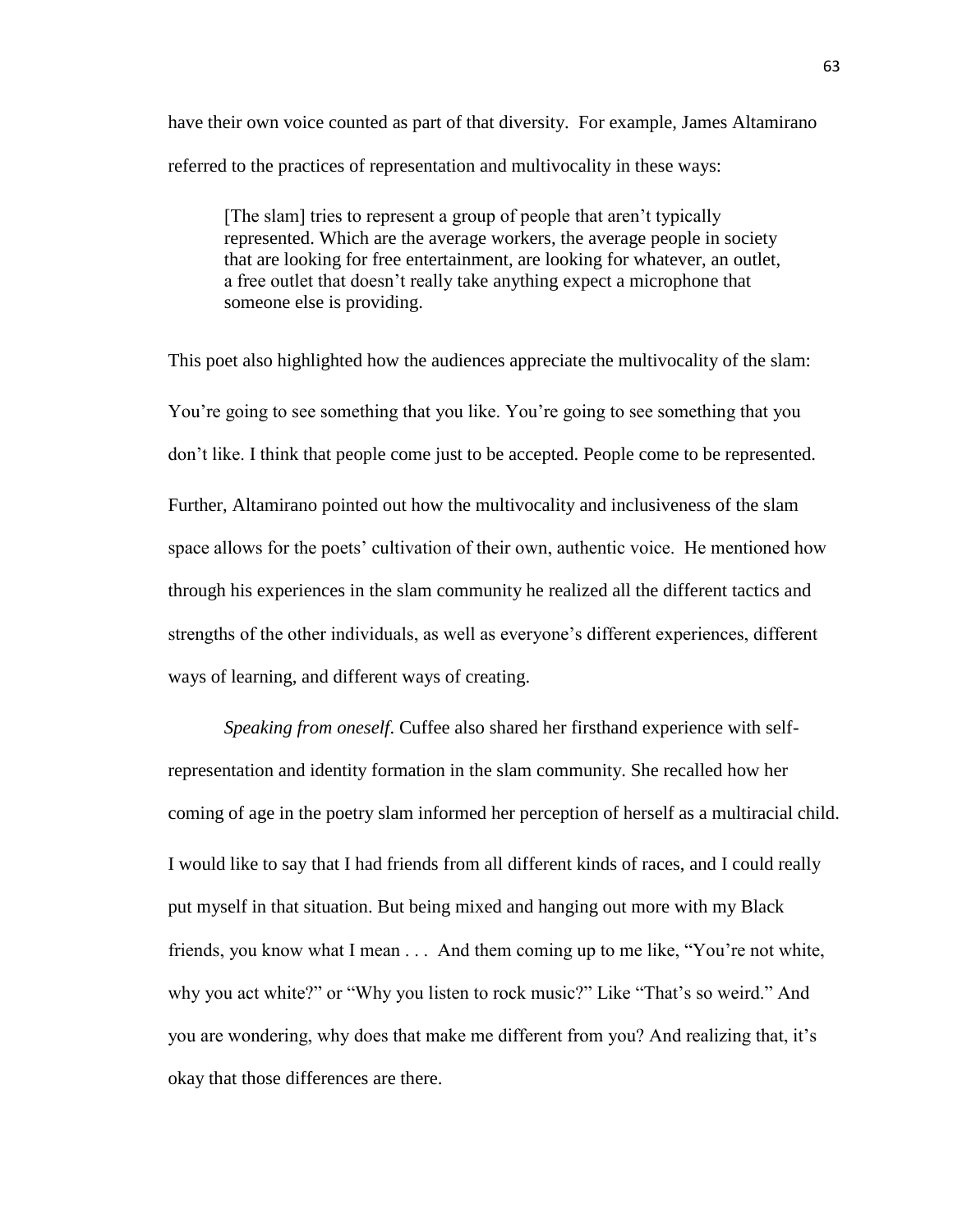Formative experiences like Cuffee's grappling with her own racial identity are critical pieces in the development of an individual's identity and the poet's unique voice. Nonetheless, the effect of the slam on the self-acceptance, memory, and personality of an individual poet has a much larger effect, as a shared a poem about their personal experience is an opportunity for "outsiders" and participants to identify with her and thus with the poetry slam community.

In the slam scene, the interconnectedness of inclusiveness, representation, and multivocality is facilitated by the structure and ritual practices of slam poetry. In the open and participatory structure of the slam, there is place for everyone to have a voice regardless of the content of the poem and how it is constructed or performed. Jessica Helen Lopez metaphorically compared some traditional poetry environments to a "church" in order to demonstrate the ethno-cultural rigidity and homogeneity of the audiences that attend those events. She contrasted that environment with the spontaneous character of the slam: "Just because we are just chillin' in our shorts or something doesn't mean the art isn't incredible and valuable." She stressed how slam poetry creates possibility and opportunity for any person to walk in and add his or her voice to the milieu.

*Demographic diversity of the slam*. Carlos Contreras observed this dynamic when discussing the poetry slam practice of integrating young poets into the competition. He noted that the Albuquerque slam scene's practice of having "our kids jump in the shark tank and slam with the adults" is not frequent practice in slam communities around the country. He endorsed this practice of inclusion by crediting it as the leading factor in the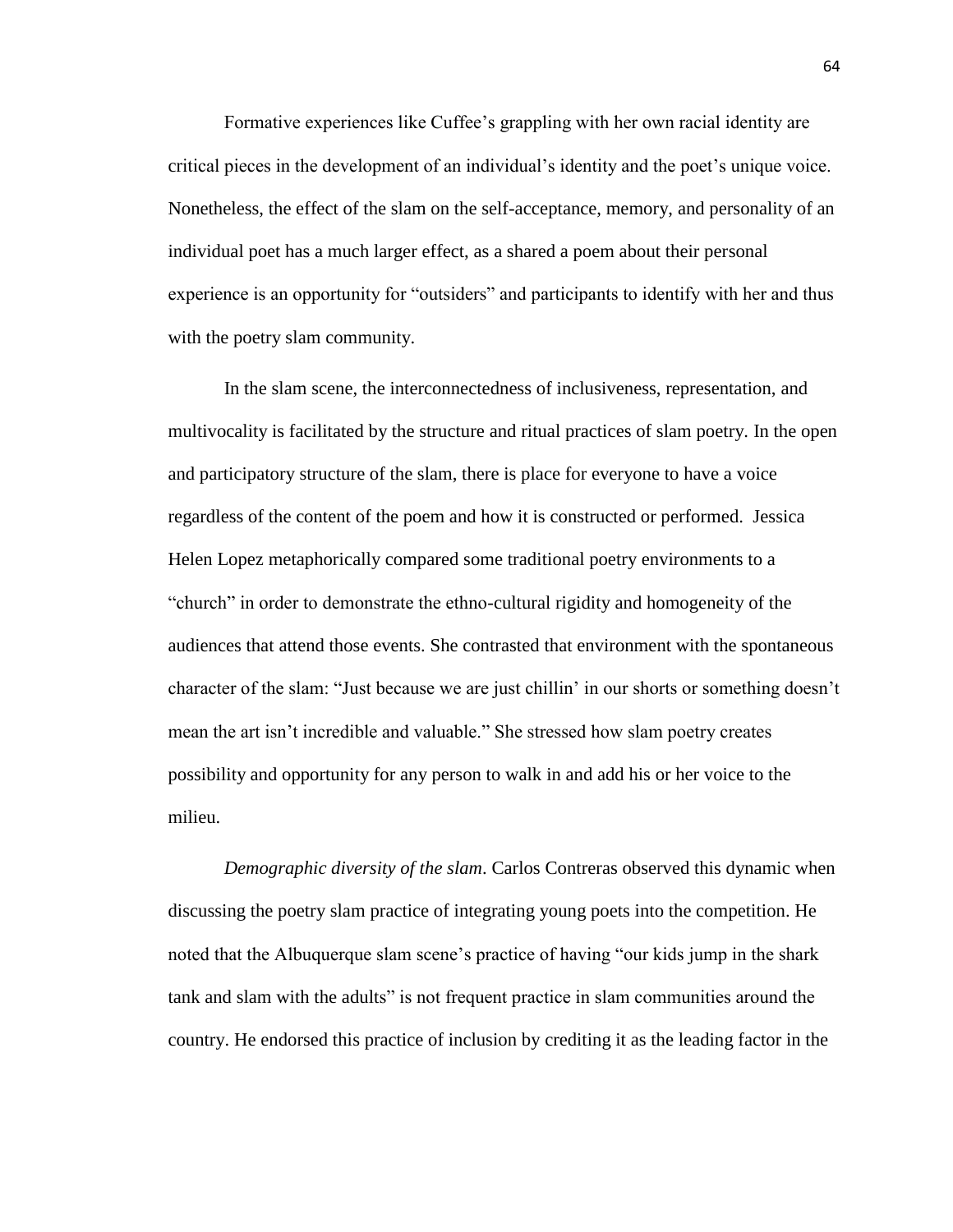development and well-documented achievement of the Albuquerque Youth Poetry Slam Team.

With respect to the representation of age demographics in the slam, there was an emphasis in all three focus groups on the tendency of the slam to appeal to a new generation of poets. Anna said she though the slam was unique because of the diversity of people who attend, as opposed to the homogeneity of a page poetry reading; however, she considered page poetry readings more diverse in age (i.e. inclusive of more than just a youth demographic). Vicki disagreed, saying that when she went to the National Poetry Slam there was much more diversity of age, even going so far as to say "it seemed ageless." She expressed the view that younger poets seemed wise beyond their years and elder poets seemed to exude an energy that belied their years. Kelly said she perceived the energy and intensity of the poetry slam to be young and even more unique in the sense that the poetry conveys a worldview that is dogmatically younger:

I think until you're in your 30s things are black-and-white and you believe strongly and there's only one way to look at this and it's my way. And slams very hit-you-over-the-head with what I think. Past 30 I think the subtlety of life and the realities of life bends around those corners a little bit and you realize there's multiple ways to look at things, and it tends to make more subtle but less performing, "get a good score kind of poetry."

Poet Rich Boucher shared Kelly's perception of the youthful perspective in the slam; however, he also affirmed that the inclusiveness built into the practices of the slam is a unique value that defines the community.

I'm seeing people who are 17 coming out with the "world is ending poems because you broke my heart." And I get to be the one who has to hear what is the verbal equivalent of someone drawing a bow across the strings of the violin for the first time.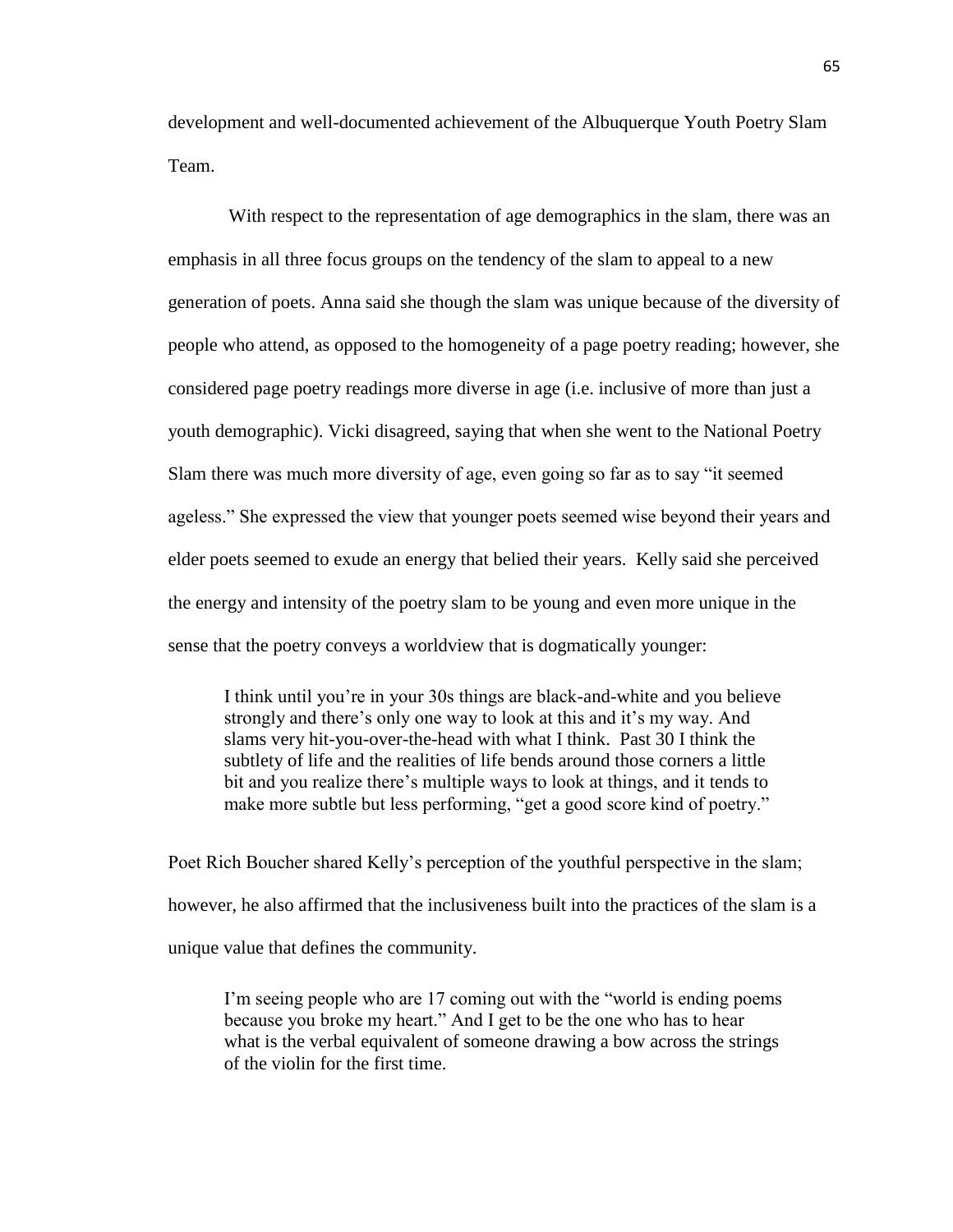As a participant observer, I noticed how the inclusion of the voices of youth in the slam scene builds a sense of shared experience. For example, Boucher mentioned how the writing of "amateur" poetry is an experience shared by many in the slam scene. Furthermore, Boucher said that the fact that there is no rule to exclude a person from participating in the poetry slam differentiates it from the gatekeepers in academia, corporate publishing, and literary journals:

Every single person that wants a voice can have a voice. Even if you just want to go up there for three minutes and talk about your dog, or whatever you think is right or wrong in the world. That's valid, that's just as important as everyone else's point of view is.

Altamirano also validated the practice of integrating young poets and the youth's perspective into the Albuquerque poetry slam scene. But in contrast to Boucher, he positioned young poets as not only unique messengers but also as innovators that will change the way messages are produced. In his view:

This generation isn't the generation that's going to be basing its written work off of written work. We're gonna be translating what's already being said, it's all going to be based on what's being spoken.

*Inclusiveness of dissenting voices*. But more than the inclusion of young and

amateur voices, the prominent representation of critical and oppositional voices gives the

slam its counter cultural identity. For instance, Cuffee addressed how the inclusiveness

of the community leads to the validation of multivocality through alternative discourses:

In a given round in a slam, you might get the perspective of vastly different demographics, ethnicities, perspectives, all kinds of stuff. So I think the people go to a slam and keep coming back to a slam because they expect, not only to be entertained, but to be informed on things that they may not often think about.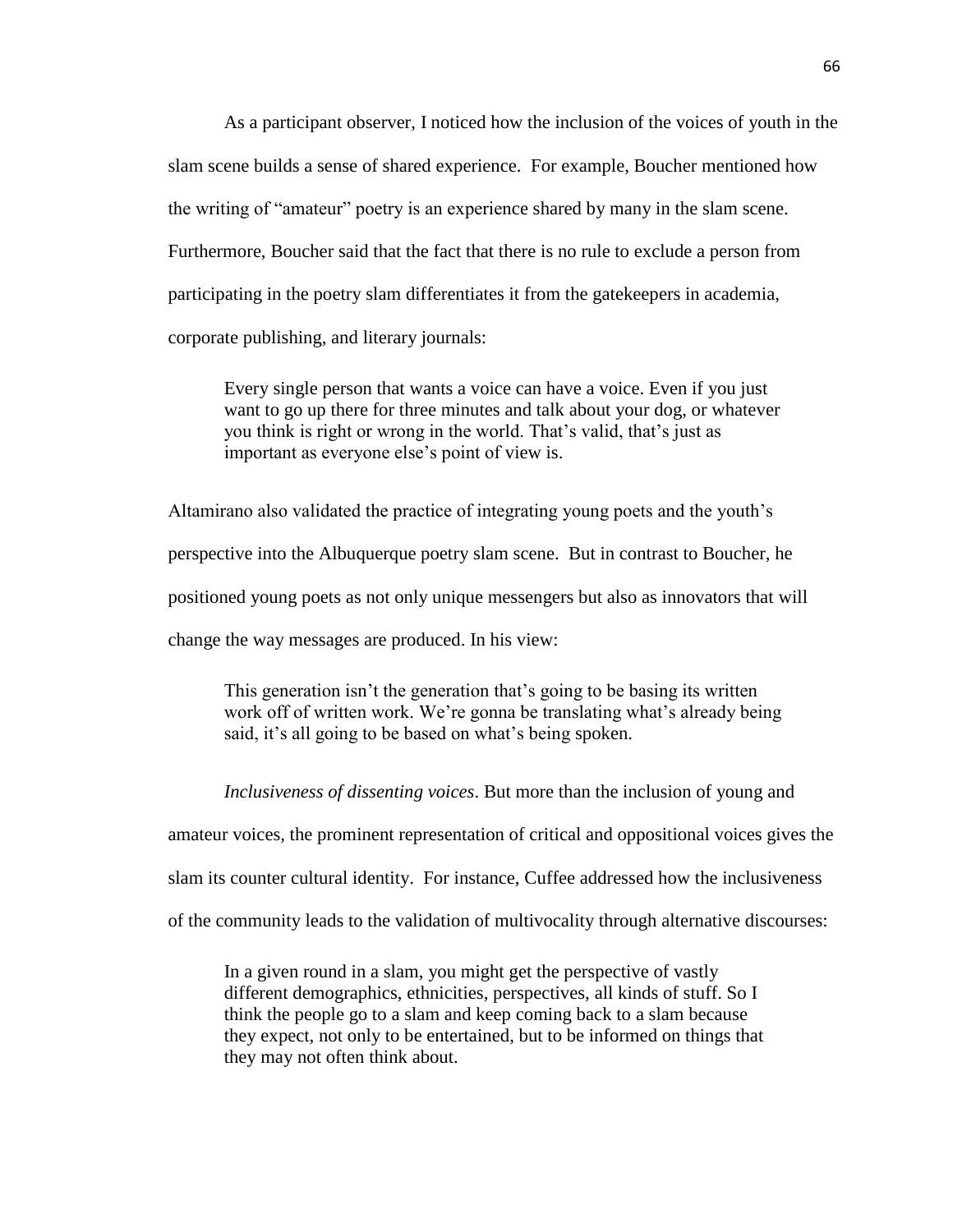For Altamirano, the voices represented in the slam scene give it an identity that is "further off the edge" than literary or academic poetry, but "not quite rebellious enough to be bombing trains." He also compared slam with Hip Hop as another space that elevates the rebel voice. In that regard, Altamirano claims that the poetry slam enjoys a progressive and constructive image that constrasts with the negative misrepresentation of Hip Hop.

However, a focus group participant, Anna, brought attention to how the desire to represent multiple voices can also lead poets to appropriation. Anna was specific in her observation of some "put on" vocal affectations that she felt were indicative of a disingenuous performance trend, as when: ". . . they [poets] take on an accent and they might sound African-American or Hip-Hop-ish or something that is not normally them."

## **Becoming a Poet: Connecting Individuality and Community through the Slam**

After coding the poets' responses and cross-referencing them with focus group responses, there was a theme in poets' accounts that was absent in the audience's observations of the slam poetry community. This theme was aligned with the focus of research—the co-construction of identity—but did not resonate in the comments made by audiences. It relates specifically to the lived experience of becoming a slam poet, to the process of identity formation. Two performative acts that emerged within this theme were: 1) the bridging of a gap between the poet's individuality and their sense of belonging to a community, and 2) co-construction of a poet's sense of identity in close interaction with the slam community's values and practices. Poets spoke about this process when they shared their perceptions of the slam before they began identifying as slam poets, and their gradual integration into the slam community. For some of them, a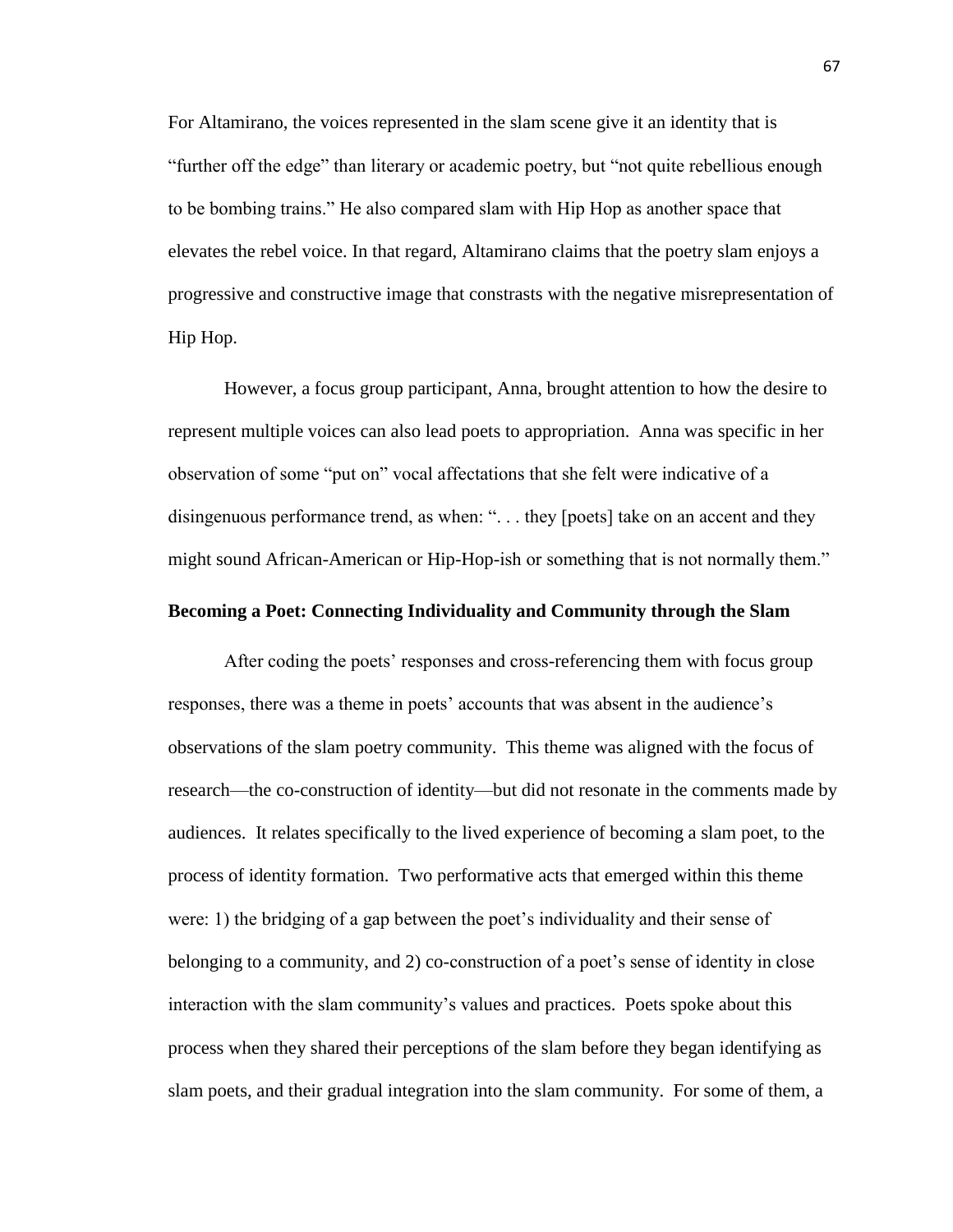negative perception of the slam poetry scene changed as they became more familiar with the slam community and began to be influenced by the particular practices and rituals of the slam, namely competition, authenticity, inclusiveness and multivocality, in the construction of their identity as artists and sense of belonging to this community.

*Bridging individuality and sense of belonging*. An example of this performative act was offered by Cuffee. Before participating in slams, Cuffee thought the slam would be about "a lot of old people" with a pretentious chip on their shoulders. As her initial perception of the slam was proven wrong and she joined the slam scene, Cuffee—who now identifies herself as a poet—learned that the work involved in maintaining a career and creative output as a poet ended up defining her: "If you put that much work into something, that's what you are. That's what you do." In Cuffee's case it was the amount of time she spent continuing to engage in the performative act of slamming that changed her view. Over time, she came to see the slam and the slam community as a significant part of her identity.

In the case of Boucher, he remembered that he "failed miserably" at the first slam he participated in. He said he went around for the next year and half bad-mouthing the slam. "I had nothing but ill will and negativity for the slam," he said. He went as far as calling it "the Gong Show-ization" of poetry. Today, Boucher says he slams because there is fun and there's an excitement to it that comes from the connection with others, as when "people feel as though there is a stake in it." For Lopez and Contreras, reaching a comfort level with the idea of identifying themselves as poets was a gradual process, as well. Contreras said: "I was 17 years old, and at a time in my life when all young men are 'looking for something to be . . . I now define myself as a poet, before anything else,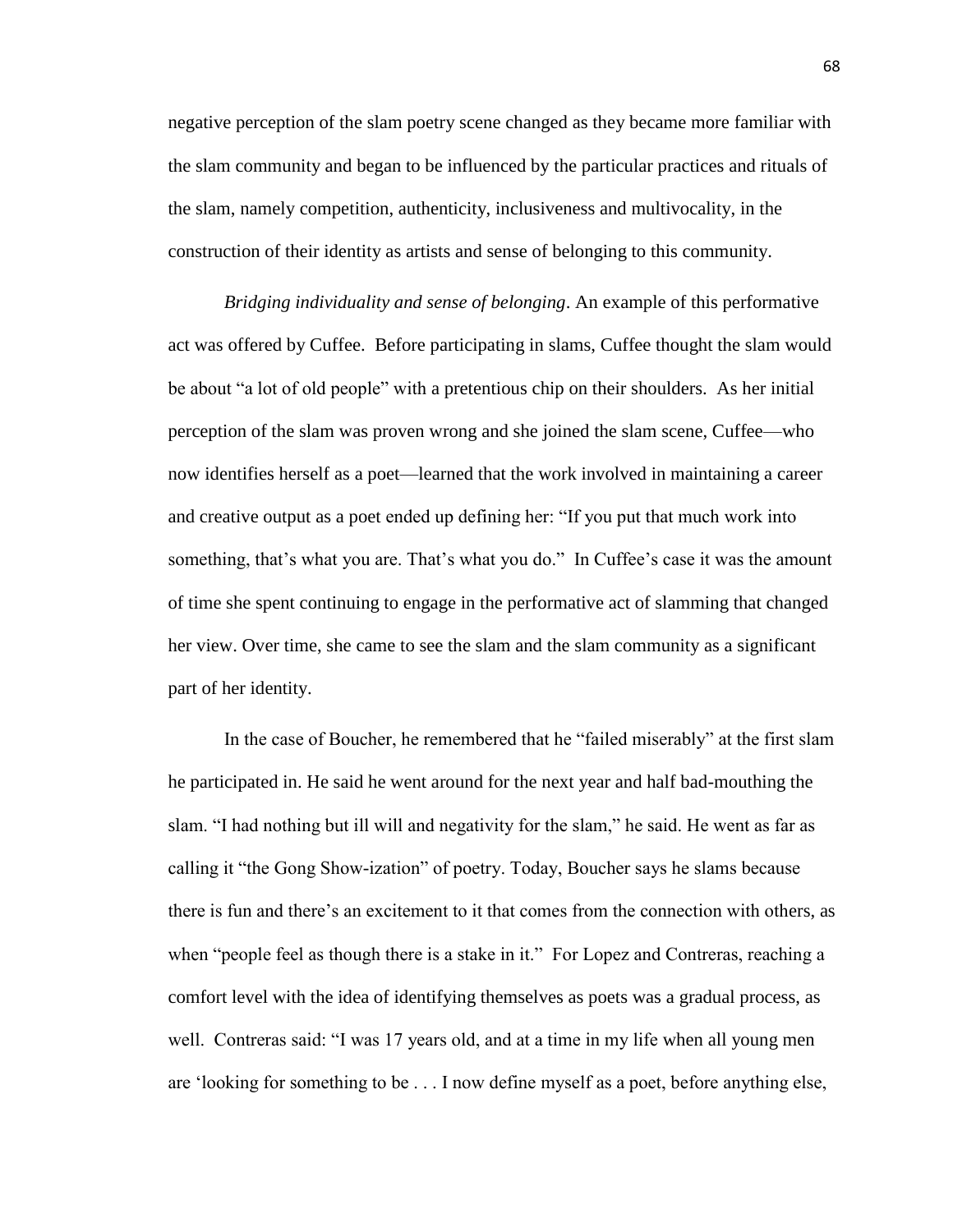it is in every sense of my being." Lopez said that she didn't call herself a poet for a long time, "just somebody who wrote poetry." Then, one day, she finally got rid of that cumbersome title and said, "Yes, I'm a poet."

By becoming the embodiment of change, each of the poets are doing more than affecting change, they are becoming change as Noy suggests (2004, 118). Altamirano 's self-change is more aligned with the earlier theme of building community. Altamirano spoke about this process of identification as a poet as one driven by the interaction with other poets and participants in the slam community:

I think that after becoming a member of the community you realize all the different tactics, all the different strengths of the other individuals, and everyone's different experiences, and everyone's different way of learning. Everyone's way of creating is different, so their poetry is translated as such.

This sort of shared personal experience and trajectory towards becoming a poet is significant because any shared history or experience defines a community's cultural identity. In the poets' narratives of becoming, rituals and practices that define the slam community were highlighted as being particularly influential on the formation of their identities as poets: the ritual of competition within the slam format, and the values of authenticity, inclusiveness, and multivocality that define the slam as a community of "misfits."

Altamirano, for example, said that he is "all about the competition level of the slam." As a former high school athlete, he found that the poetry slam filled the void of competition that was left after he was no longer able to identify as a high school athlete. "Well, if you think you are a better writer than me, then let's do it," he said about the attitude he brings to the craft of poetry writing and performance. Likewise, Contreras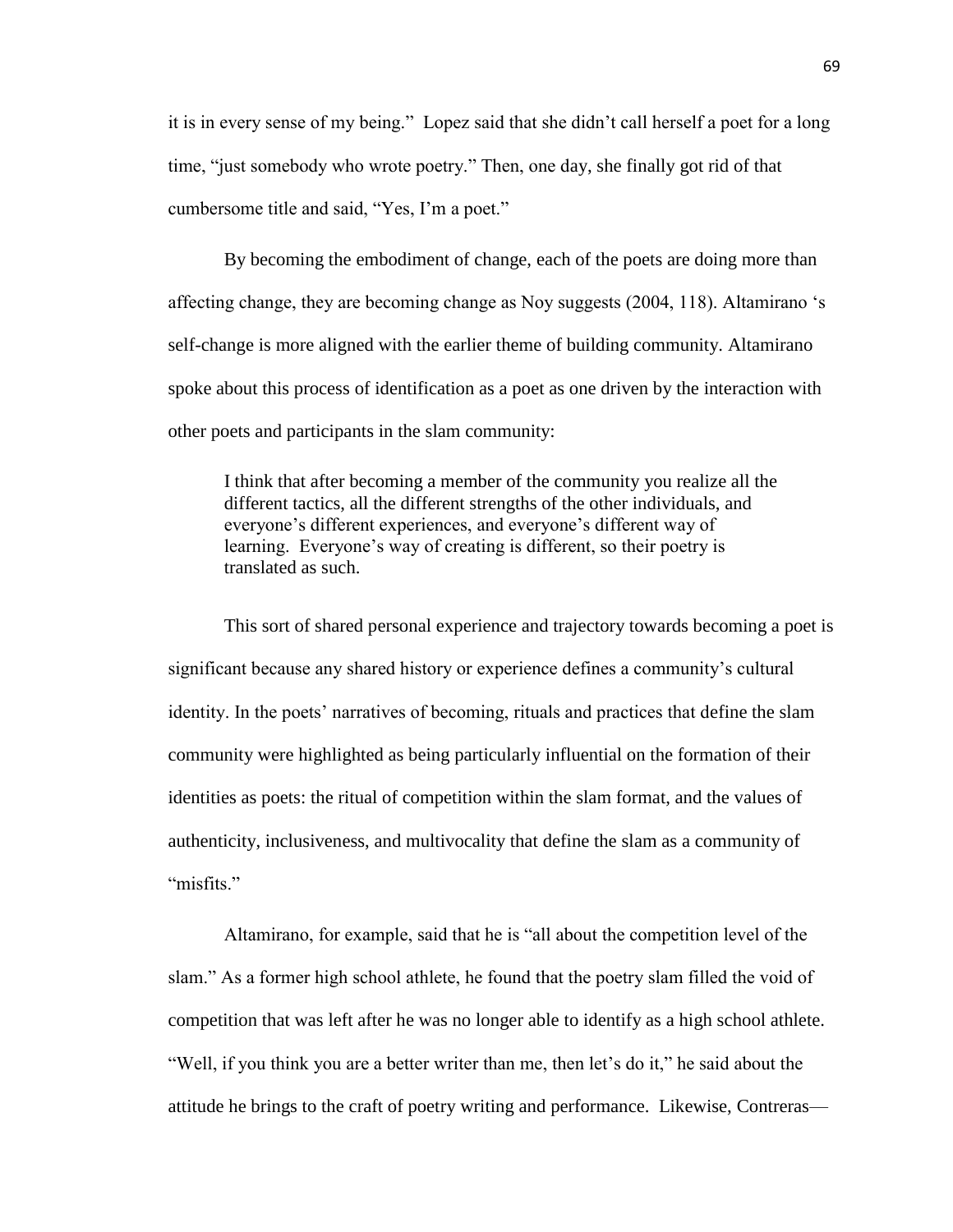also a former athlete, said he finds the competition attractive. Cuffee, however, approached competition in a different manner: "I may be the victor and I may not, but I live to slam another day." Cuffee said that she performs the identity of a competitive slammer even when she's reading her poetry in a non-competitive format (i.e. open mics, art galleries, libraries, etc.). "I am still taking my art as a slammer and using my poetry produced from there in venues that are not slam venues," she said.

*Co-construction of identity in interaction*. Furthermore, many of the poets interviewed celebrated the idea that they belong to a community or "family of misfits" where the value of inclusiveness, authenticity, and multivocality predominates. Lopez referred to the diverse demographic composition and inclusiveness of the slam community as an element that influences her performance:

I chose to perform at poetry slams because I definitely feel it's a rag tag assortment of who ever want to slam. Albeit their age, their sex, their sexual preference, their economic status, whether they have a degree or not, anyone can slam at a given slam in Albuquerque or at any slam across the nation for the most part.

Cuffee credited the slam audience with the power to create the interactions that allow poets to be authentic. She identified the audience as people who want to see something different: "Maybe weird, awkward, kind of eccentric. [Audiences are] People who definitely can't shut up, [both] poets and audience members." Cuffee employed this metaphor of the "pizza pie" to describe the slam community of poets and audiences as the sum of its parts, distinctive yet collective. Yet, she stressed their common experience with marginalization: "You know, they've never really quite felt like they fit in anywhere else. That's how I feel. Nobody ever called me a writer before I started going to slams or a performer either." Along these lines, Contreras called slam poetry a "fringe art" and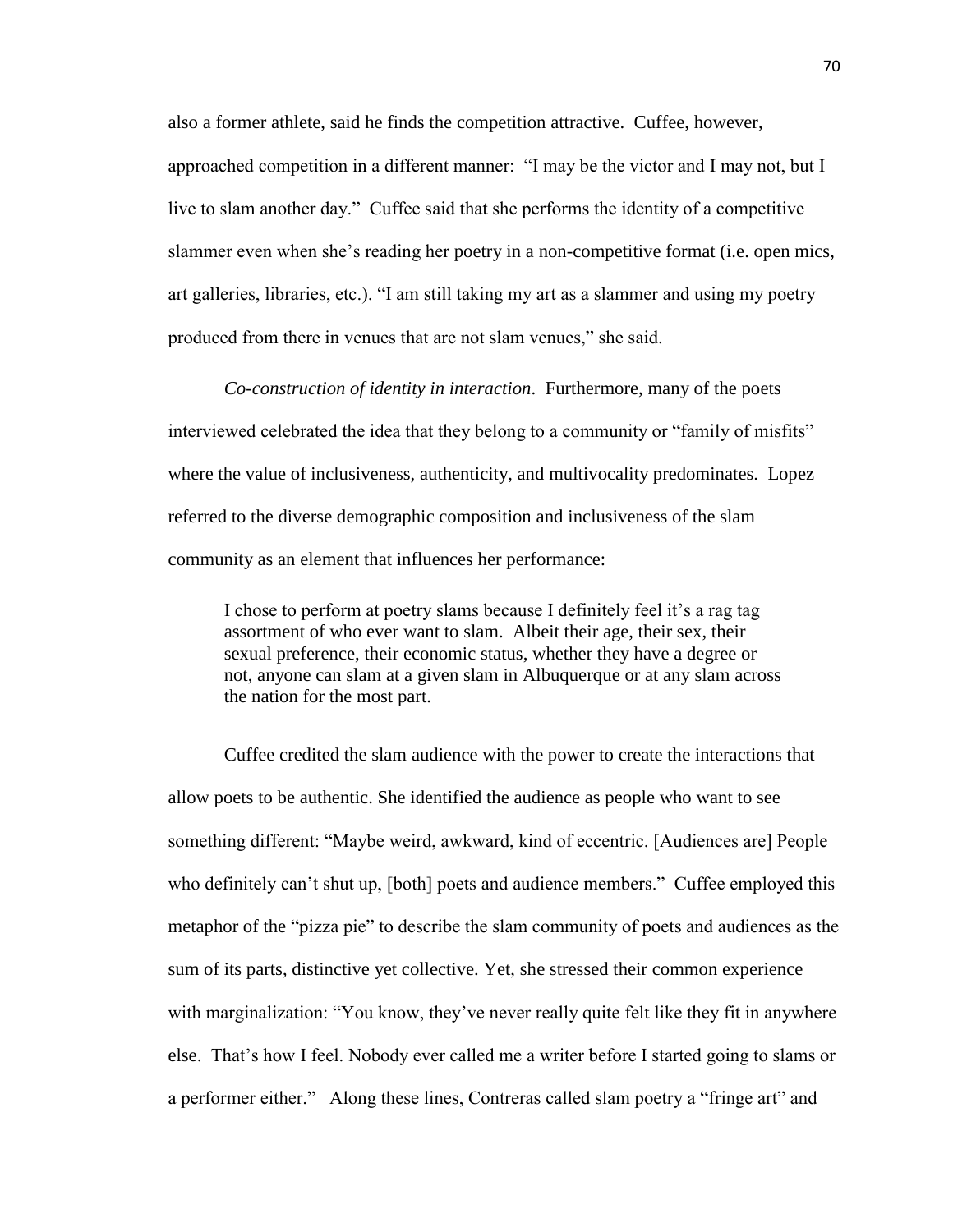celebrated the idea that people who are often not validated or represented in mainstream society get to feel "listened to" at a poetry slam:

The audience comes to slam to "hear" poetry that they understand, something from the mouths of common normal people that they can relate to. Poetry slam is fringe art. People from all walks of life are drawn to this free sport for people with nothing else to do. We are a family of misfits. We take in all the strays and make them our own.

Likewise, authenticity drives Boucher, who aspires to stand out amongst his misfit peers, and his work is shaped by a desire to produce work that is "very far apart from what other people are doing."

Although Altamirano's view of the identity formation of a slam poet was apart from other poets interviewed, his comments brought back into perspective the power of language and communication to define identity and community. He said: "I don't define myself by [slam poetry], which I think a lot of slam poets do." Altamirano identified himself as a writer. Though he is well known in Albuquerque as a musician/rapper, he maintained that we define ourselves by what we call ourselves, and what we call what we do. Yet, he referred to the force that brings diverse individuals that find a sense of belonging in the slam audience and makes it unique: "A lot of this wouldn't translate at a hip hop audience," he said. "People who come here are coming here for poetry."

## **Discussion**

The idea that social interaction and performance co-constructs space and identity is a central argument of this research. Research findings suggest that in the slam community, this process is most notably represented through the complementary roles and interdependent relationships performed by poets and audiences in the slam. Those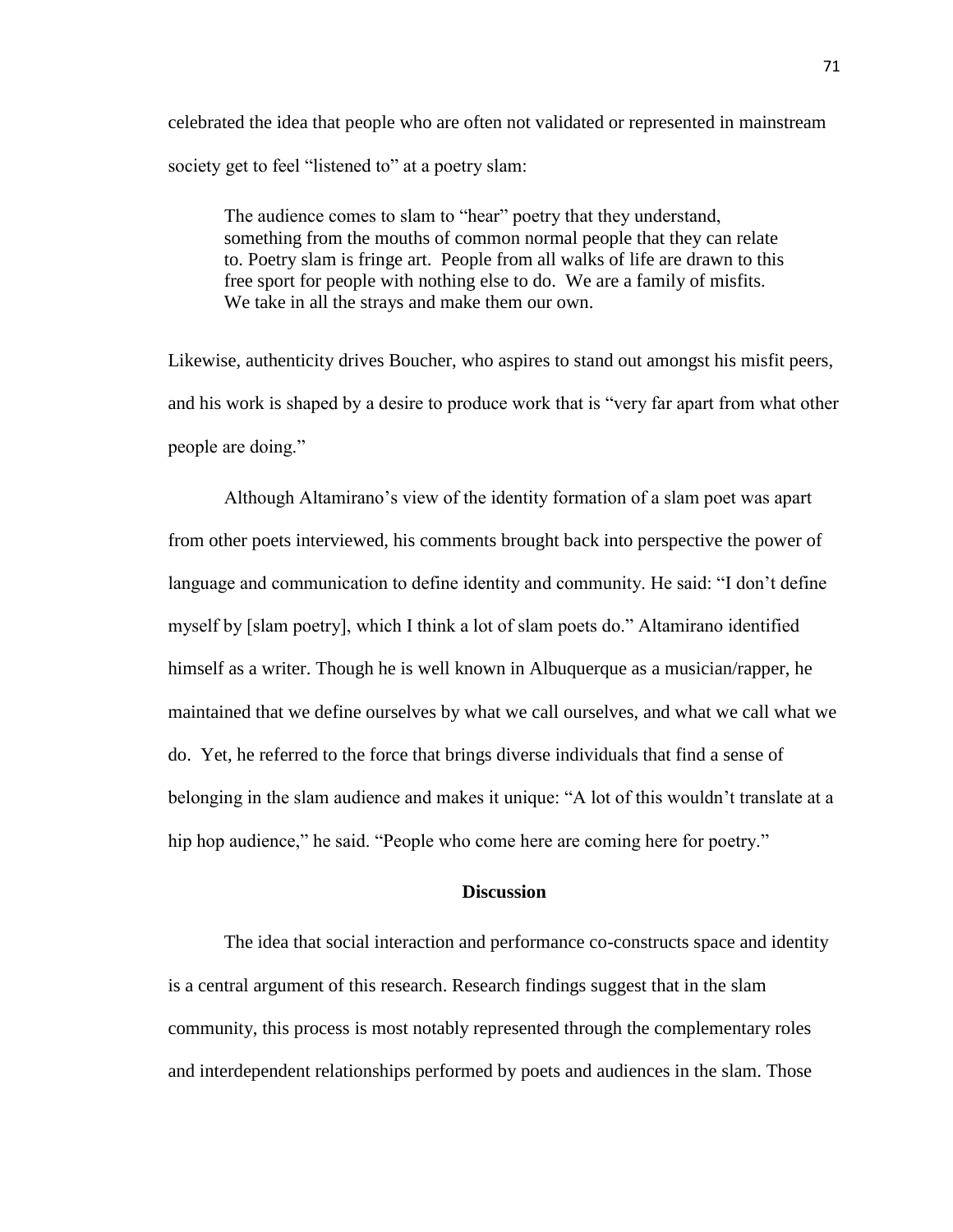relations construct and maintain the slam space as unique, and within that space, both poets and audiences gain and affirm a sense of identity. These relationships and assumed roles are indeed constitutive of the community. They are maintained through shared values that are performed through communicative practices. These practices are both formal, as in the structured and ritualistic character of the slam contest and the roles assigned to participants, and informal as members of the slam community create space to interact spontaneously.

The themes discussed in the sections above are illustrative of how a sense of individual identity is co-constructed through interaction with audiences. This is evident in, for instance, in the value placed on the individual authenticity of poets and the audiences' appreciation of the performative act of "standing out;" on the value of Building Community and the practice of co-creating space and identity; in the value placed on Representing Multivocality and the practices of speaking for onself and representing others voices; or in the process of Becoming a Poet in the context of the slam's unique structure and dynamics.

Interviews with poets are particularly telling of the significance of self-other interaction to processes of identity construction through performance and narratives. For example, the discussion around Becoming a Poet and the narrated life experiences of poets speak to the idea of identity posed by Heatherington, who stated that people create and change their identities through language and performance. In this sense, a performative dynamic of identification illustrated by this research is Noy's argument that autobiographical storytelling is "fundamental for identity claims and for a sense of selfchange to be performed with credibility" (117). Noy noted that people simultaneously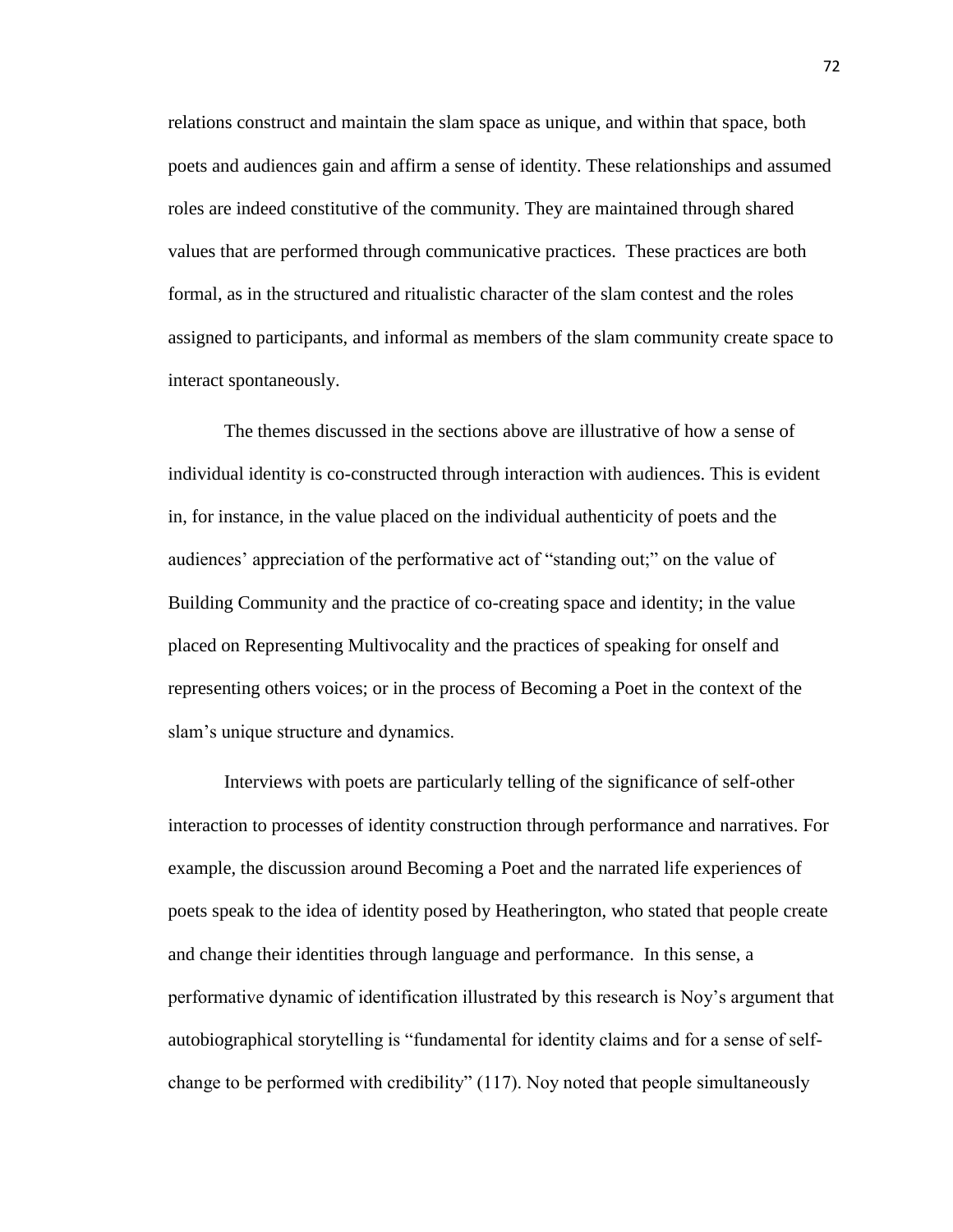narrate *referred events* and *present events* when telling stories. This process is illustrated in the discussion of the theme Becoming a Poet. It has become emblematic of the practice of slam poets to articulate their individual and group identities (via group "piece" poems) through narratives of self change, growth, and difference. This performative act of slam poets as they talked about becoming "poets" further supports the idea that we ultimately talk ourselves into being (Gubrium  $\&$  Holstein 95). This practice also seems to affirm Park-Fuller's notion that humans are "storylivers" rather than storytellers, meaning that we self fulfill the identities that we articulate (63).

The narratives of poets also resonate with Rose's argument that autobiographical texts are a site of identity production that both resist and produce cultural identity (332). Rose's work centered on fringe communities, a label that can be applied to the slam poetry community in Albuquerque. I found that references to the autobiographical were important rhetorical ways in which participants spoke of acquiring a sense of both individuality and common values. Ferguson has also fused the notion of "searching for self" in interaction with the idea of social constructionism of identity, but how does one find themselves within a sea of common values? Beneath this ideological framework there is an inherent contradiction in the idea that Albuquerque slam poets are, as Contreras described them, a band of misfits. This group is invested in a group identity in which the only similarity is the high placed value on being different. This value is affirmed through the ritual of performing and the need to distinguish oneself as a performer and a writer within a field of other performers and writers. I submit that this is a tension rather than a contradiction.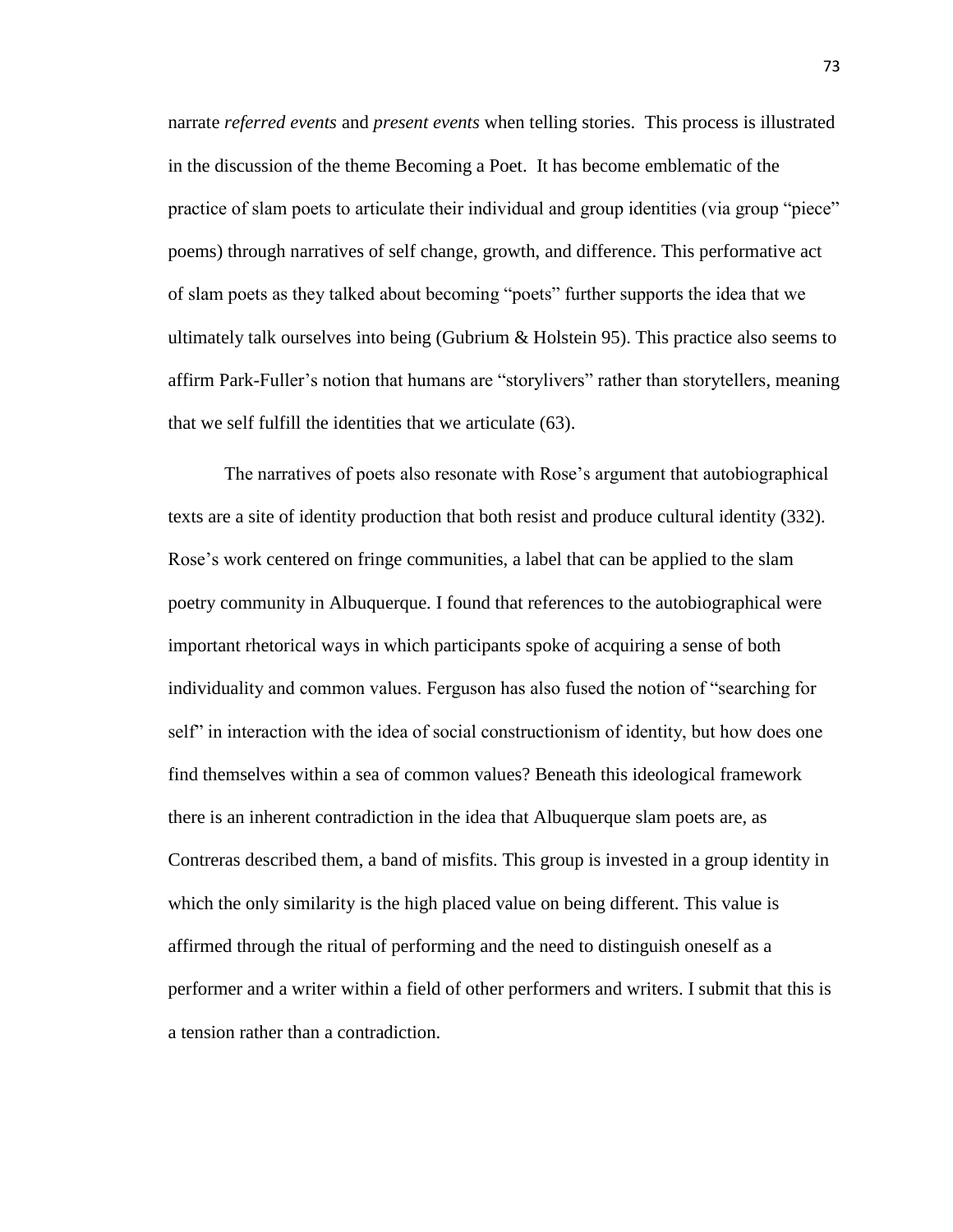In effect, the narrative, autobiographical performance of self is not solely predicated upon the poets' perception of their individual trajectory of becoming a poet. This identity is an identity sanctioned and reinforced by the community. Narratives of self-change through performance also indicated the importance of social structures in self-identification. I cited earlier the work of Mead—who suggested that our individual identities reflect patterns of group behaviors to which we align ourselves—and the work of Acorn—who asserted that identity is something given to an individual by society. The findings of this research illustrate this dynamic as well, when the poets acknowledged how the rules and roles of the slam, shared values, and political commitments of the slam community were determinants in the developing of their individual poetic voices. For example, Lopez and Contreras said they performed poetry for years before calling themselves "poets," though they were considered such by the poetry community long before self-identifying. Embedded in this commentary is the idea that being a poet is more than a habit of performance. This identity is something that all the poets in this study said they had to arrive at, even after performing poems for years. This arrival had to happen within a community that reinforced their notion identity, both ascription and avowel at play. Even though earlier in the research Cuffee makes the case for identity creation through practice ("You are what you do"), she also later gives credence to the perception of the community as a force in self-identification.

The tension between individuality and collective identification is further mediated through the emphasis on multivocality as a shared value and performative act. On the one hand, built into the practice of the slam is an incentive structure that places value on individuality quite literally, as in the form of giving individual scores in competitions. On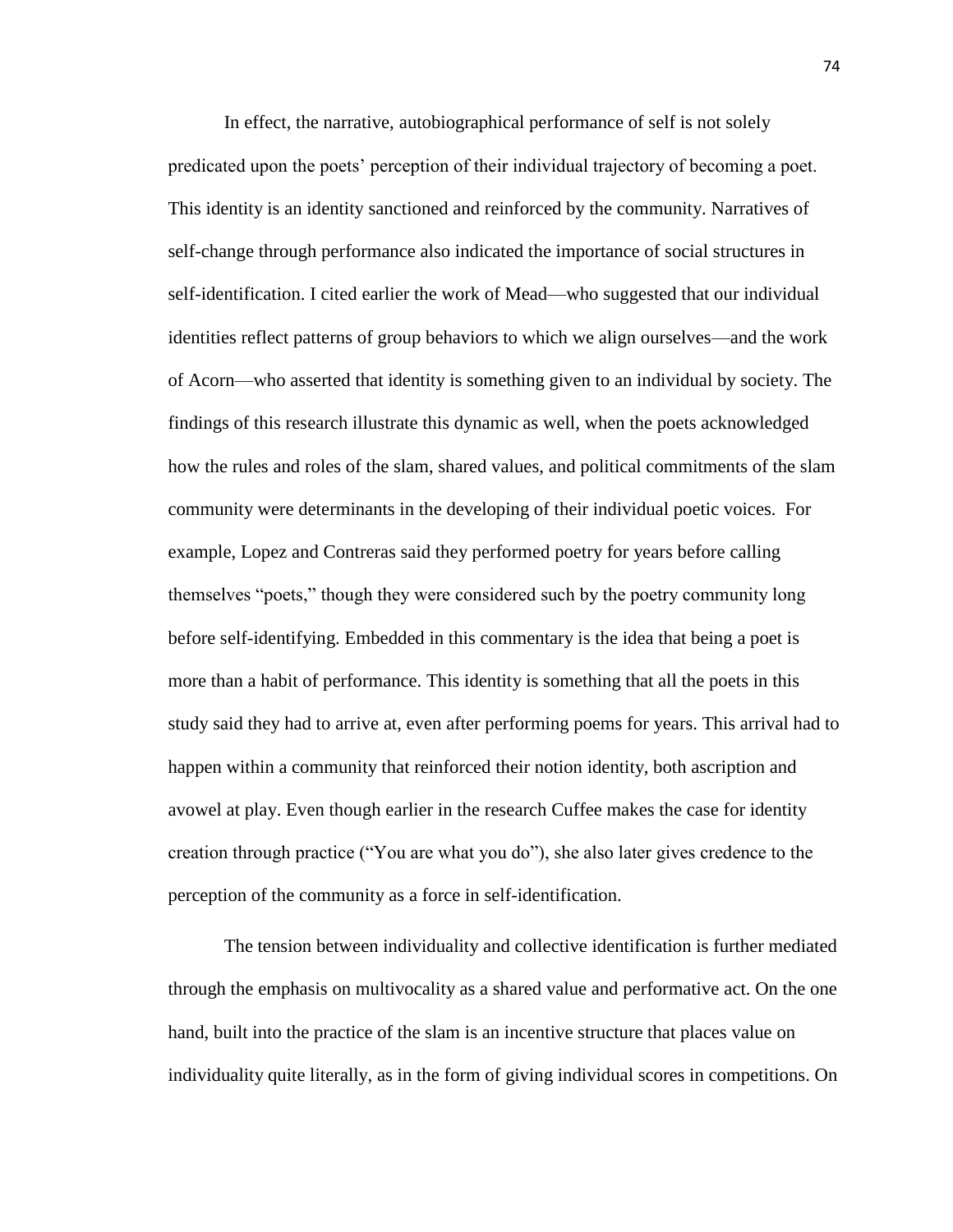the other hand, the slam community places collective value on building community through multivocality. As a significant shared value that is seen as integral to the performance space itself, inclusion of diversity of voices is institutionalized via slam rules. Yet, in the Albuquerque slam community, poets are not aligned to a particular ideology or singular shared story, but by the desire and encouragement to share their singular, different stories. In this sense, the slam community values inclusivity but not assimilation. This allows for the encouragement of individuality while promoting identification with respect for diversity and difference as a value that binds the community. Multivocality is one of the distinguishing character traits that marks the poetry slam as an artistic movement, as opposed to a literary genre or (in the case of a location or region) subgenre. The presence of such diverse voices with not stylistic standard or approach, lends the slam to something more time based and location based. I would even suggest that a movement is more heuristic and epistemic, contextualized in culture and only loosely having some thematic connectivity around contemporary events and popular aesthetics. This understanding bookends the slam within a period of time that has an end date yet to be determined, and only to be determined in hindsight. Most importantly, a genre of poetry can exist in a vacuum as a template. A movement of poetry only survives *in vivo*, in practice and in community.

Again, Contreras's depiction of the slam as a "family of misfits" comes into play. These are misfits who value their misfit status, and also value interactions with people who do not fit in; they come to a poetry slam in order to standout. The slam community encourages people from underrepresented communities to share their poems, which often challenge dominant ideologies by offering an alternative explanation of the social world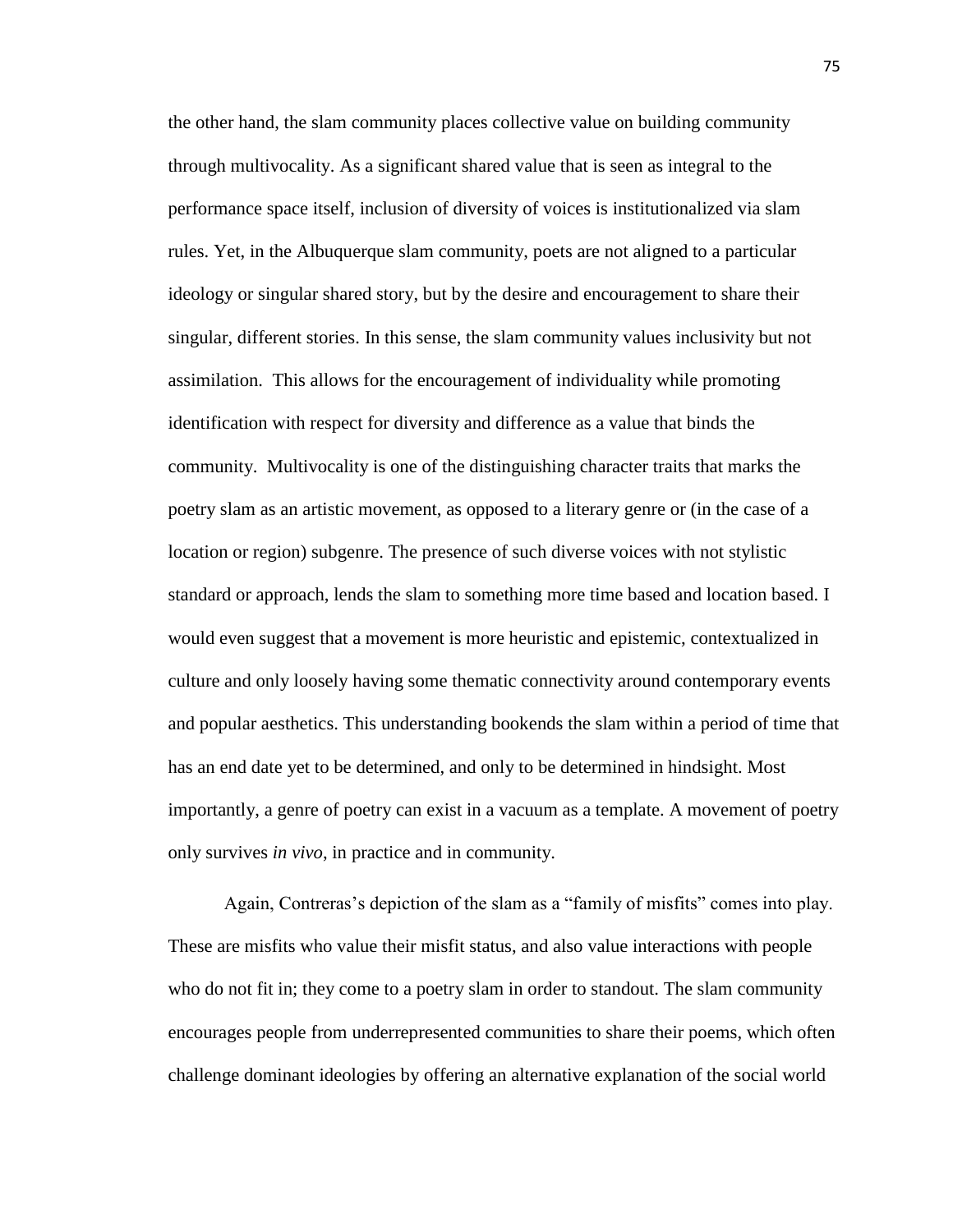through unique, marginalized voices. Strine's work offers some insight into this "diversity of difference" in the poetry slam community. She suggested that poets set out to re-combine culturally fragmented aspects of the human experience in order to resist patriarchal norms and hierarchy of values (Strine 67). This reorganization of values is evident in the Albuquerque poetry slam community's preference to value individuality while at the same time seeking identification with marginalized social groups.

Another dimension of identity performance that is illustrated by the research for this thesis is the notion of identity construction through opposition and resistance. Madison has stated the notion that poets resist by identifying themselves as subjects in opposition to a media and celebrity culture that undermines the significance of poor, middle, and working class narratives (227).

Through the process of collecting data from poets and community members, I observed a recurring practice of identity being articulated in difference or opposition to other social groups, practices, and values. For example, in the discussion of authenticity, the idea of being a misfit was frequently mentioned in poet interviews. Contreras used the term "misfit," while Cuffee used the words "weird" and "eccentric" to describe poets and audience members alike. Lopez identified the community as a "rag tag assortment," and Boucher characterized himself and his work as "very far apart from what other people are doing." As Kuppers argued in her study of the lyrical disability culture, the role of poetry's role in binding the community while celebrating difference and singularity of experience stands out in this community (92). In this sense, although Tajfel and Turner submit that social identity consists of the aspects of an individual's self-image that derive from the social categories to which they belong, I found that in the slam community an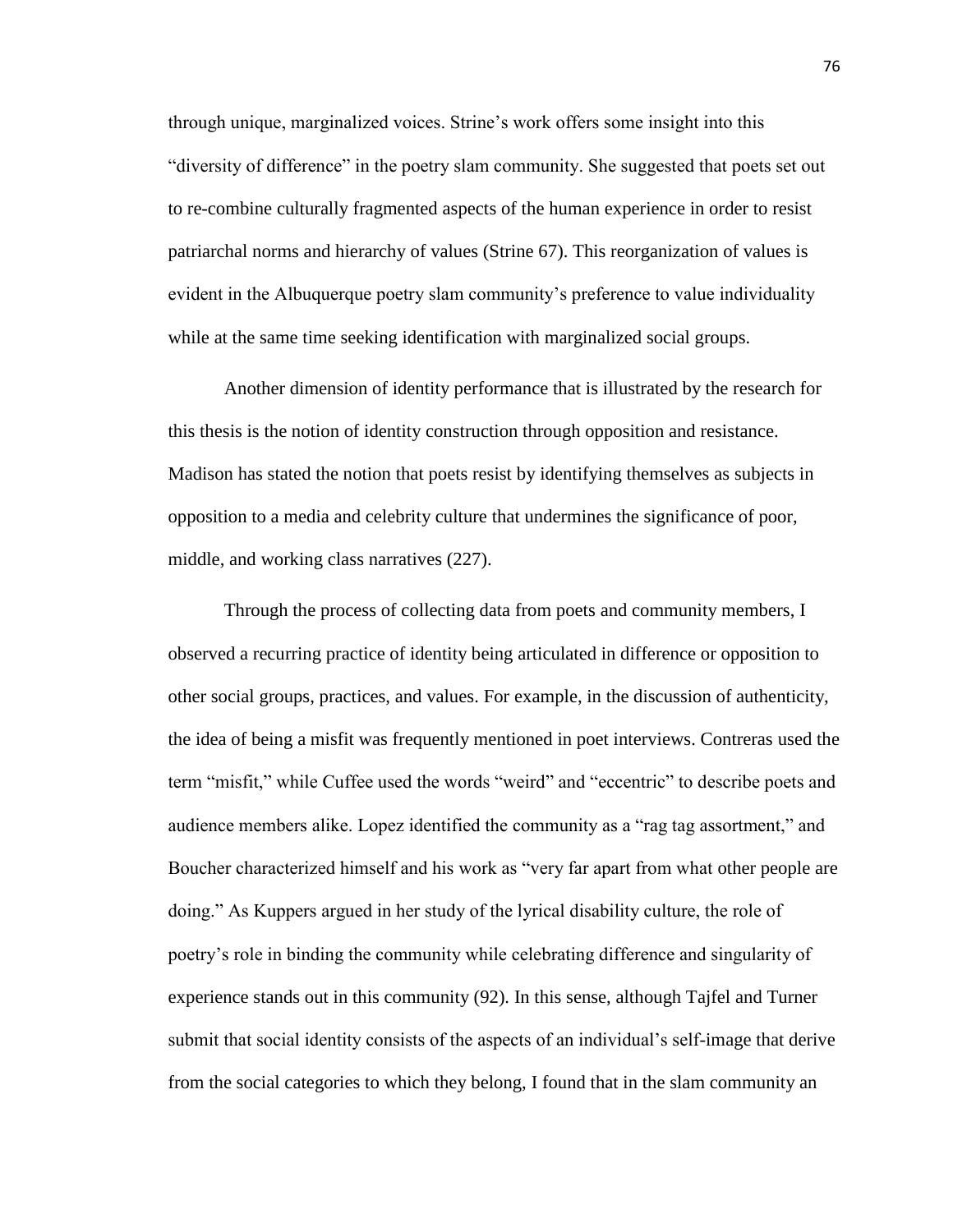individual' self-image was articulated mostly in opposition to social categories in which they do *not* belong (39).

In addition, I posit the argument that poetry slam participants and attendees are "intentional intellectuals" resisting certain forms of mainstream culture and actively filling and holding a space for social change. I use the term "intentional intellectual" to describe the slam community member whose self-image is defined by their valuation of poetry and live performance art, as well as their practice of attending poetry slams, in opposition to consuming mainstream culture. In this sense, the slam participants' selfidentification as "misfits" applies to people who chose not to fit into popular media trends. Watching television, for instance, was discussed as a practice that can gradually distance and ultimately alienate people from others who have different values. Focus group participant Helena articulated this idea directly when she identified slam attendees as people who are "open to thinking for a night versus sitting in front of the boob tube and checking out." In poet interviews, valuation of resistance to dominant or mainstream values was also seen as integral to how they identify themselves and as a group. For example, poet James Altamirano depicts the Albuquerque slam poetry community in opposition to the "sound bite" atmosphere of contemporary society, courtesy of television media and journalism.

Beyond opposition to mainstream media, members of this slam community claim a sense of shared identity in their political commitments to change, as the discussion of the themes Affecting Change and Representing Multivocality best illustrate. For example, the creation of a space of inclusion of dissenting and oppositional voices and the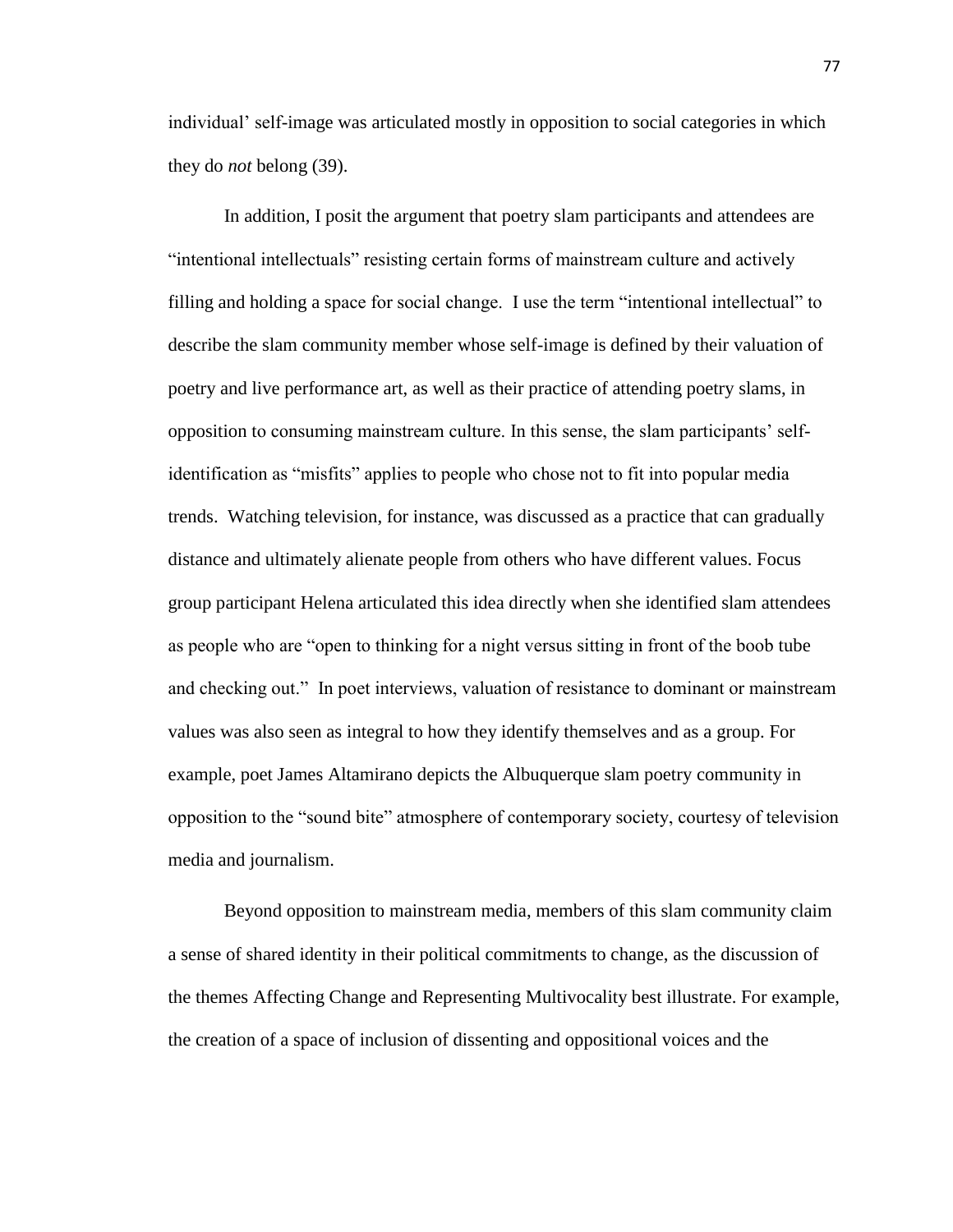protection of free speech are performative acts that impart a sense of shared membership through resistance and opposition.

Lastly, in identifying the performative acts in the slam community, this research affirms the idea proposed by Corey that the performance of identity is something that one *does* (155). For instance, in the context studied the values of authenticity and genuineness are not only affirmed in discourse but something practiced though acts like "standing out," "telling untold truths" or "being unapologetic." Likewise the value attributed to free speech and protection of alternative discourses is practiced through the sustained commitment of poets and audiences to create and fill a space with poetry, performers, and listeners. This performative dimension of the relationship, on and off the microphone, is what firms the social contract between poets and audience members. This is inclusive of poets and audiences, who engage each other during the poetry slam and outside the poetry slam by committing to performing, attending and participating actively, and supporting the community's sponsored events. However, this notion is problematized by the notion of scale. None of the poets, audience members, judges or host can simply turn the different parts of their identity on and off like a light switch. The fragmentation of a person's identity is on display at the poetry slam as different actors slip in and out of different representations of self. It is normalized and made commonplace to watch a host or poet walk off stage and literally transform from their staged self to their regular self, without any sort of turbulence. Audience goers make a practice of observing the transitory distance between the interpersonal self and the staged self, and persist to comfortably couch that in their community values of authentic self. It is this shared understanding that really constructs the space for the rituals and practices to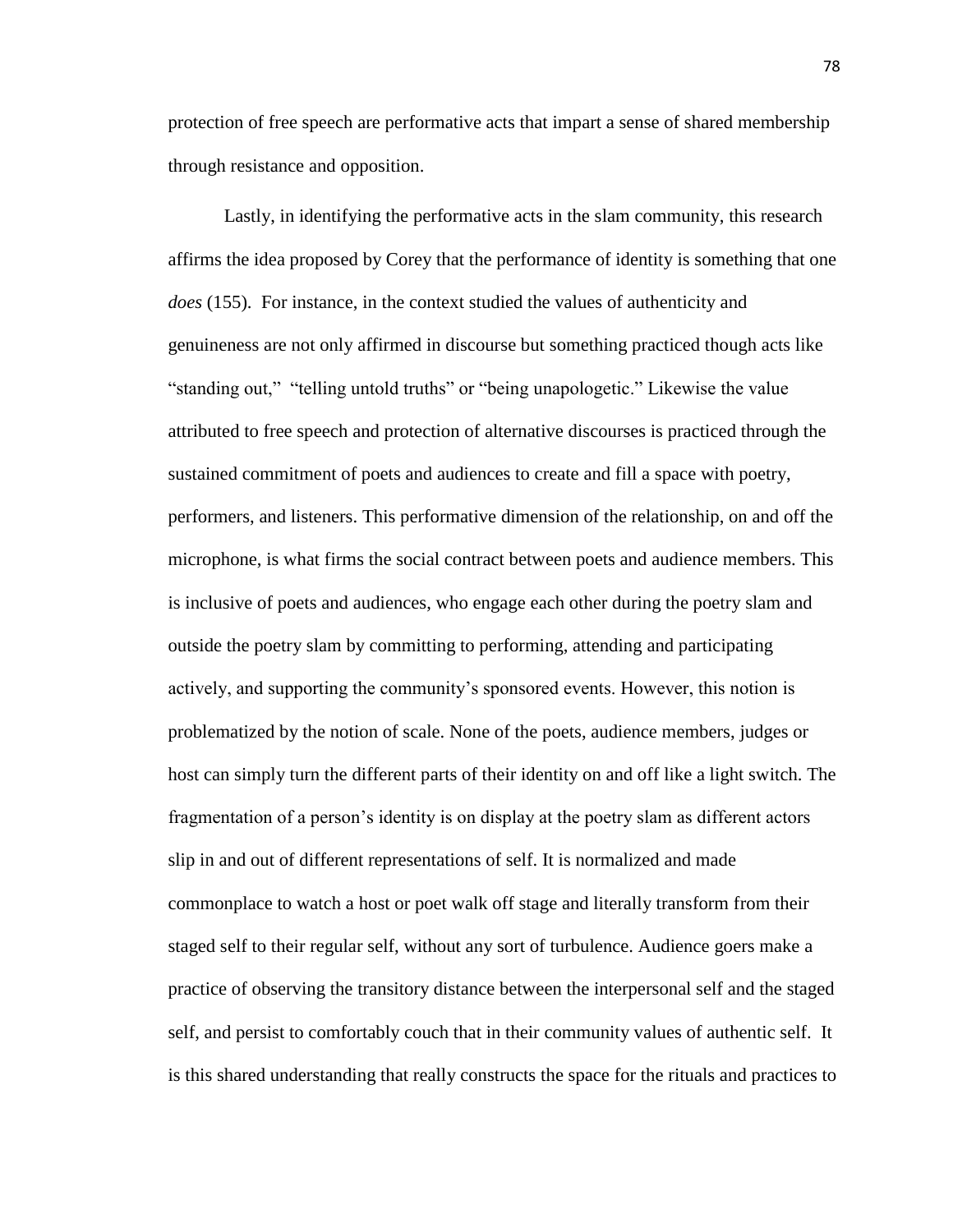occur, repeat and have meaning. It is the institutionalization of these ritualized practices that slam community members engage in that routinely build the space (physical and relational) for the poetry slam.

In this regard, one may argue that this research also illuminates some of the dynamics in the construction of social space. Prominent in the literature review was Lefebvre's theory of space, which posited that space is a complex social construction based on values and social production of meanings that affects spatial practices and perceptions. The slam space is only made consistent and through a sharing of values and performative acts across the diverse the physical space in which it performed. This constructed, non-physical space not only allows for consistency for participants, but also undergoes a metamorphosis from venue to venue. Ultimately, studying the slam community as a space for performance of identity gets at the heart of the problem posed by McIntyre (qtd. in Conquergood, 182): "For the story of my life is always embedded in the story of those communities from which I derive my identity…The self has to find its moral neighborhood, the city, and the tribe."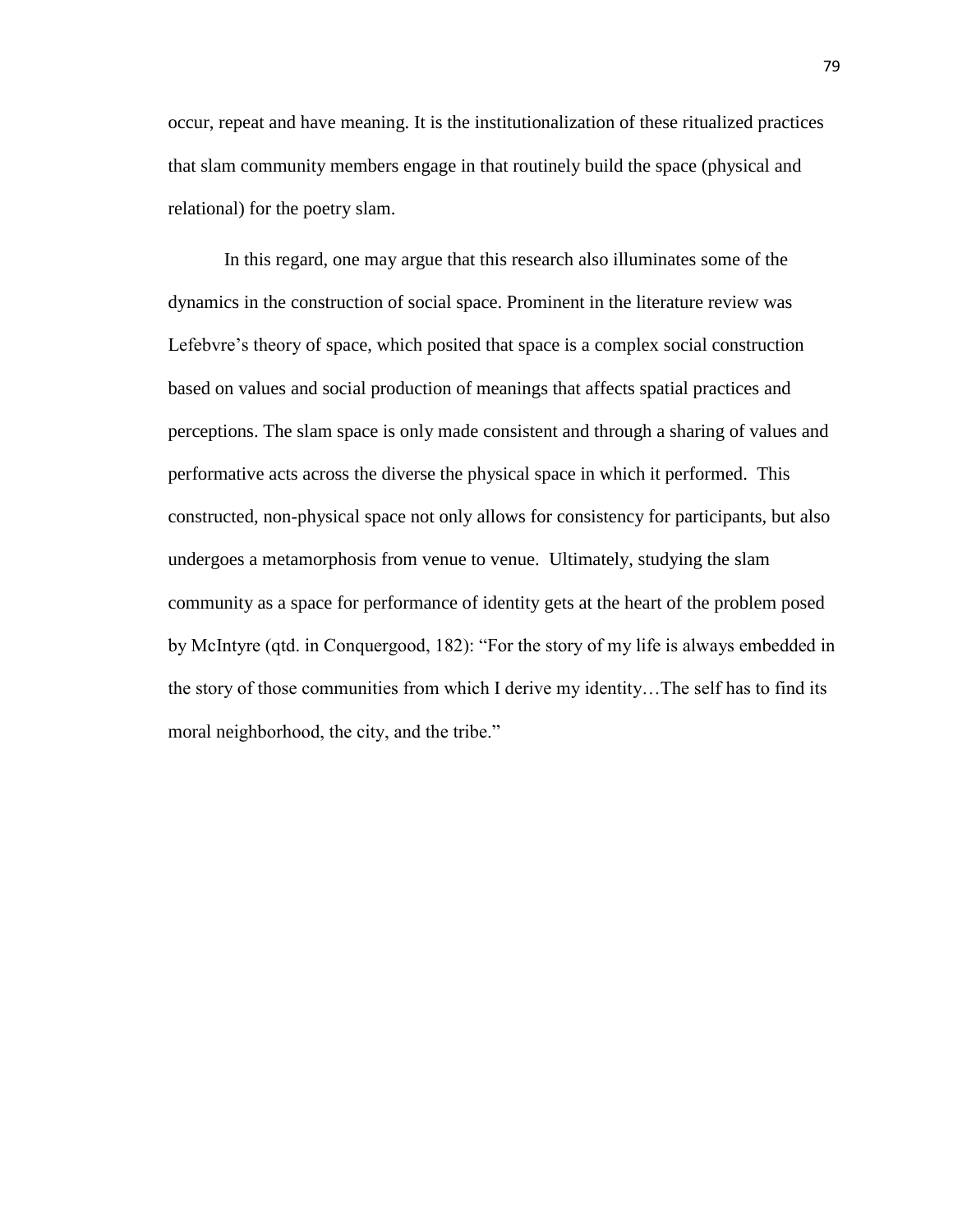#### **Chapter 5**

#### **Conclusions**

In this research, I set out to explore the poetry slam as a cultural space where poets and their audiences co-construct identity through performance. The performative acts that enact this identity are oftentimes ritualized communicative practices and always rooted in shared values. In concert with the web of relationships that connects individuals within the community (including the institutionalized relationship between poet and audience), the repetition of performative acts paints a vivid picture of Albuquerque poetry slam scene's identity, including the process by which it is constructed and maintained. To answer the research questions posed, I identified salient themes in the data and discussed how they convey the shared values and performative acts that coconstructed identity in the Albuquerque slam community. The analysis identified five major themes that emerged from participant observation, interviews with poets, and focus groups with audiences: Authenticity, Affecting Change, Building Community, Representing Multivocality, and Becoming a Poet.

The first research question asked: What are the shared values that construct identity in the slam poetry space? In the data, the first four themes (Authenticity, Affecting Change, Building Community, and Representing Multivocality) encapsulate the shared values of the community at large, since they appeared in the discourse of both poets and audience. To note, participants' answers suggests that both poets and audiences are acutely aware of their identification of these particular values as those that make the slam community distinct. Furthermore, these themes refer to interrelated values that only in their interrelatedness allow for the existence and distinct identity of the slam.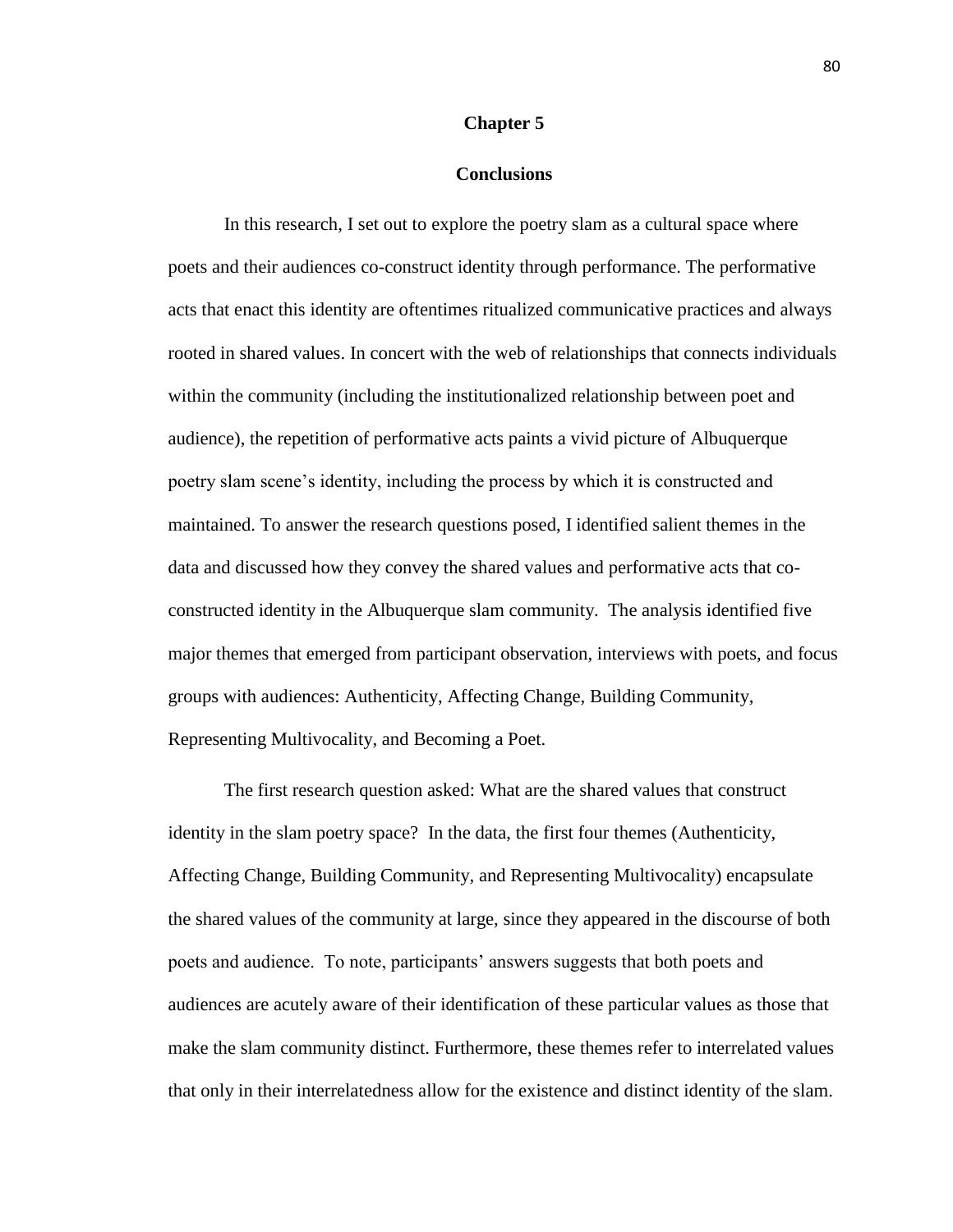For example, removing the authenticity of the poets' work, would in fact invalidate the rules of the slam since the poet must have complete authorship of their poetry, and further, it would erode the value placed on genuineness and multivocality as two other central values. Even the fifth theme discussed—Becoming a Poet—which was exclusive to the responses of poets and did not resonate with audiences, demonstrated this point. This theme was present in the poets' narratives about the craft of writing and performing. However, their autobiographical narratives highlighted how interaction with the slam audiences and the sharing of key values was instrumental in the process of "becoming" a slam poet.

Some may argue that values do not necessarily relate to action or social transformation. In fact, many cynical poets do not believe that the poetry slam will change the world or the community. It could also be argued, on the other hand, that by simply convening and creating interactions, the poetry slam is changing the community by creating "community." Furthermore, by valuing multivocality the slam community is opening ritualized opportunities for inclusion of multiple, diverse voices to the public sphere. Within the scope of this firs research question, other theoretical frameworks kept resurfacing. The notion of fragmented identities within poets' and audience members' individual representation of themselves in the data, as well as the fluidity with which different actors in the slam community can change roles was more than fodder for poems, it was actually at play within the construction of the slam. Fragmented identity was not just something that poets talked about, it was some that poets practiced during poetry slams. It was equal parts construction and deconstruction, which speaks to the post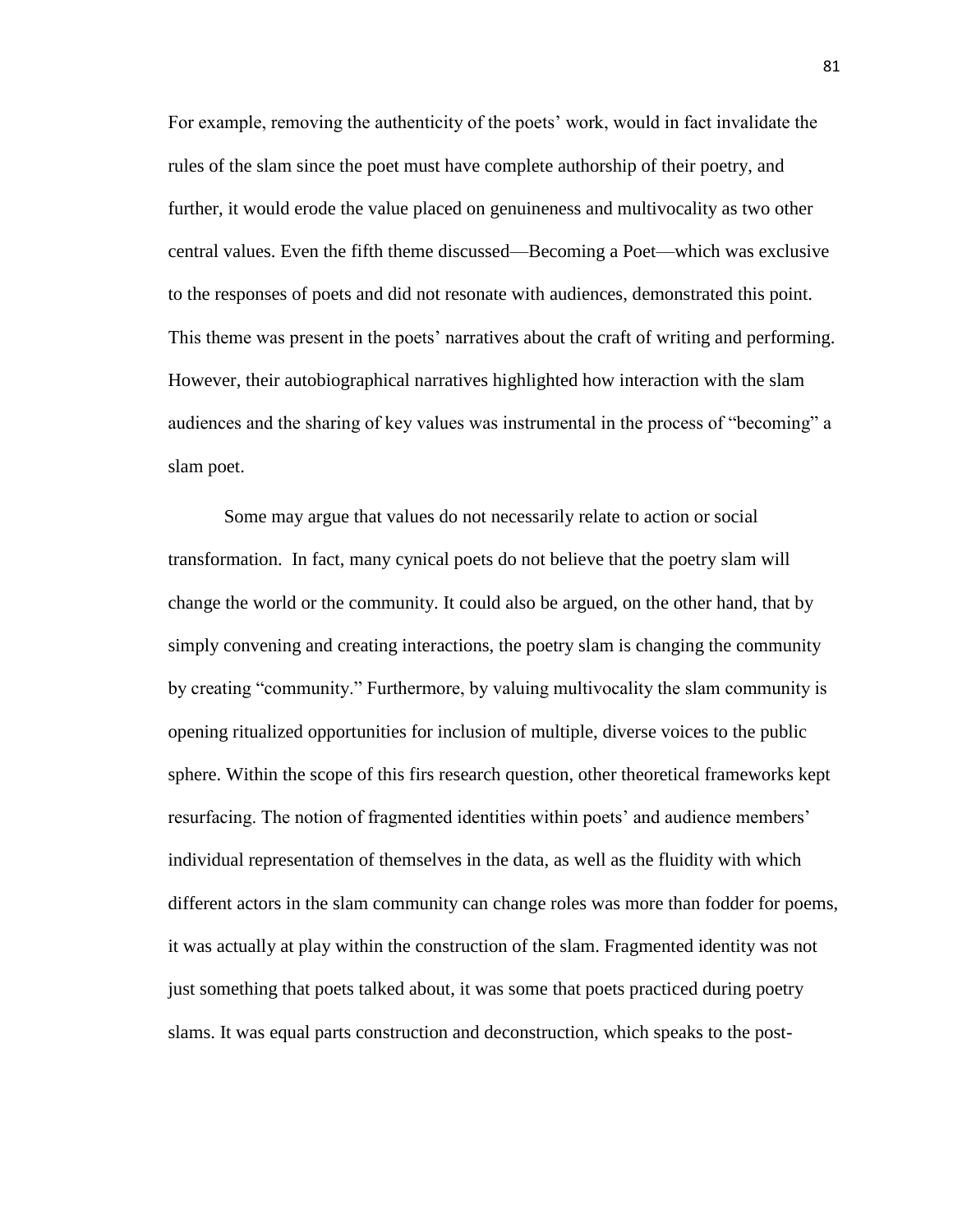modern sensibilities of the slam community under observation. This connection between values and practices was also addressed by the second research question.

The second research question asked: What are the performative acts that enact identity within the poetry slam space? The discussion in Chapter 4 describes 18 practices that emerged from the discussion of the five major themes and refer to how poets and audience members perform the values held central to the identity of the slam. These performative acts refer to practices of delivering, listening, and interpreting messages and illustrate ways in which listening, sharing, and "performing" is wholly unique to the poetry slam community. For instance, what in a traditional poetry reading might be described as interfering with the reading of a poem by a poet, in the poetry slam is valued as Authenticity and being unapologetic through active and attentive listening. In the poetry slam community the theatrical performance that enacts authenticity, desire to affect change, build a multivocal community, and promoted dissenting voices is practiced. For example, poets in this study spoke of the routine writing, rehearsal, and performance that becomes a way of life for practitioners. This way of life is valued by both the poets and the audience members, who described this as discipline and dedication as something they look for in their favorite slam poets. Poets spoke about how their performances were acts of becoming mentors and teachers. Slam attendees also have an expectation that the poets they see are available and competent to translate and transport what they do at the slam to a classroom. This idea that poets *are* what they preach blurs the line between the representation of "the real" (authentic representation) and the performance of "the real" (authentic performance). But as many a slammaster will attest, the slam is ripe with contradictions and that's what makes it so entertaining. Poets are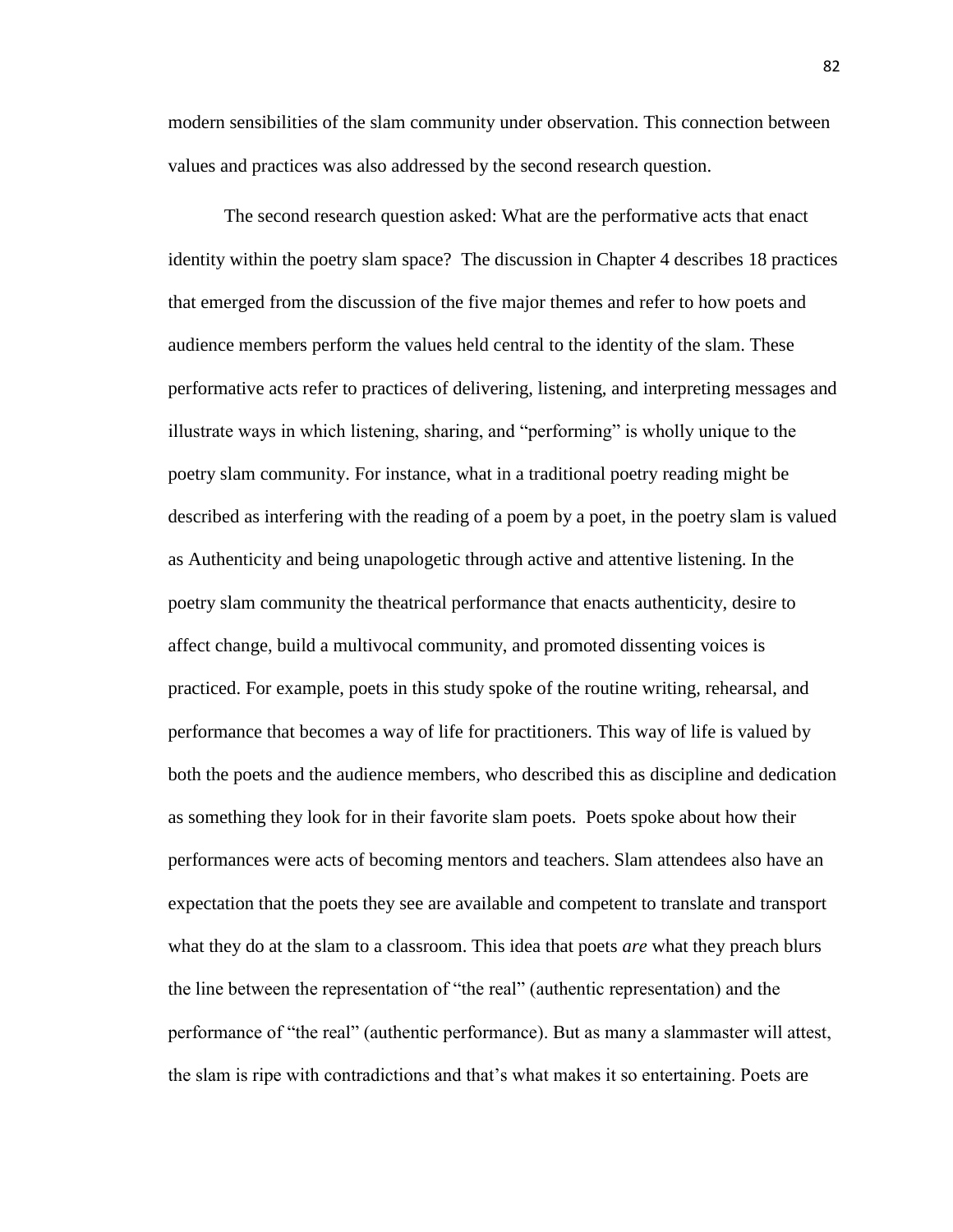rewarded on the stage for both who they *are* on and off the stage. The space that the community has created allows for both identities to exist simultaneously. In sum, all the performative acts discussed in this thesis are seen as the enactment of values that define self and community and as forms of active participation in the poetry slam community.

The third research question asked: How do audiences and poets co-construct an identity for the slam community? Research findings suggest that in the slam community, this process is most notably represented through the complementary roles and interdependent relationships performed by poets and audiences in the slam. Those relations construct and maintain the slam space as unique, and within that space, both poets and audiences gain and affirm a sense of identity by doing. The relations and assumed roles described in this thesis are indeed constitutive of the slam space and its performed identity. These are maintained through the different performative acts discussed earlier. These practices are both formal, as in the structured and ritualistic character of the slam contest and the roles assigned to participants, and informal as members of the slam community create space to interact spontaneously. For instance, the themes discussed in the sections above are illustrative of how poets gain a sense of individual identity through interaction with audiences, and audiences reaffirm their sense of being "misfits" in a community of misfits through interaction with poets and other members of the audience; these interactions are made meaningful through particular performative acts discussed in Chapter 4.

As I stated in the Introduction, one of the limitations of this research project is that it offers a limited view of the local Albuquerque poetry slam community at a moment in time. Although I do not believe that different poets and different focus group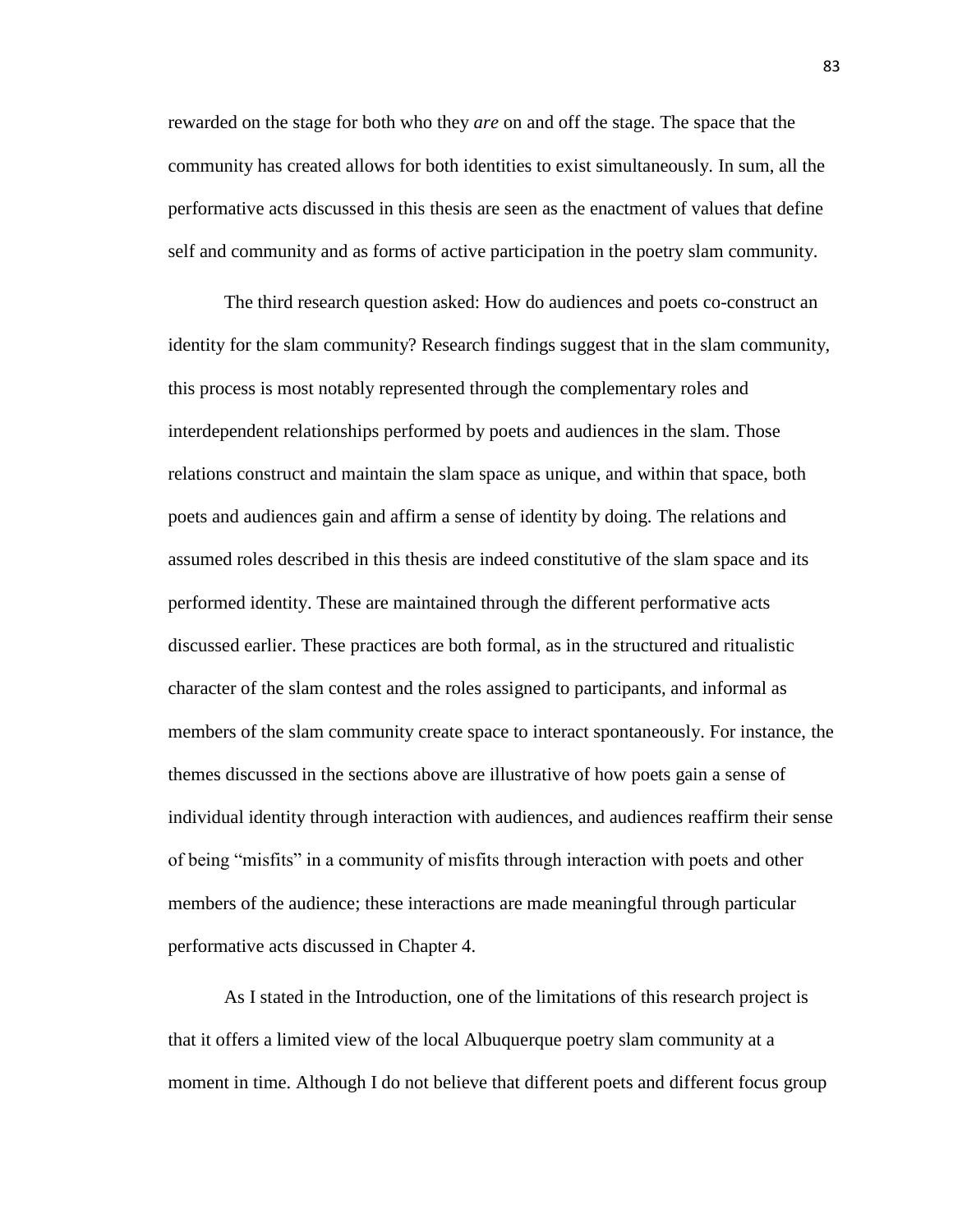participants would have drastically altered my findings, the community has undoubtedly changed since I began this research. Some poets who used to slam regularly are no longer regulars. The audience has a high turnover rate as well, as folks relocate, graduate, have children and explore other interests. Another limitation of research was the emphasis on identifying common values and performative practices that bind the community, an approach that obscures the tensions and contradictions that may divide and also contribute to the dynamics of identity construction. In this sense, further research with a different focus and revised interview protocol to address internal differences may build on this base of knowledge to enrich our knowledge of the slam community as a site of cultural struggle.

However, the research findings of this thesis can be helpful for others studying emerging cultural spaces before there is enough literature or history to contextualize their existence. Emergent discursive communities of the 1960s and 1970s (i.e. Punk, Hip Hop, etc.) now have courses and degree programs in institutes of higher learning. They've outgrown their criminalization stage by the status quo, and now governments, civic institutions, and parents are forced to reckon with the notion that what once was a fad is a growing position of identification that is here to stay. Distilling a community like the Albuquerque slam scene down to values, relationships, and performative acts demystify counter culture to outsiders. This also makes it easier to see the essence of what is a thriving movement to preserve and produce democratic values. This sort of research makes it easier to learn from movements that have not yet finished becoming movements. In that respect, performance studies can be a useful lens for analyzing any cultural group that performs its identity out loud.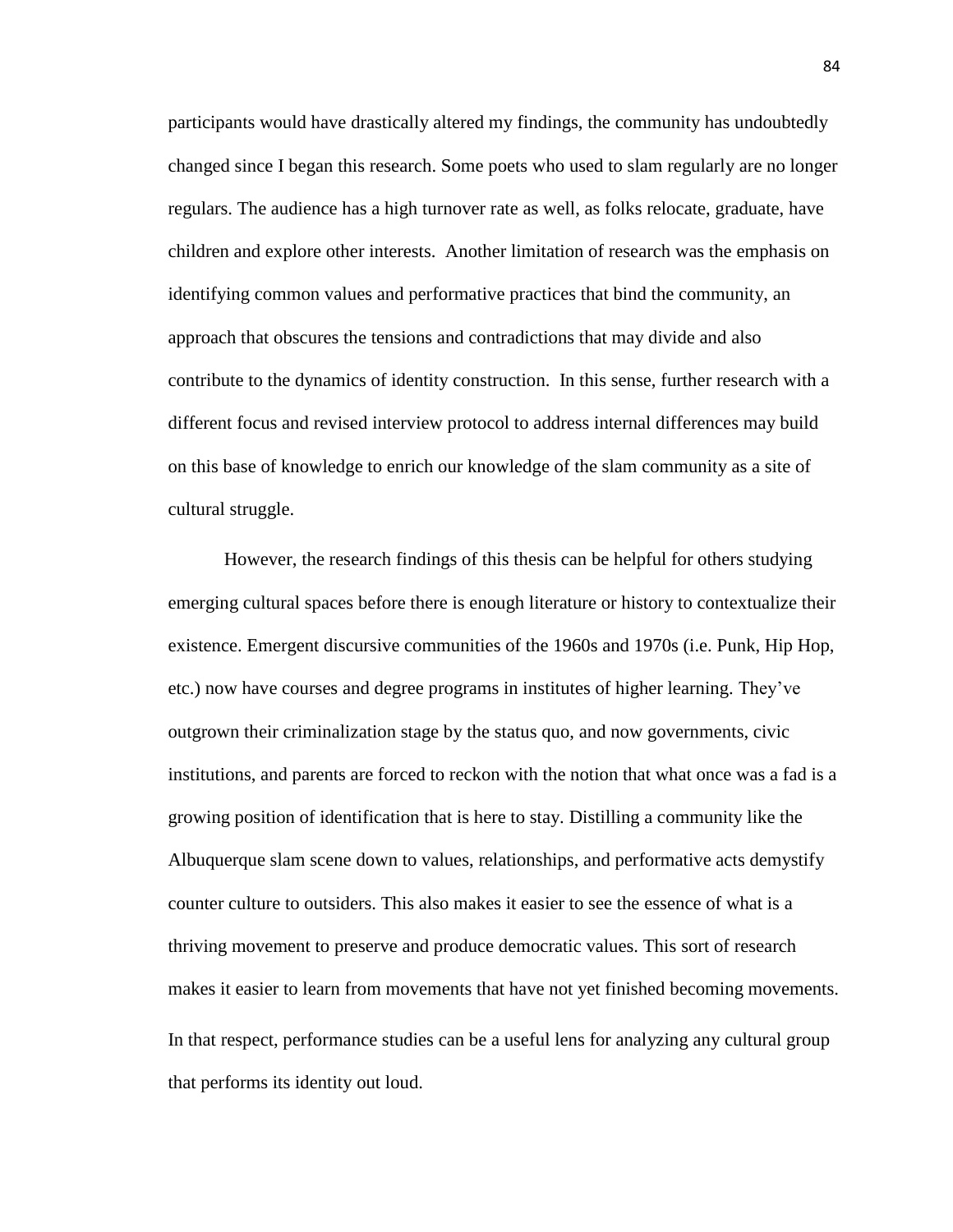One additional insight of this study that I would pose for further research is the exploration of the narrative trajectories of poets or the process of "becoming a poet." In my participant observation, I would say that a poet's "origin story" of how they got started in the poetry slam is a requisite cultural marker, much like a person's recollection of their 21<sup>st</sup> birthday in contemporary American culture. These origin narratives are as close as the slam community gets to a rite of passage and offer rich and contextual material for performance studies in the field of communication.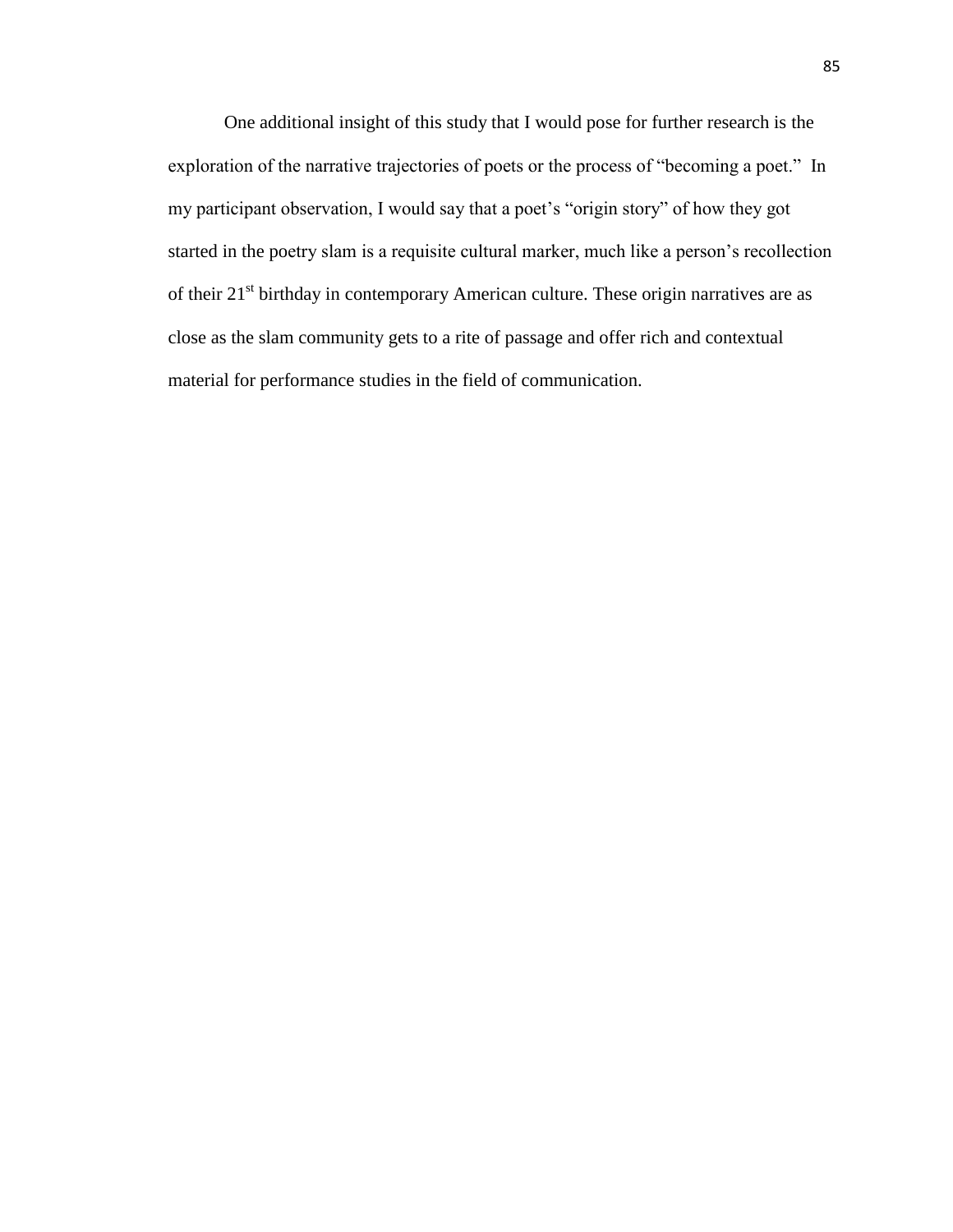## **Bibliography**

Acorn, Daniel. "The Role of the Self in Social Identity and the Formation of Stereotypes." American Sociological Association Annual Meeting. Montreal, Quebec, Canada. 11 August 2006. Conference presentation.

Athanases, Steven. "When Print Alone Fails Poetry: Performance as a Contingency of Literary Value." Text and Performance Quarterly 11.2 (1991): 116-127. EBSCOhost. Web. 3 December 2011.

- Baumgartel, Elaine. "The Personal Becomes the Political Becomes the Personal: A Po-Et-hnography of Albuquerque Slam Poets, Poetry Slams and Slam Poems." International Communication Association. New York, New York. 26 May 2005. Conference Paper.
- Beck, Ulrich. *Risk Society*. London: Sage, 1992. Print.
- Bonvillian, Nancy. *Language, Culture and Communication*. 3<sup>rd</sup> ed. New Jersey: Prentice Hall, 2000. Print.
- Butler, Judith. "Performative Acts and Gender Constitution: An Essay in Phenomenology and Feminist Theory." *Theatre Journal* 40 (1988): 519-531. Web. 8 November 2007.
- Cáliz-Montoro, Carmen. Writing from the Borderlands: A Study of Chicano, Afro-Caribbean, and Native Literatures in North America. Austin, TX: University of Texas Press, 2000. Print.
- Carbaugh, Donal. *Situating Selves: The Communication of Social Identities in American Scenes*. Albany, NY: State University of New York Press, 1996. Print.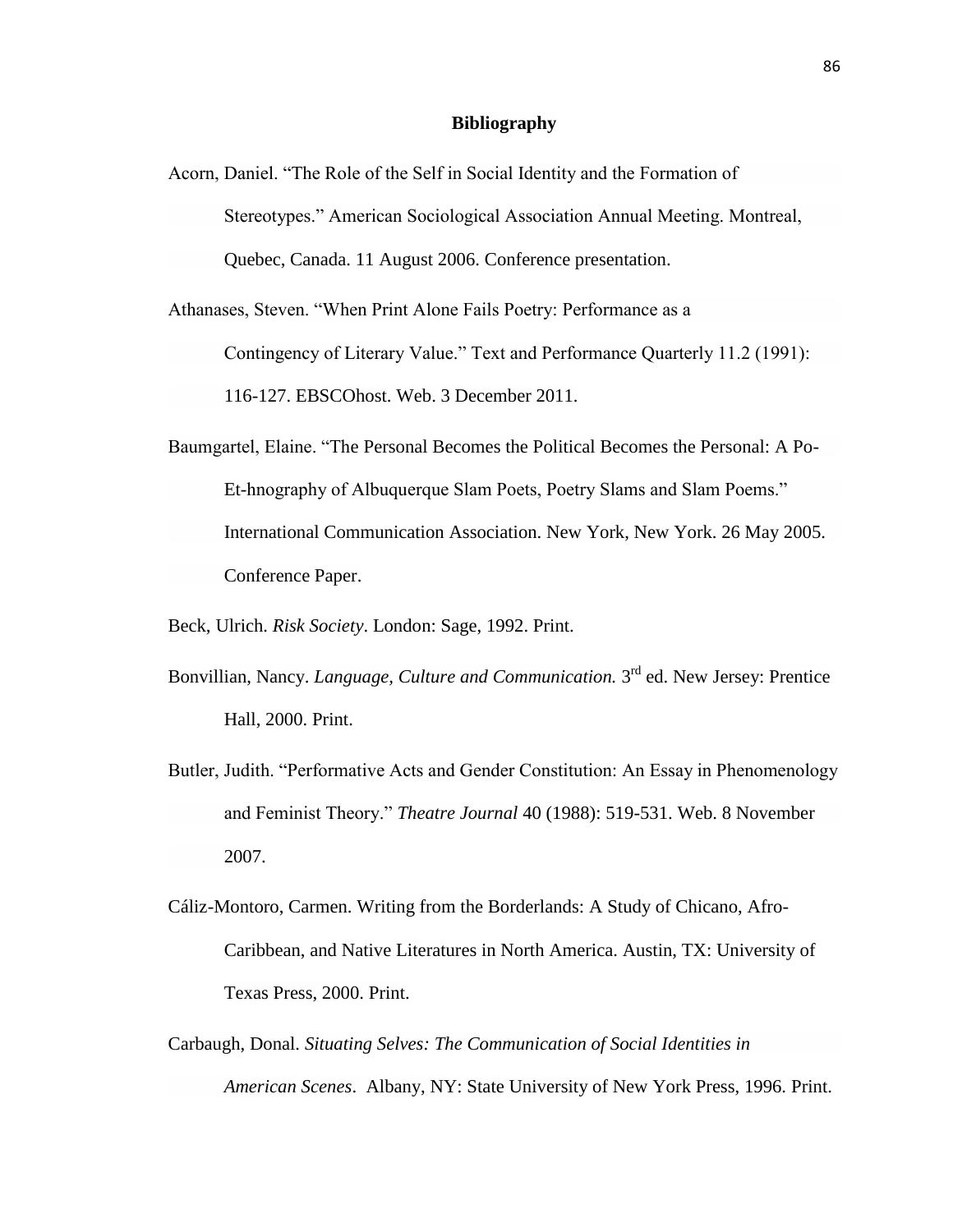- Carey, Martha Ann. "The Group Effect in Focus Groups: Planning, Implementing and Interpreting Focus Group Research." *Critical Issues in Qualitative Research Methods*. Ed. J. Morse. Thousand Oaks, CA: Sage, 1994. 225-241. EBSCOhost. Web. 8 November 2007.
- de Certeau, Michel. *The Practice of Everyday Life*. Trans. Steven Randall. Berkeley: University of California Press, 1984. EBSCOhost. Web. 8 November 2007.
- Conquergood, Dwight. "Rethinking Ethnography: Towards a Critical Cultural Politics." *Communication Monographs* 58 (1991): 179-94. EBSCOhost. Web. 8 November 2007.
- Corey, Fredrick. "Performing Sexualities in an Irish Pub." *Text and Performance Quarterly* 16 (1996): 146-160. Print.
- Counsell, Colin, and Wolf, Laurie. *Performance Analysis: An Introductory Coursebook*. London: Routledge, 2001. Print.
- De Armond, Fred. "A Note on the Sociology of Negro Literature," *Opportunity* III (December 1925): 369-371. EBSCOhost. Web. 3 December 2011.
- Delgado, Fernando. "All Along the Border: Kid Frost and the Performance of Brown Masculinity." *Text and Performance Quarterly* 20.4 (2000): 388-401. Print.
- Derrida, Jacques. *Speech and Phenomena*. Evanston, IL: Northwestern University Press, 1973. EBSCOhost. Web. 8 November 2007.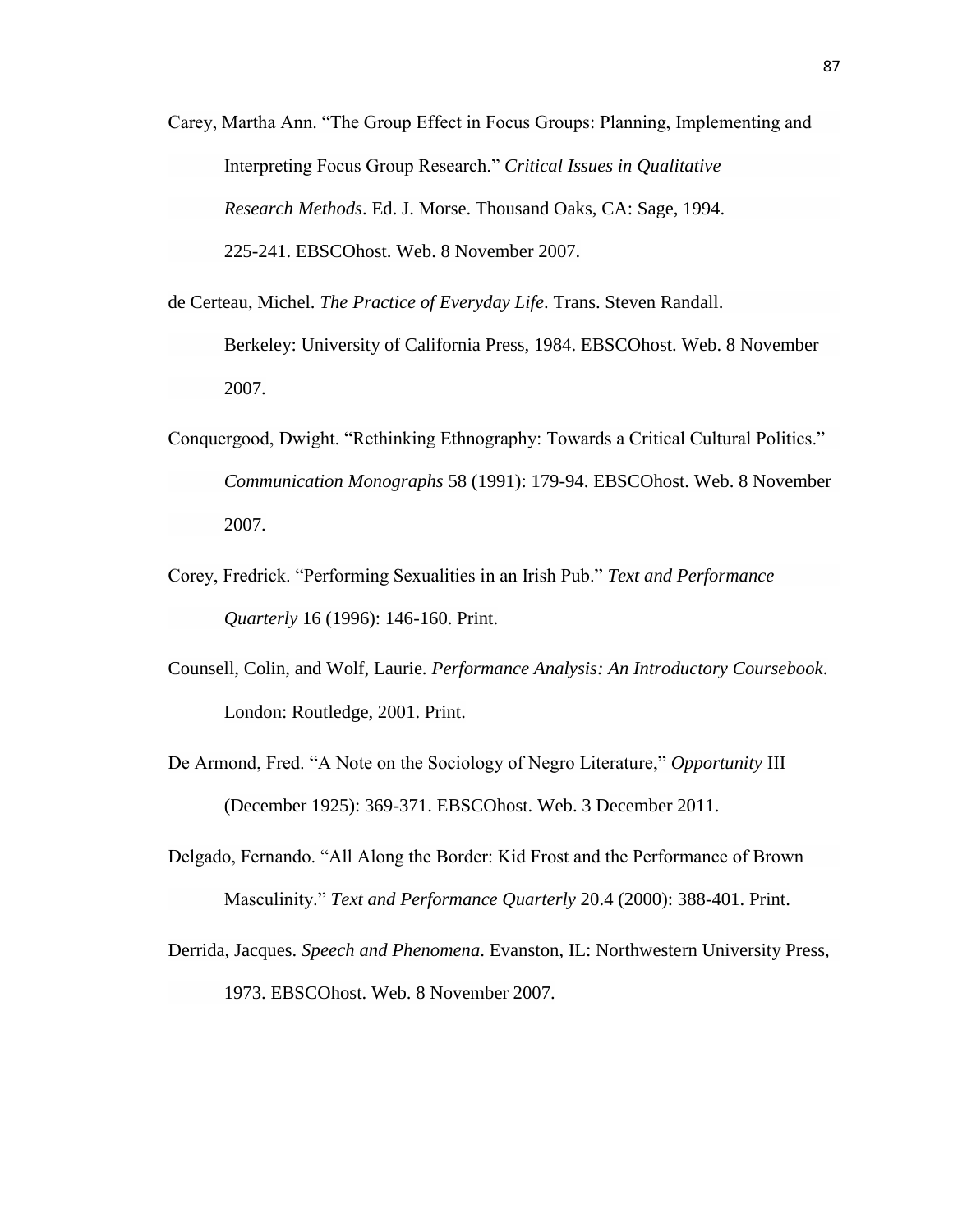Dillard, Scott. "The Art of Performing Poetry: Festivals, Slams, and Americans'

Favorite Poem Project Events." *Text and Performance Quarterly* 22.3 (2002): 217-227.

- Ferguson, Marjorie. "Electronic Media and the Redefining of Space and Time." *Public Communication*. *The New Imperatives.* Ed. M. Ferguson. London: Sage, 1989. 152-172. EBSCOhost. Web. 8 November 2007.
- Foucault, Michel. *The Archaeology of Knowledge & The Discourse on Language*. New York: Pantheon, 1982. EBSCOhost. Web. 8 March 2007.
- Gill, Carol."A Psychological View of Disability Culture." *Disability Studies Quarterly*, Fall 1995. EBSCOhost. Web. 7 February 2008.
- Gingrich-Philbrook, Craig. "Good Vibration or Domination?: Stylized Repetition in Mythopoetic Performance of Masculinity." T*ext and Performance Quarterly*. 14 (1994): 21-45. EBSCOhost. Web. 8 March 2007.
- Goffman, Erving. *The Presentation of Self in Everyday Life*. Garden City, New York: Doubleday, 1959. Print.
- Gubrium, Jaber & Holstein, James. "Introduction: The discipline and practice of qualitative research." *Handbook of qualitative research.* 2nd ed. Eds. N. Denzin & Y. Lincoln. Thousand Oaks, CA: Sage, 2000. 487-508. Print.
- Gubrium, Jaber and Holstien, James. "The Self in a World of Going Concerns." *Symbolic Interaction* 23 (2000) 95-115. EBSCOhost. Web. 7 February 2008.
- Hecht, Michael, Warren, Jennifer, Jung, Eura, & Krieger, Janice. "The Communication Theory of Identity: Development, Theoretical Perspective, and Future Directions." *Theorizing about Intercultural Communication.* Ed. W. B. Gudykunst W. B. Thousands Oaks, CA: Sage Publications, 2005. 257-278. EBSCOhost. Web. 7 February 2008.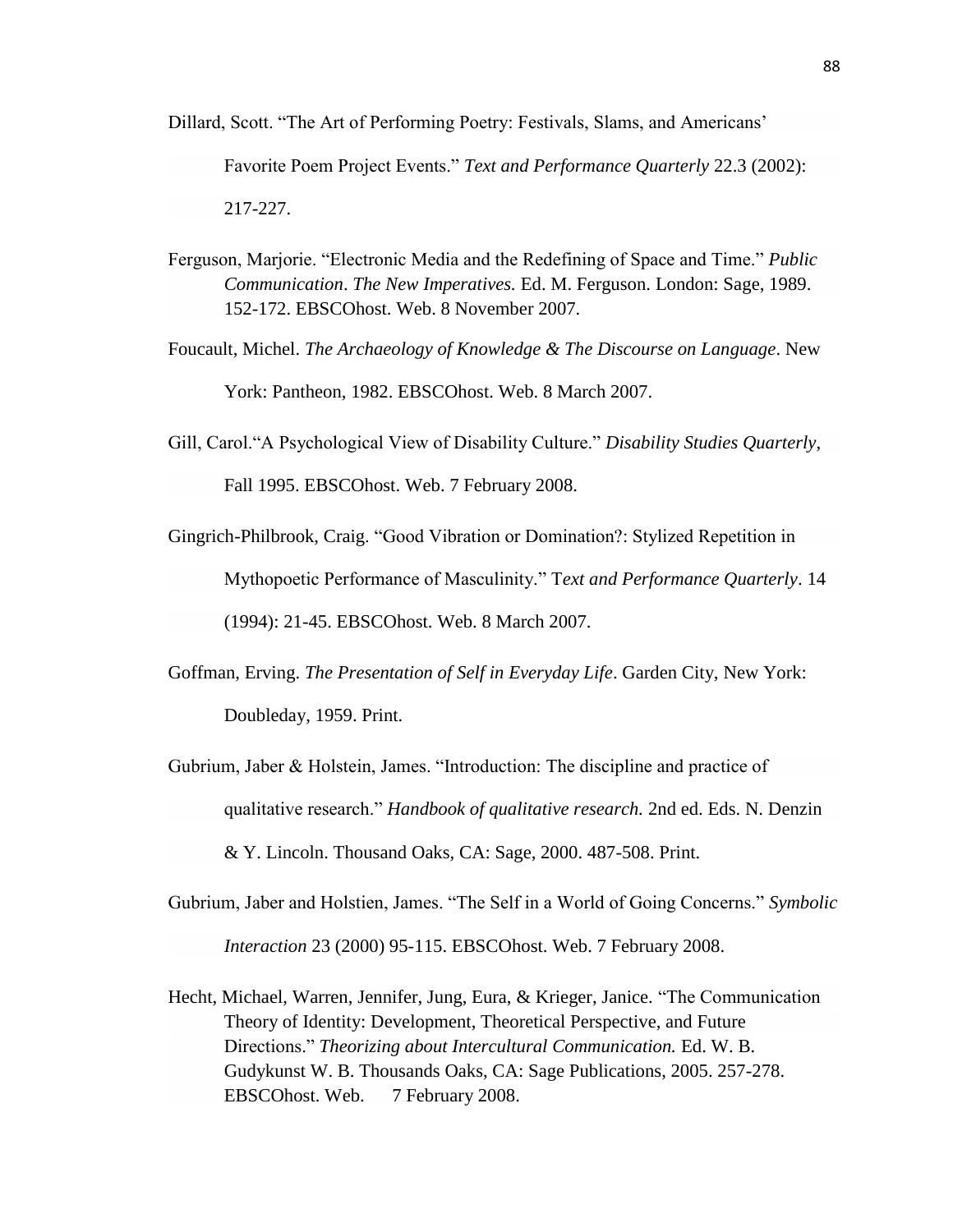Hetherington, Kevin. *Expressions of Identity: Space, Performance, Politics*.

Thousand Oaks: Sage, 1998. Print.

- Jung, Eura. & Hecht, Michael. "Elaborating the Communication Theory of Identity: Identity Gaps and Communication Outcomes." *Communication Quarterly. 3*  (2004) 265-283. EBSCOhost. Web. 3 December 2011.
- Keyton, Joann. *Communication Research: Asking Questions, Finding Answers.* New York: McGraw Hill, 2006. Print.
- Kraynak, Joe & Smith, Mark Kelly. *The Complete Idiot's Guide to Slam Poetry*. Indianapolis: Alpha Books, 2004. Print.
- Kruger, Richard. & Casey, Mary Anne. *Focus Groups: A Practical Guide for Applied*  Research. 3<sup>rd</sup> ed. Thousand Oaks, CA: Sage, 2000. Print.
- Kuppers, Petra. "Performing Determinism: Disability Culture Poetry." *Text and Performance Quarterly*. 27.2 (2007) 89-106. EBSCOhost. Web. 3 May 2006.

Lefebvre, Henri. *The Production of Space*. Somerset, NJ: Wiley-Blackwell, 1991.

- Lessa, Iara. "Discoursive Struggles Within Social Welfare: Restaging Teen Motherhood". *[British Journal of Social Work](http://en.wikipedia.org/w/index.php?title=british_journal_of_social_work&action=edit&redlink=1)*. 36 (2006) 283–298. EBSCOhost. Web. 3 December 2011.
- Lindlof, Thomas. "The Qualitative Study of Media Audiences." *Journal of Broadcasting & Electronic Media*. 35 (1991).23-42. EBSCOhost. Web. 3 May 2006.

Lindlof, Thomas . *Qualitative Research Methods*. Thousand Oaks, CA: Sage, 1995. Print.

Lindlof, Thomas & Taylor, Bryan. *Qualitative Communication Research Methods*. 2<sup>nd</sup> ed. Thousand Oaks, CA: Sage, 2002. Print.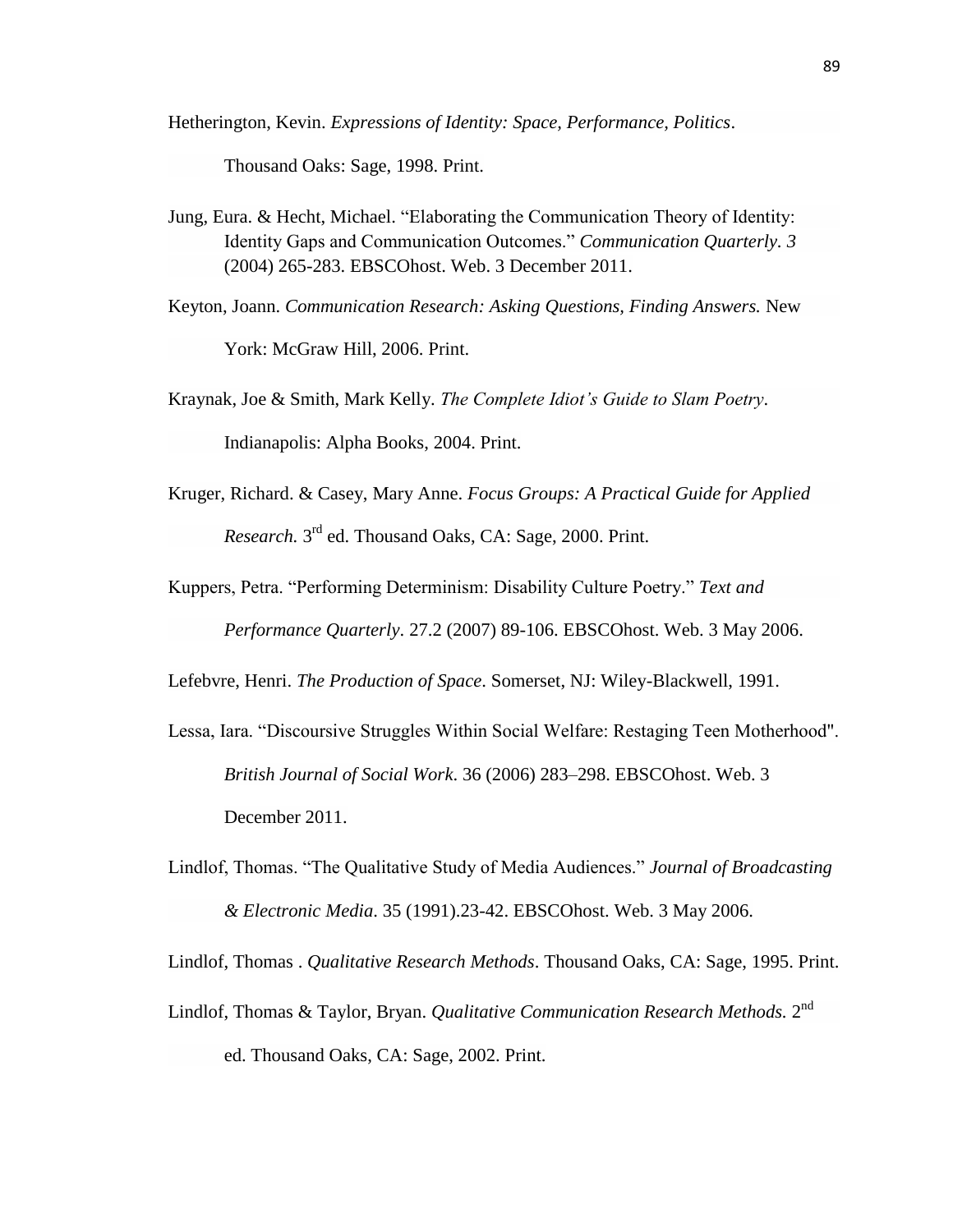- Lyotard, Jean-Francois. "The Postmodern Condition: A Report on Knowledge." Trans. by Geoff Bennington and Brian Massumi. *Theory and History of Literature*. 10 (1984) Minneapolis: Univ. of Minneapolis Press, 1984. EBSCOhost. Web. 7 February 2008.
- Madison, Soyini."That Was My Occupation: Oral Narrative, Performance, and Black Feminist Thought." *Text and Performance Quarterly*. 13.3 (1993) 213-232. EBSCOhost. Web. 3 May 2006.
- McAllister, Susan, Don McIver, Mikaela Renz, and Daniel S. Solis, Eds. *A Bigger Boat: The Unlikely Success of the Albuquerque Poetry Slam Scene.* Albuquerque: University of New Mexico Press, 2008. 22-58. Print.
- Mead, George Herbert. *Mind, Self, and Society.* Eds. Charles W. Morris. Chicago: University of Chicago Press, 1934. Print.
- Mendoza, S. Lily, Halualani, Rona, & Drzewiecka, Jolanta. "Moving the Discourse on Identities in Intercultural Communication: Structure, Culture, and Resignifications." *Communication Quarterly.* 50.3/4 (2002) 312-327. EBSCOhost. Web. 3 December 2011.
- Meyers, L. "Theorizing Culture and Sustainability Consciousness through Transcendent Performance from Mdr Ntr to Here in Now and Beyond." Toward the Science of Consciousness Conference, University of Arizona, Tuscon, AZ. 12 April 2012. Published Conference Presentation. Web. 11 October 2012. [<www.consciousness.arizona.edu>](http://www.consciousness.arizona.edu/).
- Morgan, David. *Focus Groups as Qualitative Research*. 2<sup>nd</sup> ed. Thousand Oaks,

CA:Sage, 2007. Print.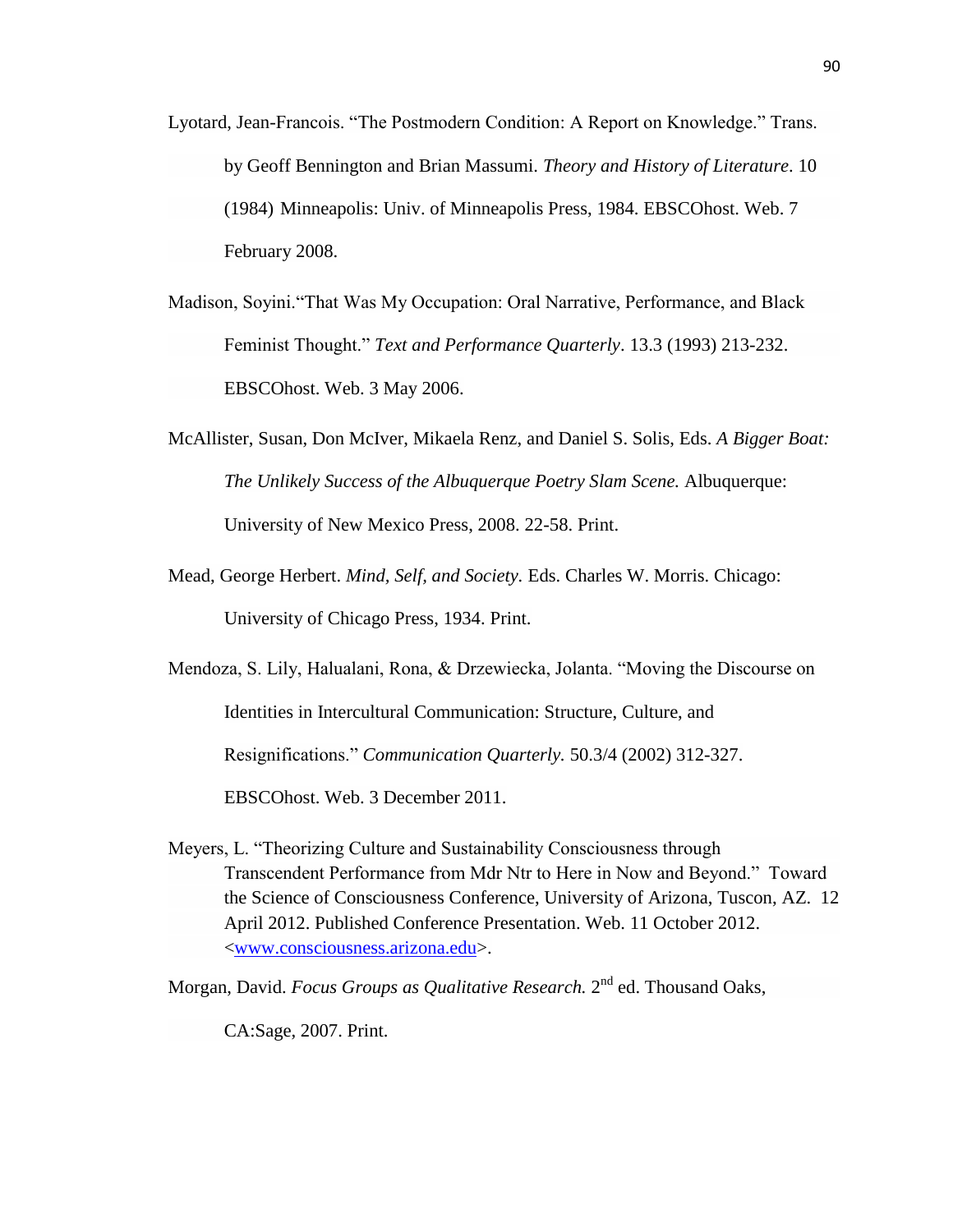Noy, Chaim. "Performing Identity: Touristic Narratives of Self-Change. Text and

Performance Quarterly." 24.2 (2004) 115-138. Print.

Park-Fuller, Linda. "Narration and Narratization of a Cancer Story: Composing and Performing a Clean Breast of It." T*ext and Performance Quarterly*. (1995) 60-67. EBSCOhost. Web. 3 May 2006.

Rademacher, Mark A."Am I Punk? Communication of Punk Identity in

Online Message Boards," *International Communication Association Annual Conference (Popular Communication Division) in May 2005 in New York City, NY.* New York, NY. 26 May 2005. Conference Presentation.

Reacher, Stephen and Haslam, S. Alexander. "Towards a 'Science of Movement': Identity, Authority and Influence in the Production of Social Stability and Social Change." *Journal of Social and Political Psychology*. 1.1 (2013) Academic Search Premier. Web. 17 January 2014.

Rodden, John. "Giving Voice to Vision: An Interview with Marge Piercy." *Text and* 

*Performance Quarterly*. 17 (1997) 366-381. EBSCOhost. Web. 3 May 2006.

Rose, Heidi. "Julianna Fjeld's The Journey: Identity Production in an ASL

Performance." *Text and Performance Quarterly*. 17 (1997) 331-342.

EBSCOhost. Web. 7 February 2008.

- Sibley, Jr. R. L."Oral Poetry in a Literate Culture: A Performance Ethnography of Poetry Slams." Dissertation. Louisiana State University, 2001. EBSCOhost. Web. 3 December 2007.
- Sommers-Willett, Susan B. A. (2003). "Authenticating Voices: Performance, Black Identity, and Slam Poetry." Dissertation. University of Texas, 2003. EBSCOhost. Web. 3 May 2006.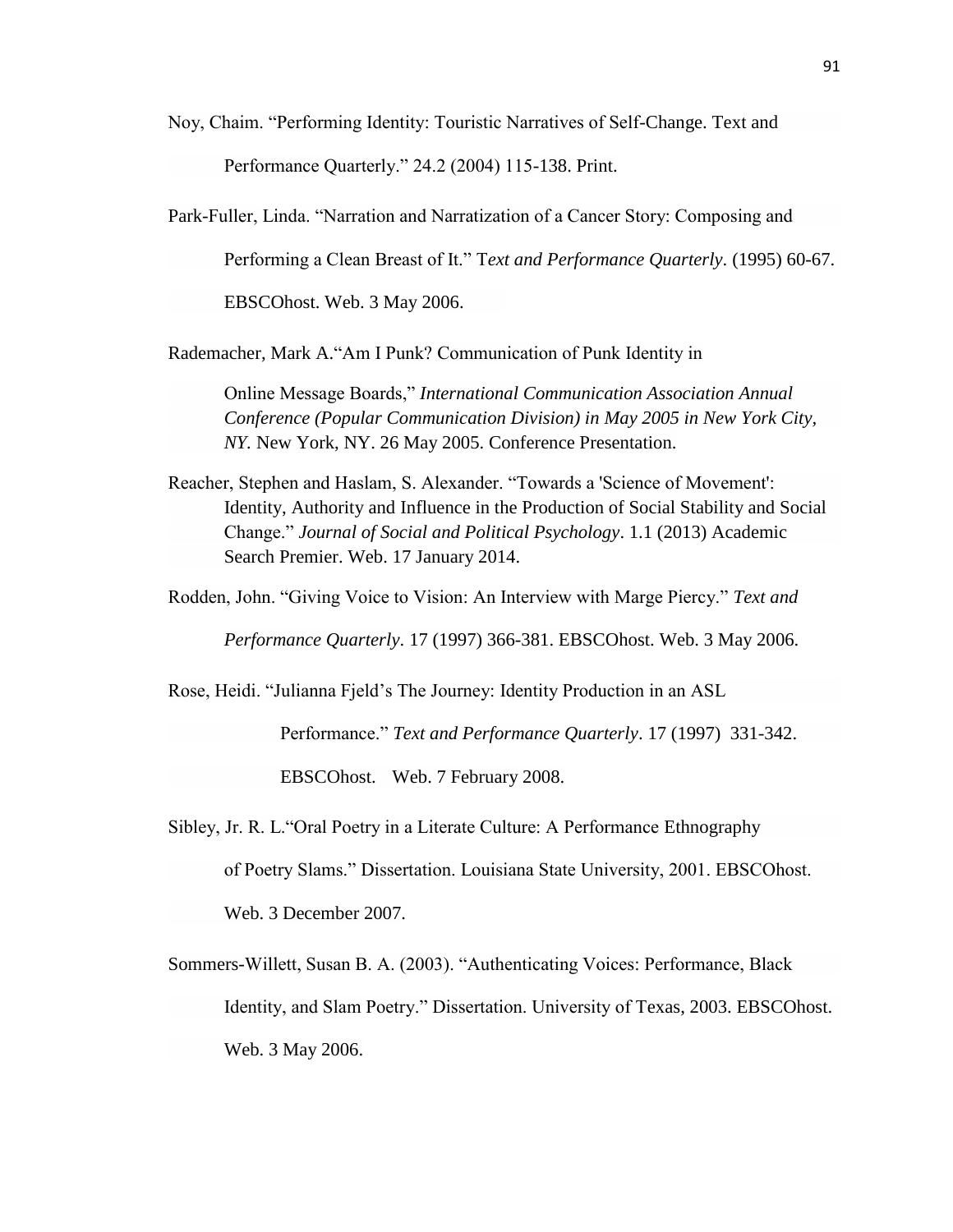- Spitzack, Carole. "The Spectacle of Anorexia Nervosa." *Text and Performance Quarterly*. 13 (1993) 1-20. EBSCOhost. Web. 7 February 2008.
- Spry, Tammy. "Skins: A Daughter's (Re)construction of Cancer A Performative Autobiography." *Text and Performance Quarterly*. 17 (1997) 361-365. EBSCOhost. Web. 7 February 2008.
- Strine, Mary. "Protocols of Power: Performance, Pleasure, and the Textual Economy." Text and Performance Quarterly. 12 (1992) 61-67. EBSCOhost. Web. 3 May 2006.
- Strine, Mary. "Jorie Graham's Subversive Poetics: Appetites of Mind, Empire-building and the Spaces of Lyric Performativity." Text and Performance Quarterly. 25.1 (2005) 3-13. EBSCOhost. Web. 3 May 2006.
- Tajfel, Henri & Turner, John. "An Integrative Theory of Intergroup Conflict." *The Social Psychology of Intergroup Relations. Eds.* W. G. Austin & S. WorchelMonterey, CA: Brooks/Cole, 1979. 33-48. Print.
- Vevea, Nadene. "Body Art: Performing Identity through Tattoos and Piercing." National Communications Association Conference. San Diego, CA. 24 November 2008. Conference Paper.
- White, Leah E. "Autobiography as Performative Identity Construction: The Fragmented Subjectivities of Charlotte Salomon." *Text and Performance Quarterly*. 21.2 (2001) 77-94. EBSCOhost. Web. 3 May 2006.
- Wintz, Cary. Ed. *Remembering the Harlem Renaissance*. New York: Garland, 1996. Print.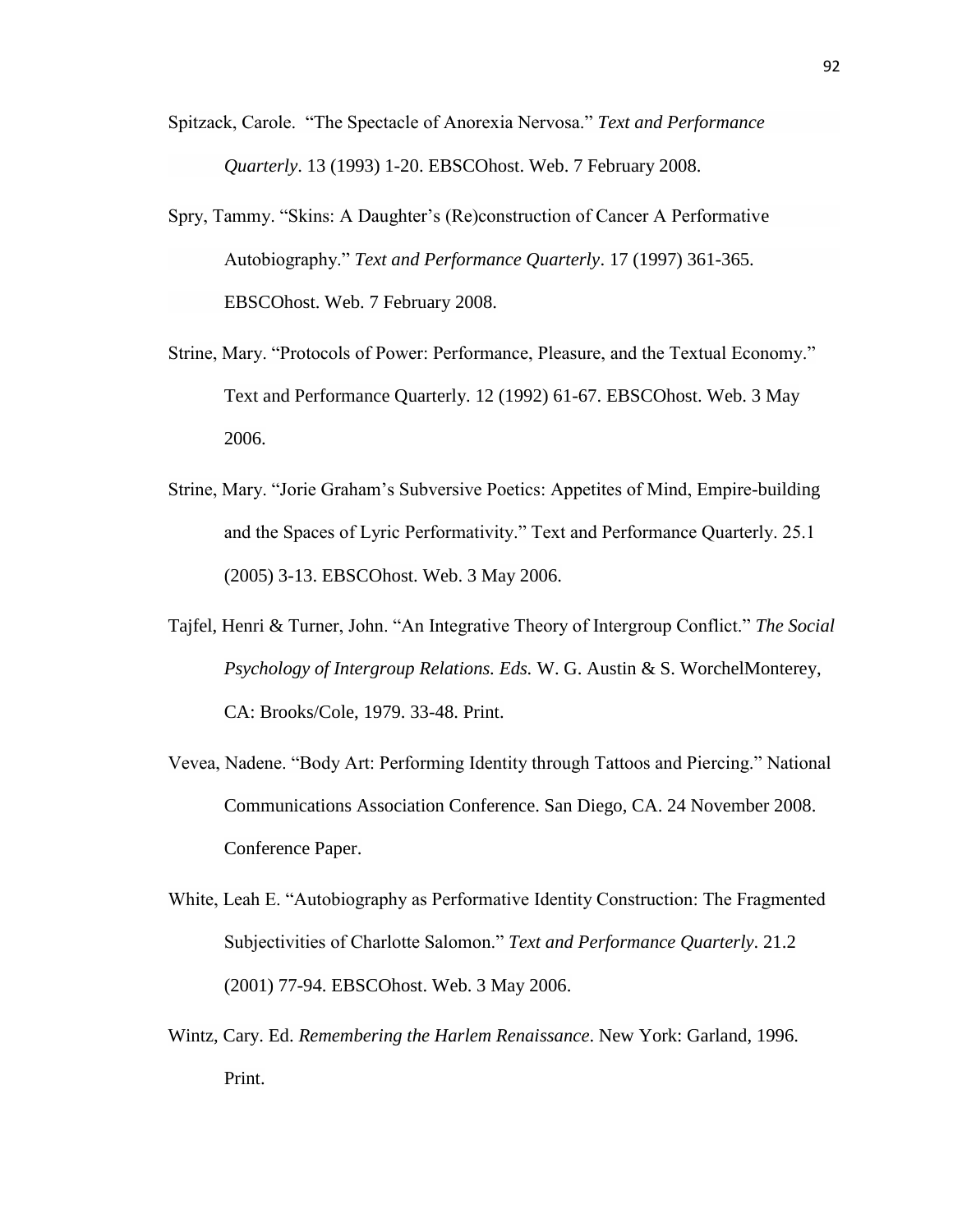## **APPENDIX A**

Interview Protocol for Poets

1. In your own words, describe the process of becoming a poet.

2. When did you first begin identifying yourself as a poet? Can you talk about that moment in your life?

3. How would you describe your journey as a poet since then?

4. How long have you been performing poetry?

5. How does being a poet influence other roles you may play in society?

6. How those other roles influence your poetry?

7. Could you talk more specifically about your purpose as a poet in the particular context of the poetry slam?

8. Why do you choose to perform here at poetry slams instead of elsewhere? What, if anything, makes the slam a unique space?

9. What kind of people is drawn to the poetry slam (both poets and audience members)?

10. As a poet, how does the slam audience contribute to your performance?

11. What do you think the audience comes to get out of a slam?

12. Before you had an opportunity to attend a slam, what were your perceptions of it?

13. How did your perceptions change after becoming part of this scene?

14. If you were to describe the slam as a person with certain physical and personality traits, how would you describe it?

15. Do you think the slam scene is trying to convey a message to the larger world outside the slam community? If yes, what is it? If no, explain your view.